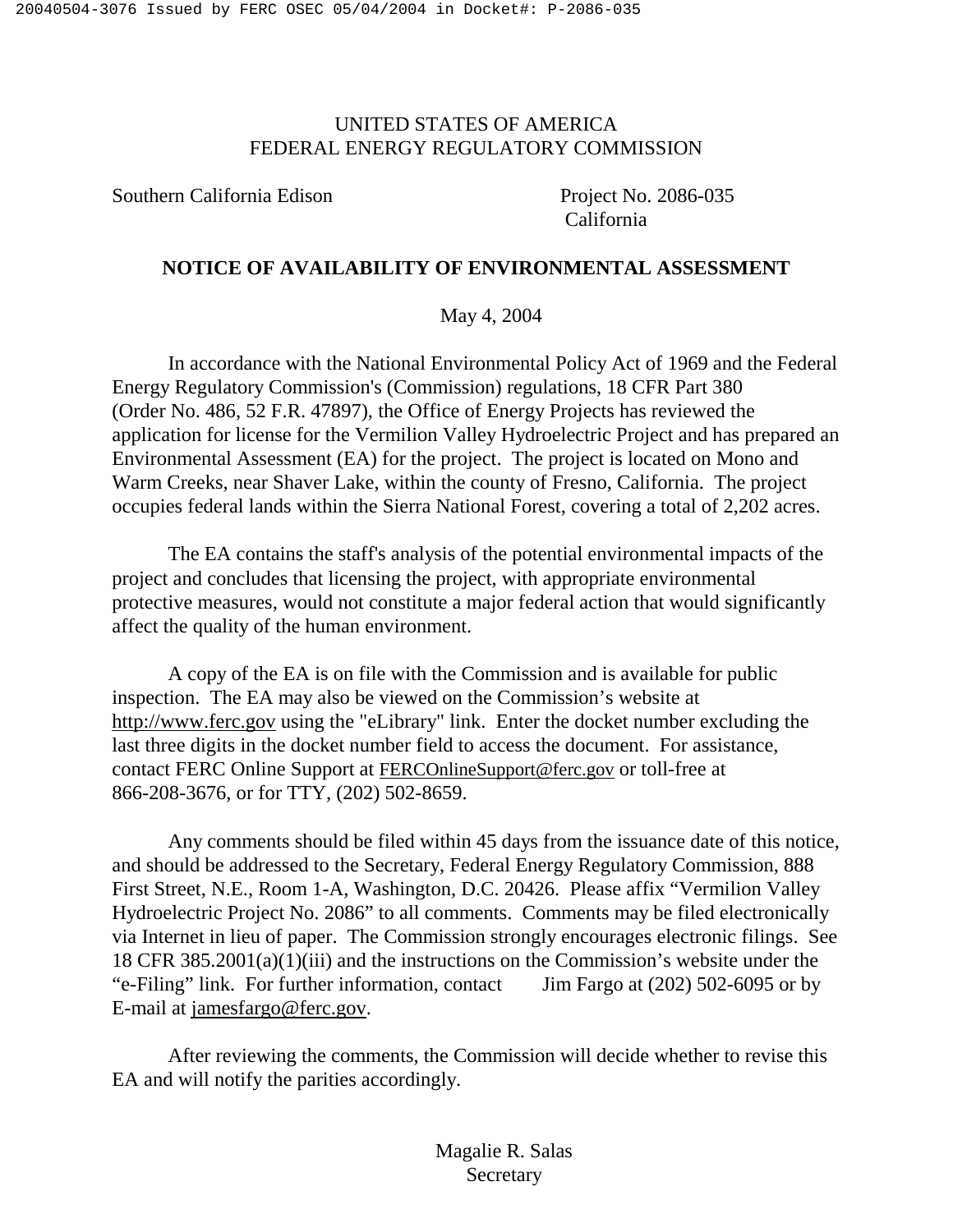# **ENVIRONMENTAL ASSESSMENT FOR HYDROPOWER LICENSE**

**Vermilion Valley Hydroelectric Project FERC Project No. 2086-035** 

**California** 

**Federal Energy Regulatory Commission Office of Energy Projects Division of Hydropower Licensing 888 First Street, NE Washington, DC 20426**

**May 2004**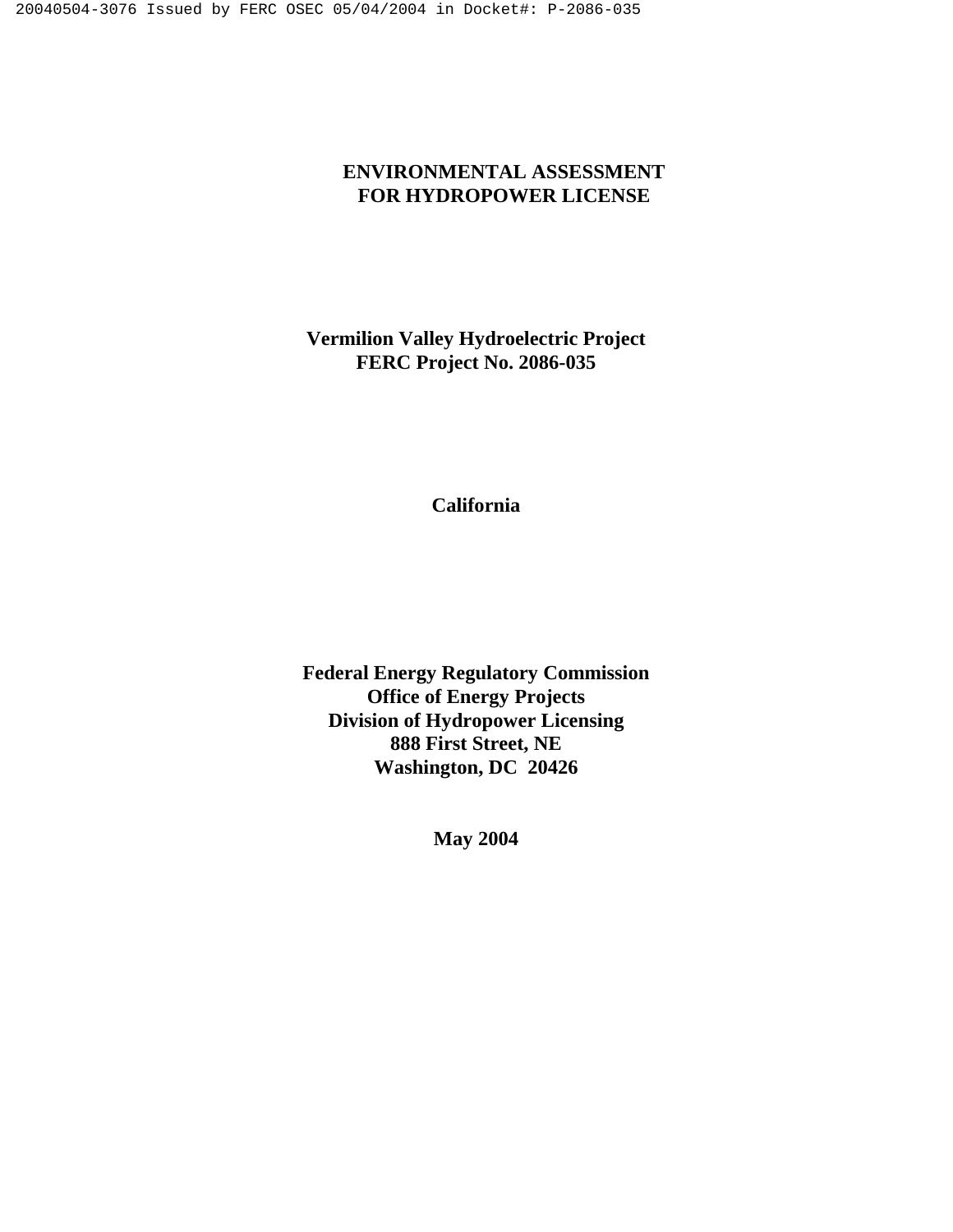# **TABLE OF CONTENTS**

| A.                                                            |  |
|---------------------------------------------------------------|--|
| <b>B.</b>                                                     |  |
|                                                               |  |
|                                                               |  |
|                                                               |  |
|                                                               |  |
| 3. Applicant=s Proposed Operation and Enhancement Measures 16 |  |
|                                                               |  |
|                                                               |  |
|                                                               |  |
|                                                               |  |
|                                                               |  |
|                                                               |  |
|                                                               |  |
|                                                               |  |
|                                                               |  |
|                                                               |  |
|                                                               |  |
|                                                               |  |
|                                                               |  |
|                                                               |  |
|                                                               |  |
|                                                               |  |
|                                                               |  |
|                                                               |  |
|                                                               |  |
|                                                               |  |
|                                                               |  |
|                                                               |  |
|                                                               |  |
|                                                               |  |
|                                                               |  |
|                                                               |  |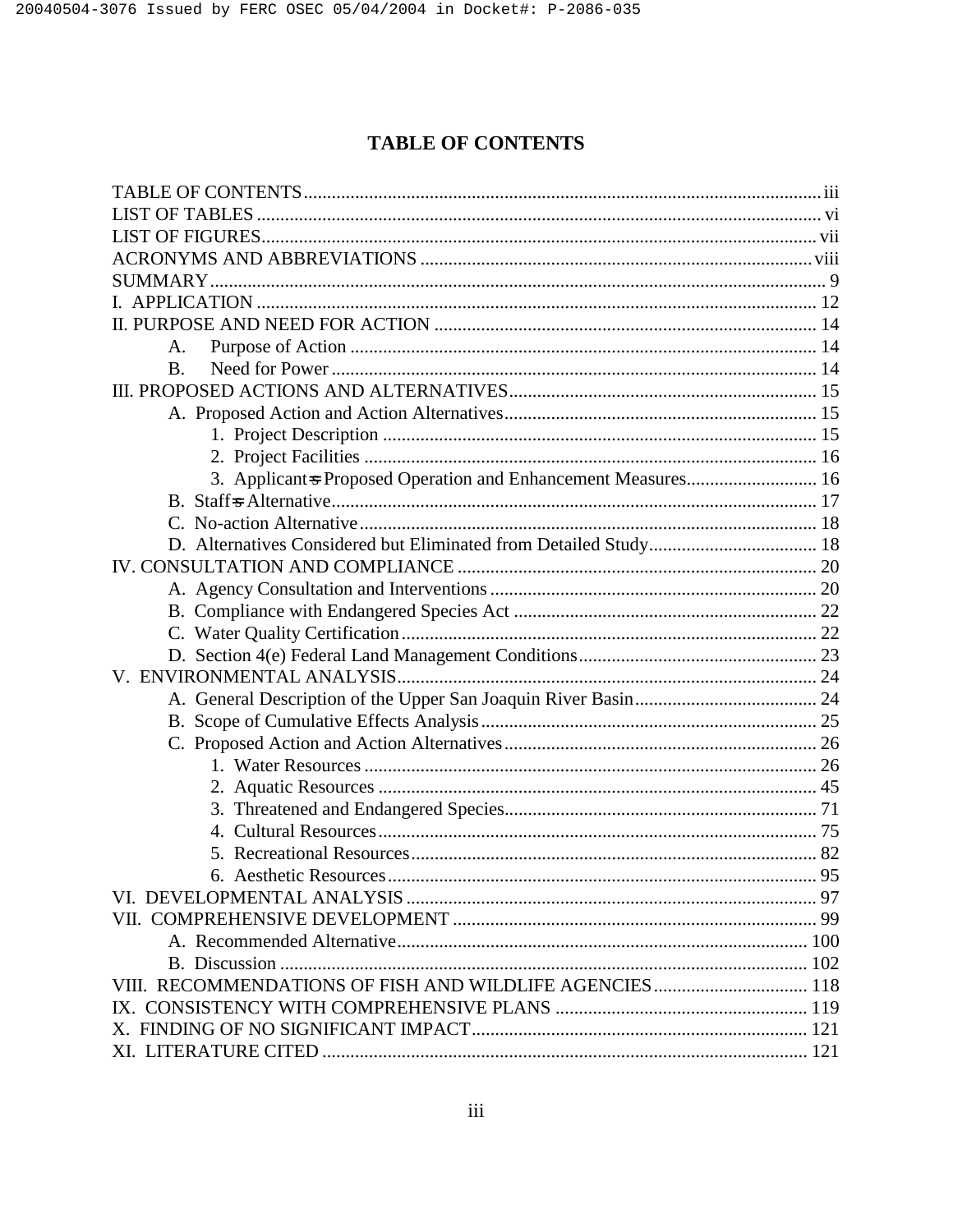| I. |                                                                      |  |
|----|----------------------------------------------------------------------|--|
| П. |                                                                      |  |
|    |                                                                      |  |
|    | Condition No. 2- APPROVAL OF CHANGES AFTER INITIAL CONSTRUCTION. 126 |  |
|    |                                                                      |  |
|    |                                                                      |  |
|    |                                                                      |  |
|    | Condition No. 6- PROTECTION OF UNITED STATES PROPERTY  127           |  |
|    | Condition No. 7- SURRENDER OF LICENSE OR TRANSFER OF OWNERSHIP 127   |  |
|    |                                                                      |  |
|    |                                                                      |  |
|    |                                                                      |  |
|    |                                                                      |  |
| Ш. |                                                                      |  |
|    |                                                                      |  |
|    |                                                                      |  |
|    |                                                                      |  |
|    |                                                                      |  |
|    |                                                                      |  |
|    |                                                                      |  |
|    |                                                                      |  |
|    | Condition No. 13 - PROTECTION OF FOREST SERVICE SPECIAL STATUS       |  |
|    |                                                                      |  |
|    | Condition No. 14: RECREATION RESOURCE MANAGEMENT  136                |  |
|    |                                                                      |  |
|    |                                                                      |  |
|    |                                                                      |  |
|    |                                                                      |  |
|    |                                                                      |  |
|    |                                                                      |  |
|    |                                                                      |  |
|    | Condition No. 16 - LAND RESOURCE PLANS FOR MITIGATING PROJECT        |  |
|    |                                                                      |  |
|    |                                                                      |  |
|    |                                                                      |  |
|    |                                                                      |  |
|    |                                                                      |  |
|    | Condition No. 17 - VEGETATION AND NOXIOUS WEED MANAGEMENT PLAN       |  |
|    |                                                                      |  |
|    | Condition No. 18- CULTURAL RESOURCES MANAGEMENT PLAN 148             |  |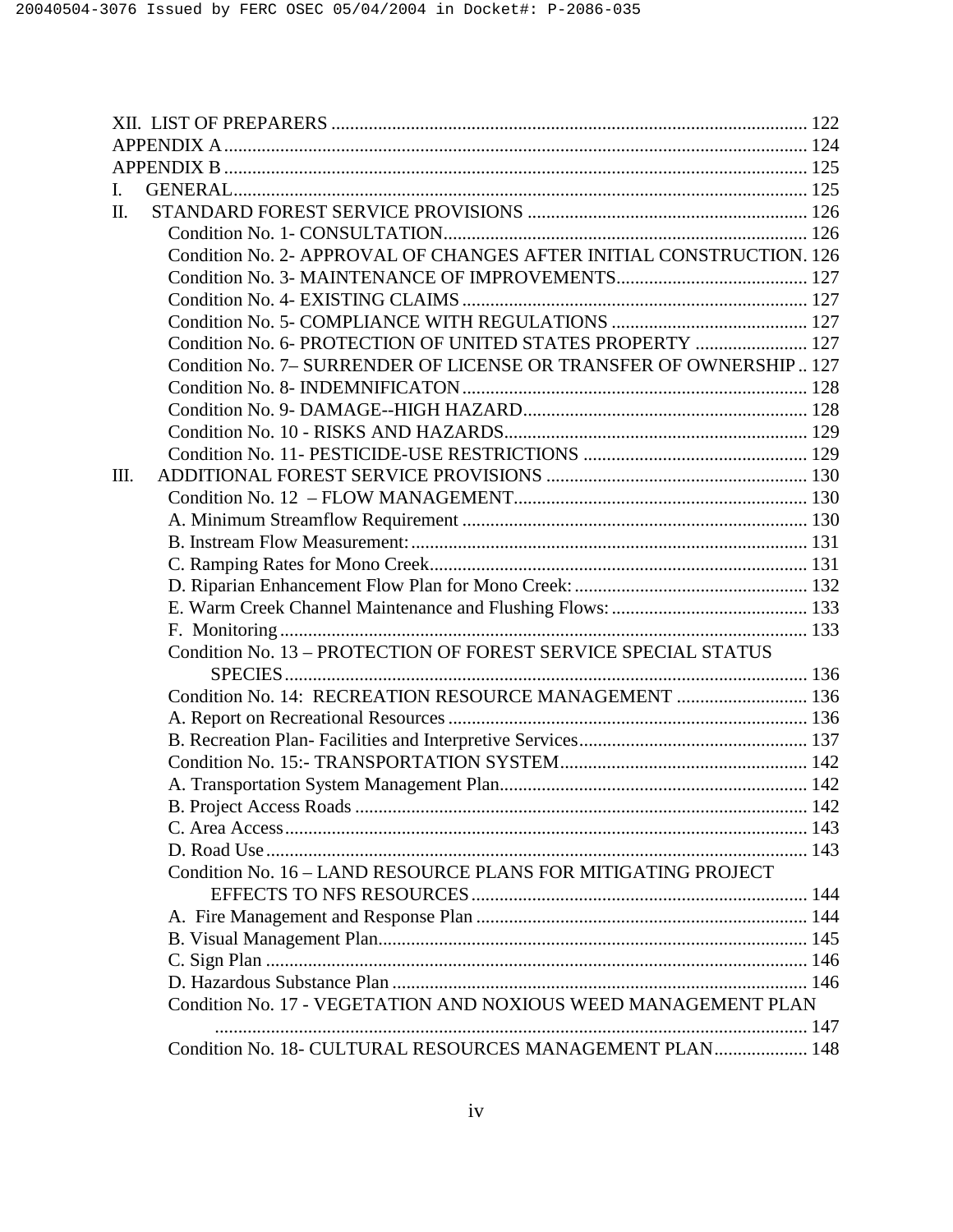| Condition No. 19–COORDINATION WITH PROJECTS IN THE BIG CREEK   |  |
|----------------------------------------------------------------|--|
|                                                                |  |
| Condition No. 20 - FOREST SERVICE RESERVES THE RIGHT TO REVISE |  |
| SECTION 4(e) CONDITIONS IN RESPONSE TO OTHER AGENCIES          |  |
|                                                                |  |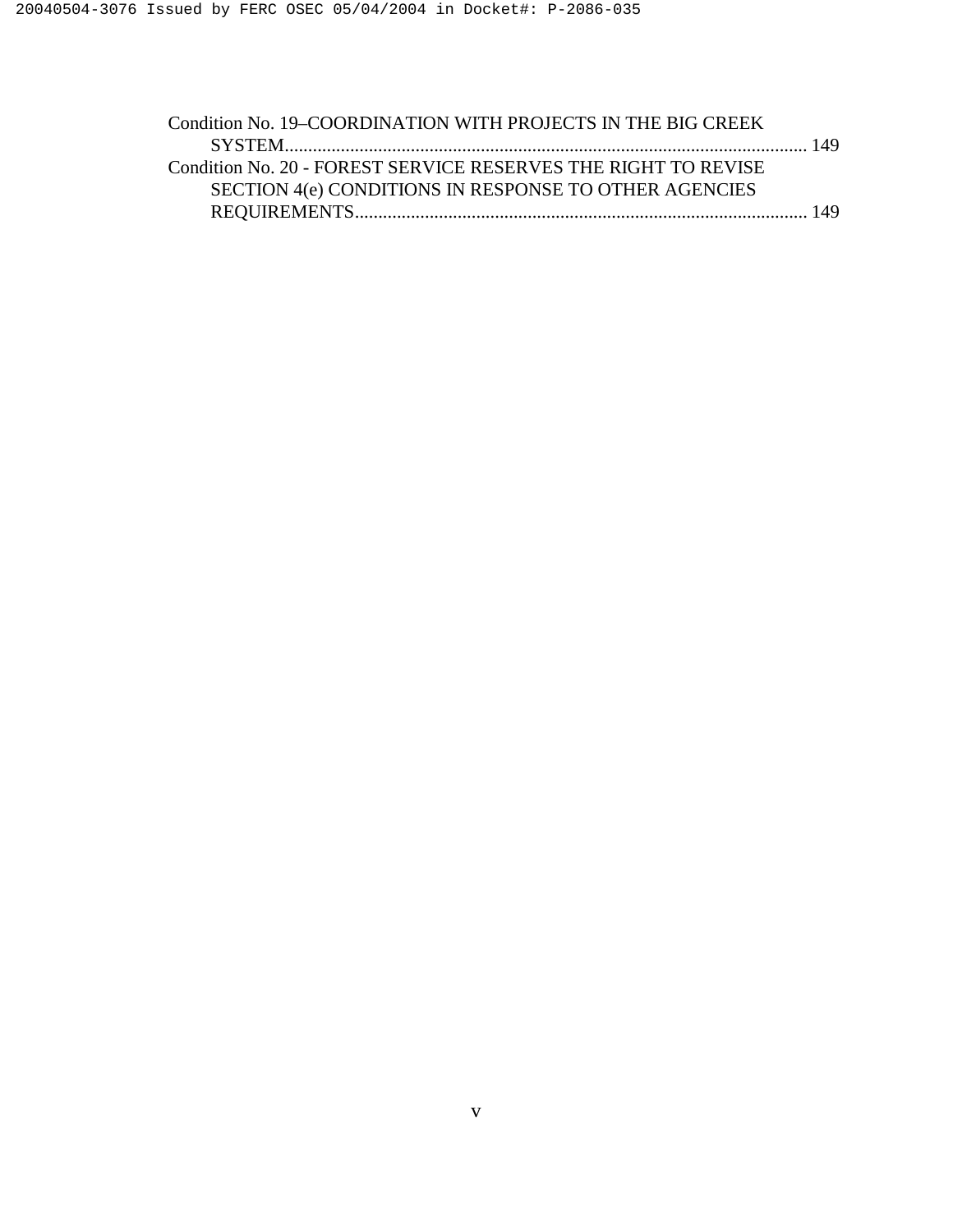# **LIST OF TABLES**

| Table WR-1. Stream and lake gage summary. (Source: SCE, 2001a, and                                                                                      |
|---------------------------------------------------------------------------------------------------------------------------------------------------------|
|                                                                                                                                                         |
| Table WR-2. End of month storage and elevation data for Lake Edison. (Source: SCE,                                                                      |
| Table WR-3. Monthly flow data (cfs) for USGS gage No. 11231700 and SCE gage No.                                                                         |
|                                                                                                                                                         |
| Table WR-4. Water quality standard summary for San Joaquin River Basin. (Source:                                                                        |
|                                                                                                                                                         |
| Table WR-5. Water quality data from samples collected July 26, 2001, upstream of,<br>within, and downstream of Lake Edison. (Source: SCE, 2001a, as     |
|                                                                                                                                                         |
| Table WR-6. Water quality data, upstream and downstream of Warm Creek diversion<br>structure, from samples taken July 26, 2001. (Source: SCE, 2001a, as |
|                                                                                                                                                         |
| Table WR-7. Water temperature upstream and downstream of Warm Creek diversion,                                                                          |
|                                                                                                                                                         |
| Table WR-8. Summary of iron and manganese sampling results from water quality<br>sampling upstream, within, and downstream of Lake Edison, 2000 and     |
|                                                                                                                                                         |
| Table AR-1. Fish collected in project area waters (Source: SCE, 2001a, modified by                                                                      |
| Table AR-2. Preferred and upper lethal temperatures for rainbow trout, brook trout, and                                                                 |
|                                                                                                                                                         |
| Table AR-3. Summary of densities (number per meter) and EPT indices of Vermilion                                                                        |
| Valley benthic macroinvertebrates, October, 2000. (Source: SCE, 2001a,                                                                                  |
|                                                                                                                                                         |
| Table AR-4. Fish species capture totals and estimated abundance in Vermilion Valley                                                                     |
|                                                                                                                                                         |
| Table AR-5. Brown trout habitat (WUA) in lower Mono Creek at selected flows (Source:                                                                    |
|                                                                                                                                                         |
| Table AR-6. Rainbow trout habitat (WUA) in lower Mono Creek at selected flows                                                                           |
|                                                                                                                                                         |
| Table CR-1 Vermilion Archaeological Sites and Assessment of Effects.  77                                                                                |
| Table RC-1. Annual visitation and average occupancy rate at specific recreation sites in                                                                |
| the project area from 1990-1994 and 1996-1999. (Source: SCE, 2001) 84                                                                                   |
| Table FW-1. Analysis of fish and wildlife agency recommendations for the Vermilion                                                                      |
|                                                                                                                                                         |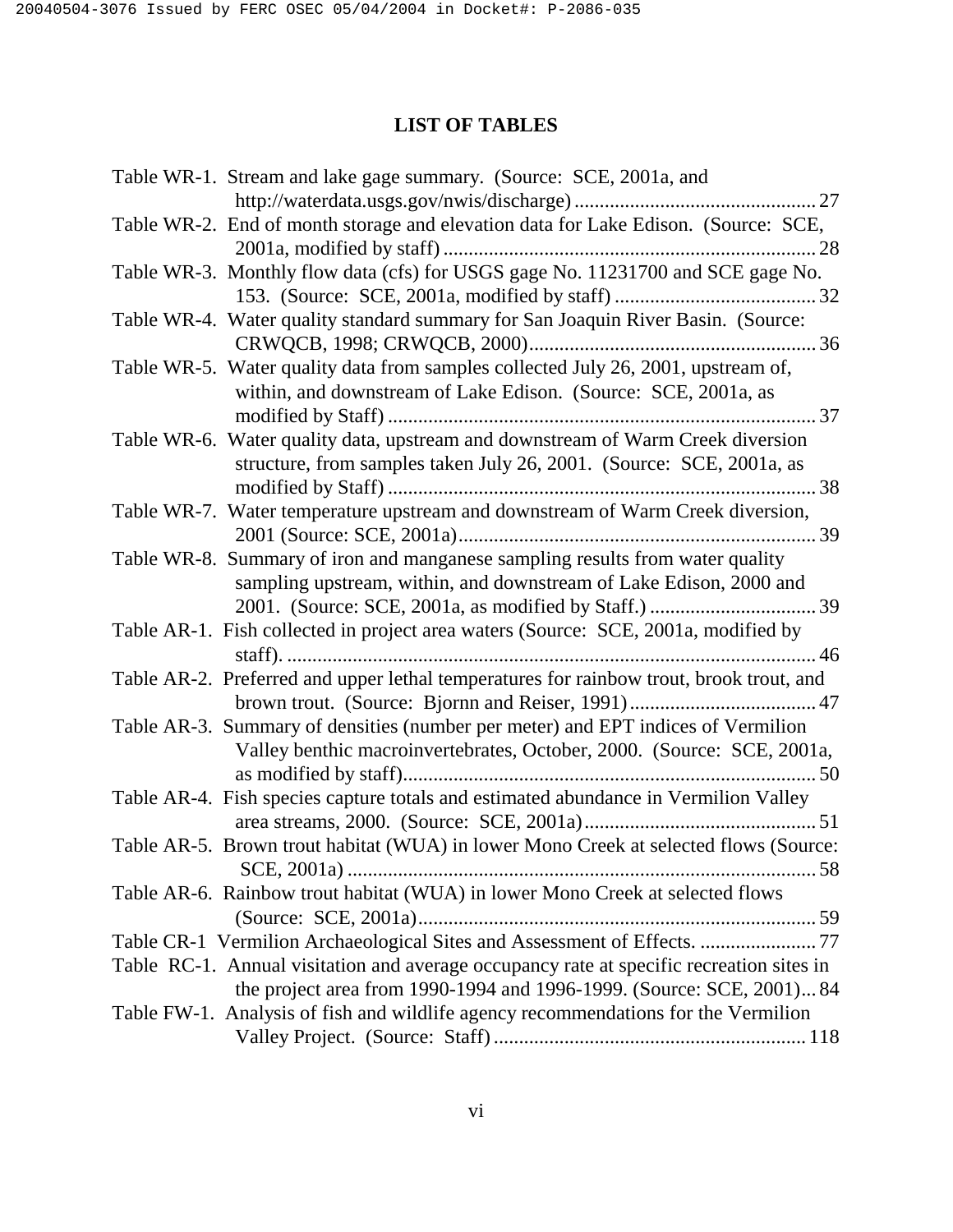# **LIST OF FIGURES**

| Figure A-1. Vermilion Valley Project Location. (Source: Application, modified by staff)                                                               |
|-------------------------------------------------------------------------------------------------------------------------------------------------------|
| Figure WR-2. Pre- and post-project daily exceedance flow values for Lower Mono Creek<br>as measured at USGS gage No. 11231500. (Source: SCE, 2001a,   |
| Figure WR-3. Monthly pre- and post-project exceedance flow values for Lower Mono<br>Creek as measured at USGS gage No. 11231500. (Source: SCE, 2001a, |
| Figure WR-4. Daily exceedance flow values for Lower Warm Creek as measured at<br>USGS gage No. 11231700. (Source: USGS, 2001a, modified by staff)33   |
| Figure WR-5. Daily flow of Warm Creek downstream of Warm Creek diversion dam.                                                                         |
| Figure WR-6. Daily flow of Warm Creek diversion channel downstream of Warm Creek                                                                      |
| Figure WR-7. Water temperature profile for Lake Edison at the Mono Creek inflow.                                                                      |
| Figure WR-8. Water temperature profile for Lake Edison near Vermilion Valley dam.                                                                     |
| Figure WR-9. Dissolved oxygen profile for Lake Edison at the Mono Creek inflow.                                                                       |
| Figure WR-10. Dissolved oxygen profile for Lake Edison near Vermilion Valley dam.                                                                     |
| Figure AR-1. Rainbow trout and brown trout spawning WUA based on Smith and<br>Aceituno criteria and representative habitats for lower Mono Creek.     |
| Figure AR-2. Rainbow trout and brown trout spawning WUA based on Smith and<br>Aceituno criteria and unique spawning habitat for lower Mono            |
| Figure AR-3. Rainbow trout rearing WUA based on AFP criteria for lower Mono Creek.                                                                    |
| Figure AR-4. Brown trout rearing WUA based on AFP criteria for lower Mono Creek.                                                                      |
|                                                                                                                                                       |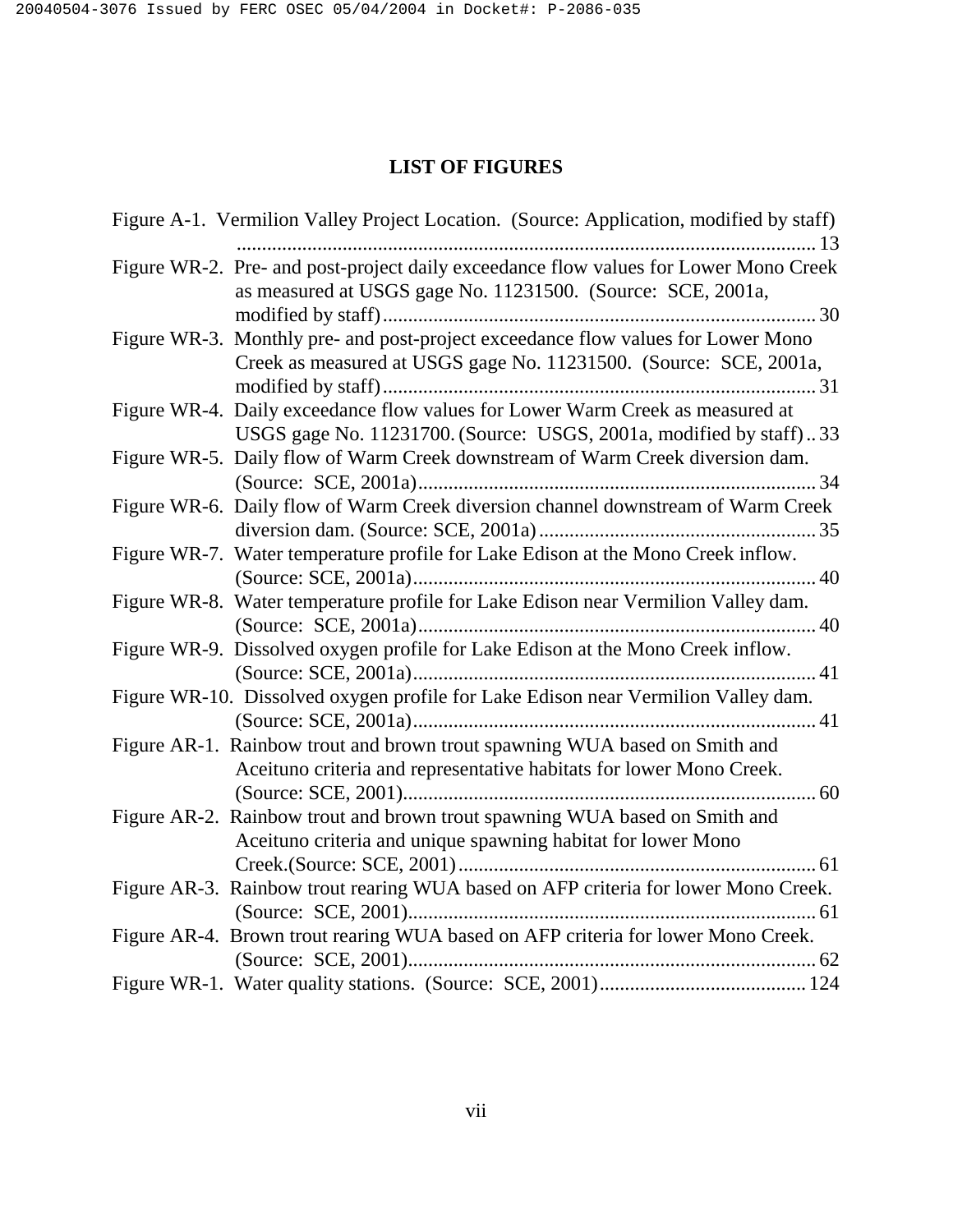# **ACRONYMS AND ABBREVIATIONS**

| <b>Advisory Council</b> | <b>Advisory Council on Historic Preservation</b>          |
|-------------------------|-----------------------------------------------------------|
| <b>APE</b>              | Area of Potential Effect                                  |
| Basin Plan              | Water Quality Control Plan, Upper San Joaquin River Basin |
| CA-SNV                  | California-Southern Nevada Power Area                     |
| <b>CDFG</b>             | California Department of Fish and Game                    |
| cfs                     | cubic feet per second                                     |
| Commission              | <b>Federal Energy Regulatory Commission</b>               |
| <b>CRWQCB</b>           | California Regional Water Quality Control Board           |
| <b>HPMP</b>             | Historic Properties Management Plan                       |
| <b>ESA</b>              | <b>Endangered Species Act</b>                             |
| <b>FERC</b>             | <b>Federal Energy Regulatory Commission</b>               |
| EA                      | environmental assessment                                  |
| <b>FPA</b>              | <b>Federal Power Act</b>                                  |
| <b>FS</b>               | <b>U.S. Forest Service</b>                                |
| <b>FWS</b>              | U.S. Fish and Wildlife Service                            |
| kW                      | kilowatts                                                 |
| kWh                     | kilowatt-hours                                            |
| <b>NGVD</b>             | <b>National Geodetic Vertical Datum</b>                   |
| <b>NGO</b>              | non-governmental organization                             |
| <b>NEPA</b>             | National Environmental Policy Act                         |
| <b>NHPA</b>             | <b>National Historical Preservation Act</b>               |
| <b>NPS</b>              | <b>National Park Service</b>                              |
| <b>NRHP</b>             | National Register of Historic Places                      |
| <b>NTU</b>              | nephelometric turbidity unit                              |
| O&M                     | operation and maintenance                                 |
| PA                      | Programmatic Agreement                                    |
| <b>REA</b>              | ready for environmental analysis                          |
| <b>ROS</b>              | recreation opportunity spectrum                           |
| <b>SCE</b>              | Southern California Edison Company                        |
| <b>SHPO</b>             | <b>State Historic Preservation Officer</b>                |
| <b>SNTEMP</b>           | <b>Stream Network Temperature</b>                         |
| <b>SWRCB</b>            | <b>State Water Resources Control Board</b>                |
| <b>USGS</b>             | <b>U.S. Geological Survey</b>                             |
| <b>VQO</b>              | visual quality objective                                  |
| <b>WQC</b>              | <b>Water Quality Certification</b>                        |
| <b>WSCC</b>             | <b>Western Systems Coordinating Council</b>               |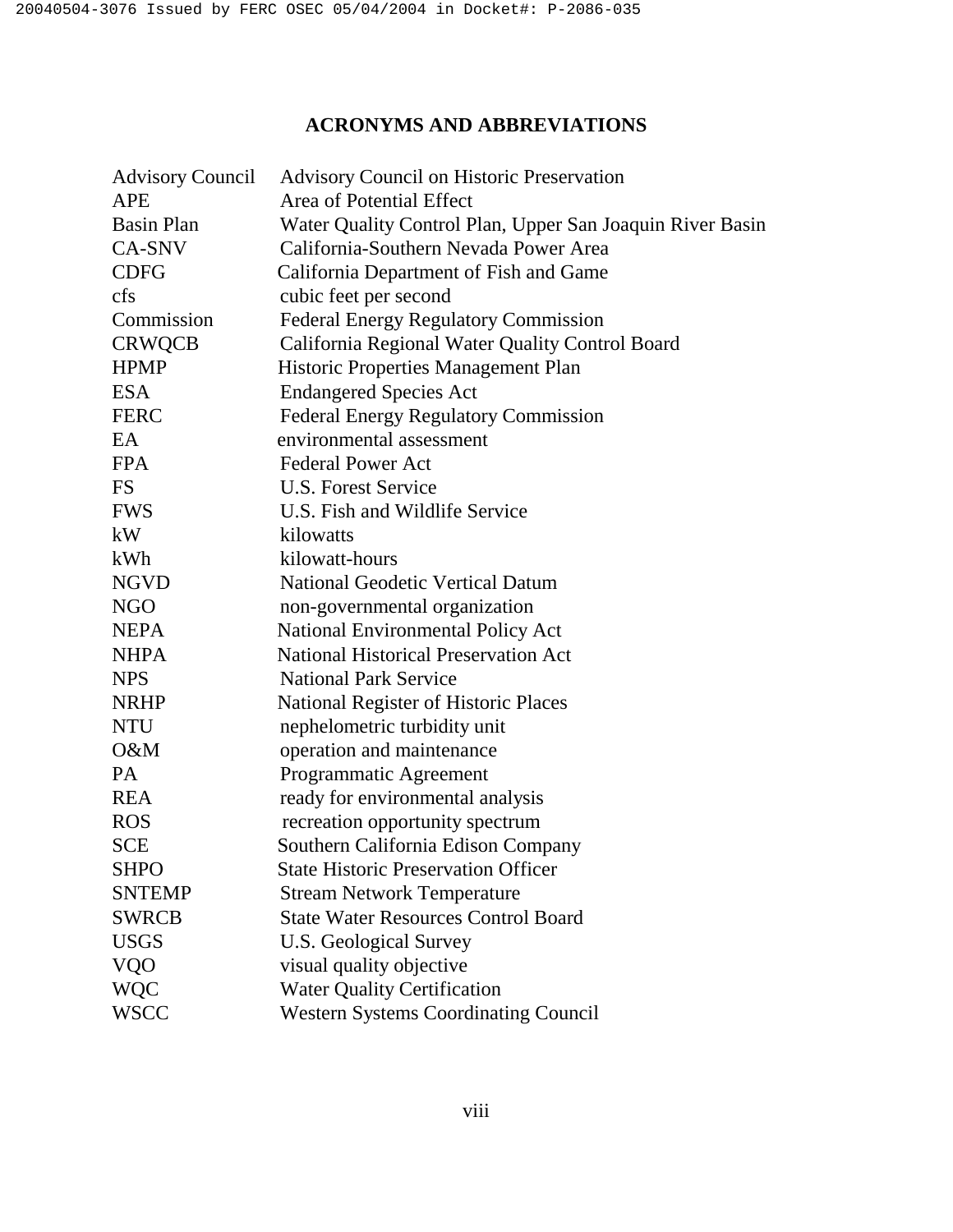# **VERMILION VALLEY PROJECT, FERC NO. 2086-CA ENVIRONMENTAL ASSESSMENT**

# **SUMMARY**

On August 30, 2001, Southern California Edison (SCE) filed an application for a new minor license for the Vermilion Valley Hydroelectric Project No. 2086. The existing Vermilion Valley Project is located on Mono Creek in Fresno County, near Shaver Lake, California. The project's original license was issued September 1, 1953, for a 50-year term and expired August 31, 2003. The project has no generating capacity and affects federal lands within the Sierra National Forest, covering a total of 2,202 acres.

SCE operates the Vermilion Valley Project together with six other licensed projects as the Big Creek Hydro system (Project Nos. 2175, 67, 120, 2085, 2017 and 2174, Big Creek Nos. 1 & 2; Big Creek Nos. 2A, 8, and Eastwood; Big Creek No. 3; Mammoth Pool; Big Creek No. 4; and Portal). With a useable storage capacity of 101,700 acre-feet, SCE can use the project's releases to generate power through any of the three series of powerhouses in the Big Creek system.

 This Environmental Assessment (EA) evaluates the site-specific and cumulative effects of the continued operation of the Vermilion Valley Project and recommends conditions for a new license for the project. In the EA, we consider three alternatives: (1) SCE's proposal, (2) SCE's proposal with the additional enhancement measures we recommend, and (3) no-action, continued operation of the project as currently licensed.

SCE proposes to:

- Continue releasing an instream flow to Mono and Warm Creeks.
- Consult with the appropriate agencies and, if needed, design and implement erosion control measures in the Warm Creek diversion channel.
- Continue stocking rainbow trout from its own trout-rearing facility in consultation with the California Department of Fish and Game (CDFG) to support recreational fishing in the project area.
- Take more water quality samples in Mono Creek to evaluate potential sources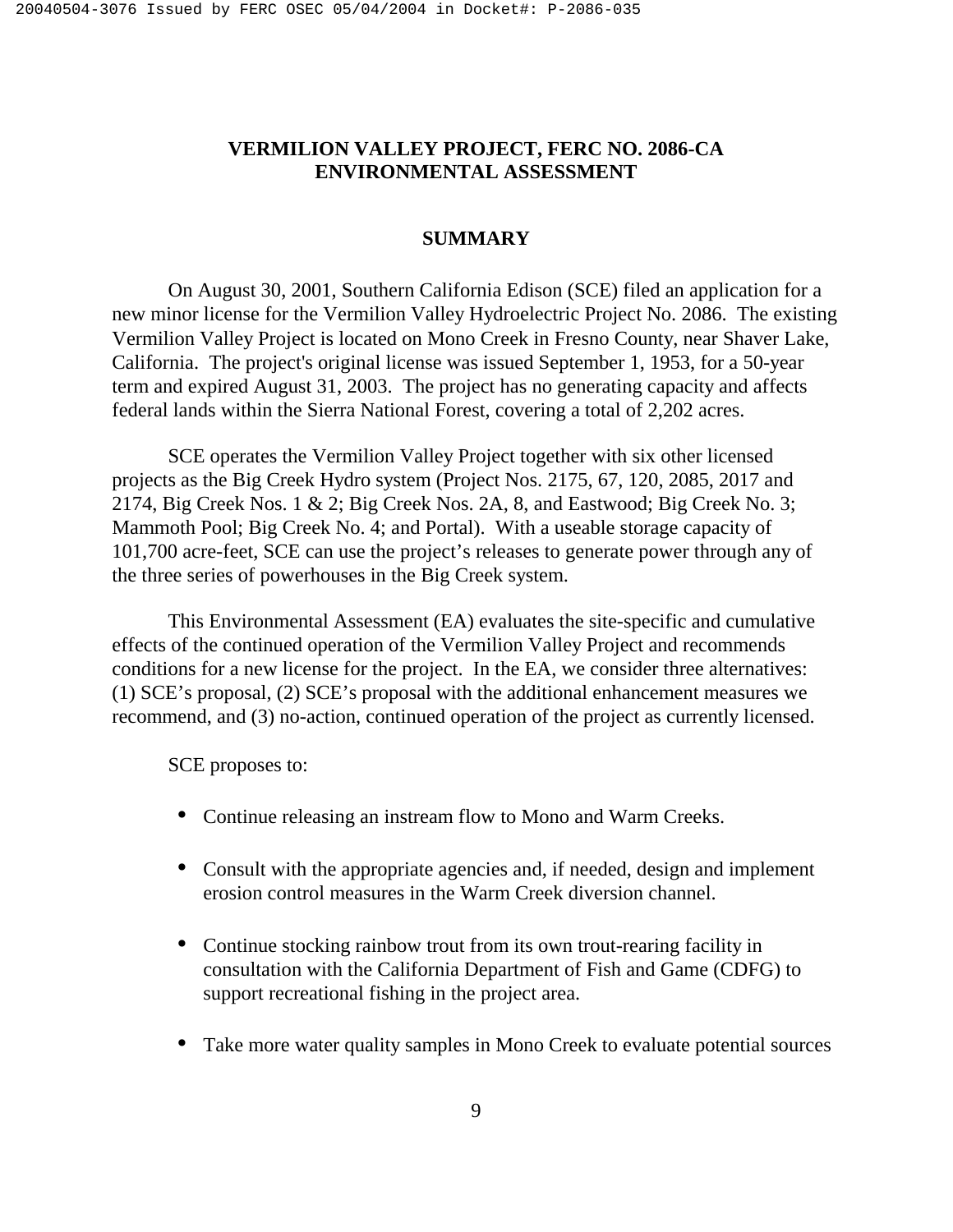of increases in iron levels and assess any biological effects of this mineral. If further sampling and analysis determines that the Vermilion Valley Dam represents a point source of iron, SCE will work the Regional Water Quality Review Board to determine if SCE's operations can be altered to reduce the discharge of iron, or if a National Pollutant Discharge Elimination System permit is required.

- Develop a mitigation and monitoring plan and treat the Vermilion Valley dam face in cooperation with the Sierra National Forest (SNF) to control cheat grass, bull thistle, and woolly mullein in this area.
- Develop and implement a recreational enhancement package.
- Develop a Vermilion Valley Project HPMP.
- Remove the improved road between Vermilion Valley Dam and the Mono Creek Campground from the project boundary.
- Consult with the FS on snow clearing activities on Kaiser Pass Road for emergency access to project works.

 After evaluating SCE's proposals and the recommendations from resource agencies and interested parties, we considered what, if any, additional environmental measures would be necessary or appropriate for continued operation of the project. The additional or modified measures that we recommend include:

- Provide a variable instream flow to Mono Creek.
- Monitor fish populations for the first few years of the new license term.
- Develop and implement seasonal high flow releases for channel maintenance in lower Mono and Warm Creeks.
- Provide funds for trout stocking in project stream reaches.
- Expand water quality monitoring plan to examine both iron and manganese levels coming from Lake Edison dam leakage.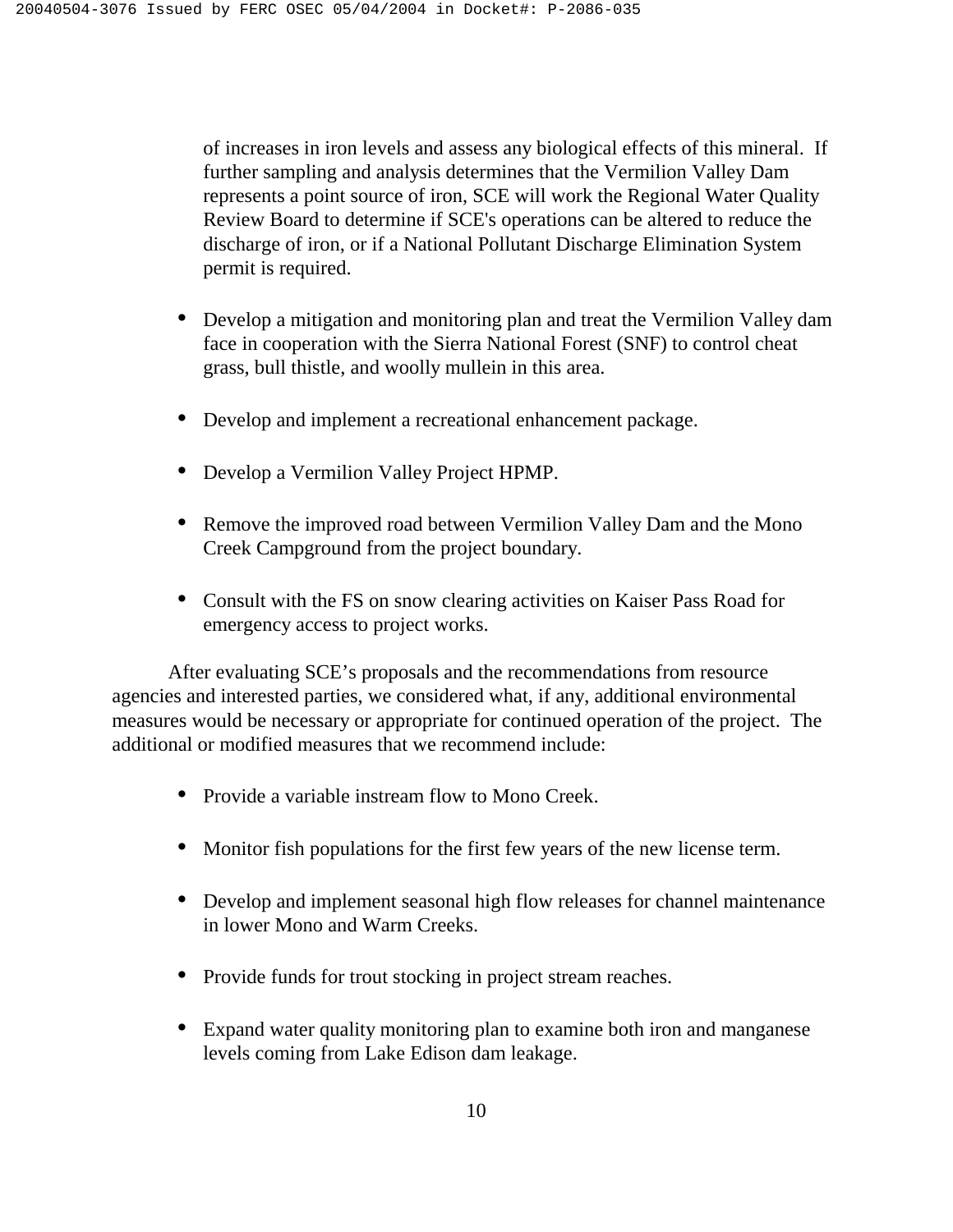- Develop and implement a recreation plan.
- Develop and implement a visual resources plan.
- Implement an erosion control plan.
- Develop an eagle management plan.
- Develop an instream flow monitoring plan.
- Develop a transportation system management plan.

 Based on this environmental analysis, we conclude that issuing a new license for the Vermilion Valley Project would not be a major federal action significantly affecting the quality of the human environment.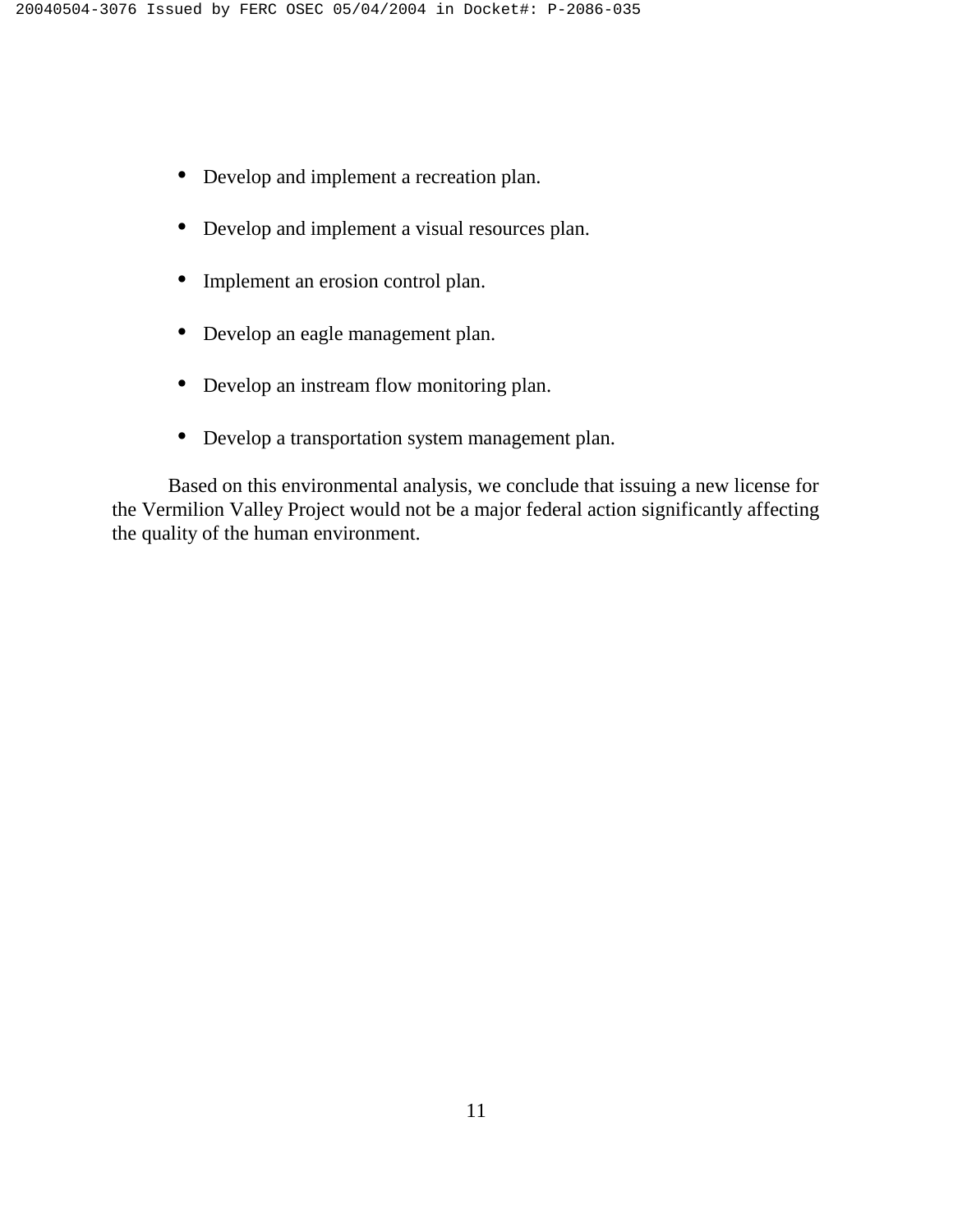# **ENVIRONMENTAL ASSESSMENT FEDERAL ENERGY REGULATORY COMMISSION OFFICE OF ENERGY PROJECTS DIVISION OF ENVIRONMENTAL AND ENGINEERING REVIEW**

**Vermilion Valley Project FERC Project No. 2086-CA May 2004** 

# **I. APPLICATION**

The Federal Energy Regulatory Commission (Commission or FERC), under the authority of the Federal Power Act  $(FPA)$ ,<sup>1</sup> may issue licenses or relicenses for up to 50 years for the construction, operation, and maintenance of non-federal hydroelectric projects.

On August 30, 2001, Southern California Edison (SCE) filed an application for a new minor license for the Vermilion Valley Hydroelectric Project No. 2086. The existing Vermilion Valley Project, which has no generating capacity, is located on Mono Creek in Fresno County, near Shaver Lake, California (figure A-1). The project's original license was issued September 1, 1953, for a 50-year term and expired August 31, 2003. The project has operated on an annual license since that time. The project affects federal lands in the Sierra National Forest, covering a total of 2,202 acres.

Under the Commission's regulations, issuing a new license for a project first requires preparation of either an Environmental Assessment (EA) or Environmental Impact Statement, in accordance with the National Environmental Policy Act (NEPA) of 1969.**<sup>2</sup>** This EA describes and evaluates the potential effects, including an assessment of the site-specific and cumulative effects, if any, of the proposed action and alternatives considered.

<u>.</u>

**<sup>1</sup>** 16 U.S.C. ' 791(a) -825(r).

**<sup>2</sup>** Pub. L. 91-190. 42 U.S.C. ' 4321-4347, January 1, 1970, as amended by Pub. L. 94-52, July 3, 1975, Pub. L. 94-83, August 9, 1975, and Pub. L. 97-258, ' 4(b), Sept. 13, 1982.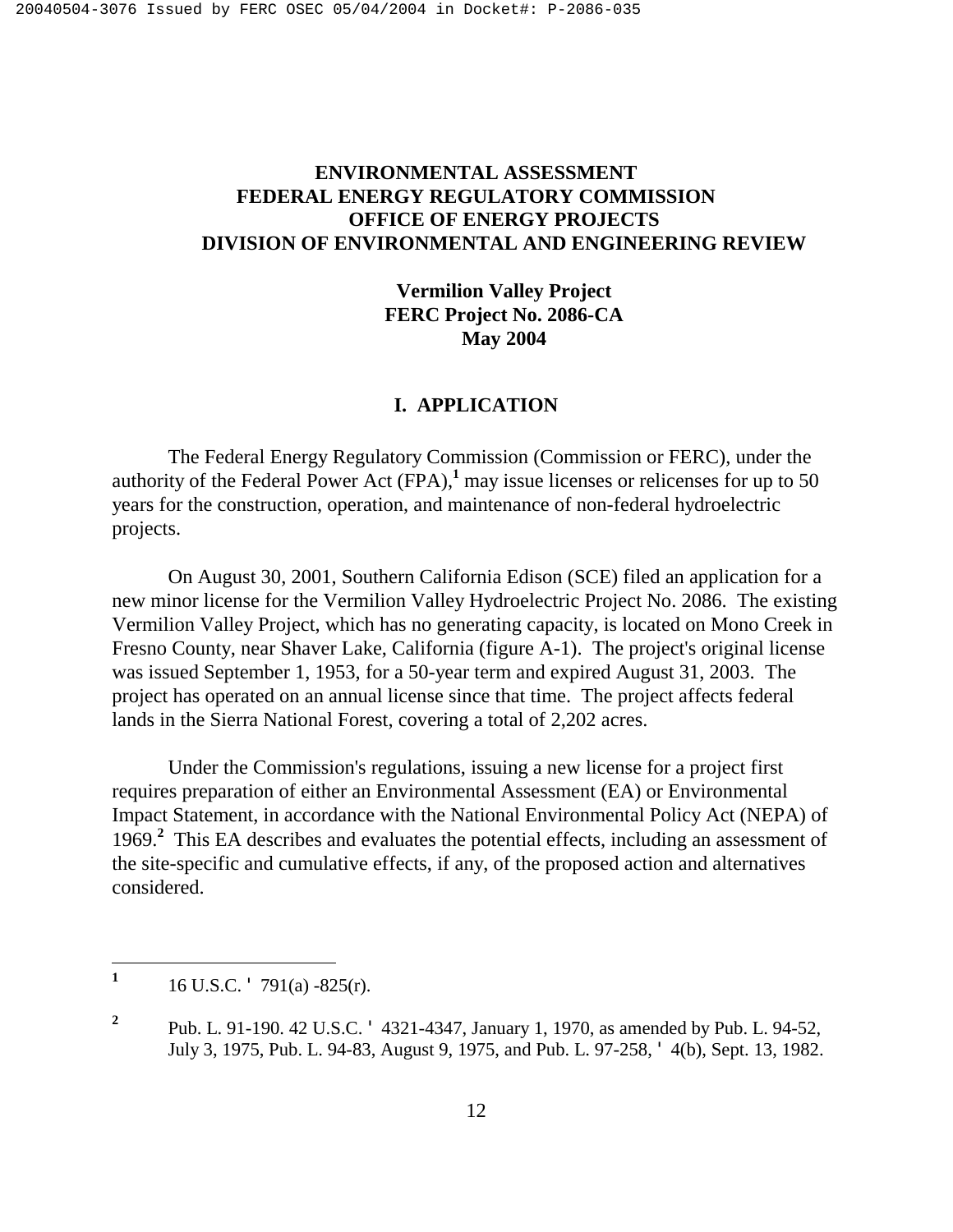

Figure A-1. Vermilion Valley Project Location. (Source: Application, modified by staff)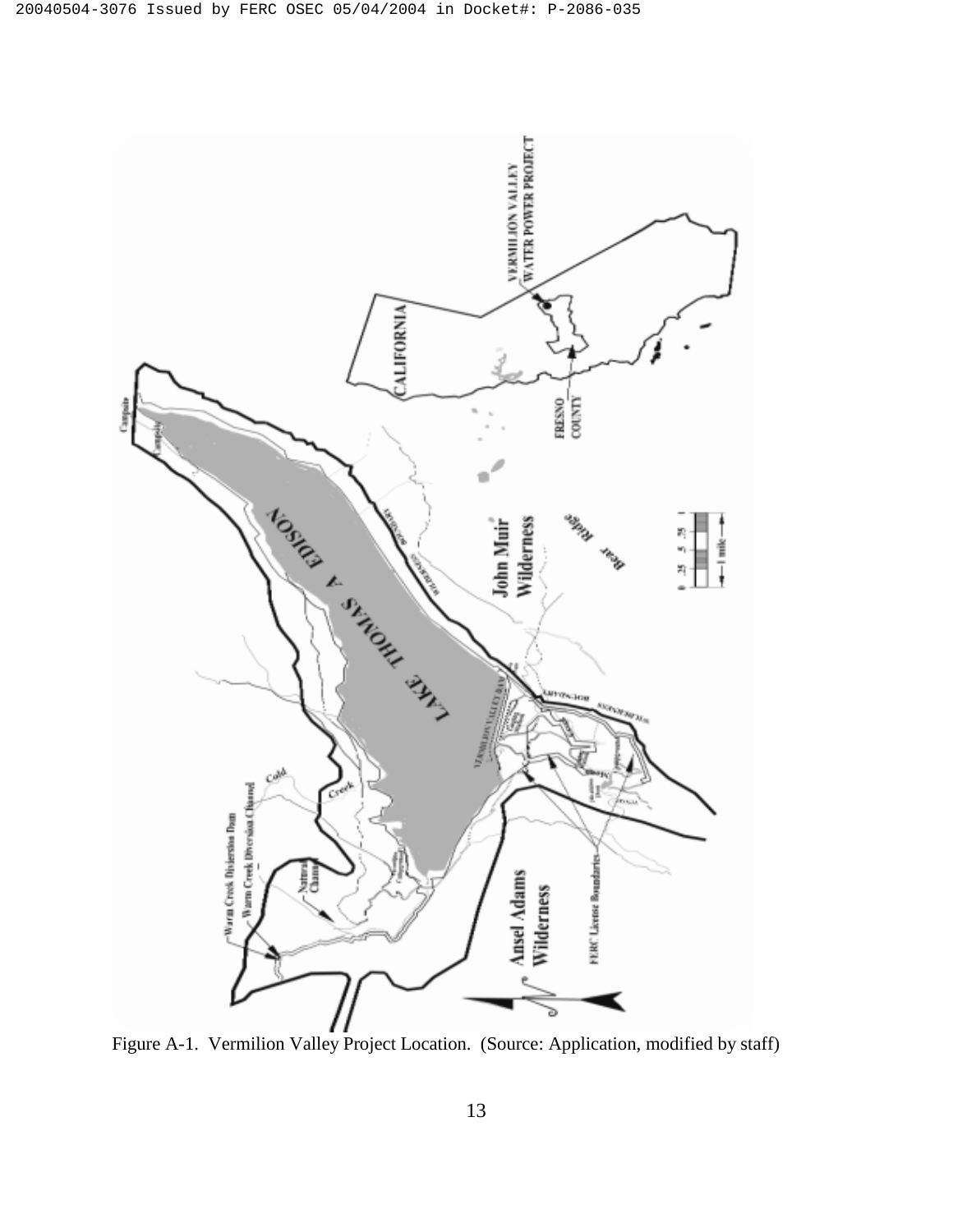# **II. PURPOSE AND NEED FOR ACTION**

#### **A. Purpose of Action**

The Commission must decide whether to relicense the project and determine what conditions should be placed on any new license issued. In deciding whether to authorize the continued operation of the hydroelectric project and related facilities in compliance with the FPA and other applicable laws, the Commission must determine that the project will be best adapted to a comprehensive plan for improving or developing a waterway. In addition to the power and developmental purposes for which licenses are issued (e.g., flood control, irrigation, and water supply), the Commission must give equal consideration to the purposes of energy conservation; the protection, mitigation of damage to, and enhancement of fish and wildlife (including related spawning grounds and habitat); the protection of recreational opportunities; and the preservation of other aspects of environmental quality.

In this EA, we assess the environmental and economic effects of: (1) operating the project as proposed by SCE (proposed action); (2) operating the project as proposed by SCE with additional enhancement measures (staff alternative); and (3) the no-action alternative (continue project operation under existing license requirements).

The major issues we consider are whether to raise instream flow in Mono Creek, provide flushing flows in both Mono and Warm Creeks, and improve recreational facilities at the project.

### **B. Need for Power**

The Vermilion Valley Project is owned and operated by SCE, a public utility supplying electricity to 4.3 million business and residential customers over a 50,000 square mile service area in coastal, central and southern California. Though the project has no generating facilities, SCE operates the reservoir to provide storage to increase the generation of its Big Creek Hydroelectric system.

To anticipate how the demand for electricity is expected to change in the region, we looked at the regional need for power as reported by the Western Electricity Coordinating Council (WECC) (WECC, 2001). The project is located in the California-Mexico Power (CMP) area of the WECC. The CMP area encompasses most of California and a part of Baja California in Mexico. The CMP area has a significant summer peak demand. For the period from 2002 through 2011, WECC forecasts peak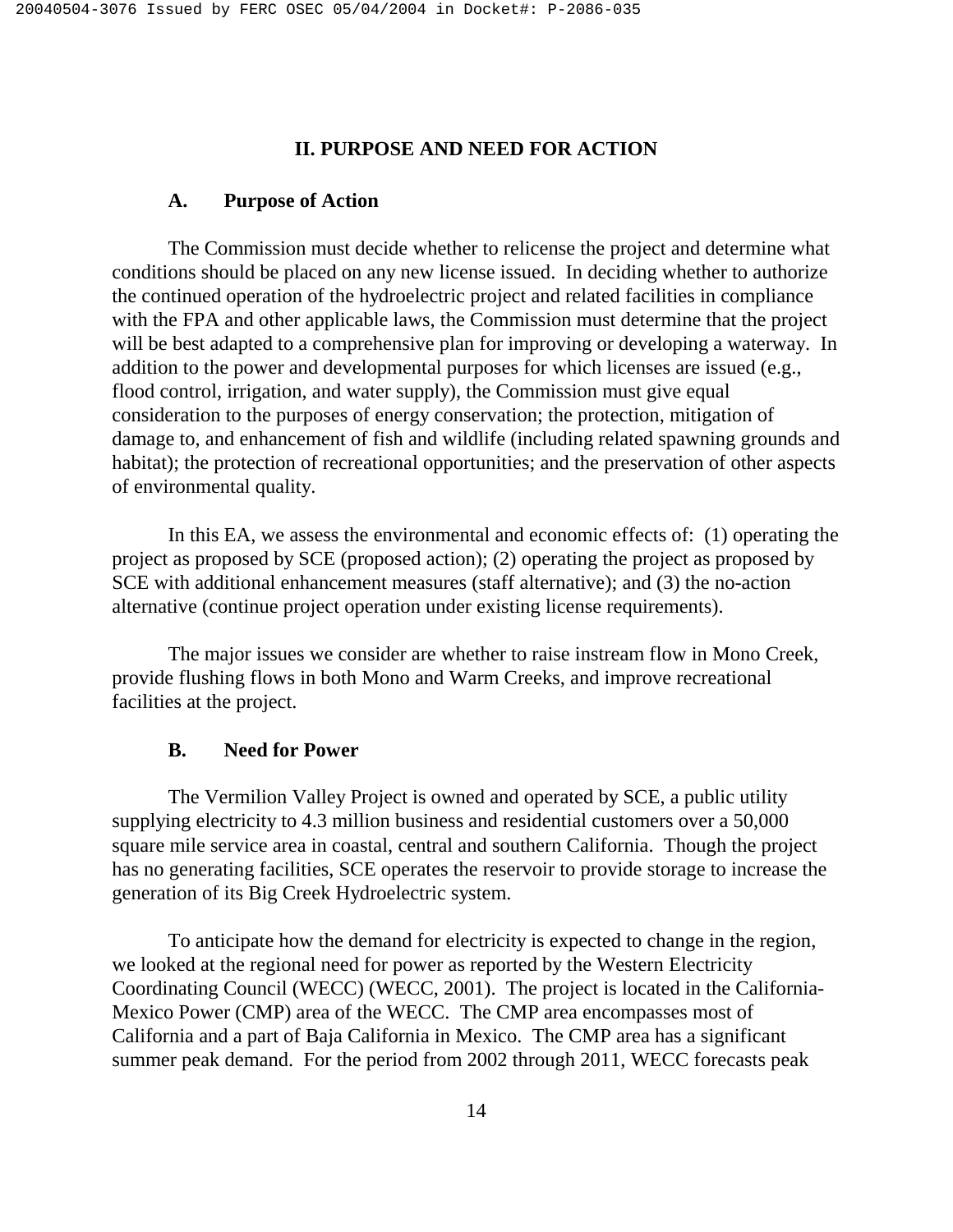demand and annual energy requirements in the area to grow at annual compound rates of 2.4 and 1.3 percent, respectively. Severe weather conditions in 1998 and 2000 have affected the area, resulting in numerous curtailments of service to interruptible customers. Even with assumptions about future generation and transmission extension projects, statewide and local reliability problems exist in the short term. Resource capacity margins for the CMP area range between 13.9 and 44.8 percent of firm peak demand for the next 10 years. WECC anticipates that 45,647 megawatts of new capacity will come on line within the next 10 years in the CMP region of the WECC region. We conclude that the region has a need for power over the near term and power from the projects could continue to help meet that need in the future

SCE uses the electricity from project storage to displace the use of gas-fired energy in California=s South Coast Air Basin, to lower the incremental system operation and maintenance costs, and to reduce air pollutant emissions. If the project is not relicensed, SCE would need to replace the capacity and output from its operation of Vermilion, most likely through the operation of gas-fired generation facilities. This would increase air pollutant emissions in the basin. If SCE is unable to comply with South Coast Air Quality Management District-s emission limits, SCE says that it will be required to compensate by further reducing emissions through boiler modification and installing emissions control equipment.

In summary, if licensed, the power from the project would continue to be useful in meeting SCE-s needs as well as meeting a small part of the local and regional need for power. The project helps displace fossil-fueled electric power generation that the region now uses, thereby, conserving non-renewable fossil fuels and reducing the emission of noxious byproducts caused by fossil-fuel combustion.

# **III. PROPOSED ACTIONS AND ALTERNATIVES**

### **A. Proposed Action and Action Alternatives**

#### **1. Project Description**

 The Vermilion Valley Project stores and diverts water from the Mono and Warm Creek watersheds. Project facilities include Vermilion Valley dam, Lake Thomas A. Edison (Lake Edison), the outlet channel to Mono Creek, Warm Creek diversion dam, and the Warm Creek diversion channel (figure A-1). To divert Warm Creek flows into Lake Edison, the Warm Creek diversion dam and channel first diverts water from Warm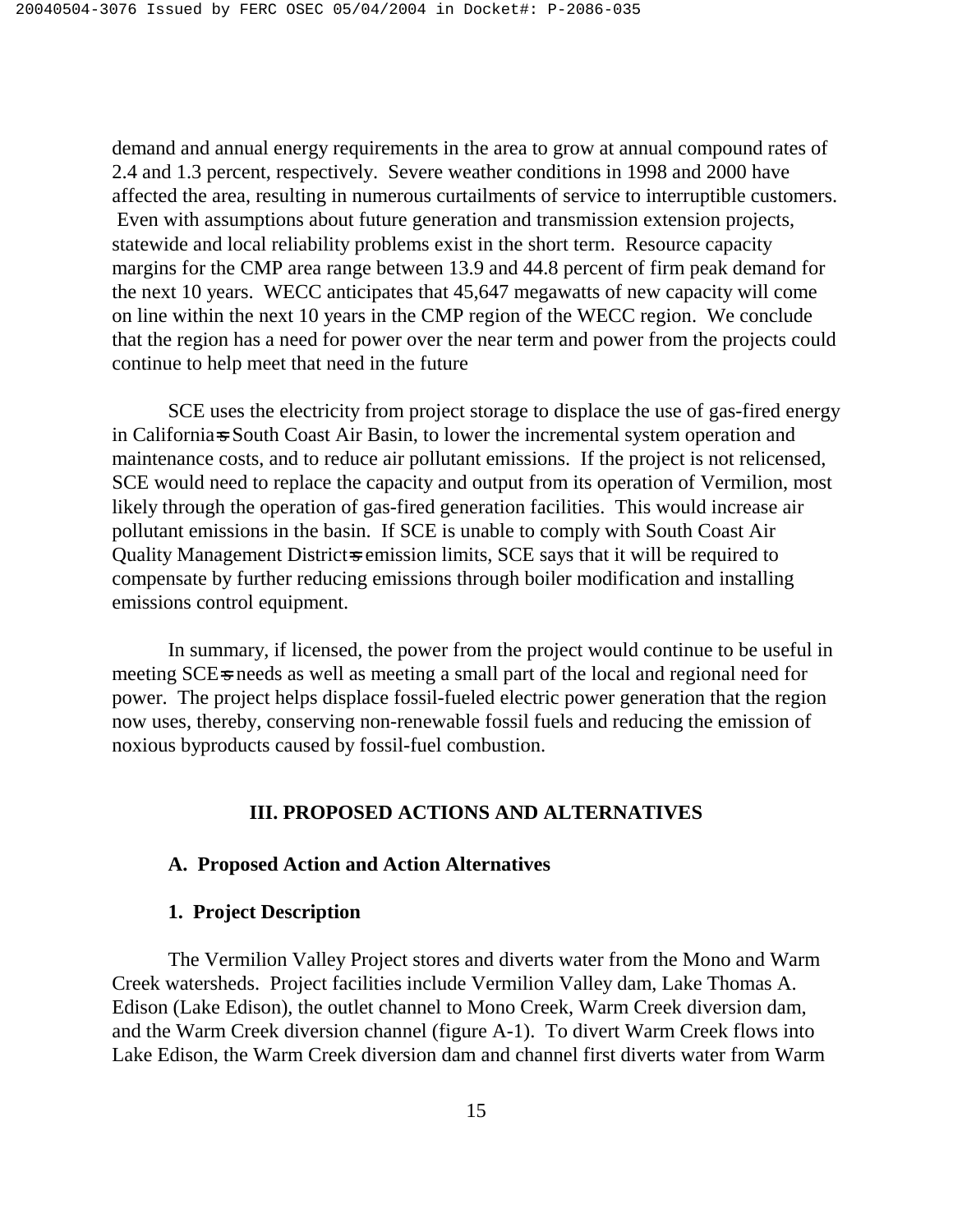Creek to Boggy Meadow Creek, which flows into Lake Edison. The diverted reach of Warm Creek extends about 4 miles from the diversion dam downstream to the confluence with the South Fork San Joaquin River.

 As we've said, there are no generating facilities at the project. The primary purpose of the project is water storage. The water SCE stores in Lake Edison is an integral part of its Upper San Joaquin Hydro system. SCE annually stores water in Lake Edison and releases the water to Mono Creek for subsequent diversion through the Big Creek Hydroelectric Project's Mono Creek Diversion (FERC Project No. 67) and on to several powerhouses for electrical generation. Most of the water is stored during the runoff months of April-July when the natural Mono Creek flow is highest. The stored water is then released throughout the rest of the year when the natural Mono Creek flows are low.

### **2. Project Facilities**

The existing Vermilion Valley Project consists of: (1) a 4,234-foot-long earth-fill dam; (2) Lake Edison, with a 125,035 acre-foot (ac-ft) storage capacity at 7,642 feet; (3) a service spillway at the left abutment with a single manually operated radial gate 15 feet wide by 8 feet high, and an auxiliary spillway at the right abutment with an ungated chute discharging into an unlined channel; (4) a man-made leakage channel extending 1,300 feet to Mono Creek; (5) a 3-kW Pelton-wheel turbine located in the outlet structure used to recharge batteries in the valve house; (6) the 4-foot-high Warm creek diversion dam, which diverts Warm Creek flows into Lake Edison via Boggy Meadow Creek; and (7) other appurtenances.

# **3. Applicant**=**s Proposed Operation and Enhancement Measures**

SCE proposes to continue operating the existing project and to maintain the Vermilion Valley Project with no major modifications.

SCE proposes the following operational and enhancement measures to protect and enhance environmental resources that may be affected by the project:

- Consult with the appropriate agencies and, if needed, design and implement erosion control measures in the Warm Creek diversion channel.
- Continue a 0.2 cfs minimum flow release from the Warm Creek Diversion Dam.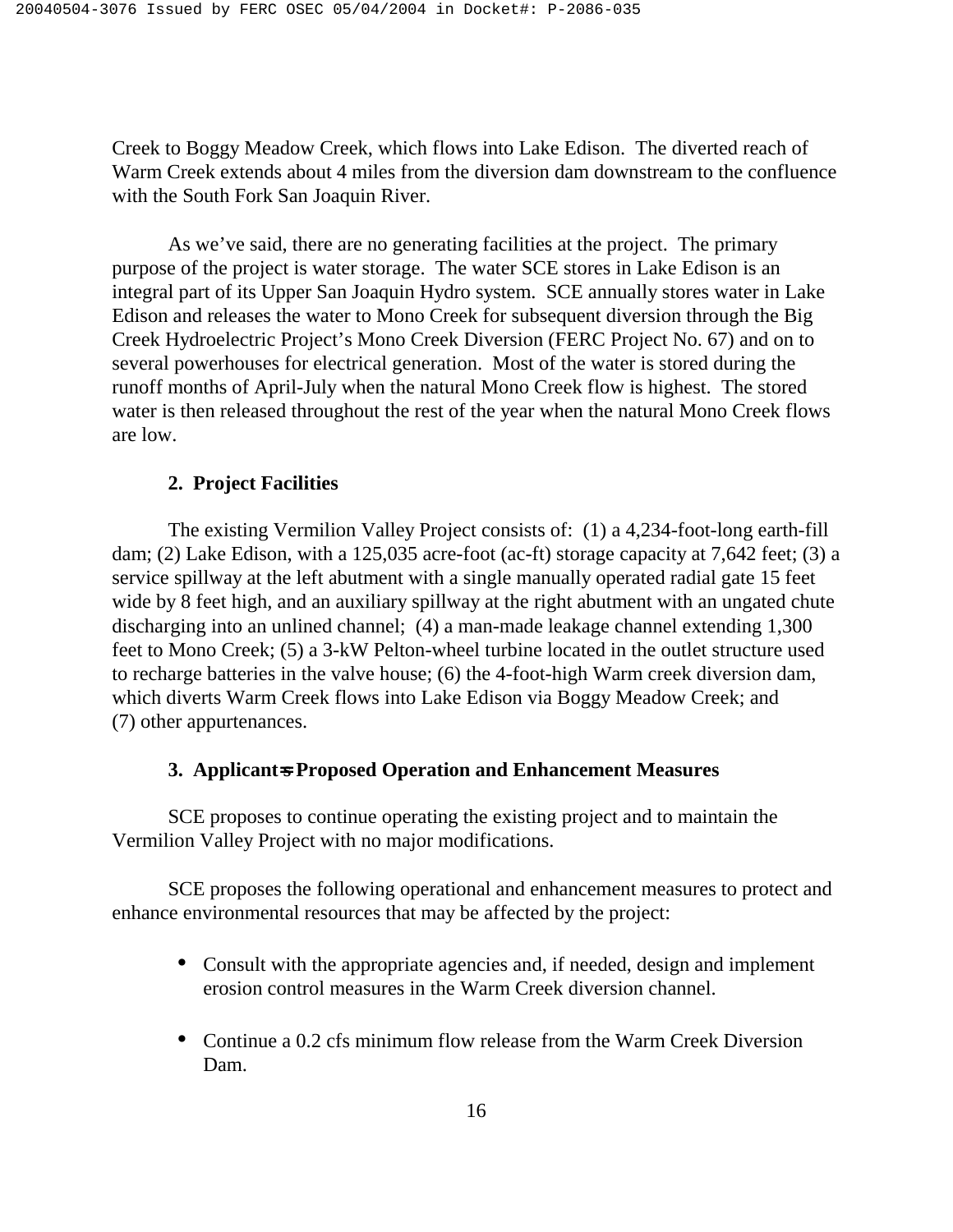- Continue a 10 cfs minimum flow release from the Vermilion Valley Dam to lower Mono Creek.
- Continue stocking rainbow trout from its own trout-rearing facility in consultation with the California Department of Fish and Game to support recreational fishing in the project area.
- Take more water quality samples in Mono Creek to evaluate potential sources of increases in iron levels and assess any biological effects of this mineral. If further sampling and analysis determines that the Vermilion Valley Dam represents a point source of iron, SCE will work with the Regional Water Quality Review Board to determine if SCE's operations can be altered to reduce the discharge of iron, or if a National Pollutant Discharge Elimination System permit is required.
- Develop a mitigation and monitoring plan and treat the Vermilion Valley dam face in cooperation with the SNF to control cheat grass, bull thistle, and woolly mullein in this area.
- Develop a Vermilion Valley Project HPMP.
- Remove the improved road between Vermilion Valley Dam and the Mono Creek Campground from the project boundary.
- Develop and implement a recreational enhancement package
- Consult with the U.S. Forest Service (FS) on snow clearing activities on Kaiser Pass Road for emergency access to project works.

# **B. Staff**=**s Alternative**

In addition to SCE=s proposed measures, we recommend that SCE be required to do the following:

• Provide a variable instream flow to Mono Creek.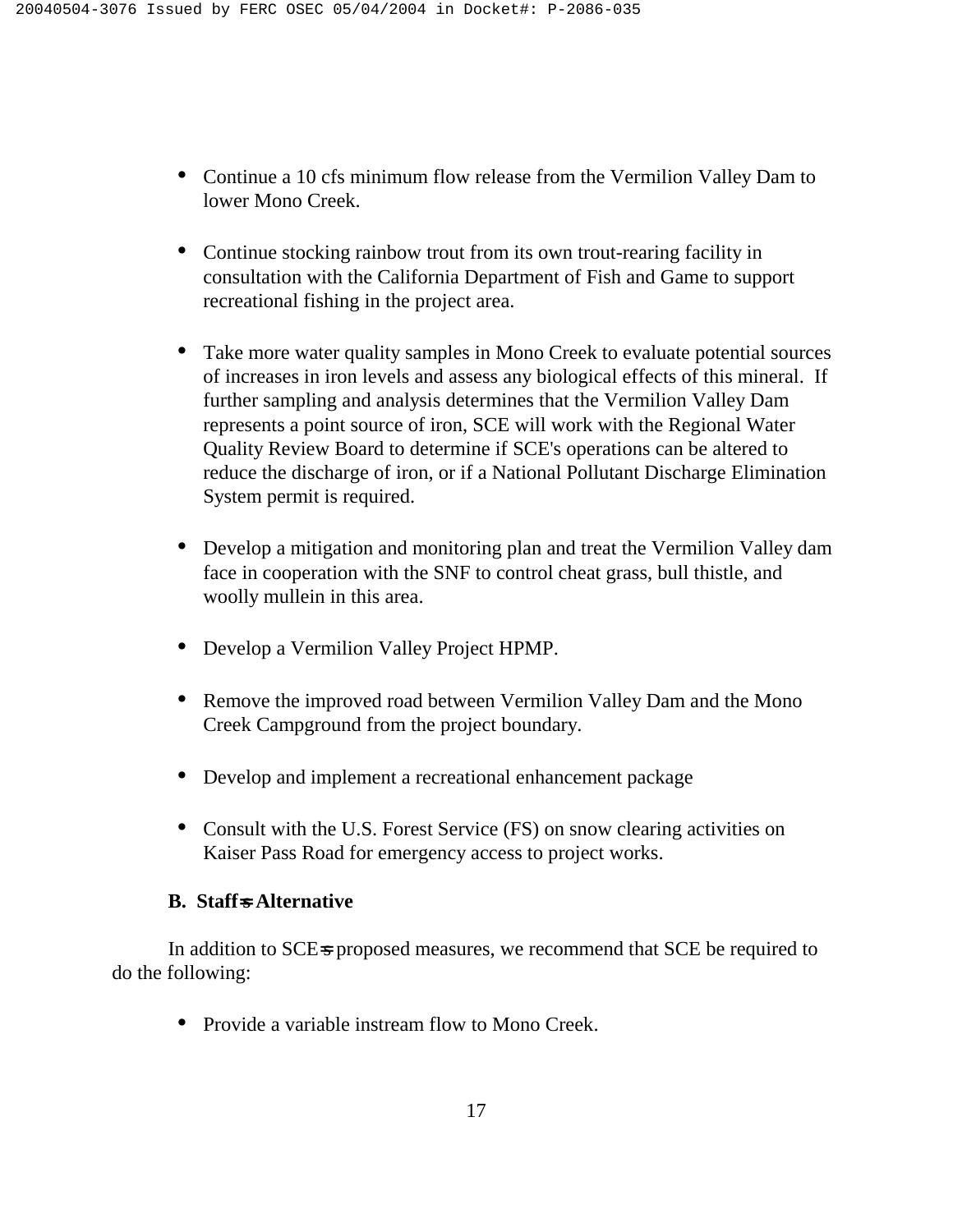- Monitor fish populations for the first few years of the new license term.
- Develop and implement seasonal high flow releases for channel maintenance in lower Mono and Warm Creeks.
- Provide funds for trout stocking in project stream reaches.
- Expand water quality monitoring plan to examine both iron and manganese levels coming from Lake Edison dam leakage.
- Develop and implement a recreation plan.
- Develop and implement a visual resources plan.
- Implement an erosion control plan.
- Develop an eagle management plan.
- Develop and implement an instream flow monitoring plan.

### **C. No-action Alternative**

Under the no-action alternative, the project would continue to operate under the terms and conditions of the existing license, and no new environmental protection, mitigation, or enhancement measures would be implemented. Any ongoing effects of the project would continue. We use this alternative as the baseline environmental condition for comparison with other alternatives.

### **D. Alternatives Considered but Eliminated from Detailed Study**

We also considered other alternatives to SCE-s relicensing proposal, but eliminated them from detailed study because they are not reasonable in the circumstances of this case. They are:

- Federal takeover and operation of the project;
- Issuing a nonpower license; and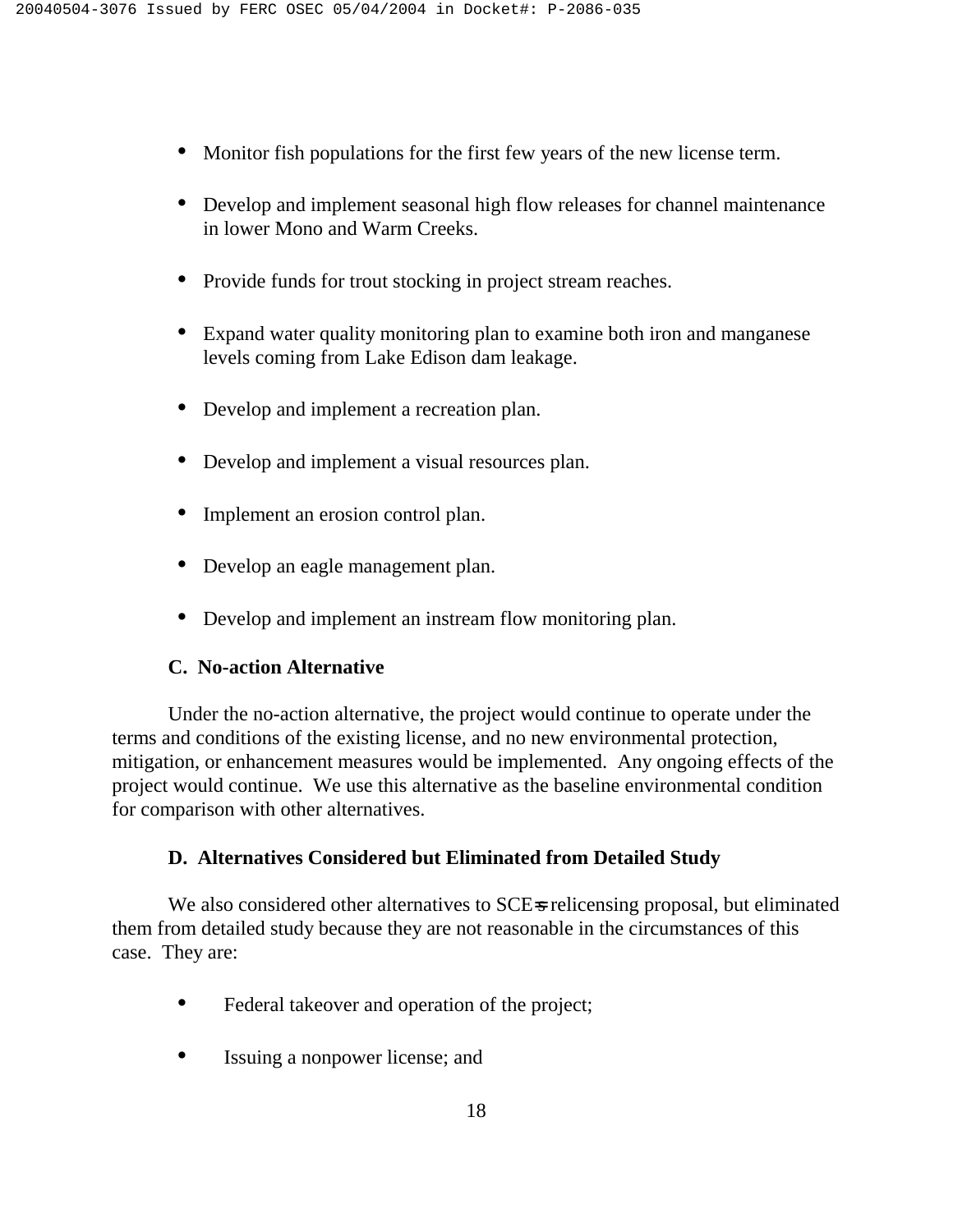### Retiring the Vermilion Valley Project.

We do not consider federal takeover and operation of the project to be a reasonable alternative. Federal takeover and operation of the project would require Congressional approval. Although this fact alone does not eliminate this alternative from further analysis, there is no evidence to indicate that federal takeover should be recommended to Congress. No party has suggested that a federal takeover would be appropriate, and no federal agency has expressed an interest in operating the project.

Issuing a nonpower license would not provide a long-term resolution of the issues presented. A nonpower license is a temporary license that the Commission would terminate whenever it determines that another government agency would assume regulatory authority and supervision over the lands and facilities covered by the nonpower license. In this case, no agency has suggested its willingness or ability to do so. No party has sought a nonpower license, and we have no basis for concluding that the project should no longer be used as part of SCE's power system. Thus, in these circumstances, a nonpower license is not a realistic alternative to relicensing.

Project retirement of the Vermilion Valley Project could be accomplished with or without dam removal. Either alternative would involve denial of a license application and surrender or termination of an existing license with appropriate conditions. No participant in this proceeding has suggested that dam removal at the project would be appropriate, and we have no basis for recommending it.

The second retirement alternative would involve retaining the dam and requiring SCE to not operate the reservoir for power purposes. Project works would remain in place and could be used for historic or other purposes. This would require us to identify another government agency with authority to assume regulatory control and supervision of the remaining facilities. No agency has stepped forward, and no participant has advocated this alternative for the project. Nor have we any basis for recommending it. In this circumstance, we do not consider this to be a reasonable alternative.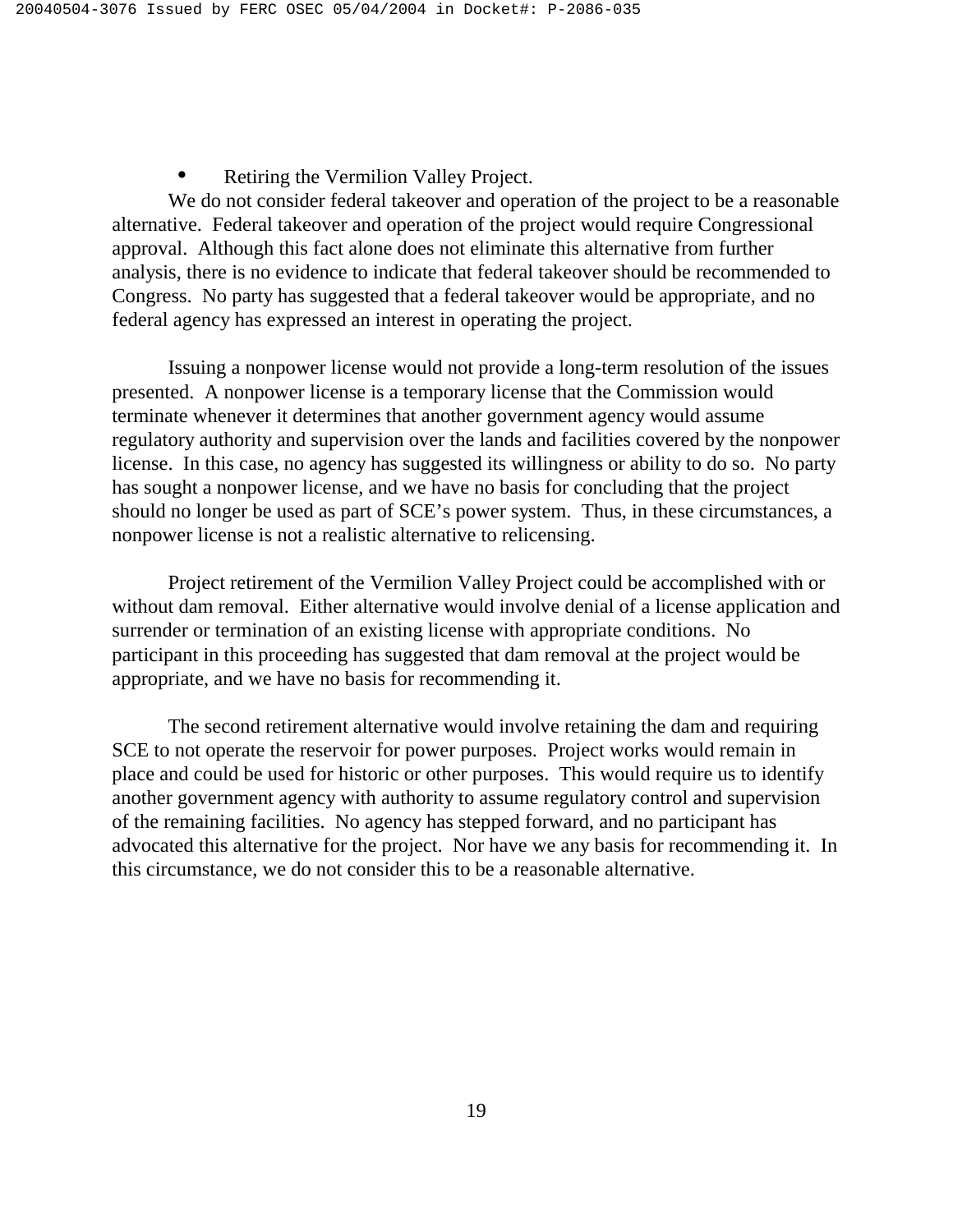# **IV. CONSULTATION AND COMPLIANCE**

### **A. Agency Consultation and Interventions**

The Commission-s regulations require applicants to consult with appropriate state and federal environmental resource agencies and the public before filing a license application. This consultation is the first step in complying with the Fish and Wildlife Coordination Act, the Endangered Species Act (ESA), the National Historic Preservation Act, and other federal statutes. Pre-filing consultation must be complete and documented in accordance with the Commission-s regulations.

### **Interventions**

On April 25, 2002 the Commission issued a notice that SCE had filed an application to relicense the Vermilion Valley Project and parties could file motions to intervene and protest. This notice set a June 24, 2002 deadline for interventions to be filed. In response to the notice, the following entities filed motions to intervene:

| Intervenor                               | Date of Letter |
|------------------------------------------|----------------|
| United States Department of Agriculture  | June 6, 2002   |
| United States Department of the Interior | June 21, 2002  |

### **Ready for Environmental Analysis**

Notice that the application is Ready for Environmental Analysis (REA) was issued on April 11, 2002. The following entities commented on or before the June 10, 2002 deadline set by the notice:

| <b>Commenting Entities</b>                 | Date of Letter |
|--------------------------------------------|----------------|
| <b>State Water Resources Control Board</b> | May 28, 2002   |
| <b>USDA</b> Forest Service, Pacific Region | June 7, 2002   |
| California Department of Fish and Game     | June 10, 2002  |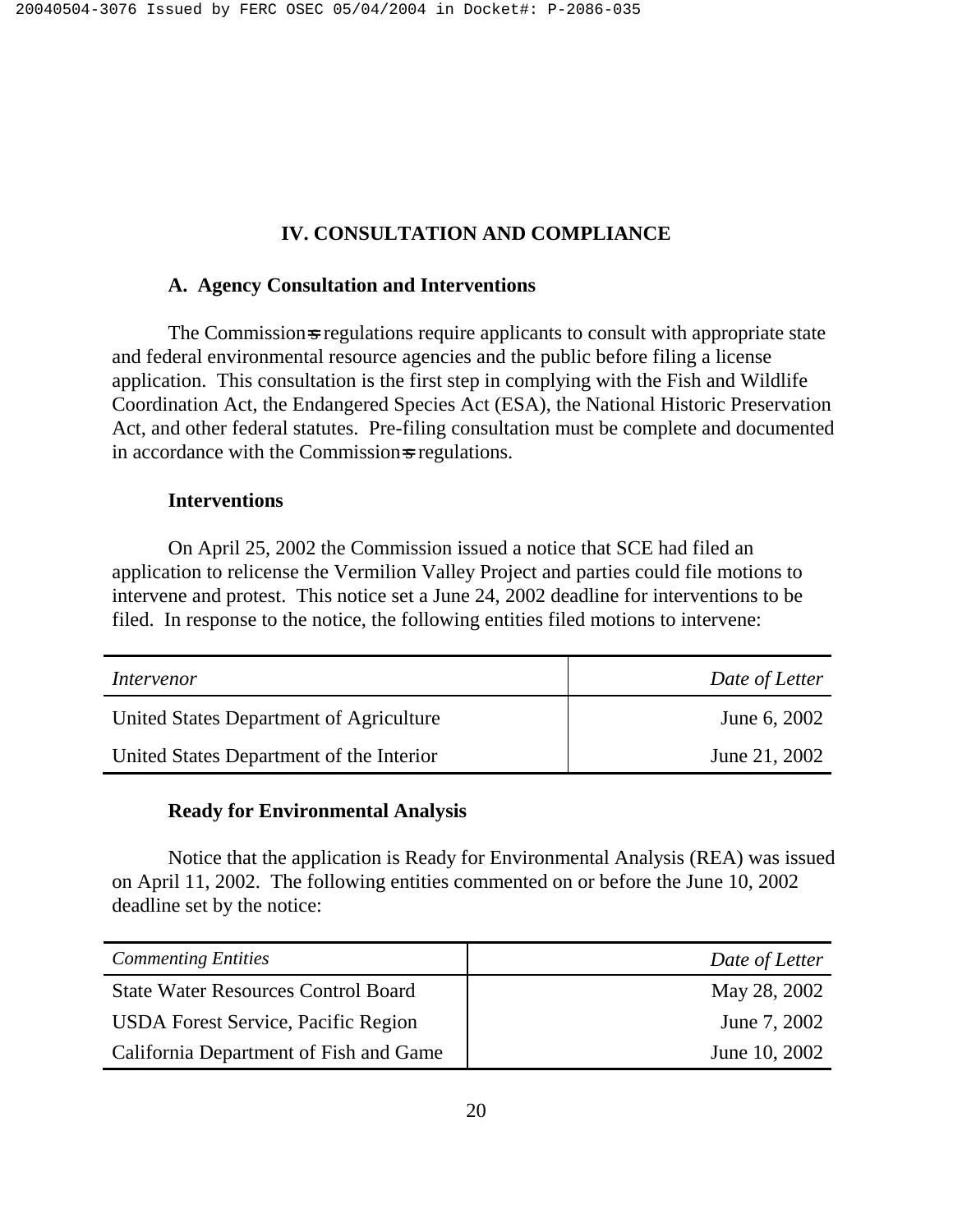SCE responded to the comments and conditions by letter dated August 29, 2002.

### **Scoping**

Before preparing this EA, we conducted scoping to determine what issues and alternatives should be addressed. The scoping document was distributed to interested agencies and other parties on August 6, 2002. The following entities provided written comments:

| <b>Commenting Entities</b>         | Date of Letter    |
|------------------------------------|-------------------|
| <b>USDA Forest Service</b>         | August 30, 2002   |
| Southern California Edison         | September 4, 2002 |
| <b>USDOI</b> National Park Service | September 4, 2002 |

In response to the scoping notice, the Forest Service provided a channel maintenance and riparian flow analysis. We consider the FS analysis in the aquatic resources section.

The National Park Service suggests we expand our recreation issues to include not only deciding whether existing recreational facilities are safe and adequate to meet existing and projected recreational needs but also to decide whether they protect wildlife resources and provide appropriate Americans with Disabilities Act access.

Since the proposed PM&E measures would benefit the environment, SCE does not see the need for a comprehensive analysis of cumulative effects at this time. SCE says that as more information on the basin is collected as part of its Big Creek Alternative Licensing Process any cumulative effects of the Vermilion Valley Project could more appropriately be considered in greater detail. In this document, we do look at the cumulative effects of continued operation of the project. But we agree with SCE that as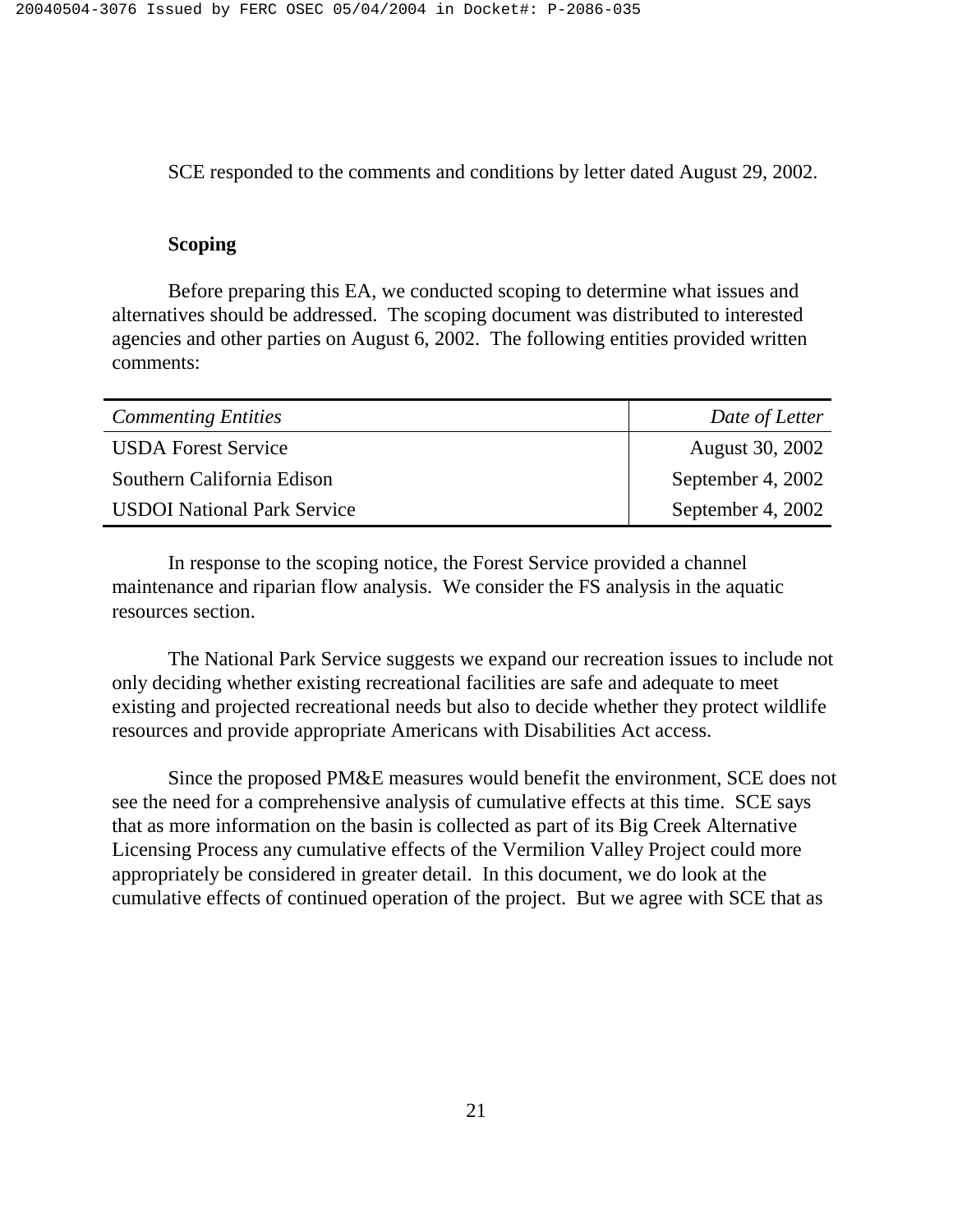more information is collected in the Big Creek ALP we may need to reexamine the cumulative effects of the Vermilion Valley Project.**<sup>3</sup>**

Commenting on the aquatic issues, SCE questions the need for channel maintenance flows in Mono and Warm Creek, the need to raise instream flow in the bypass reaches, and the need to set a minimum operating level for the lake. With regards to recreation, SCE says it is obliged to provide facilities to meet the recreation needs related to the project but doesn't think all the recreation in the area is project related. We discuss these issues in the Aquatics and Recreational Resources sections of this document, respectively.

# **B. Compliance with Endangered Species Act**

 In section V.C.3, we conclude that continued operation of the project would not likely adversely affect the bald eagle. We will request concurrence on our determination from the U.S. Fish and Wildlife Service.

# **C. Water Quality Certification**

On August 29, 2001, SCE applied to the SWRCB for Water Quality Certification (WQC) for the Vermilion Valley Project, as required by Section 401 of the Clean Water Act. On September 28, 2001, the SWRCB acknowledged its receipt of the request and indicated that as of August 30, 2001, a 1-year time clock started for the SWRCB to take action on the request for certification or waiver.

On August 16, 2002, SCE asked SWRCB to withdraw SCE's application for water quality certification for the Vermilion Valley Project to reset the one year time clock for SWRCB action.

 $\overline{\mathbf{3}}$ **<sup>3</sup>**SCE plans to file their applications for the Big Creek Alternative Licensing Projects starting in November 2005.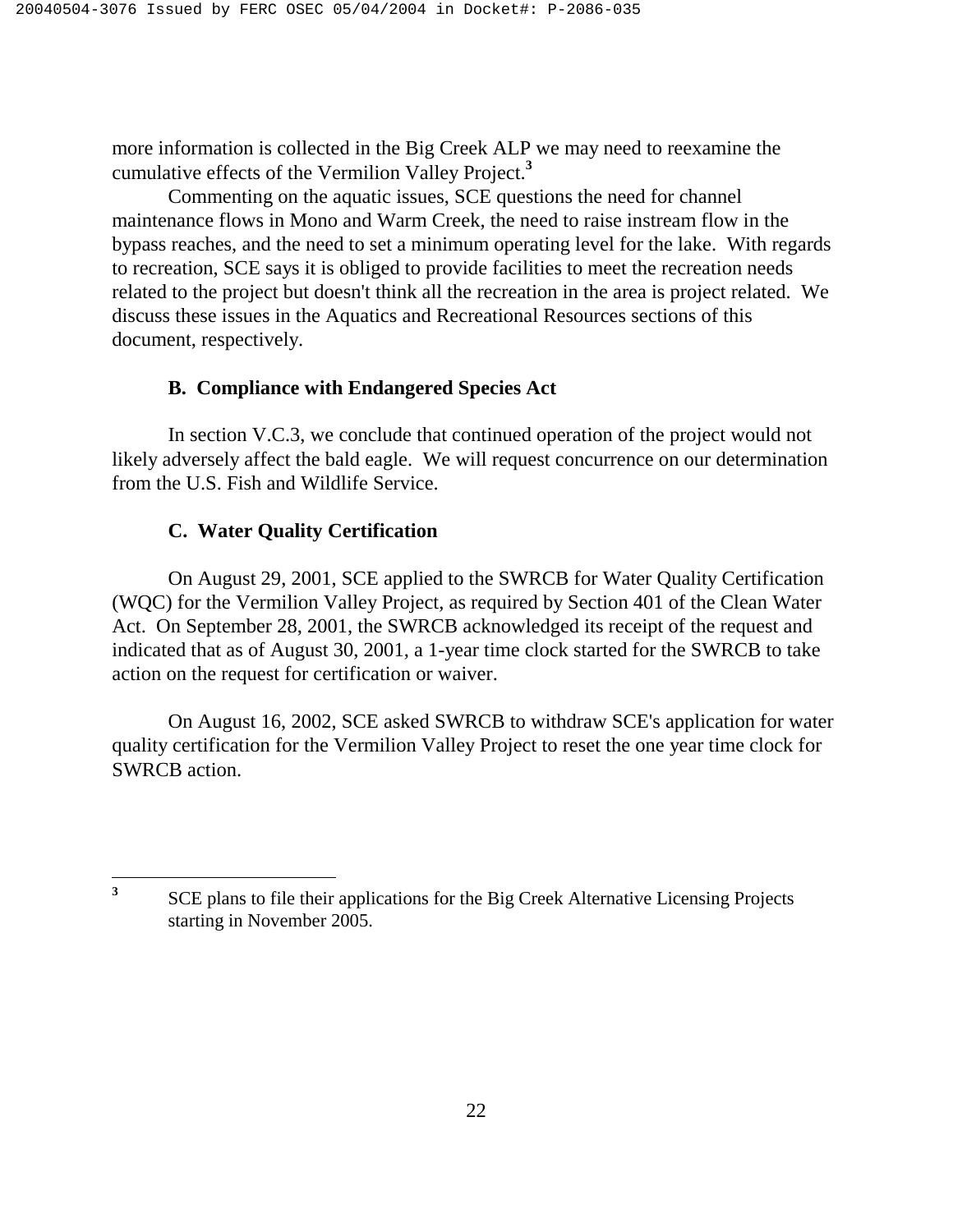By letter dated October 22, 2003, SCE resubmitted its water quality certification application with the SWRCB. The SWRCB is required to take action on SCE's application by October 22, 2004.

### **D. Section 4(e) Federal Land Management Conditions**

The entire Vermilion Valley Project facilities are located within the Sierra National Forest. Consequently, the FS may issue license conditions that it considers necessary for the adequate protection and use of National Forest System land, pursuant to Section 4(e) of the FPA. The FS filed preliminary terms and conditions for the project on June 7, 2002. On March 9, 2004, the FS filed revised preliminary terms and conditions. The FS said that it would file its final terms and conditions for the project within 60 days of release of the Commission-s final EA. The March 9, 2004, filing contains 20 conditions for the Vermilion Valley Project that may be found in Appendix B to this EA. We summarize the preliminary Section 4(e) conditions as follows:

Conditions 1 through 10 are standard conditions that would require SCE to obtain FS approval on final project design and project changes and consult yearly with the FS to ensure the protection and development of natural resources.

 Condition 11 restricts pesticide use. Condition 12 sets flow management requirements, including instream flows and riparian enhancement flows. Condition 13 would protect special status species. Condition 14 sets measures to manage recreation resources, including upgrades to existing facilities. Condition 15 sets measures to protect and maintain roads associated with the license and condition 16 sets measures to protect land resources. The other preliminary 4(e) conditions, 17 through 20, involve vegetation and noxious weed management, cultural resources, coordination with other Big Creek projects, and reserving authority to change the Section 4(e) conditions after the FWS issues a biological opinion for the project.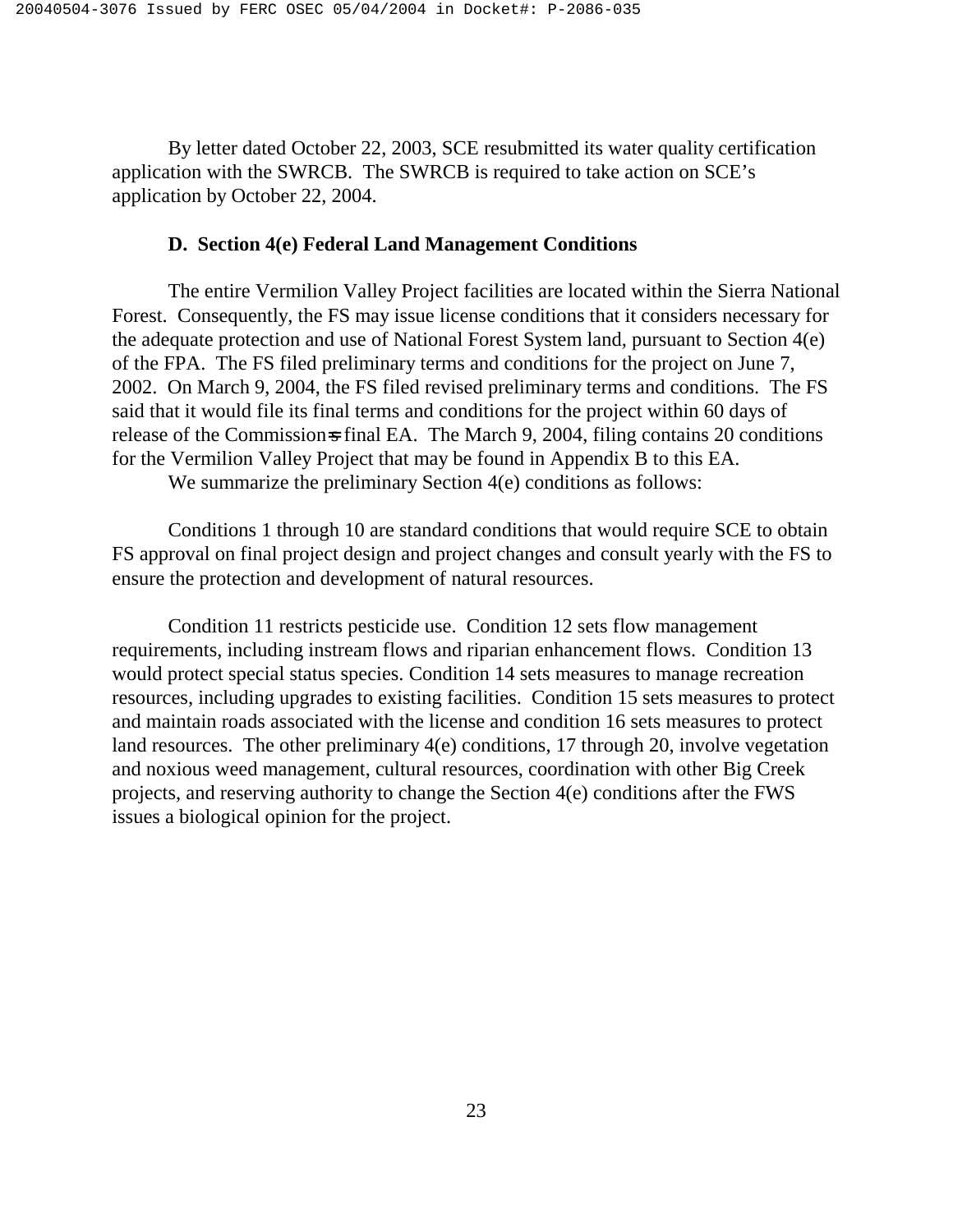# **V. ENVIRONMENTAL ANALYSIS**

The environmental analysis section is divided into a general description of the Upper San Jaoquin River Basin, the scope of our cumulative effects analysis, including those resources that are cumulatively affected, and our analysis of the proposed action and other recommended environmental measures. After scoping the issues for the project, we conclude that detailed analyses of geological, terrestrial<sup>4</sup>, socio-economic and land issues are not needed for the Vermilion Valley Project. We analyze geological issues relating to sediment in the Water Quality section.

### **A. General Description of the Upper San Joaquin River Basin**

The Vermilion Valley Project is located on Mono Creek in Fresno County, near Shaver Lake, California. The watershed draining into Lake Edison consists of highelevation subalpine and alpine terrain, largely above an elevation of 8,000 feet NGVD and within the John Muir and Ansel Adams Wilderness Areas. Runoff from melting snow governs the natural inflow to the lake, with peak natural inflow typically occurring in May and June.

The Mono Creek drainage basin starts near the northeastern corner of Fresno County at an elevation of about 13,400 feet, covers about 92.5 square miles, and drains in a southwesterly direction. Upstream from Lake Edison, Mono Creek is a free-flowing alpine stream that lies in the John Muir Wilderness area. Downstream from Lake Edison, water flows 1.3 miles to the Mono Creek Diversion Forebay, a part of the SCE Portal Project, FERC No. 67. Streamflow in this reach is the result of flow SCE releases or spills from Vermilion Valley dam.

 Project waters include Lake Edison, Mono Creek (upstream and downstream of Lake Edison), Cold Creek, Warm Creek (upstream and downstream of the diversion), Warm Creek diversion channel, and Boggy Meadow Creek, with most of the streams situated in fairly steep channels with moderate to high gradients. Due to precipitous upstream access, the upper reaches of the San Joaquin watershed (above 5,000 feet

 $\overline{\mathbf{4}}$ **<sup>4</sup>**FS preliminary condition 12 F (3) would require SCE to monitor the Mono Creek riparian community every 10 years. Information generated by the monitoring could be useful in determining the need for additional protective measures in the future. If SCE proposes any future riparian protective measures, we will analyze the environmental effects of such measures at that time.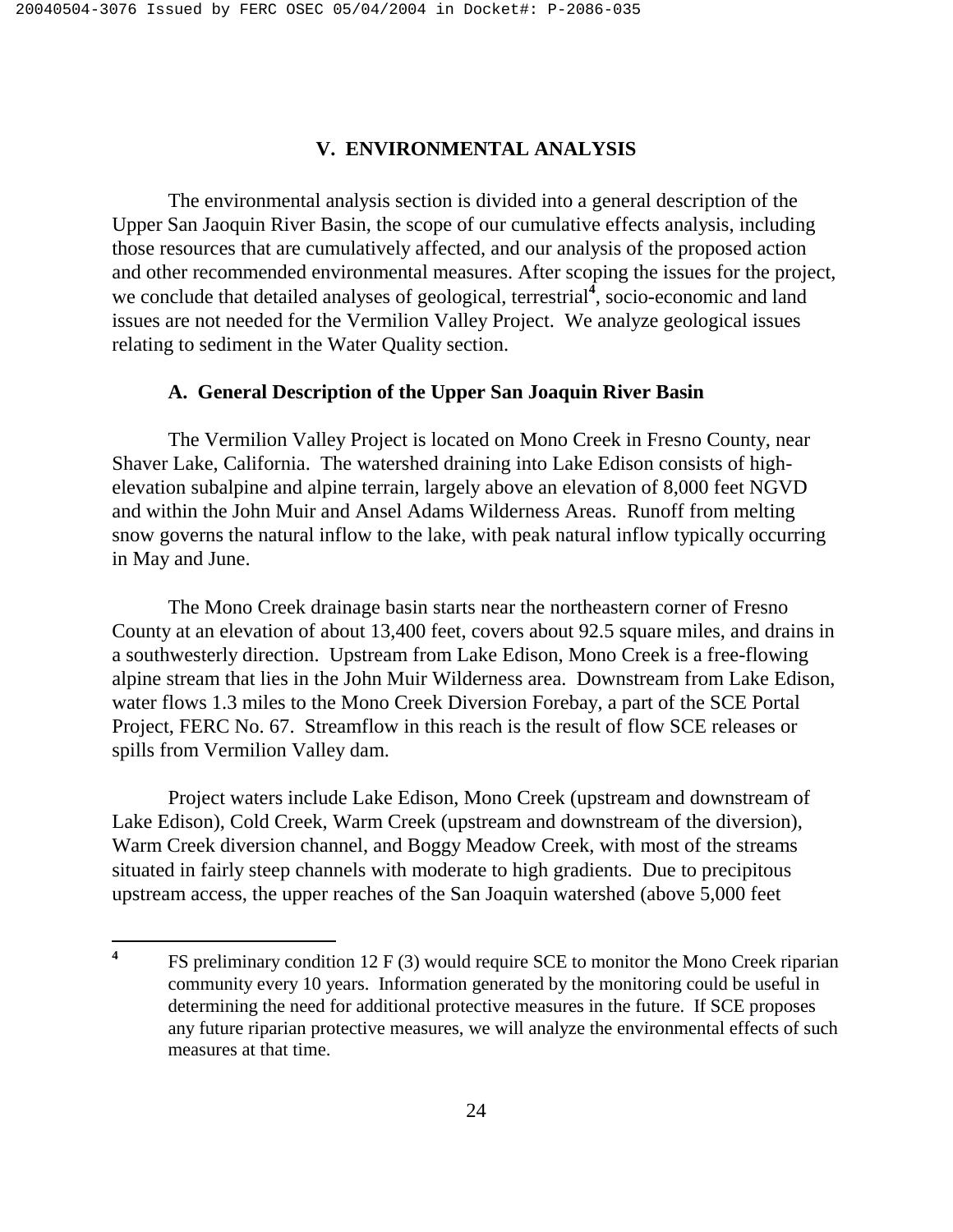NGVD) were historically devoid of fish. However, through current and past stocking programs, several trout species are now within project waters.

### **B. Scope of Cumulative Effects Analysis**

### **Cumulative Effects**

According to CEQ's regulations for implementing NEPA (15 C.F.R.'1508.7), a cumulative effect is the effect on the environment that results from adding the effect of an action to other past, present and reasonably foreseeable future actions, regardless of what agency or person undertakes such other actions. Cumulative effects can result from individually minor but collectively significant actions taking place over a period of time.

### **Resources That Could Be Cumulatively Affected**

Based on information in the license application, scoping, agency comments, and preliminary staff analysis, we have identified that aquatic resources, recreation resources and cultural resources have the potential to be cumulatively affected by the continued operation of the Vermilion Valley Project in combination with other activities in the basin. We used these three resources to determine the geographic and temporal scope of the EA analysis.

### **Geographic Scope**

Our geographic scope of analysis for cumulatively affected resources is defined by the physical limits or boundaries of: (1) the proposed actions' effect on the resources and (2) contributing effects from other hydropower and non-hydropower activities within the Upper San Joaquin Basin.

The Vermilion Valley Project operates together with the projects from the Big Creek Hydro System. We identified the Upper San Joaquin Basin above Millerton Reservoir as the appropriate geographic area for evaluating cumulative effects because ongoing activities throughout the basin (such as recreational development) could potentially cumulatively affect cultural and fishery resources. As we've said, as more information is collected in the Big Creek ALP we may need to reexamine the cumulative effects of the Vermilion Valley Project.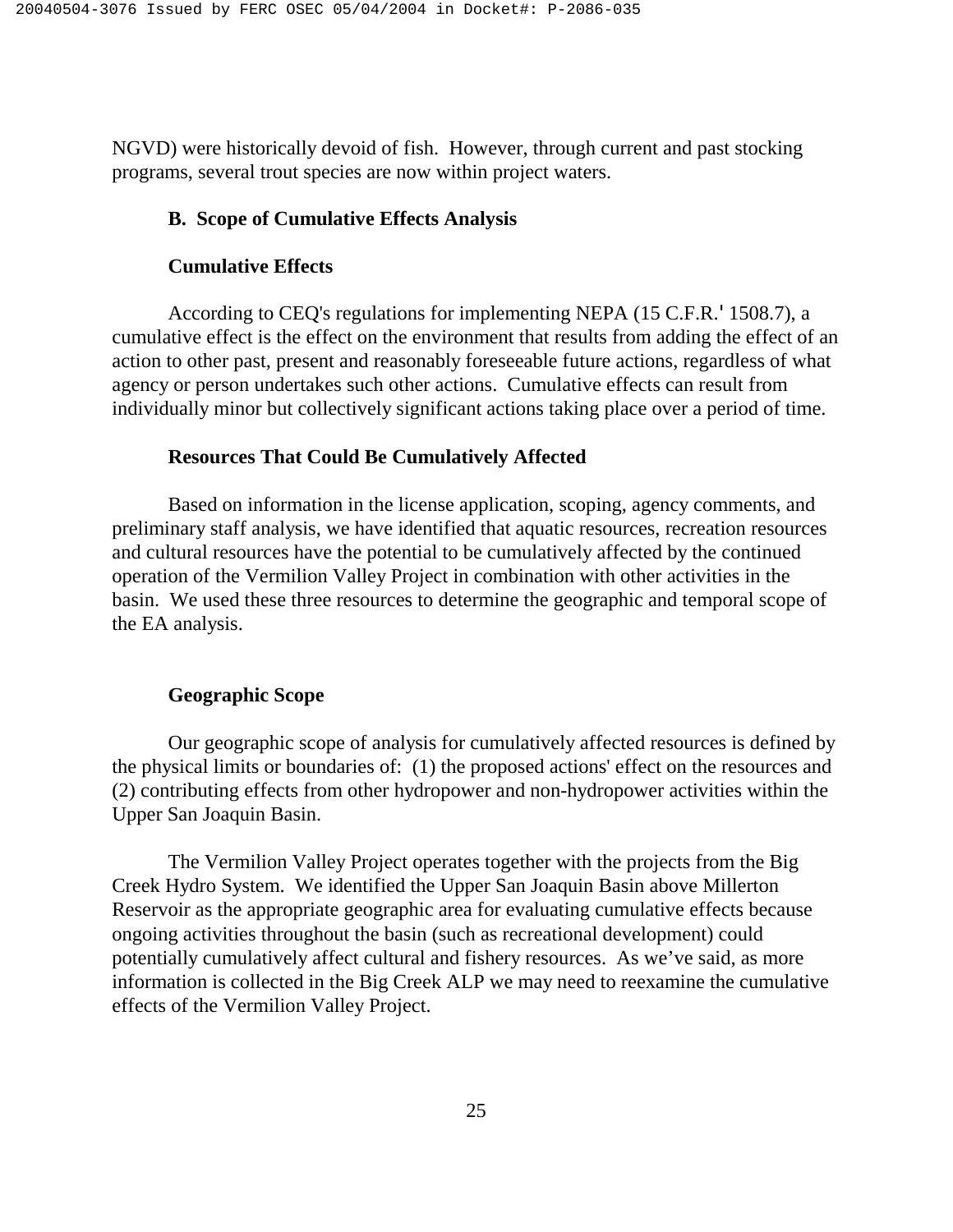# **Temporal Scope**

The temporal scope of our cumulative analysis in the EA will include a discussion of past, present, and future actions and their effects on each resource that could be cumulatively affected. Based on the terms of new license, the temporal scope will look 30-50 years into the future, concentrating on the effect on the resources from reasonably foreseeable future actions. The historical discussion will, by necessity, be limited to the amount of available information for each resource. The quality and quantity of information, however, diminishes as we analyze resources further away in time from the present.

## **C. Proposed Action and Action Alternatives**

In this section, we discuss the effects of the proposed action and other recommended alternatives on environmental resources. For each resource area, we first describe the affected environment, which is the existing condition and baseline against which we measure effects. We then describe the applicant-s proposed environmental measures and other recommended environmental measures, analyze the specific environmental issues related to these measures, and provide our conclusions about the potential effects. We make our recommendations for measures that should be included in any license issued for the project in section VII, *Comprehensive Development.* 

### **1. Water Resources**

#### a. Affected Environment:

#### **Water Quantity**

 The watershed draining to Lake Edison consists of high-elevation subalpine and alpine terrain, largely above an elevation of 8,000 feet NGVD and within the John Muir and Ansel Adams Wilderness Areas. Runoff from melting snow governs the natural inflow to the lake, with peak natural inflow typically occurring in May and June. According to SCE, the only consumptive water use within the project area is approximately 0.15 ac-ft per year of surface water removed from Lake Edison for use at a nearby FS campground. SCE says that this withdrawal will be replaced by a groundwater well in the near future.

 The current year-round instream flow requirement for Mono Creek downstream of Vermilion Valley dam is 10 cfs or natural inflow, whichever is less. The current instream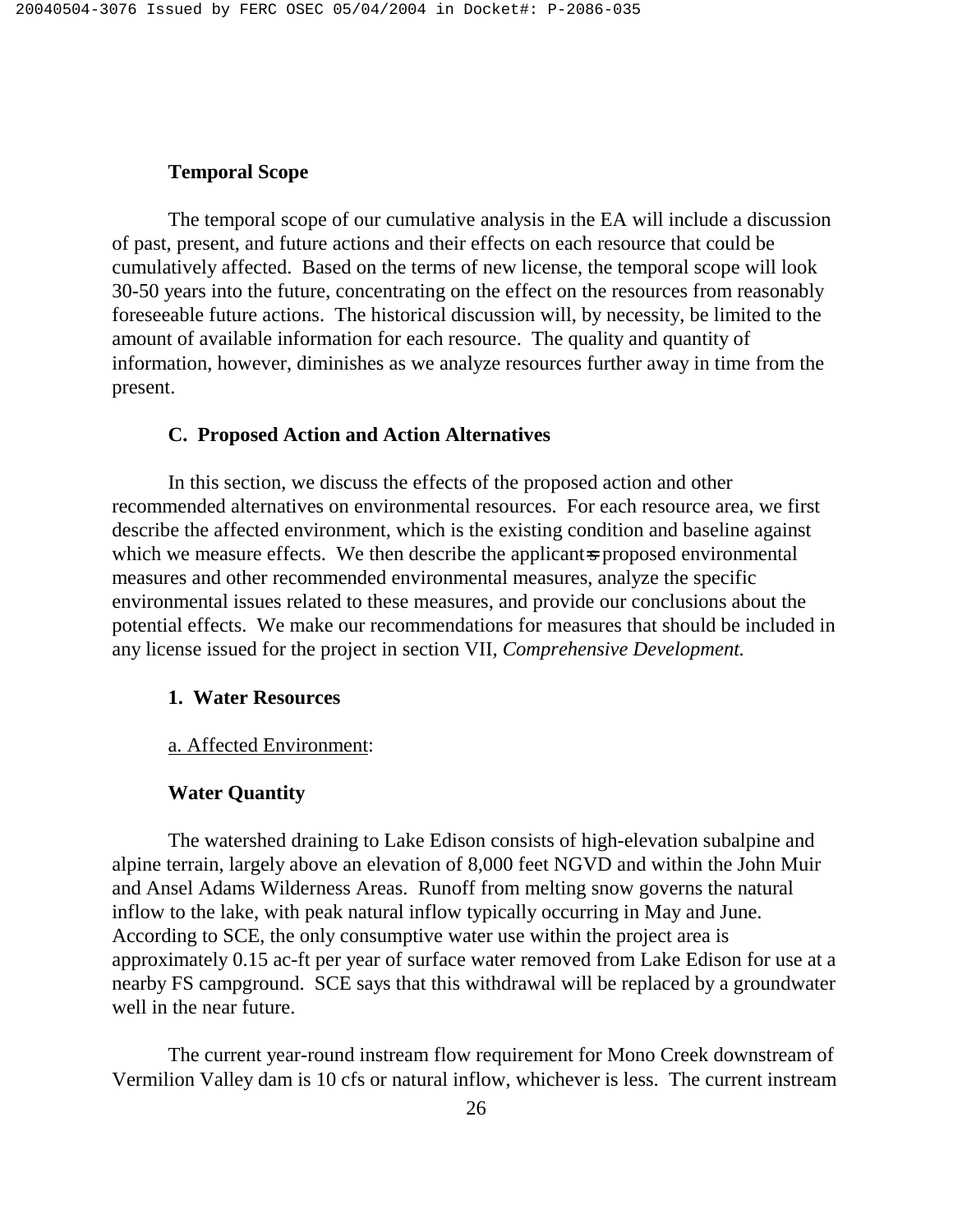flow release for Warm Creek, downstream of the diversion dam, is 0.2 cfs during normal and dry years. In addition, the current license requires SCE to release water from a 6-inch pipe near the bottom of the Warm Creek diversion dam for a period of 72 hours on or around May 1 each year.

 Three gages are used to measure stream flow and one gage measures lake elevation (reported as storage in acre-ft) in the project area (see figure WR-1 and table WR-1). SCE states that the gage in Warm Creek below the diversion (USGS gage No. 11231700) is typically monitored from mid-April through September or October. In addition, the Warm Creek diversion channel (SCE No. 153) is monitored only when SCE is diverting flow via the Warm Creek diversion dam. USGS gage No. 11231500, Mono Creek below Vermilion Valley Dam, has a period of record both before (1922-1954) and after (1956-2000) project construction.

| $\mu_{\rm U}$ , water data.ub $\mu_{\rm U}$ , $\mu_{\rm U}$ with discriming $\mu_{\rm U}$ |                         |                  |               |                    |  |  |
|-------------------------------------------------------------------------------------------|-------------------------|------------------|---------------|--------------------|--|--|
| Gage Number <sup>a</sup>                                                                  | Gage Name and           | Period of Record | Drainage Area | Elevation (ft NGVD |  |  |
|                                                                                           | Type                    | 'Water Year)     | $(mi^2)$      | 1929)              |  |  |
| <b>USGS</b>                                                                               | Lake Edison (lake       | 1955-2000        | 90.0          | 7,509              |  |  |
| 11231000                                                                                  | storage in acre-ft)     |                  |               |                    |  |  |
| <b>USGS</b>                                                                               | Mono Creek below        | 1922-2000        | 92.5          | 7,380              |  |  |
| 11231500                                                                                  | <b>Vermilion Valley</b> |                  |               |                    |  |  |
|                                                                                           | Dam (stream flow        |                  |               |                    |  |  |
|                                                                                           | in cfs)                 |                  |               |                    |  |  |
| <b>USGS</b>                                                                               | Warm Creek below        | 1986-1999        | 2.14          | 8,030              |  |  |
| 11231700                                                                                  | the diversion           |                  |               |                    |  |  |
|                                                                                           | (stream flow in cfs)    |                  |               |                    |  |  |
| SCE $153^b$                                                                               | Warm Creek              | 1980-2000        |               | 8,025              |  |  |
|                                                                                           | diversion channel       |                  |               |                    |  |  |
|                                                                                           | (stream flow in cfs)    |                  |               |                    |  |  |
|                                                                                           |                         |                  |               |                    |  |  |

Table WR-1. Stream and lake gage summary. (Source: SCE, 2001a, and http://waterdata.usgs.gov/nwis/discharge)

a SCE owns and operates these gages, and the USGS reviews and publishes the data.

b Data from this SCE gage are not reviewed or published by the USGS.

 The average daily inflow to Lake Edison is about 152 cfs or 110,000 ac-ft per year, based on the 1922 to 2000 period of record and adjusted for drainage area differences between the gage and the lake. The elevation of the spillway at Vermilion Valley dam is 7,634.5 NGVD, controlled by a radial gate with a top of gate elevation of 7,642.5 NGVD. The outlet structure has an invert of 7,508.9 NGVD near the bottom of the dam. According to SCE, Lake Edison has a potential storage of 125,035 ac-ft, which is slightly above the average annual inflow volume. Table WR-2 shows the average, minimum, and maximum end of month storage and elevation data for Lake Edison.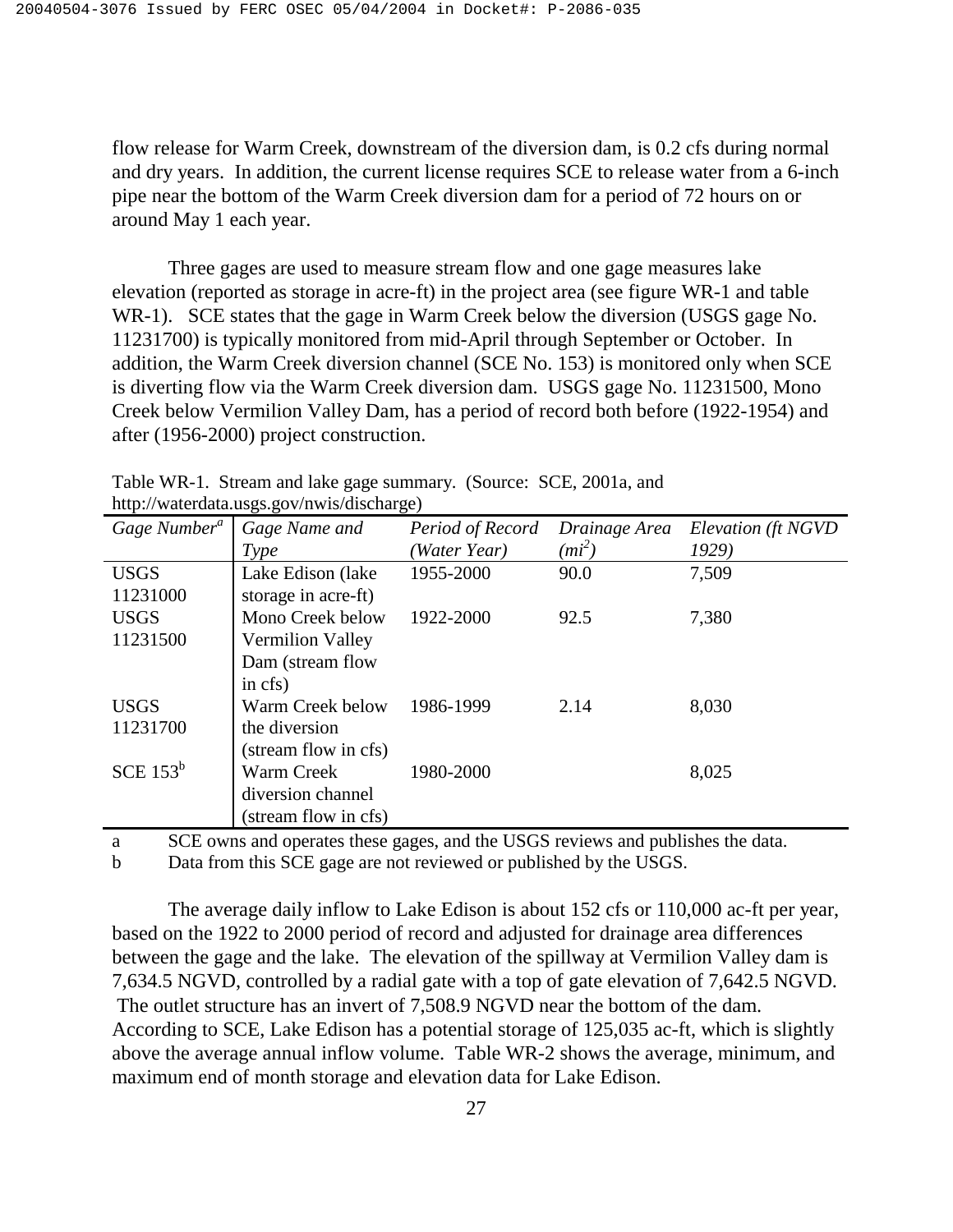Construction of Vermilion Valley dam and project operations have influenced the flow at Mono Creek below Vermilion Valley dam (USGS gage No. 11231500). Figure WR-2 shows daily flow exceedance data for both pre- (1922-1954) and post-project (1956-2000) water years.

 Peak pre-project flow as recorded at Mono Creek below Vermilion Valley dam is 1,760 cfs (June 2, 1938). A peak post-project stream flow of 2,160 cfs was recorded on September 26, 1982. Most peak stream flow events at this elevation in the Sierra Nevada mountains are the result of rapid snow melt during late spring or early summer.

Table WR-2. End of month storage and elevation data for Lake Edison. (Source: SCE, 2001a, modified by staff)

| <b>Month</b> | Average<br>storage<br>$(ac$ -ft | Approximate<br>average<br>elevation(ft) | <b>Maximum</b><br>storage<br>$(ac$ -ft) | Approximate<br>maximum<br>elevation $(ft)$ | <b>Minimum</b><br>storage<br>$(ac$ -ft $)$ | Approximate<br>minimum<br>elevation (ft) |
|--------------|---------------------------------|-----------------------------------------|-----------------------------------------|--------------------------------------------|--------------------------------------------|------------------------------------------|
| Jan          | 47,182                          | 7,597                                   | 111,786                                 | 7,638                                      | 5,579                                      | 7,554                                    |
| Feb          | 38,616                          | 7,588                                   | 96,537                                  | 7,628                                      | 5,688                                      | 7,555                                    |
| Mar          | 31,494                          | 7,582                                   | 78,531                                  | 7,615                                      | 4,563                                      | 7,552                                    |
| Apr          | 33,690                          | 7,584                                   | 81,782                                  | 7,617                                      | 5,005                                      | 7,553                                    |
| May          | 57,675                          | 7,603                                   | 117,147                                 | 7,637                                      | 5,557                                      | 7,554                                    |
| Jun          | 87,892                          | 7,622                                   | 124,702                                 | 7,642                                      | 5,734                                      | 7,557                                    |
| Jul          | 96,688                          | 7,628                                   | 125,239                                 | 7,643                                      | 5,524                                      | 7,554                                    |
| Aug          | 88,947                          | 7,623                                   | 125,035                                 | 7,643                                      | 8,318                                      | 7,558                                    |
| Sep          | 80,937                          | 7,618                                   | 124,979                                 | 7,643                                      | 17,639                                     | 7,569                                    |
| Oct          | 75,487                          | 7,613                                   | 124,646                                 | 7,642                                      | 21,675                                     | 7,573                                    |
| <b>Nov</b>   | 67,253                          | 7,610                                   | 124,757                                 | 7,642                                      | 6,347                                      | 7,554                                    |
| Dec          | 57,291                          | 7,602                                   | 115,233                                 | 7,638                                      | 6,009                                      | 7,554                                    |

 SCE manages outflow from Lake Edison to provide flow to the Big Creek system when natural flow is low. Figure WR-3 shows monthly flow exceedance data.

 Neither of the two gages in the project area associated with the Warm Creek diversion is operated year-round. Gage No. 11231700, below the diversion, normally does not operate other than from May until September or October, and SCE gage No. 153, Warm Creek diversion channel, only records data during diversion, normally April through August. Table WR-3 shows the average, minimum, and maximum flows for these two gages, but both data sets contain months with incomplete or missing data.

Figure WR-4 shows the yearly flow exceedance graph for USGS gage No.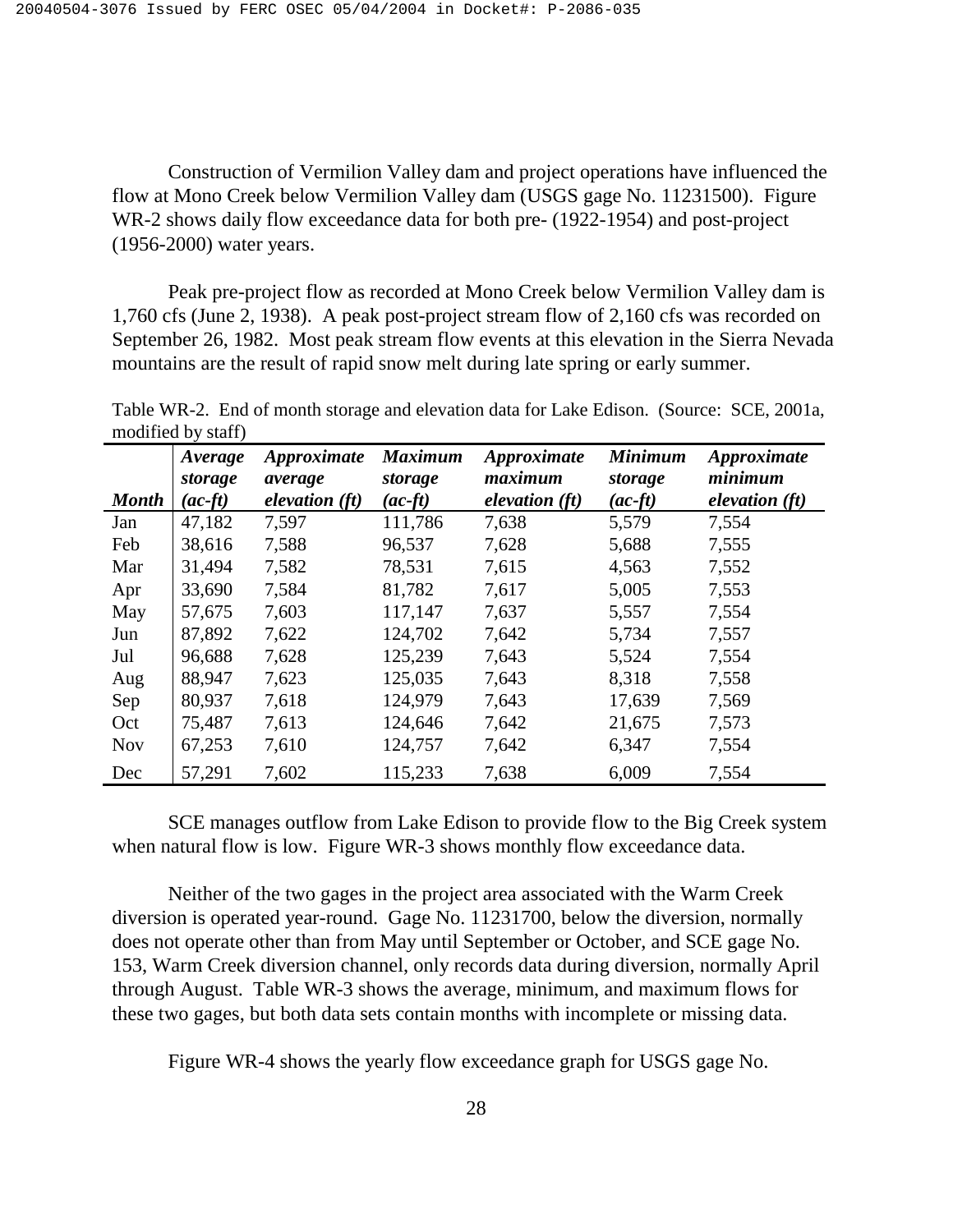11231700, Warm Creek below the diversion dam. This gage is typically operated on a seasonal basis from roughly early May until September or October. The maximum daily flow for the period of record of October 1, 1985, to August 8, 1999, is 2.7 cfs. Figures WR-5 and WR-6 show the daily flow values for USGS gage No. 11231700 and SCE gage No. 153.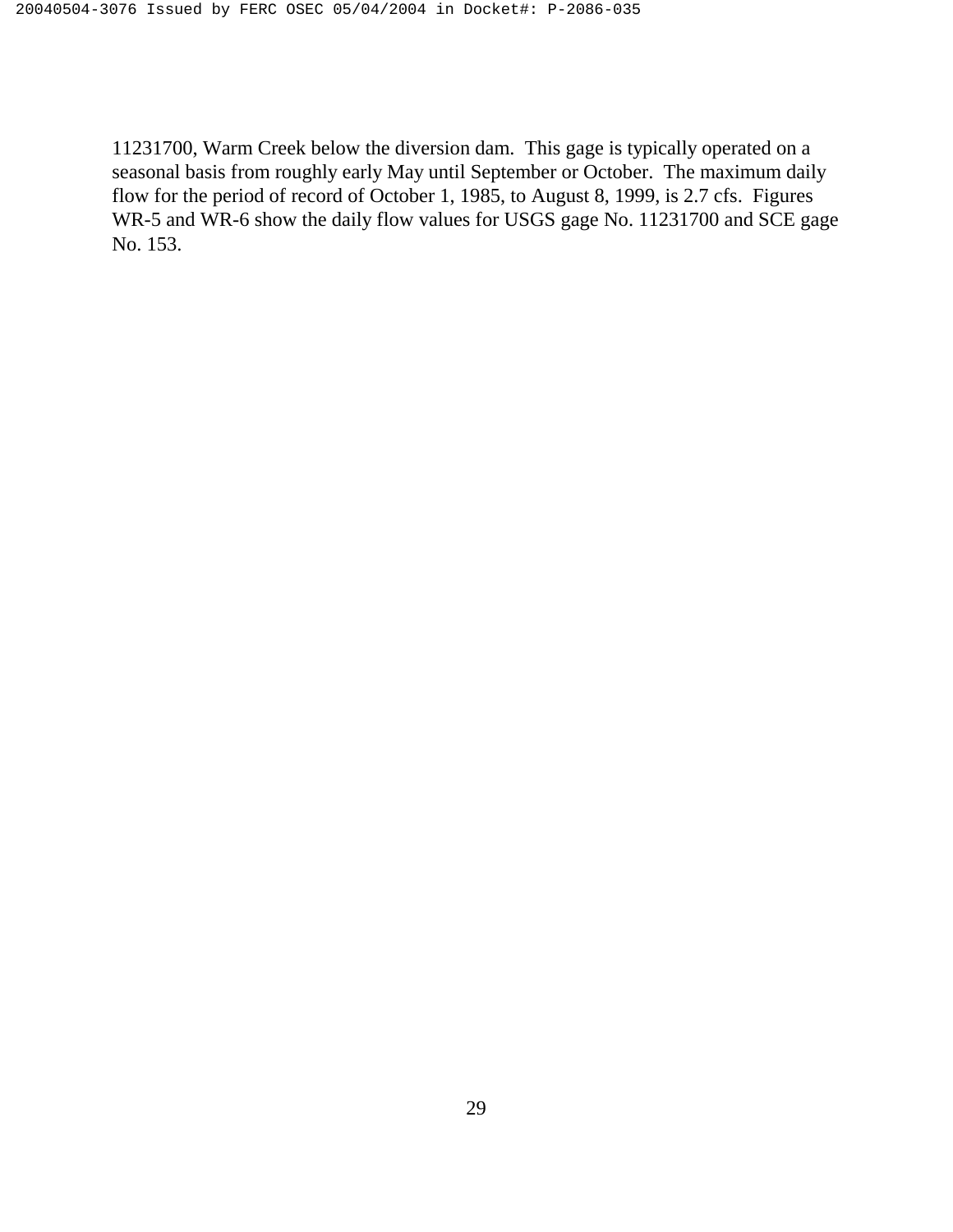

 $\overline{30}$ 30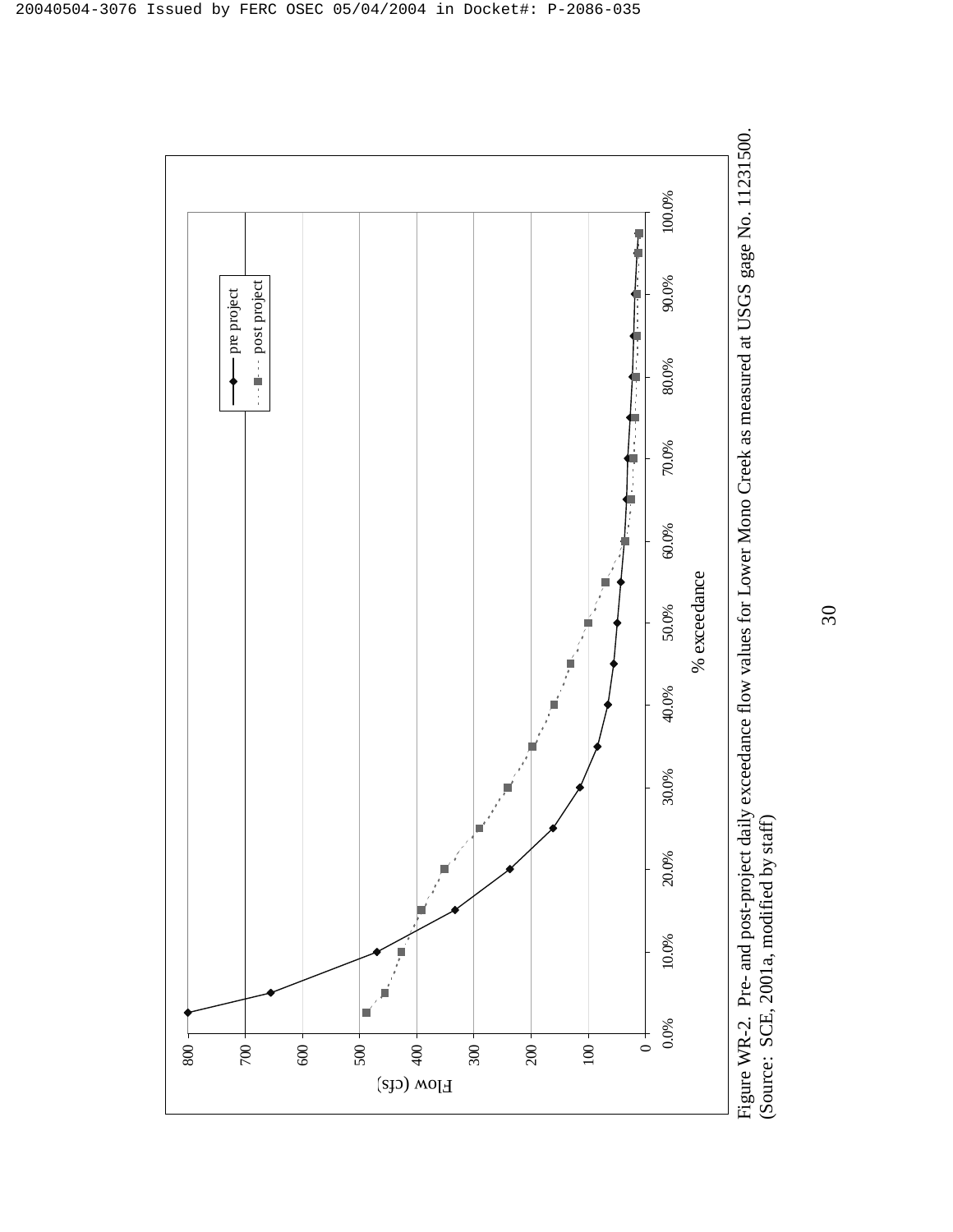

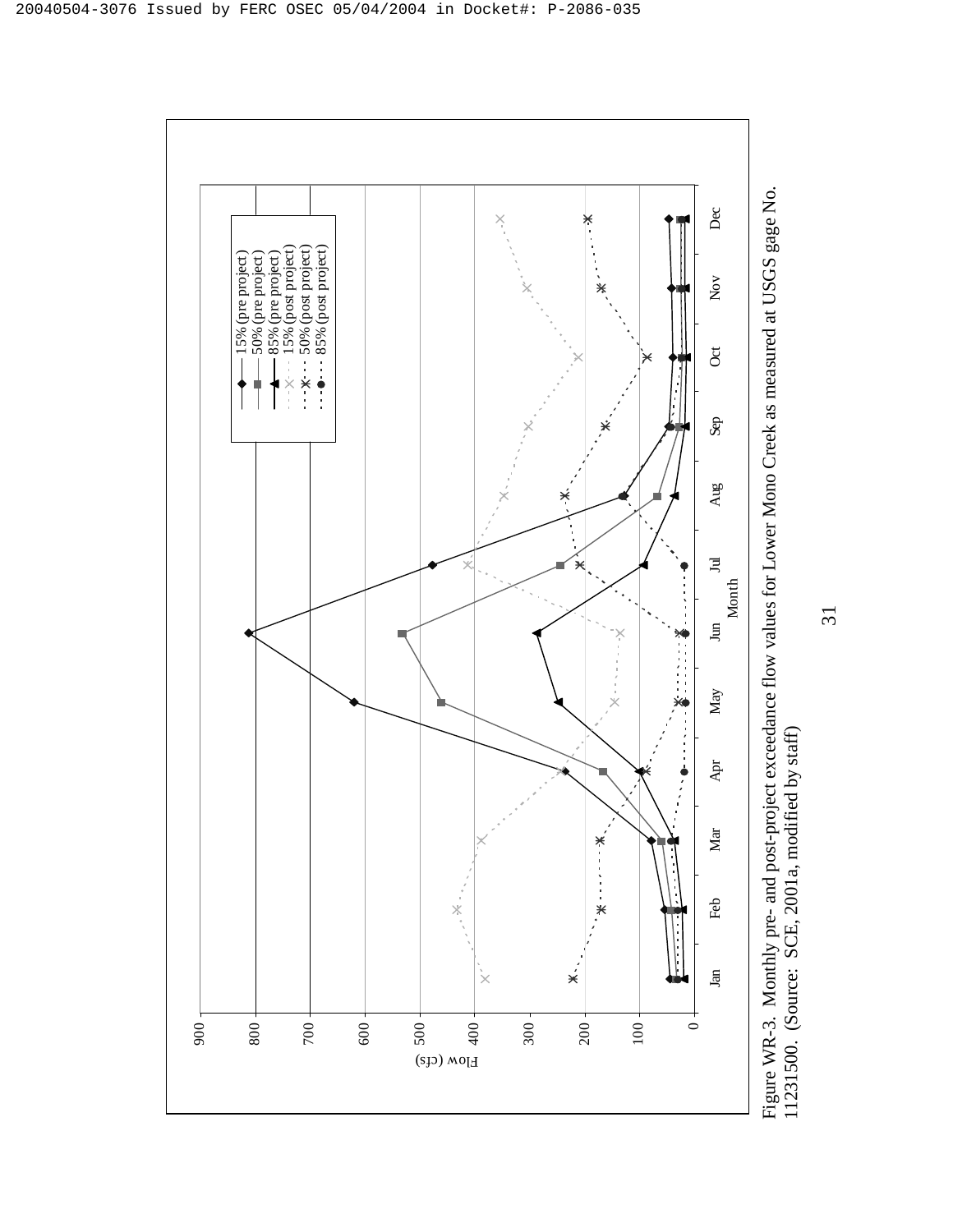|              | <b>Warm Creek below the diversion</b><br>(USGS gage No. 11231700) |                |                | <b>Warm Creek diversion channel</b><br>(SCE gage No. 153) |                |                |
|--------------|-------------------------------------------------------------------|----------------|----------------|-----------------------------------------------------------|----------------|----------------|
| <b>Month</b> | Average                                                           | <b>Minimum</b> | <b>Maximum</b> | Average                                                   | <b>Minimum</b> | <b>Maximum</b> |
| Oct          | 0.22                                                              | 0.13           |                | 0.19                                                      | 0.00           | 0.86           |
| <b>Nov</b>   | 0.57                                                              | 0.16           |                | 0.11                                                      | 0.00           | 0.08           |
| Dec          | $\overline{a}$                                                    |                |                |                                                           |                | -              |
| Jan          | $\overline{a}$                                                    |                |                |                                                           |                |                |
| Feb          |                                                                   |                |                |                                                           |                |                |
| Mar          |                                                                   |                |                |                                                           |                |                |
| Apr          | 1.04                                                              | 0.23           | 2.43           | 1.64                                                      | 0.00           | 4.18           |
| May          | 0.52                                                              | 0.09           | 1.86           | 7.35                                                      | 0.00           | 16.60          |
| Jun          | 0.48                                                              | 0.27           | 0.95           | 7.53                                                      | 0.00           | 40.53          |
| Jul          | 0.61                                                              | 0.15           | 1.68           | 2.72                                                      | 0.00           | 16.91          |
| Aug          | 0.52                                                              | 0.09           | 1.40           | 0.58                                                      | 0.00           | 2.86           |
| Sep          | 0.26                                                              | 0.11           | 0.42           | 0.41                                                      | 0.00           | 3.50           |

Table WR-3. Monthly flow data (cfs) for USGS gage No. 11231700 and SCE gage No. 153. (Source: SCE, 2001a, modified by staff)

# **Water Quality**

 The Central Valley Region of the California Regional Water Quality Control Board (CRWQCB) sets beneficial use designations for water bodies in the Sacramento and San Joaquin River Basin in its Water Quality Control Plan (WQCP) for these basins. Although the most recent version of this plan (1998) does not directly specify uses for waters in the Mono Creek and Warm Creek watersheds, it does specify beneficial uses for sources to Millerton Lake, which is downstream of the watersheds. These beneficial uses include municipal and domestic supply; irrigation; stock watering; power; recreational uses, including contact recreation, canoeing and kayaking, and other noncontact recreation; warm and cold freshwater habitat; and wildlife habitat. All of these uses are existing beneficial uses.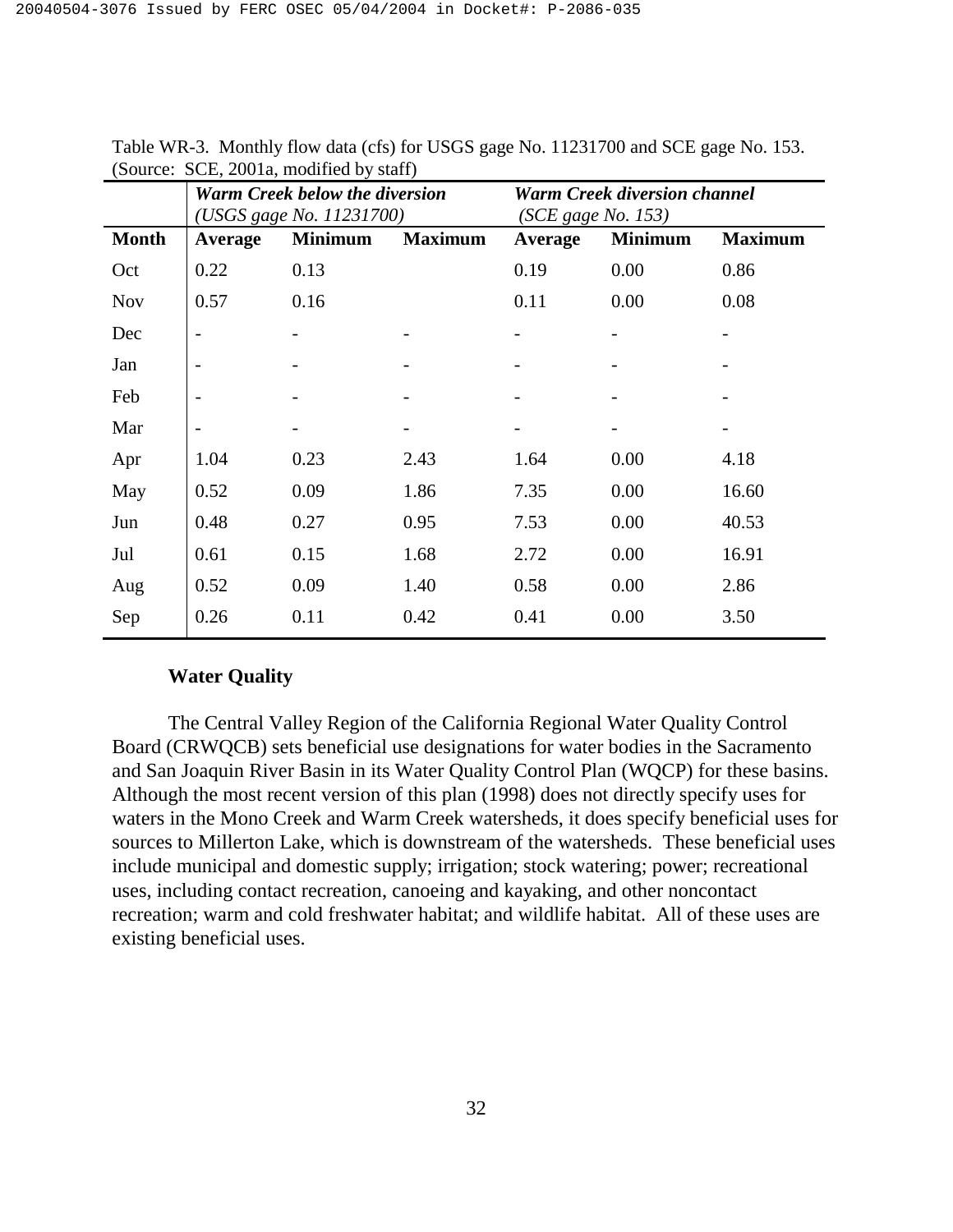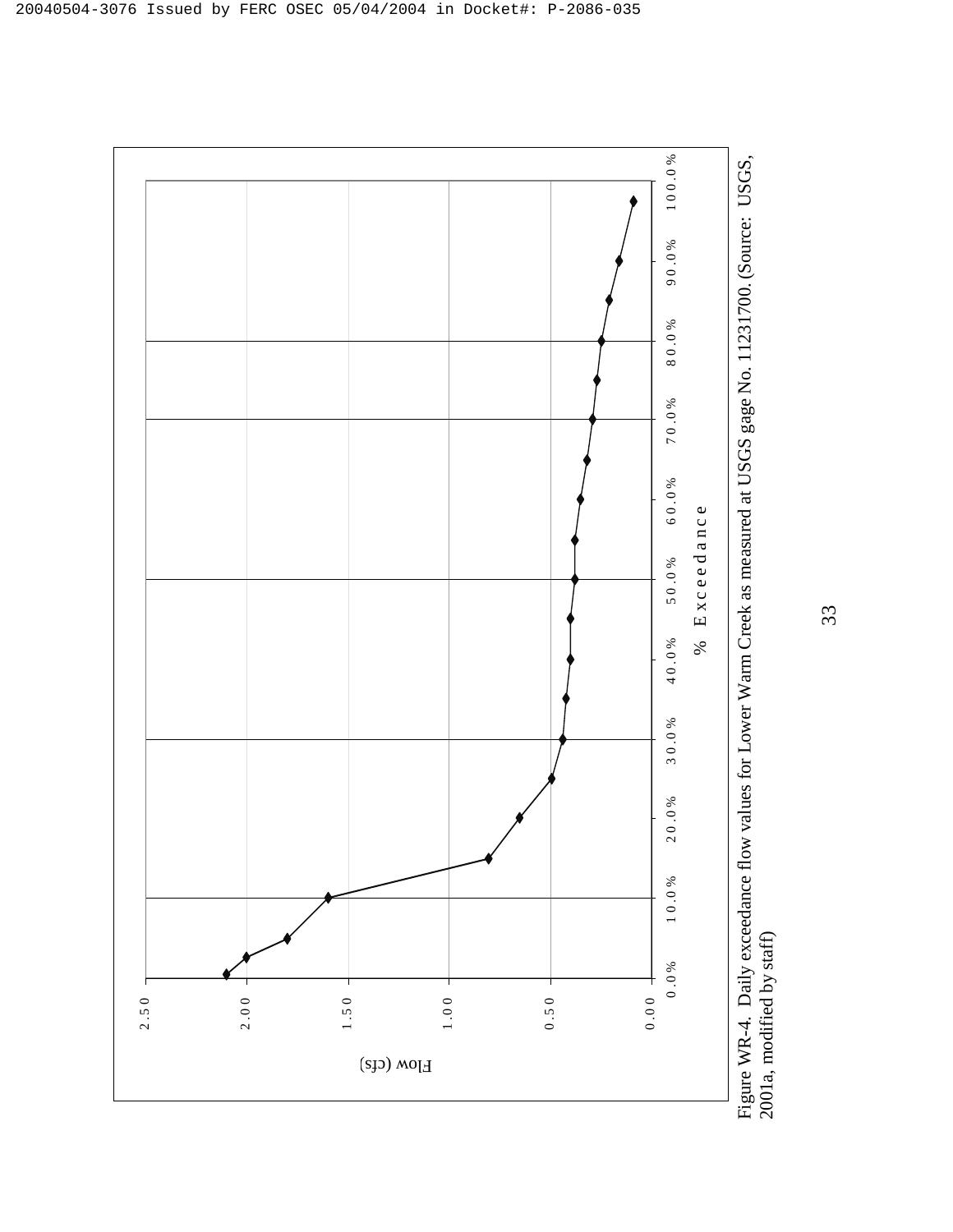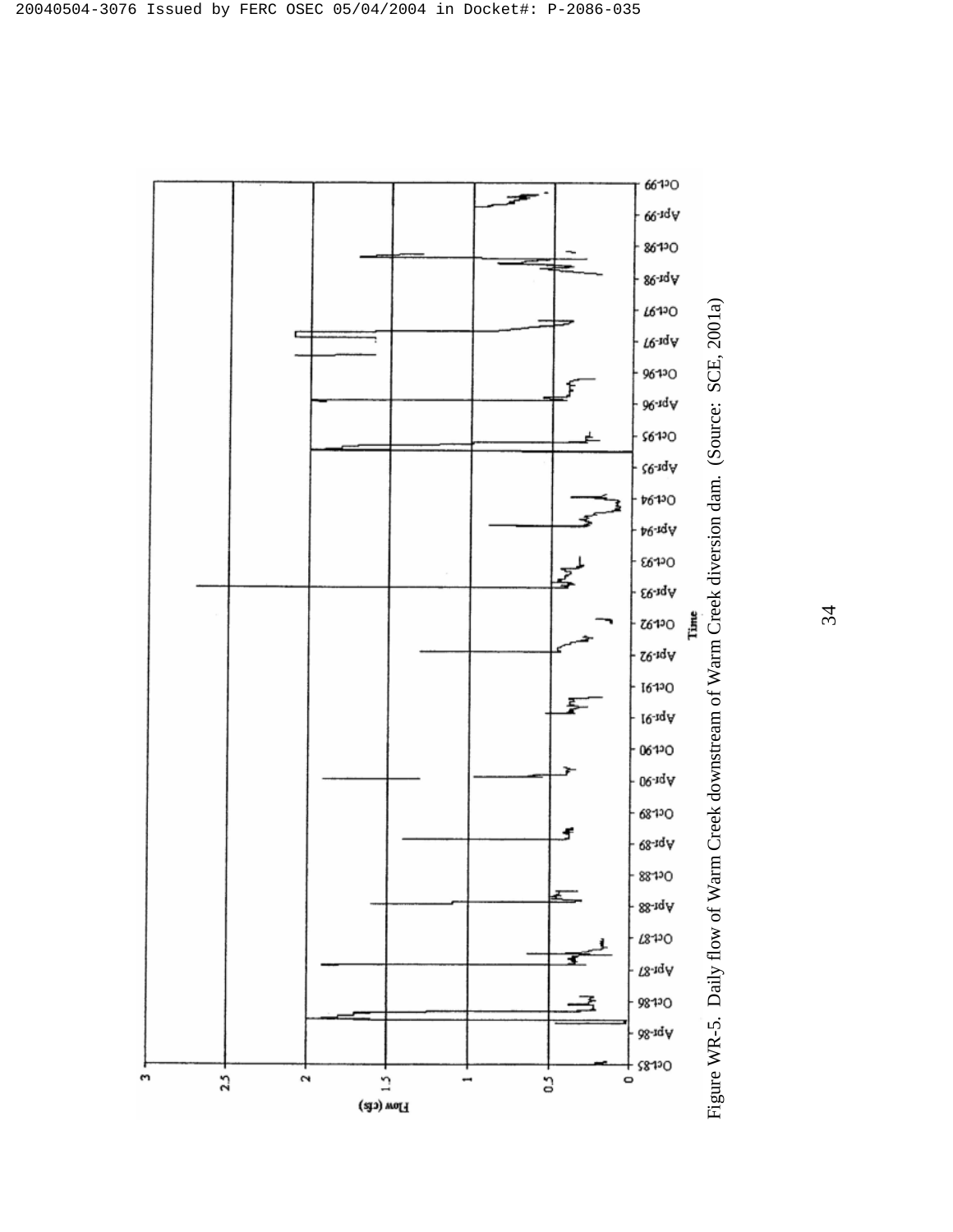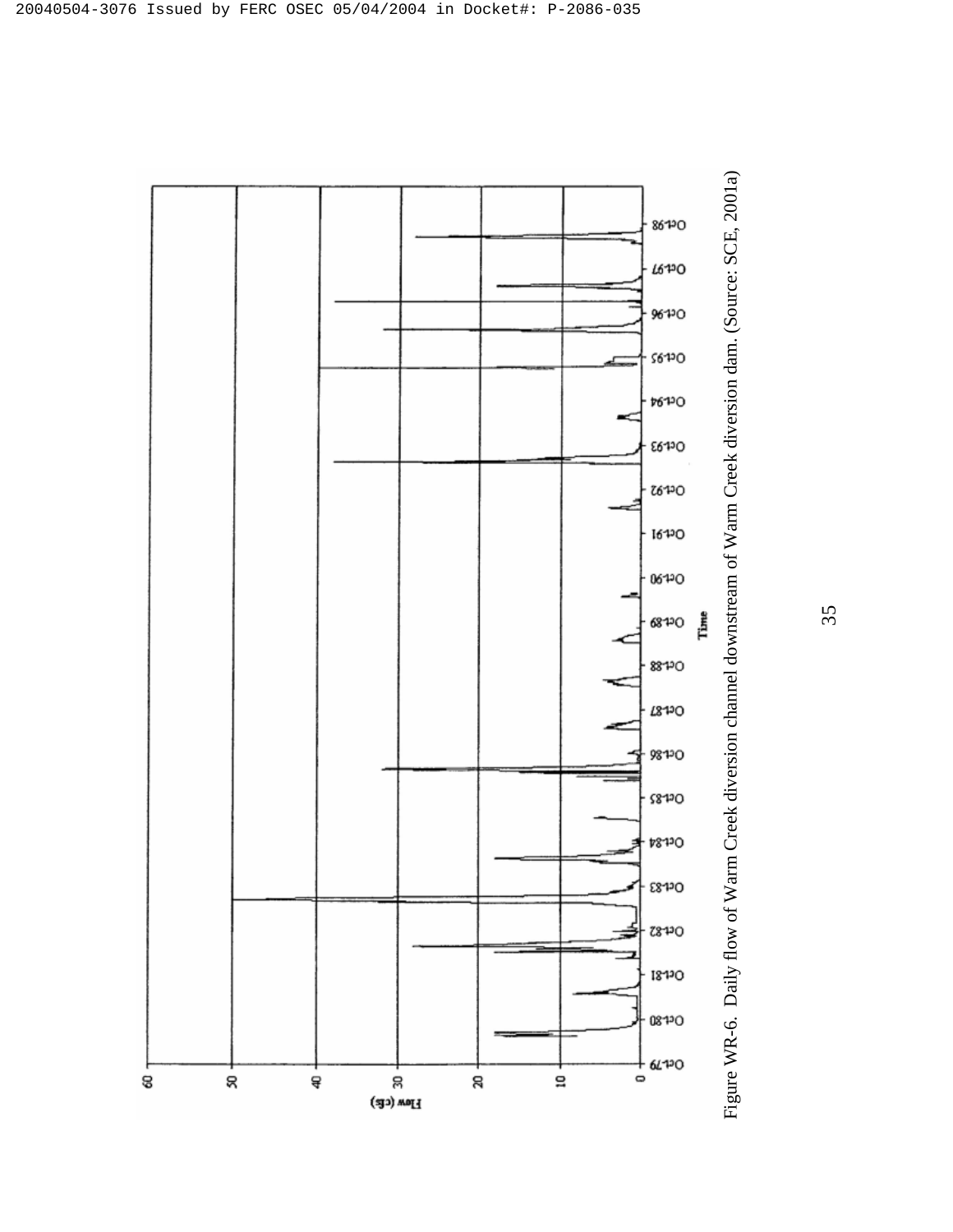The WQCP and the CRWQCB's "A Compilation of Water Quality Goals" (CWQG) (2000), designates water quality goals and standards for this basin. Table WR-4 presents a summary of selected standards.

| <b>Parameter</b>  | $\sum_{i=1}^{n}$<br>Objective/standard                                                                                                                   |
|-------------------|----------------------------------------------------------------------------------------------------------------------------------------------------------|
| Temperature       | Shall not be increased more than 5°F above natural receiving temperature.                                                                                |
|                   | Natural water temperatures of basin waters shall not be altered unless it                                                                                |
|                   | can be demonstrated to the satisfaction of the Regional Board that such                                                                                  |
|                   | alteration does not affect beneficial uses.                                                                                                              |
| Turbidity         | Waters shall be free of changes in turbidity that cause nuisance or                                                                                      |
|                   | adversely affect beneficial uses. Increases in turbidity attributable to<br>controllable water quality factors shall not exceed the following limits: 0– |
|                   | 5 nephelometric turbidity units, (NTUs) not to exceed 1 NTU; 0-50 NTU,                                                                                   |
|                   | increases not to exceed $20\%$ ; 50–100 NTU, not to exceed 10 NTU; >100                                                                                  |
|                   | NTU not to exceed 10%.                                                                                                                                   |
| Dissolved         | DO concentrations shall not be reduced below the following minimum                                                                                       |
| oxygen            | levels at any time: waters designated WARM, 5.0 milligrams per liter                                                                                     |
|                   | (mg/l); waters designated COLD & SPWN, 7.0 mg/l; monthly median of                                                                                       |
|                   | mean daily saturation, not less than 85%; and early life stage intergravel,                                                                              |
|                   | 95th percentile saturation not less than 95%.                                                                                                            |
| pH                | The pH shall not be depressed below 6.5 or raised above 8.5 nor changed                                                                                  |
| Total dissolved   | at any time more than 0.5 from the normal ambient levels.<br>$500$ mg/l                                                                                  |
| solids            |                                                                                                                                                          |
| Settleable solids | Waters shall not contain substances in concentrations that result in the                                                                                 |
|                   | deposition of material that causes nuisance, or adversely affects beneficial                                                                             |
|                   | uses.                                                                                                                                                    |
| Fecal coliform    | This criterion is for protection of bathing waters. Based on a minimum of                                                                                |
| bacteria          | not less than five samples taken over a 30-day period, the fecal coliform                                                                                |
|                   | bacterial density shall not exceed a geometric mean of 200 most probable                                                                                 |
|                   | number (MPN)/100 milliliters (ml), nor should more than 10% of the total                                                                                 |
| Iron              | samples taken during any 30-day period exceed 400 MPN/100 ml.<br>$0.3$ mg/l                                                                              |
|                   |                                                                                                                                                          |
| Manganese         | $0.05$ mg/l                                                                                                                                              |

Table WR-4. Water quality standard summary for San Joaquin River Basin. (Source: CRWQCB, 1998; CRWQCB, 2000)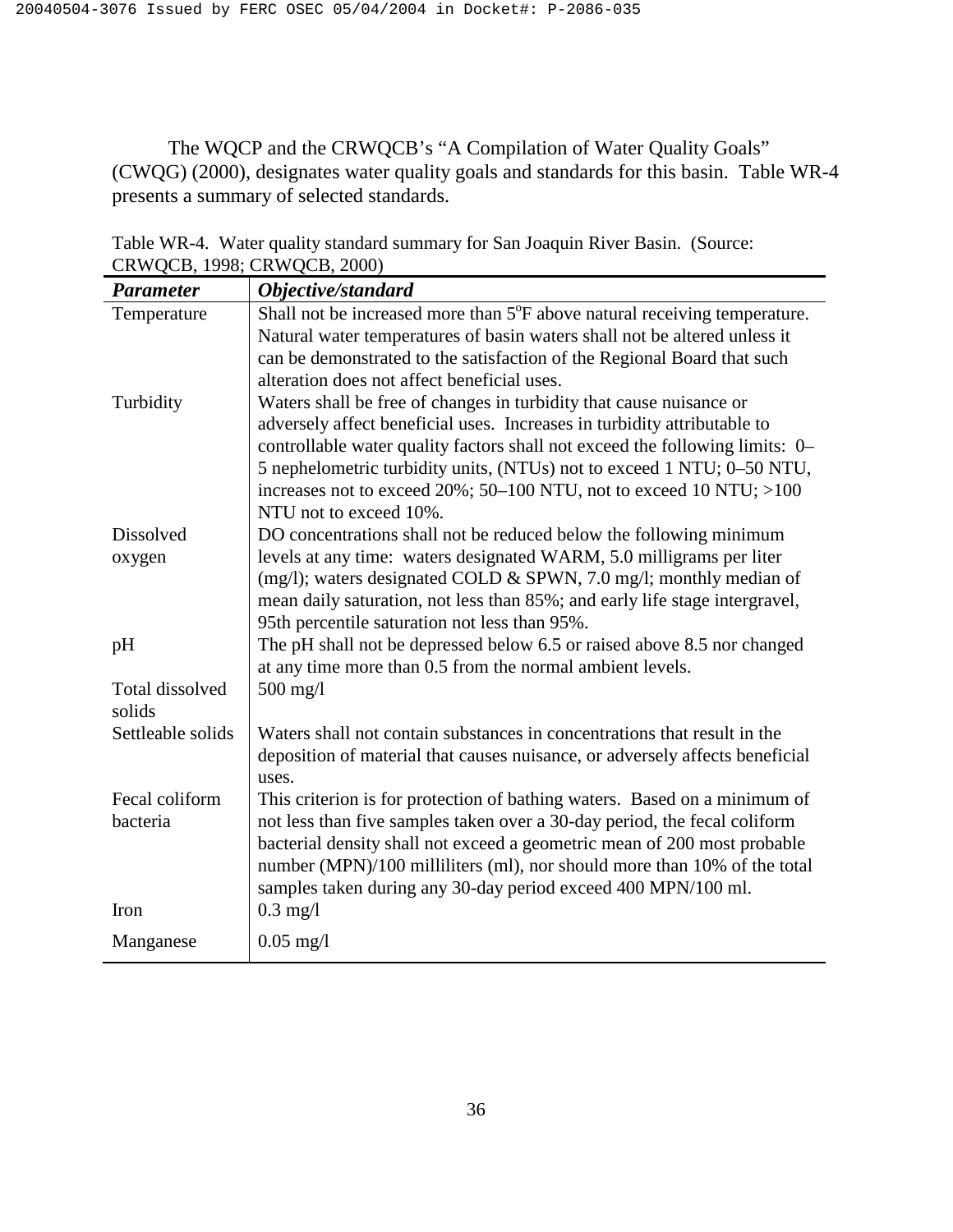No historical water quality data for project area water conditions were available. To assess the overall quality of project waters, SCE conducted water quality monitoring surveys in 2000 and 2001 at 13 stations in the project area. Figure WR-1 (see appendix A) identifies the locations of these monitoring stations, and tables WR-5 through WR-8 summarize monitoring results.

| Parameter                      | <b>Upstream of Lake</b> | Within Lake     | Downstream of                                                                                       |
|--------------------------------|-------------------------|-----------------|-----------------------------------------------------------------------------------------------------|
|                                | Edison <sup>a</sup>     | $Edison^b$      | Lake Edison $^c$                                                                                    |
| Temperature (degrees C)        | $11.5 - 15.6$           | $12.6 - 18.4$   | $10.3 - 10.5$                                                                                       |
| Dissolved Oxygen (mg/L)        | $7.2 - 7.9$             | $6.8 - 8.2$     | $8.0 - 8.1$                                                                                         |
| Dissolved Oxygen Percent       | 72% - 72%               | 72% - 82%       | 72% - 72%                                                                                           |
| Saturation                     |                         |                 |                                                                                                     |
| Iron $(mg/L)$                  | $NDd - 0.05$            | $ND - ND$       | $0.06 - 0.37^e$                                                                                     |
| Manganese (mg/L)               | $ND - ND$               | $ND - ND$       | $ND - 0.04$                                                                                         |
| Turbidity (NTU)                | $0.1 - 0.5$             | $0.4 - 0.6$     | $0.8 - 0.8$                                                                                         |
| <b>Total Dissolved Solids</b>  | $13 - 25$               | $11 - 11$       | $22^{\mathrm{f}}$                                                                                   |
| (mg/L)                         |                         |                 |                                                                                                     |
| <b>Total Suspended Solids</b>  | $ND - 5$                | $ND - ND$       | $ND - 6$                                                                                            |
| (mg/L)                         |                         |                 |                                                                                                     |
| Specific Conductance $(\mu s)$ | $16 - 20$               | 13 <sup>g</sup> | $12 - 13$                                                                                           |
| Fecal Coliform (MPN/100        | $2 - 14$                | $< 2 - < 2$     | $< 2 - < 2$                                                                                         |
|                                |                         |                 | "Upstream" water quality stations include WQ-1 (Mono Creek immediately upstream of Lake Edison) and |

| Table WR-5. Water quality data from samples collected July 26, 2001, upstream of, within, and |  |  |  |  |
|-----------------------------------------------------------------------------------------------|--|--|--|--|
| downstream of Lake Edison. (Source: SCE, 2001a, as modified by Staff)                         |  |  |  |  |

WQ-10 (Cold Creek immediately upstream of Lake Edison.) There was no flow in the Warm Creek diversion channel on July 26, 2001. Values for each station are presented.<br><sup>b</sup> "In Becausir" water quality stations include WO 2.0 else Edison at Mono

 "In Reservoir" water quality stations include WQ-2 (Lake Edison at Mono Creek inlet) and WQ-3a and WQ-3b (Lake Edison near Vermilion Valley Dam.) Values presented are the range from lowest to highest value reported.

c "Downstream" water quality stations include WQ-4 (Mono Creek 500 feet downstream of Vermilion

Valley Dam) and WQ-5 (Mono Creek upstream of Mono Creek Diversion Forebay.)<br> $\frac{d}{d}$  MD – Not Detected

 $ND = Not$  Detected.

e One value above 0.30 mg/L; average of all values 0.12 mg/L.

f Only one data point supplied by SCE.

g SCE presented a value of 5000 mg/L total dissolved solids for the sample taken at station WQ-5 on July 26, 2001. However, a comparison of other parameters for water quality stations WQ-4 and WQ-5 that could reflect that this value is anomalous shows that turbidity (0.8 NTU at stations WQ-4 and WQ-5), total suspended solids (6 mg/L at station WQ-4 versus ND at station WQ-5), and specific conductance (12 µs at station WQ-4 versus 13 µs at station WQ-5) were similar for these stations; therefore, we conclude that this result was anomalous and not reflective of actual total dissolved solids in Mono Creek during the sampling. Total dissolved solids at station WQ-4 was 22 mg/L, which we conclude is reflective of the total dissolved solids level at station WQ-5 during the sampling period.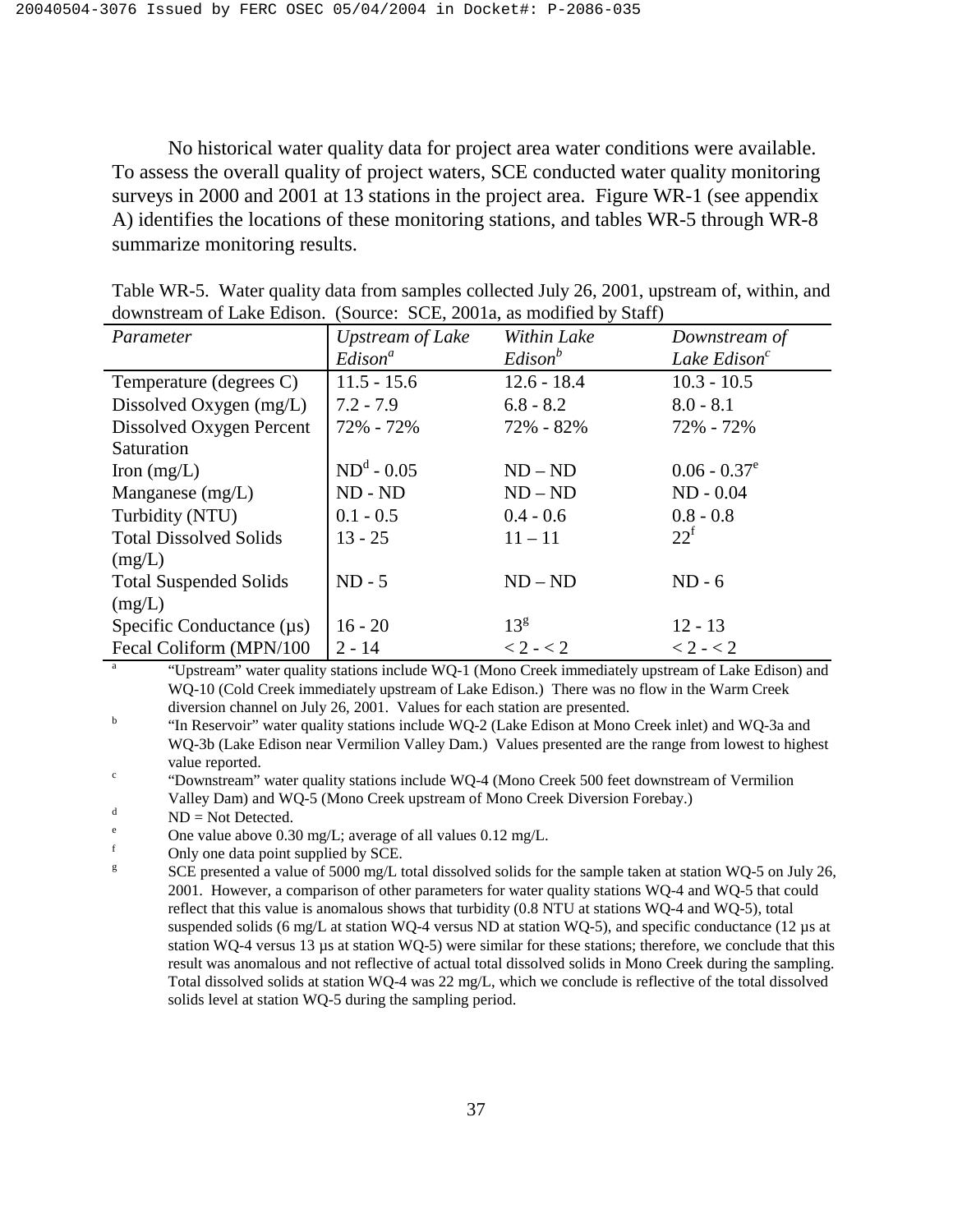| Parameter                   | Warm Creek upstream of | Warm Creek downstream of |
|-----------------------------|------------------------|--------------------------|
|                             | diversion $(WQ-6)$     | diversion $(WQ-8)^a$     |
| Temperature (deg. C)        | 12.8                   | 13.4                     |
| Dissolved Oxygen            | 10.4                   | 9.5                      |
| (mg/L)                      |                        |                          |
| Dissolved Oxygen            | 98%                    | 91%                      |
| <b>Percent Saturation</b>   |                        |                          |
| Iron $(mg/L)$               | ND                     | 0.14                     |
| Manganese $(mg/L)$          | ND                     | <b>ND</b>                |
| Turbidity (NTU)             | ND                     | 0.4                      |
| <b>Total Dissolved</b>      | See Footnote b         | 44                       |
| Solids $(mg/L)^b$           |                        |                          |
| <b>Total Suspended</b>      | ND                     | ND                       |
| Solids $(mg/L)$             |                        |                          |
| <b>Specific Conductance</b> | 37                     | 41                       |
| $(\mu s)$                   |                        |                          |
| <b>Fecal Coliform</b>       | 23                     | $\overline{4}$           |
| $(MPN/100$ ml)              |                        |                          |

Table WR-6. Water quality data, upstream and downstream of Warm Creek diversion structure, from samples taken July 26, 2001. (Source: SCE, 2001a, as modified by Staff)

<sup>a</sup> Water quality station WQ-9 is located several miles downstream and 600 feet in elevation below water quality station WQ-8. Due to the distance and elevation change between stations and the corresponding potential change in water quality parameter values between these stations, data from water quality station WQ-9 was not examined when determining water quality changes due to the Warm Creek diversion location.

b SCE presented a value of 540 mg/L total dissolved solids for the sample taken at station WQ-6 on July 26, 2001. However, a comparison of other parameters for water quality stations WQ-6 and WQ-8 that could reflect that this value is anomalous shows that turbidity (ND at station WQ-6 versus 0.4 NTU WQ-8), total suspended solids (ND at stations WQ-6 and WQ-8), and specific conductance (37 µs at station WQ-6

versus 41 µs at station WQ-8) were similar for these stations; therefore, we conclude that this result was anomalous and not reflective of actual Total Dissolved Solids in Warm Creek upstream of the Warm Creek Diversion Channel during the sampling. If this value is not found to be anomalous, it would not affect our conclusions from this analysis as this value represents conditions not influenced by project operations.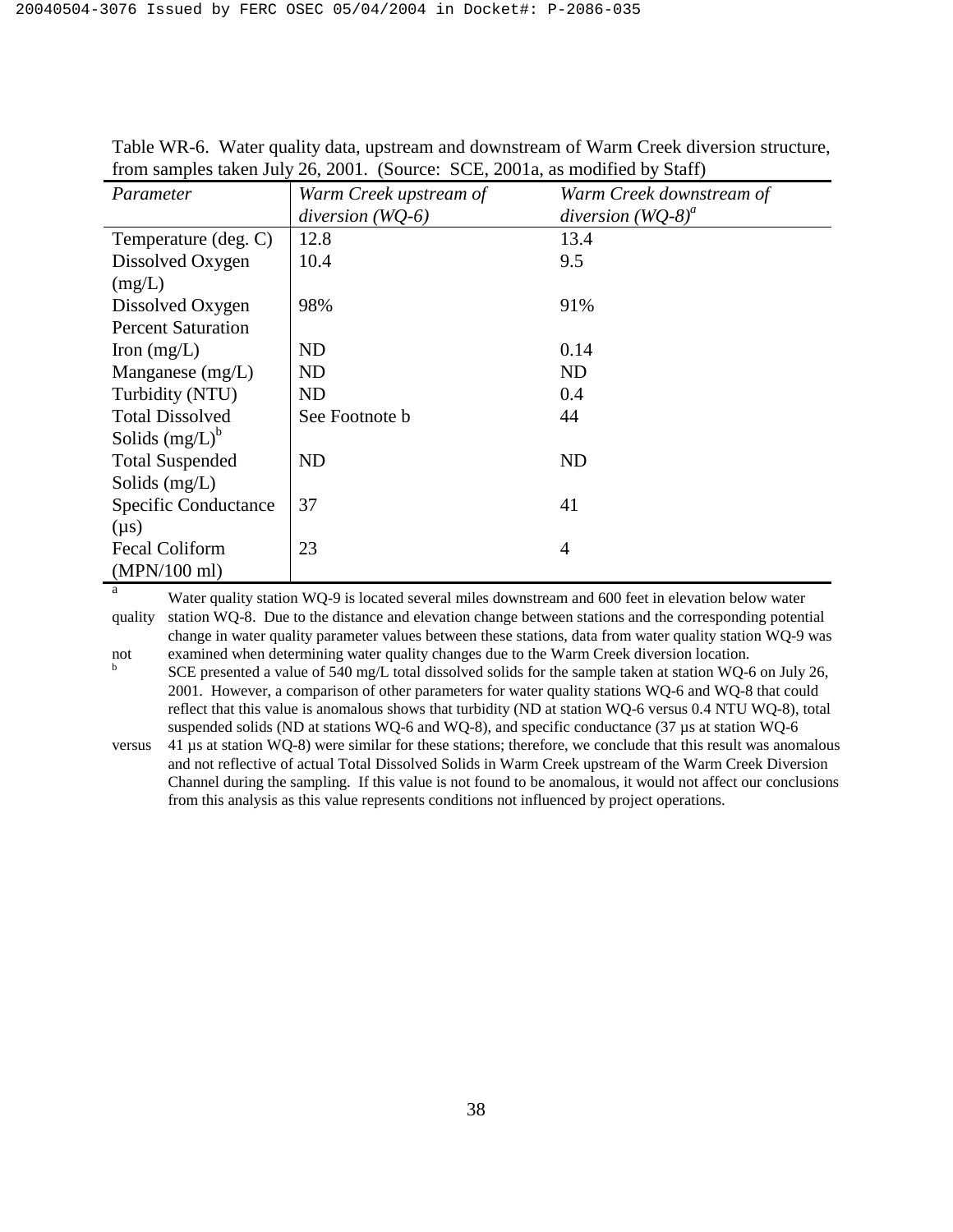|                   |                   | <b>Warm Creek upstream of diversion</b> |                      | <b>Warm Creek downstream of</b> |                      |                      |  |
|-------------------|-------------------|-----------------------------------------|----------------------|---------------------------------|----------------------|----------------------|--|
|                   |                   |                                         |                      | diversion                       |                      |                      |  |
|                   | Mean <sup>a</sup> | Maximum <sup>a</sup>                    | Minimum <sup>a</sup> | Mean <sup>a</sup>               | Maximum <sup>a</sup> | Minimum <sup>a</sup> |  |
| June <sup>b</sup> | 8.7               | 12.5                                    |                      | 8.8                             | 12.7                 |                      |  |
| July              | 9.1               | 12.9                                    | 6.3                  | 9.2                             | 12.9                 | 6.2                  |  |
| August            | 9.4               | 13.1                                    | 6.1                  | 9.5                             | 13                   | 6.1                  |  |
| September         | 7.7               | 10.9                                    | 5.3                  | 7.8                             | 10.9                 | 5.3                  |  |
| October           | 6.6               | 9.5                                     | 3.5                  | 6.6                             | 9.6                  | 3.4                  |  |

Table WR-7. Water temperature upstream and downstream of Warm Creek diversion, 2001 (Source: SCE, 2001a)

 $\frac{a}{b}$  All temperatures in degrees C.

 Flow was diverted from Warm Creek to the Warm Creek diversion channel from May 14, 2001 to June 12, 2001.

Table WR-8. Summary of iron and manganese sampling results from water quality sampling upstream, within, and downstream of Lake Edison, 2000 and 2001. (Source: SCE, 2001a, as modified by Staff.)

|                         | <b>Number</b>  | <b>Number</b>    | Range of               | Average               | Number of        | Range of               | Average                |
|-------------------------|----------------|------------------|------------------------|-----------------------|------------------|------------------------|------------------------|
|                         | of             | $\iota$          | <i><b>Observed</b></i> | <i><b>Observe</b></i> | <b>Samples</b>   | <i><b>Observed</b></i> | <i><b>Observed</b></i> |
|                         | <b>Samples</b> | <b>Samples</b>   | <i>Iron</i>            | d Iron                | with             | Manganese              | Manganese              |
|                         |                | with Iron        | (mg/L)                 | (mg/L)                | Manganese        | (mg/L)                 | (mg/L)                 |
|                         |                | observed         |                        |                       | observed         |                        |                        |
| <b>Upstream of Lake</b> | $\overline{4}$ | 1                | 0.10                   | 0.10                  | $\overline{0}$   | N/A                    | N/A                    |
| Edison (WQ-1 and        |                |                  |                        |                       |                  |                        |                        |
| $WQ-10$                 |                |                  |                        |                       |                  |                        |                        |
| Within Lake Edison      | 6              | $\boldsymbol{0}$ | N/A                    | N/A                   | $\boldsymbol{0}$ | N/A                    | N/A                    |
| $(WQ-2, WQ-3a, and$     |                |                  |                        |                       |                  |                        |                        |
| $WQ-3b)$                |                |                  |                        |                       |                  |                        |                        |
| Downstream of Lake      | $\overline{4}$ | $\mathfrak{2}$   | $0.06 -$               | 0.06                  | $\Omega$         | N/A                    | N/A                    |
| Edison, above           |                |                  | 0.06                   |                       |                  |                        |                        |
| confluence with dam     |                |                  |                        |                       |                  |                        |                        |
| leakage channel         |                |                  |                        |                       |                  |                        |                        |
| $(WQ-4)$                |                |                  |                        |                       |                  |                        |                        |
| Dam leakage channel     | 2              | 2                | $4.3 - 4.6$            | 4.5                   | $\overline{2}$   | $0.40 - 0.42$          | 0.41                   |
| $(WQ-13)$               |                |                  |                        |                       |                  |                        |                        |
| Downstream of Lake      | $\overline{4}$ | $\overline{4}$   | $0.12 -$               | 0.21                  | $\overline{4}$   | $0.01 - 0.04$          | 0.02                   |
| Edison, below           |                |                  | 0.37                   |                       |                  |                        |                        |
| confluence with dam     |                |                  |                        |                       |                  |                        |                        |
| leakage channel         |                |                  |                        |                       |                  |                        |                        |
| $(WQ-5)$                |                |                  |                        |                       |                  |                        |                        |
|                         |                |                  |                        |                       |                  |                        |                        |

 SCE also conducted reservoir profiling in both upstream and downstream portions of the reservoir in 2000 and 2001. Figures WR-7 through WR-10 show the results of this monitoring.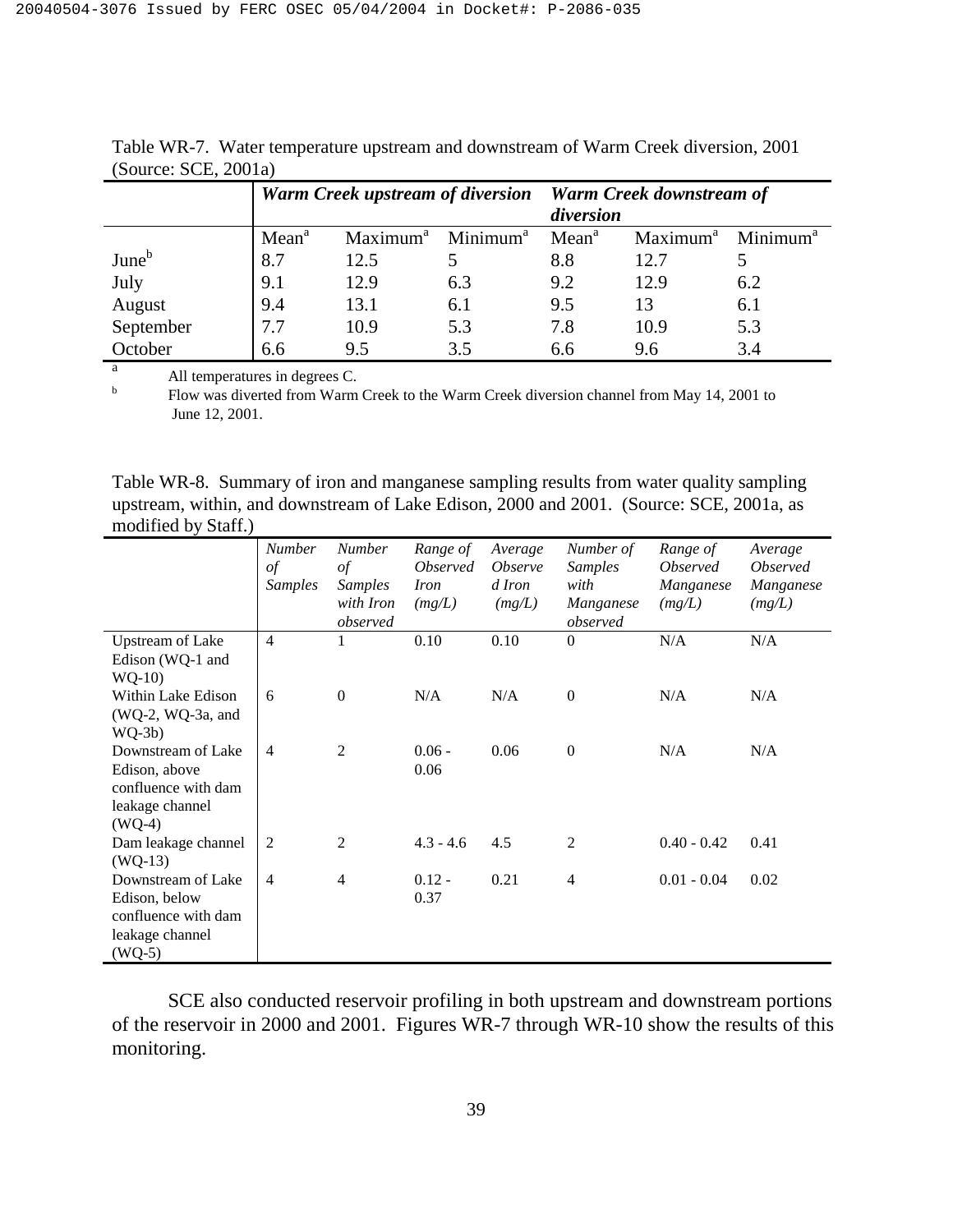

Figure WR-7. Water temperature profile for Lake Edison at the Mono Creek inflow. (Source: SCE, 2001a)



Figure WR-8. Water temperature profile for Lake Edison near Vermilion Valley dam. (Source: SCE, 2001a)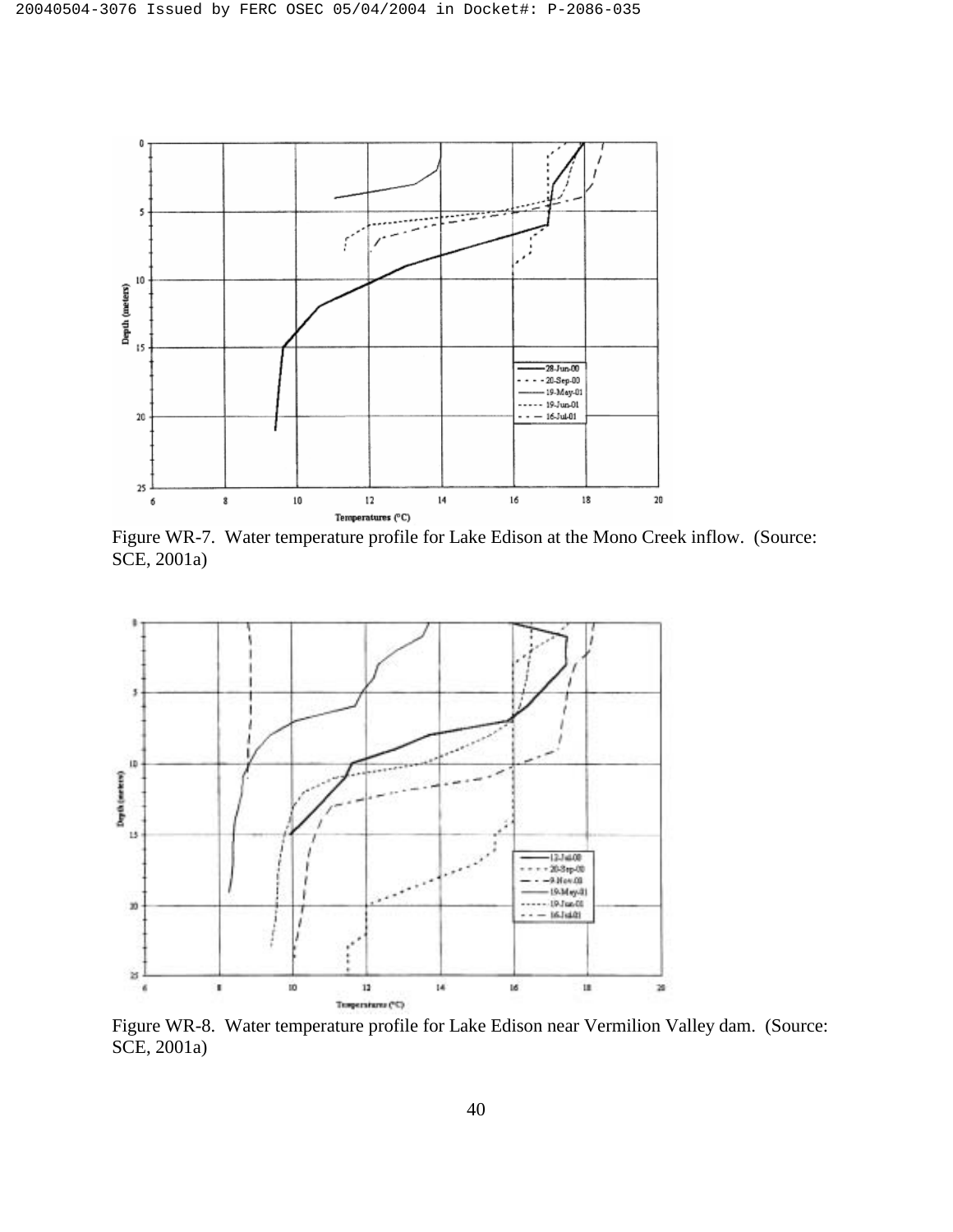

Figure WR-9. Dissolved oxygen profile for Lake Edison at the Mono Creek inflow. (Source: SCE, 2001a)



Figure WR-10. Dissolved oxygen profile for Lake Edison near Vermilion Valley dam. (Source: SCE, 2001a)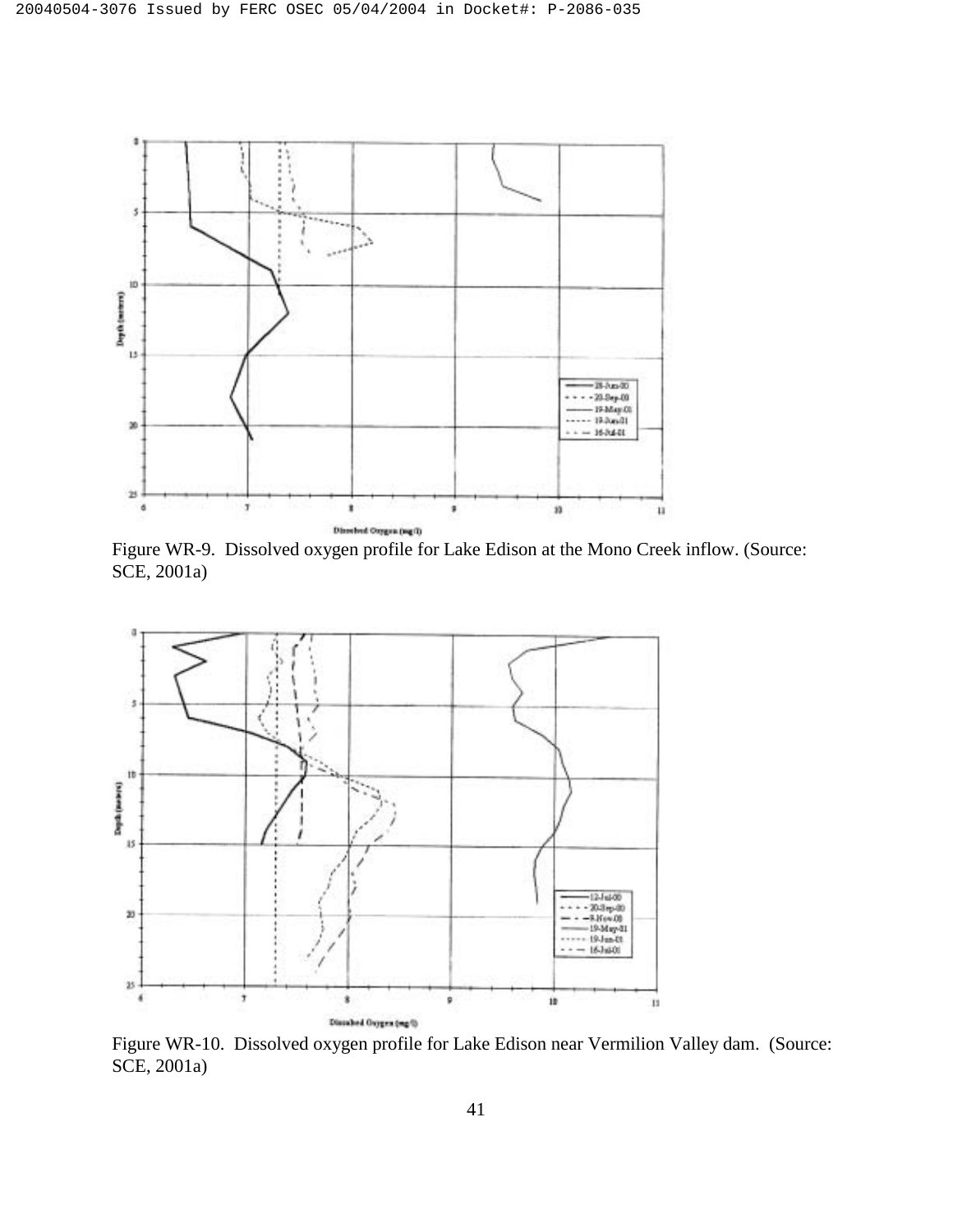# b. Environmental Effects:

# **Water Quantity**

 The issues of appropriate minimum flow and channel maintenance flow releases to project-affected reaches (lower Mono Creek and lower Warm Creek) are primarily driven by aquatic and riparian habitat issues and are therefore discussed in section V.C.2, *Aquatic Resources*.

### Flow and Lake Level Measurement

 SCE currently owns and operates four flow or lake level monitoring gages (see table WR-1). In its revised preliminary 4(e) condition 12 B, the FS would require that SCE monitor all instream flow releases in publicly available and accessible formats. SCE and other parties have made no specific recommendations pertaining to flow or lake level monitoring.

#### *Our Analysis*

 Continued operation of the gages at Lake Edison and Mono Creek downstream of Vermilion Valley dam, and reporting of the data from these gages, would ensure that the Commission could document compliance with any flow and storage requirements for Mono Creek and Lake Edison that may be required in any new license that may be issued for this project. U.S. Geological Survey (USGS) supervision over these gages should ensure the collection of reliable data.

 We conclude that climatic conditions and very low flows would make year around operation of the gage below the diversion dam on Warm Creek quite challenging and most likely infeasible. Average snowfall at an elevation of 8,000 feet in the Sierra Nevadas is in excess of 20 feet per season with common snowpack depths in excess of 8 feet, along with temperatures below freezing for much of the period from November to April. Reliable gage operation in a remote area under these conditions would be questionable.

#### **Water Quality**

#### Iron and Manganese in the Vermilion Valley Dam Leakage Channel

SCE proposes to continue water quality sampling in Mono Creek to evaluate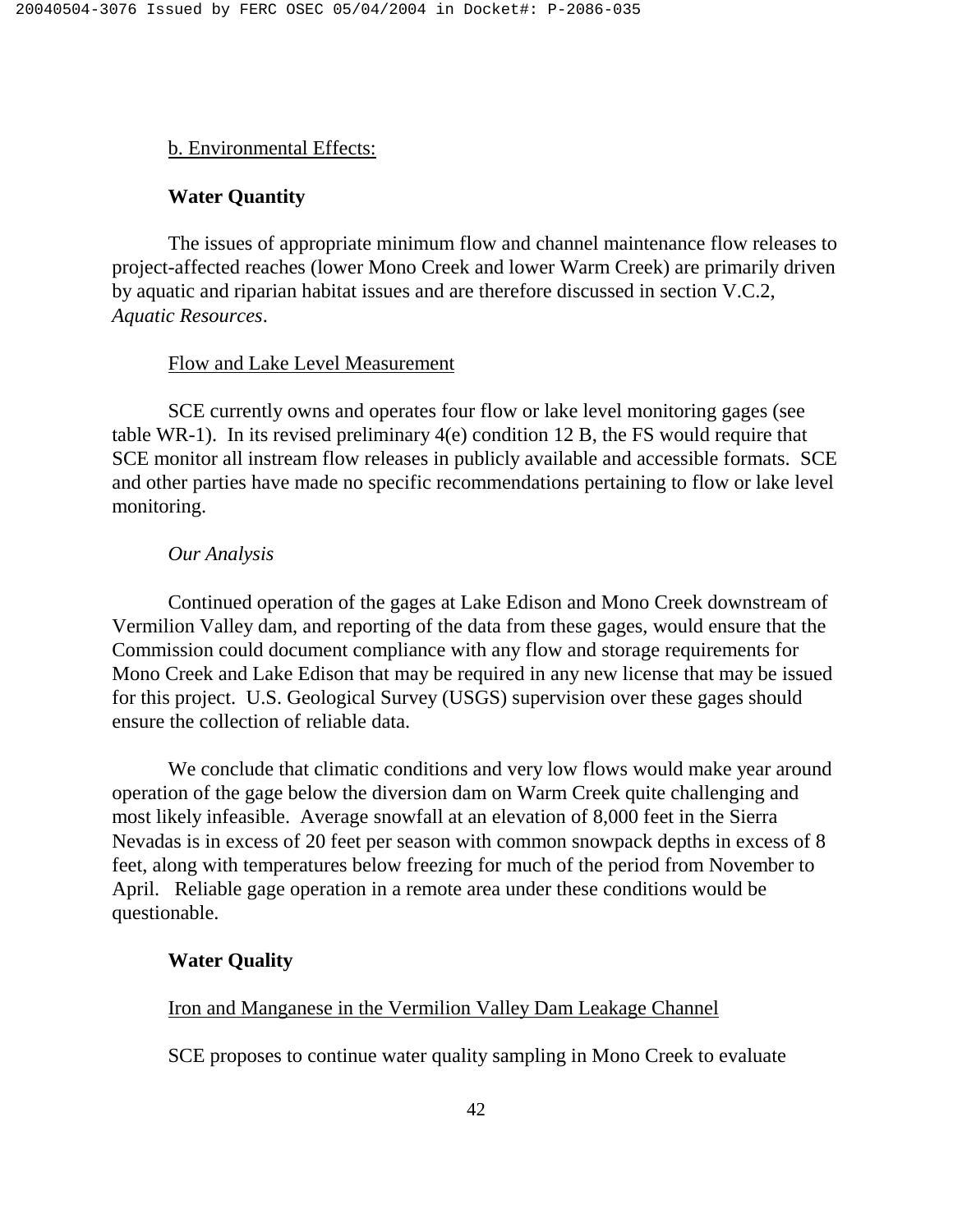potential sources of increases in iron levels and assess any biological effects of this mineral. If further sampling and analysis determines that the Vermilion Valley Dam represents a point source of iron, SCE will work with the Regional Water Quality Review Board to determine if SCE's operations can be altered to reduce the discharge of iron, or if a National Pollutant Discharge Elimination System (NPDES) permit is required. SCE also proposes to examine the potential for and significance of changes in macroinvertebrate communities within Mono Creek downstream of the dam, and whether it may be related to the water quality in the leakage channel.**<sup>5</sup>**

 SWRCB recommends that SCE conduct additional sampling to determine the concentration of iron and manganese in Mono Creek over a range of flows. Sampling should be carried out at intervals from directly below the leakage channel to the Mono Creek diversion forebay.

 The FS has not commented on this matter directly, but makes a preliminary Section 4(e) recommendation that SCE not discharge any waste or byproduct that contains substances in concentrations that would result in a violation of water quality standards set by the state; would impair present or future beneficial uses of water; would cause pollution, nuisance, or contamination; or would unreasonably degrade the quality of any waters in violation of any federal or state law, unless such discharge is authorized by the state.

# *Our Analysis*

 SCE correctly notes that iron and manganese standards are secondary standards established for drinking water taste and odor protection. SCE also notes that a 1986 study into this matter indicated that iron accumulations, which were not in violation of federal or state water quality standards at that time, were not causing any direct iron toxicity effect on fisheries downstream of the dam. However, SCE notes that there was a reduction in the biomass and species diversity of benthic invertebrates in the leakage channel, and that this could be caused by the observed iron concentration.

 The state standards for iron and manganese in the San Joaquin River basin are 0.3 mg/l and 0.05, respectively (see table WR-4). Water quality data (table WR-8) shows that

 $5\phantom{.0}$ **<sup>5</sup>**The leakage channel is the collection point for water that seeps under the dam. It consists of a constructed channel extending from the toe of the dam to Mono Creek. Three pipes that collect leakage from under the dam discharge to this channel.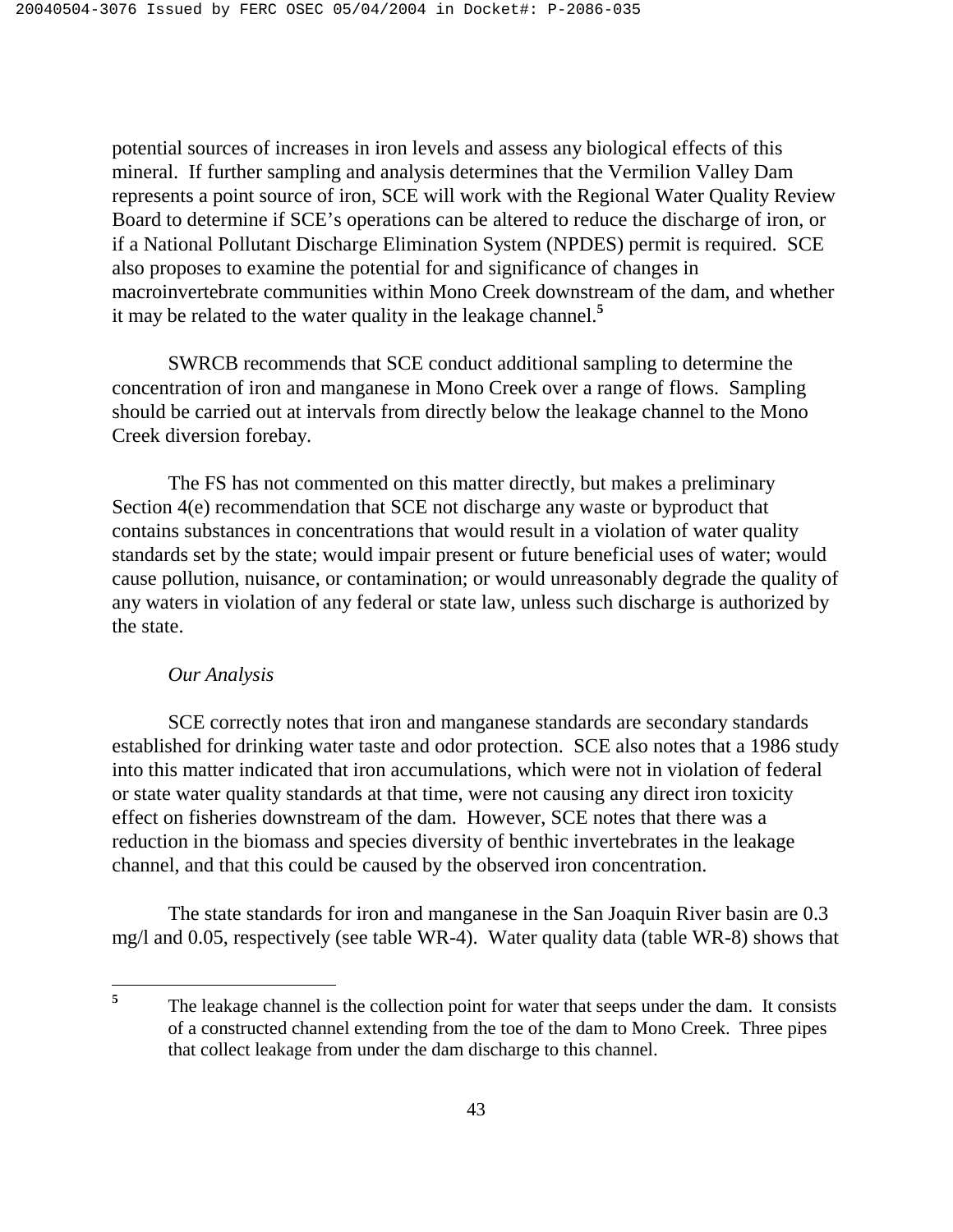the levels of iron and manganese flowing into, maintained within, and flowing immediately downstream of Lake Edison above the confluence of the leakage channel are within state standards. Observed manganese levels below the confluence of the leakage channel were within state standards, but one observed iron level exceeded state water quality standards. Observed iron and manganese levels in the leakage channel exceeded state water quality standards by about an order of magnitude.

 Iron and manganese could be originating from the dam itself, a sedimentary deposit near the dam face, or another natural source near the dam. In many lakes, iron and manganese concentrations are elevated under the reduced conditions characteristic of an anoxic hypolimnion (Wetzel, 2001). Because the Lake Edison hypolimnion does not become anoxic, however, leakage of hypolimnetic water should not be the source of elevated iron and manganese concentrations in this instance. Before a potential resolution to this issue can be developed, more information is needed to determine the source of iron and manganese and document the effect of dam outflows and leakage flows on iron and manganese concentrations.

#### Erosion Control Measures at the Warm Creek Diversion Channel

 SCE proposes to consult with the appropriate agencies and, if needed, design and implement erosion control measures in the Warm Creek diversion channel.

 SWRCB recommends that turbidity above and below the Warm Creek diversion during diversion operations be assessed to determine if project operations result in increased turbidity that violates state water quality criteria.

 FS's preliminary condition 12 F would require SCE to monitor sediment in Warm Creek every ten years in consultation with the FS and other appropriate resource agencies and provide a report to the FS and the consulted agencies that summarizes the findings. Condition 12 F would also require SCE to develop an erosion control plan. Included in the plan would be sections that identify both project-related sediment sources and any measures SCE recommends to reduce sediment delivery to the Warm Creek Diversion Channel and Boggy Meadow Creek.

#### *Our Analysis*

 SCE evaluated the condition of the streambed and banks along the Warm Creek Diversion Channel during 2000 and 2001. They found evidence of erosion within the constructed channel, primarily channel bed and toe-of-slope driven bank failures. They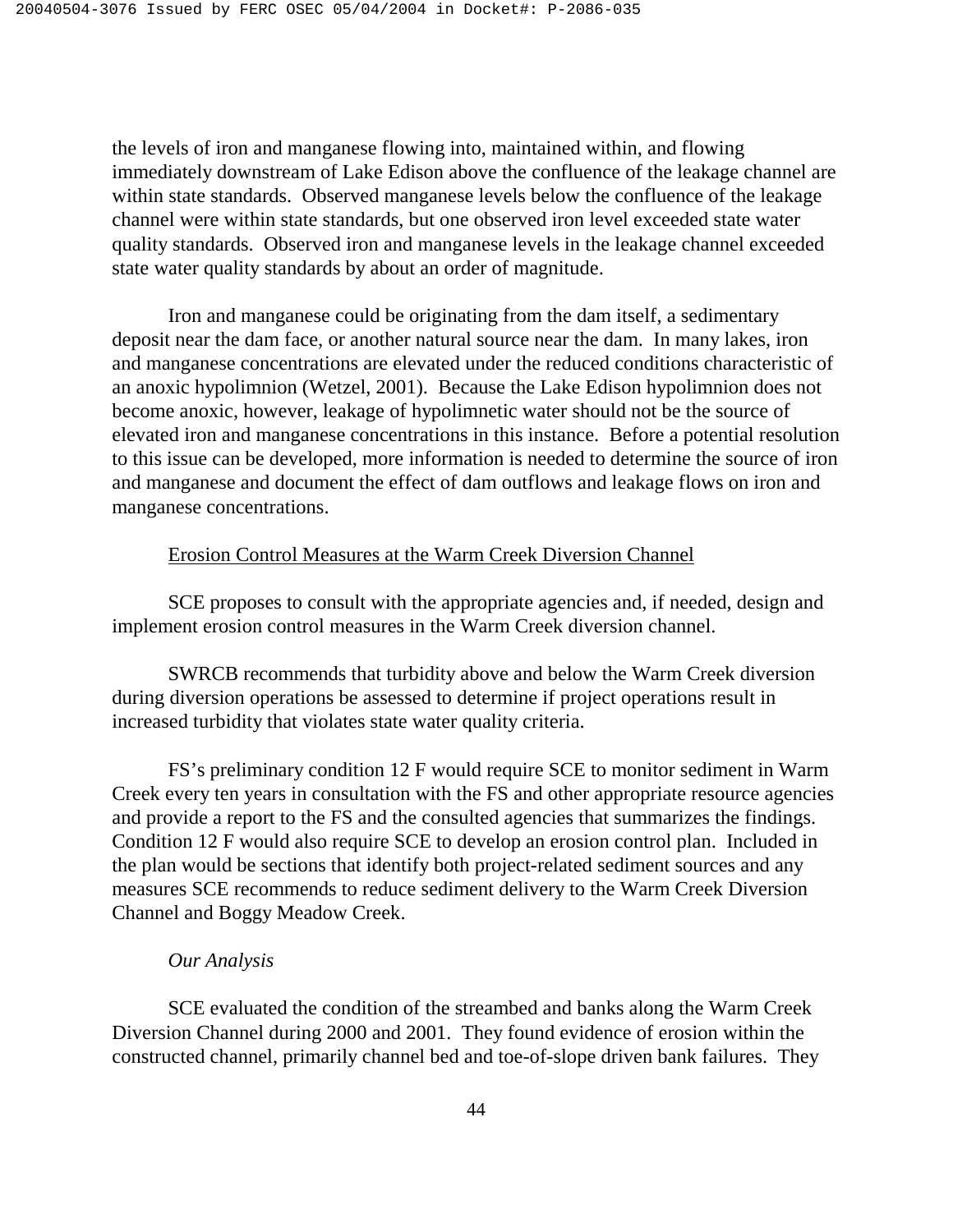found that about 100 feet of the channel downstream of the weir has erodible banks that are not adequately stabilized with either vegetation or adequately sized/stabilized boulder bed elements. SCE concludes that erosion along this channel will continue and may produce relatively high volumes of sediment. We agree with SCE's assessment of the potential for continued erosion along portions of this channel.

# c. Unavoidable Adverse Effects: None

# d. Cumulative Effects on Water Quantity:

 Project effects on water quantity are predominantly tied to the influence of flows on aquatic habitat. We therefore discuss proposals and recommendations that pertain to water quantity in section V.C.2.b, *Aquatic Resources*, and discuss the cumulative effects of alternative flow regimes on fisheries resources and water quantity in section V.C.2.d.

# **2. Aquatic Resources**

# a. Affected Environment:

<u>.</u>

The project area is located above 7,000 feet NGVD in the San Joaquin River watershed of the Sierra Mountains. Project waters include Lake Edison, Mono Creek (upstream and downstream of Lake Edison), Cold Creek, Warm Creek (upstream and downstream of the diversion), Warm Creek diversion channel, and Boggy Meadow Creek, with most of the streams situated in fairly steep channels with moderate to high gradients. Stream substrates are varied and range from pools with small sized substrate to runs and high-gradient riffles with cobbles and boulders. Due to precipitous upstream access, the upper reaches of the San Joaquin watershed (above 5,000 feet NGVD) were historically devoid of fish. However, through current and past stocking programs, brown trout, rainbow trout, brook trout, and a rainbow-golden trout hybrid<sup>6</sup> are now within project waters.

**<sup>6</sup>** The origin of the rainbow-golden trout hybrid is unknown, but the close relationship between the rainbow and golden trout allows them to crossbreed. Although golden trout are not native to the area, they have been the object of considerable stocking efforts throughout high elevation areas within the Sierras, so at some time they were undoubtedly stocked in this area.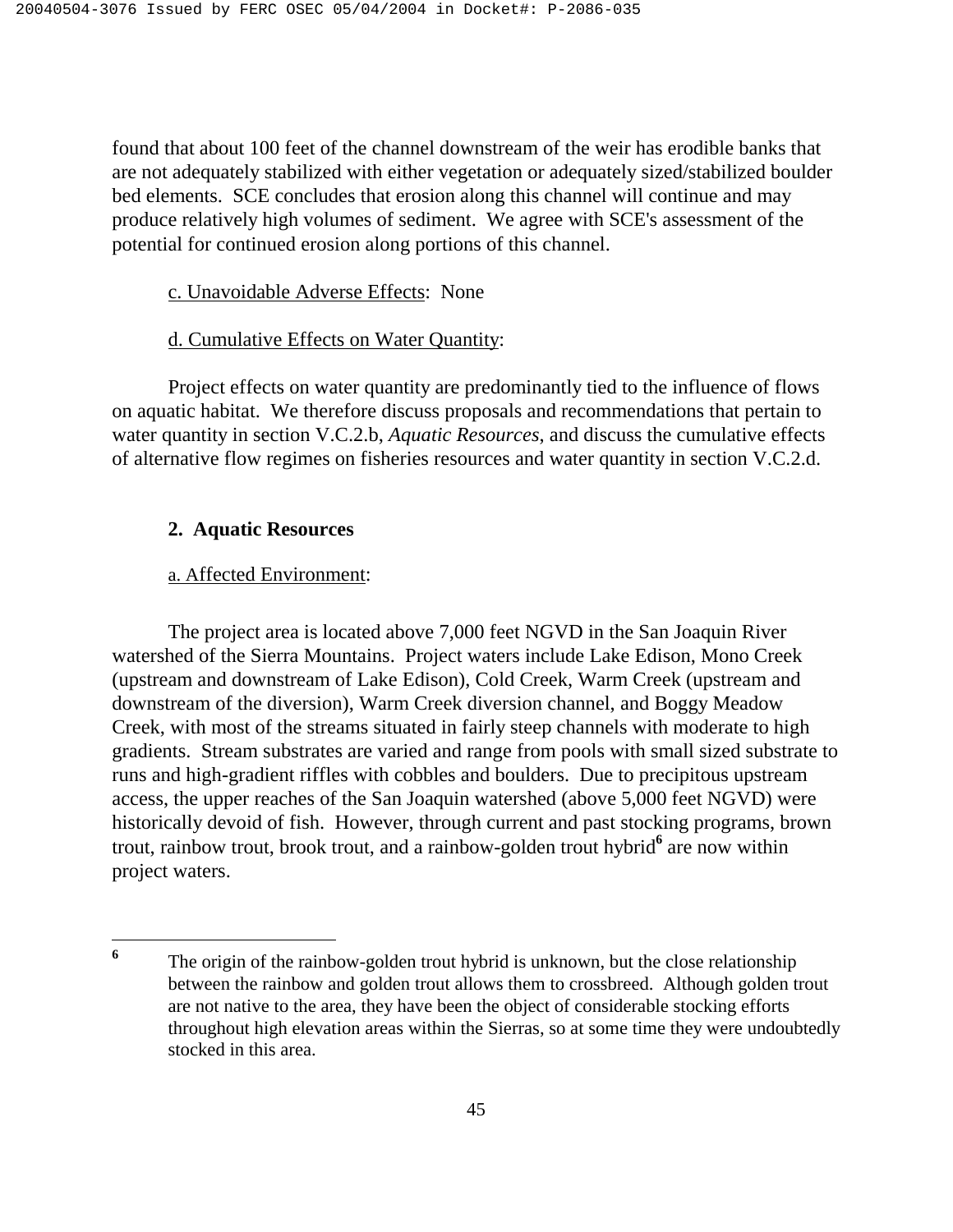According to SCE's 2000 fishery studies, brown trout is the most abundant species within project waters, and was found, along with rainbow trout, in all project waters except Warm Creek (table AR-1). Brook trout were found in Boggy Meadow Creek, Cold Creek, and Upper Mono Creek (upstream of Lake Edison) during the 2000 fishery study. The rainbow-golden trout hybrid was only found in Warm and Cold creeks.

|                                                    | Rainbow      | <b>Brown</b>   | <b>Brook</b>   | <b>Rainbow-Golden</b> |              |
|----------------------------------------------------|--------------|----------------|----------------|-----------------------|--------------|
| <b>Stream</b>                                      | <b>Trout</b> | <b>Trout</b>   | <b>Trout</b>   | <b>Trout Hybrids</b>  | <b>Total</b> |
| <b>Boggy Meadow Creek</b>                          | 14           | 67             | 53             |                       | 134          |
| <b>Cold Creek</b>                                  | 7            | 58             | 1              |                       | 67           |
| <b>Lower Mono Creek</b>                            | $20^{\circ}$ | 127            | $\overline{0}$ | 0                     | 147          |
| <b>Upper Mono</b><br>Creek                         | 59           | 374            | 40             | $\overline{0}$        | 473          |
| Lower Warm Creek                                   | $\theta$     | $\overline{0}$ | $\theta$       | 33                    | 33           |
| <b>Upper Warm Creek</b>                            | $\theta$     | $\theta$       | $\Omega$       | 40                    | 40           |
| Lake Edison<br>Near Cold Creek                     | 6            | 39             | $\theta$       | $\overline{0}$        | 45           |
| <b>Near Mono Creek</b>                             | 22           | 19             | $\overline{0}$ | 0                     | 41           |
| Lake Edison <sup>b</sup><br><b>Near Mono Creek</b> | 9            | 449            | $\overline{0}$ | 0                     | 53           |

Table AR-1. Fish collected in project area waters (Source: SCE, 2001a, modified by staff).

a Includes fish of hatchery origin.

b Data collected in 2001.

The general life history and habitat requirements of the trout species are similar (Smith, 1985).**<sup>7</sup>** They are found throughout their life cycle in perennial rivers or streams with moderate- to fast-moving waters and gravel to rocky substrates. They also occur in lakes, but except for the brook trout, which is capable of spawning in lakes if suitable habitat exists, they must have access to streams in order to reproduce. All three species prefer coldwater temperatures, with preferred upper range limits of  $14.6^{\circ}$ C,  $16.0^{\circ}$ C, and 21.3°C for rainbow trout, brook trout, and brown trout, respectively (table AR-2). Juvenile brown trout feed on benthic organisms, while adults eat fish (they are piscivorus - preying upon young of their own or of other trout species), tadpoles, and larger items. Brook trout feed upon a wide variety of aquatic insects and other invertebrates as well as

 $\overline{7}$ **<sup>7</sup>**For this analysis, we assume that the life history and habitat requirements for the rainbow-golden trout hybrid are similar to that of the rainbow trout.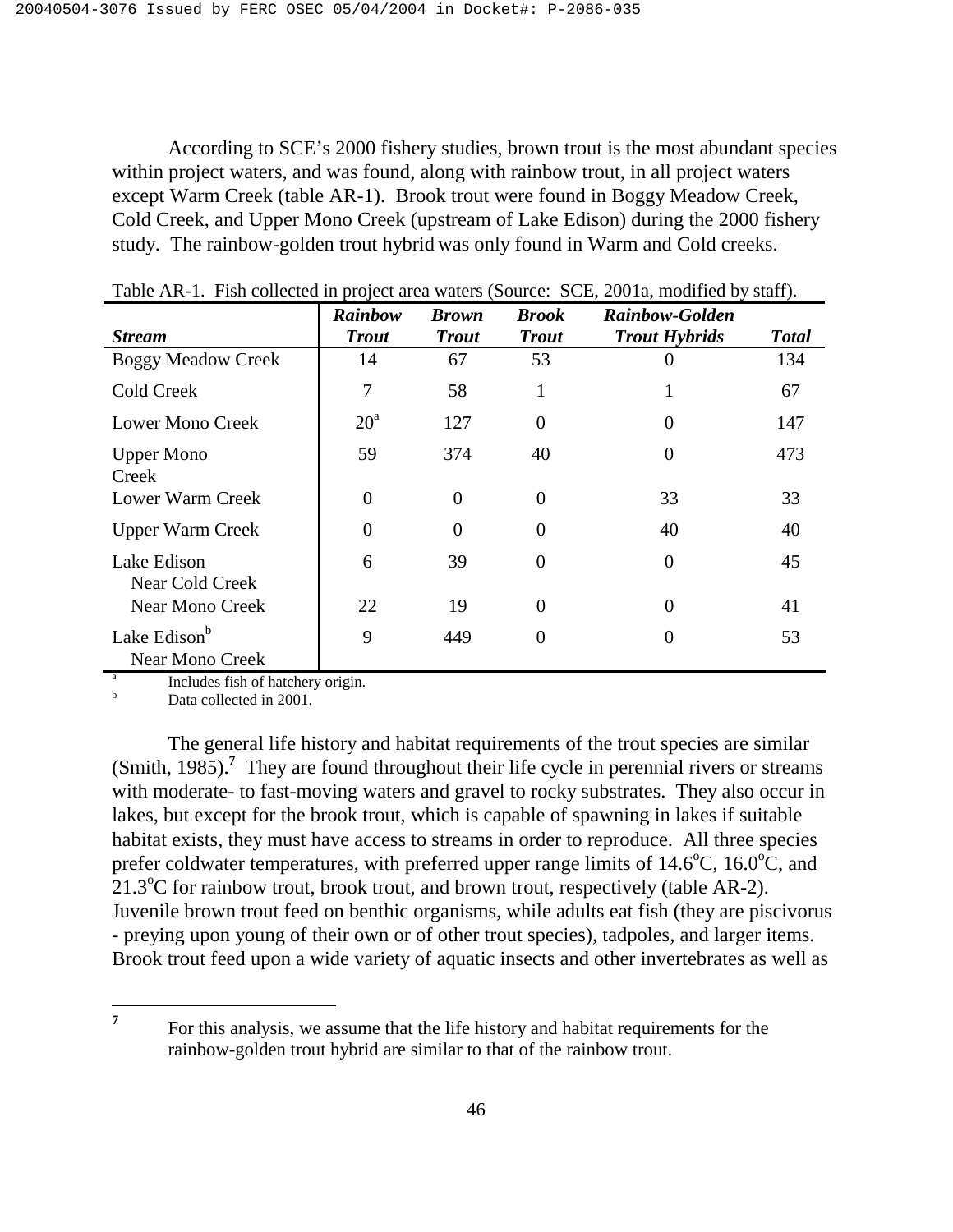fish and terrestrial insects that fall into the water. Rainbow trout are primarily surface feeders feeding on aquatic and terrestrial insects; however, they will feed on plankton, larger invertebrates, and small fish as well.

| trout. (Source: Bjornn and Reiser, 1991) |                                                             |  |
|------------------------------------------|-------------------------------------------------------------|--|
|                                          | <b>Preferred Temperature Range</b> Upper Lethal Temperature |  |
| <i>Species</i>                           | $\ell^{\nu}$ C)                                             |  |

Table AR-2. Preferred and upper lethal temperatures for rainbow trout, brook trout, and brown

| Rainbow trout<br><b>Brook trout</b> |                           |     | 7.3 to 14.6<br>14.0 to $16.0$ |  | 24.1<br>25.8                                                                                                                                        |  |
|-------------------------------------|---------------------------|-----|-------------------------------|--|-----------------------------------------------------------------------------------------------------------------------------------------------------|--|
| Brown trout                         |                           |     | 3.9 to 21.3                   |  | 26.7                                                                                                                                                |  |
| $A$ 11 $\pm$ 1                      | $\mathbf{r} = \mathbf{r}$ | 11. |                               |  | $\mathbf{1}$ , $\mathbf{1}$ , $\mathbf{1}$ , $\mathbf{1}$ , $\mathbf{1}$ , $\mathbf{1}$ , $\mathbf{1}$ , $\mathbf{1}$ , $\mathbf{1}$ , $\mathbf{1}$ |  |

All three species of trout generally reach reproductive maturity during their second or third year of life and spawn in gravel riffles in streams with sufficient current to aerate the eggs and prevent silting over the gravel in which the eggs are buried (Smith, 1985). Brown and brook trout generally spawn in the fall or early winter. In the project area, they begin their spawning migration in September with peak spawning occurring in October and November. Brown trout eggs hatch in 11 to 16 weeks, depending on temperature, and fry emerge from the gravel several weeks later. Rainbow trout generally spawn in spring and, within the project area, spawn from April through June. Rainbow trout eggs hatch in 11 to 15 weeks, depending on temperature, and fry emerge from the gravel two or three weeks after hatching. After emerging from the gravel, trout fry inhabit quiet water close to banks among large rocks or overhanging vegetation**<sup>8</sup>** , and as they mature may migrate into Lake Edison or other downstream areas or remain in the stream and defend a small home range.

 The fishery objective of the CDFG for the project waters is to maintain or enhance recreational angling opportunities of trout (most importantly brown and rainbow trout). In recent years, the CDFG has managed Lake Edison as a "put and grow" fishery by planting fingerling sized rainbow trout, while it has managed the fishery in lower Mono Creek (below the Vermilion Valley dam) as a "put and take" fishery by stocking only catchable-size rainbow trout. SCE maintains a trout rearing facility and a voluntary stocking program. SCE has previously stocked catchable rainbow trout in Lake Edison in 1969 and in lower Mono Creek in 1962, 1963, 1966, and 1969.

The current FS management objectives for the project waters are: (1) for Lake

**<sup>8</sup>**For brown trout in the project area, this is typically from June through October.

8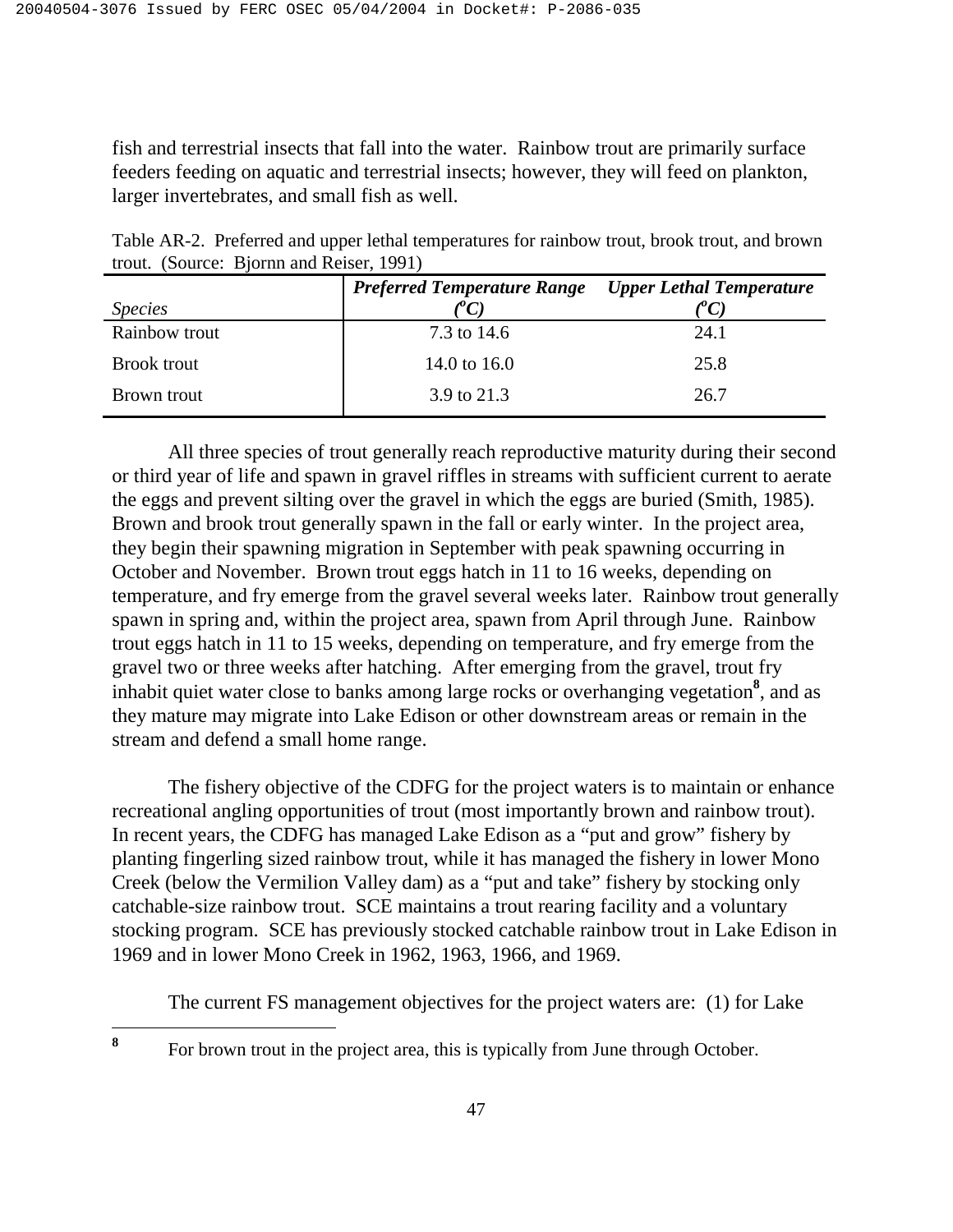Edison and Mono Creek--between Vermilion dam and Mono Creek forebay-- manage the waters as a "put and take" fishery for rainbow trout and brown trout, provide for large fish, define a harvestable component (lbs/acre), and define an angler catch rate (fish caught/hr); (2) for Mono Creek upstream of Lake Edison--manage as a self-sustaining fishery for rainbow and brown trout and maintain or improve spawning habitat for fish within the lake; (3) for Warm, Cold, and Boggy Meadow creeks--manage for selfsustaining resident trout without negative impacts on any amphibians listed as sensitive by U.S. Forest Service Region 5 or federally listed as threatened, endangered, or proposed by the FWS.

### **Lake Edison**

 Two species of fish were caught during gill net and trap net surveys conducted by SCE and CDFG in 2000 and 2001. Survey sites during 2000 were near Cold Creek and Mono Creek, and sampling was conducted in October (when any brown or brook trout in Lake Edison would be moving into tributaries to spawn). During 2001, a single survey site was sampled in June near Mono Creek. A total of 86 fish was caught during 2000 with brown trout and rainbow trout comprising 67.4 and 32.6 percent of the catch respectively. During 2001, 53 fish were caught with brown and rainbow trout comprising 83 and 17 percent of the catch respectively. Twice as many brown trout were caught near the mouth of Mono Creek during the 2001 survey than in 2000 (44 vs. 19 fish). SCE attributes this to possibly the timing of the 2000 survey, which was conducted during the fall when brown trout were observed spawning upstream in the tributaries. Most fish caught were between 300 and 400 mm in length in both 2000 and 2001, with a few fish between 150 and 250 mm in length.

 SCE did a hydroacoustic survey during 2000 from the dam to the mouth of Mono Creek to evaluate the vertical distribution of fish within the lake. A more intensive survey was done in the vicinity of the intake area during 2001. Fish were distributed throughout a wide range of water depths, and most were found associated with the substrate, except in the deepest depths surveyed. In those areas the fish tended to occur somewhat higher in the water column off of the substrate. During the 2001 survey, few fish were found in the vicinity of the dam (13 fish total) with only one fish at a depth near the intake structure.

 Lake Edison provides good spatial habitat for the resident trout species as it contains both deep and shallow water habitats. These habitats vary in their area and proportions with the storage (in spring and early summer) and drawdown (fall and winter) patterns of the reservoir. At full pond level, the reservoir has a storage capacity of about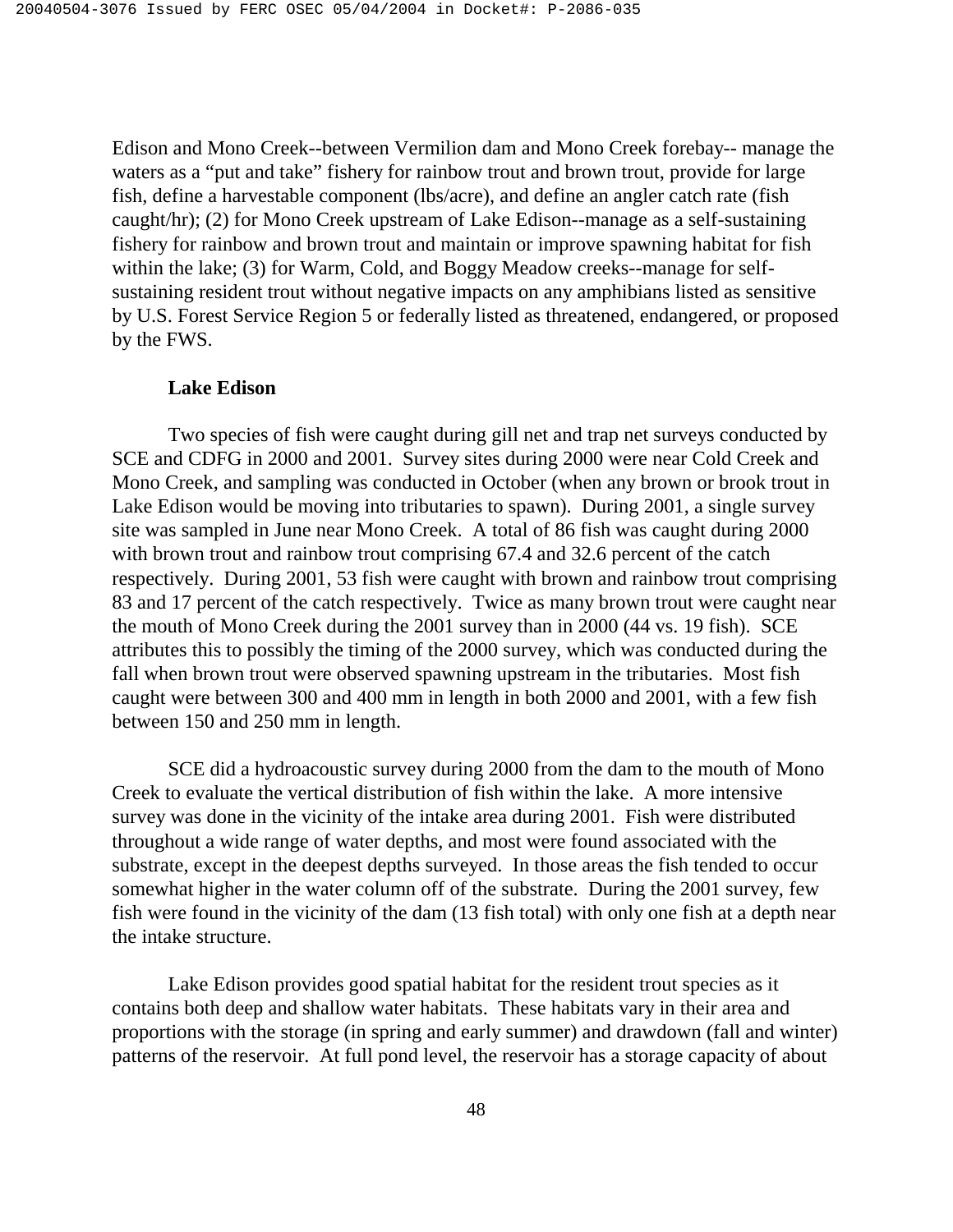125,035 acre-feet and a maximum depth of about 161.5 feet in the vicinity of the spillway gates. During drawdown, we estimate that the minimum depth of the reservoir in the vicinity of the spillway gates is about 70 feet. During the course of the year, the surface waters of the lake warm, forming a thermocline as early as May, which strengthens throughout the summer. In the fall, as air temperatures decrease, surface water temperatures begin to decrease as well and the lake becomes completely mixed. During  $2001$ , lake water temperatures generally remained below 18°C and were always within the preferred temperature range of the brown trout with a maximum temperature of  $19.4^{\circ}$ C in the surface waters in August. Although these surface temperatures exceeded the preferred temperature range of the rainbow trout, they did not approach the lethal limit, and temperatures were below  $15^{\circ}$ C at depths of about 19 feet at the mouth of Mono Creek as it enters the lake, and about 30 to 46 feet at Vermilion Valley dam (SCE, 2001b).

 CDFG has stocked Lake Edison annually with trout for a number of years (dating back to at least 1955).**<sup>9</sup>** In recent years CDFG's has managed the lake as a "put and grow" fishery, stocking a total of 364,902 fingerling rainbow trout from 1994 to 2000 (between 20,246 and 95,250 trout per year). Although no harvest information is available, information gathered from a limited creel survey conducted in 2000 suggests that the recreational trout fishery in Lake Edison and the surrounding waters is highly valued.

# **Warm Creek**

<u>.</u>

 Warm Creek is characterized by having a moderate to steep gradient and a low flow base. During most of the year the base flow is about 0.2 cfs. As we've said, during the spring run-off period, flows can reach as much as 40 cfs. During this time, flows are diverted into Lake Edison via the Warm Creek diversion channel and Boggy Meadow Creek. When flows subside, water diversion is stopped before reaching the minimum flow requirement of 0.2 cfs. On or about May 1 of each year, SCE is required to release flushing flows below the diversion through a 6-inch pipe for a period of 72 hours.

 Upstream of the diversion, the creek bed consists mainly of boulder and cobble substrates creating riffle, run, and pool habitats. Below the diversion, substrates are predominantly bedrock and boulder, which create varying degrees of cascade, run, riffle, and pool habitats. Near the confluence of Warm Creek and the South Fork San Joaquin

**<sup>9</sup>** In the past, CDFG has stocked Lake Edison with brook trout and brown trout in addition to rainbow trout. However, rainbow trout has always been the predominant species stocked and since 1991 the only species stocked by CDFG.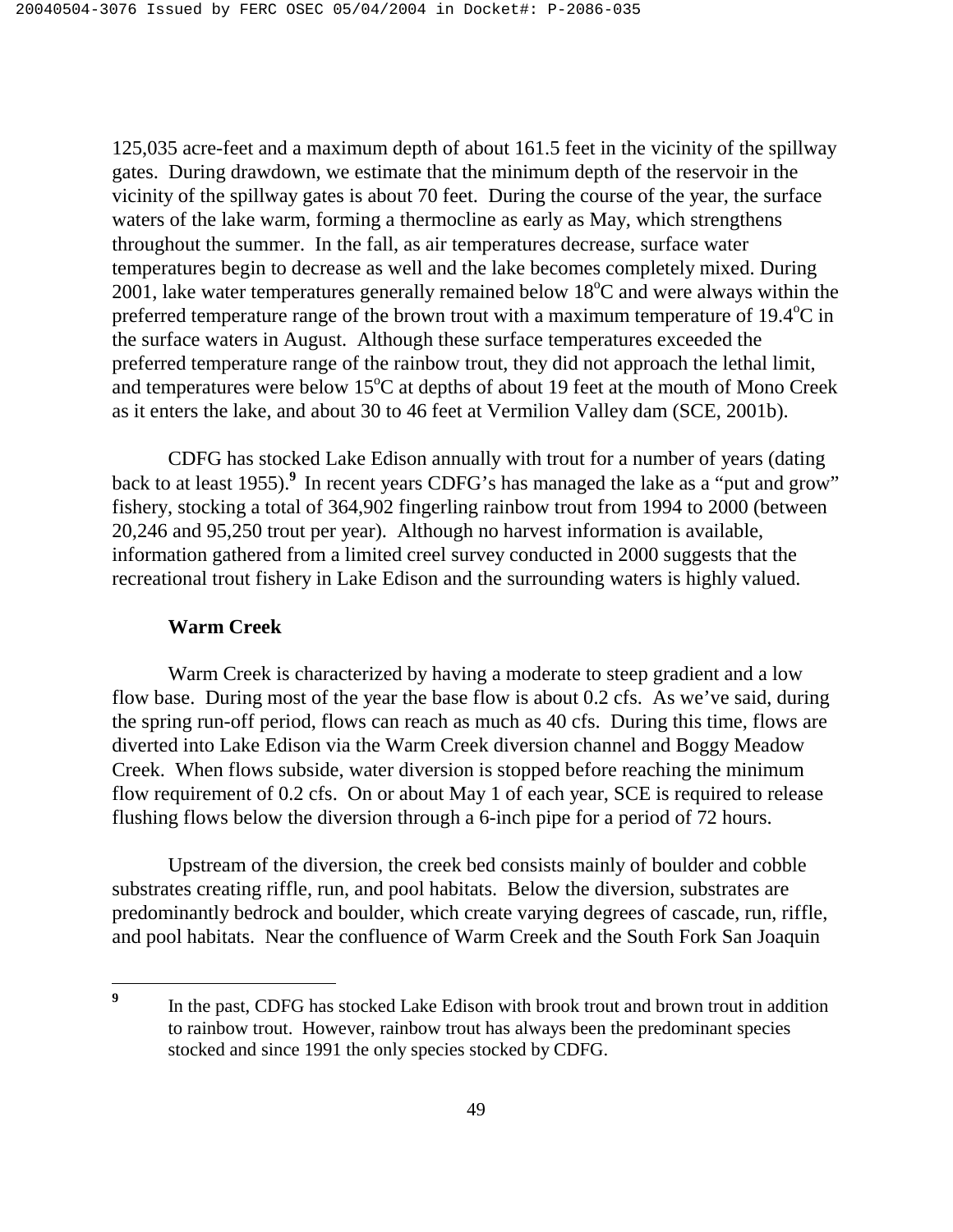River, the creek channel becomes very steep and contains two water falls greater than 35 feet in height.

 Water temperatures throughout Warm Creek are influenced by ambient air temperature and increase throughout the summer and begin to decrease during the fall. Mean temperatures vary little between sections of the creek upstream and downstream of the diversion, ranging from  $6.6^{\circ}$ C for both sections of the creek in October 2001 to  $9.4^{\circ}$ C and 9.5°C, respectively, in August 2001. Maximum water temperatures during 2001 were 13.1°C upstream of the diversion and 13.0°C downstream of the diversion, both well within the preferred temperature range of trout.

 During October 2000, SCE used a modified Hess sampler to sample the benthic macroinvertebrate community. The results indicated that Diptera dominated the community both upstream and downstream of the Warm Creek diversion. The percentage of the benthic macroinvertebrate community composed of mayflies (Ephemeropera), stoneflies (Plecoptera), and caddisflies (Trichoptera) – the EPT index – in runs downstream and upstream of the diversion were similar, 23.2 versus 23.0, respectively. However, overall benthic macroinverterbrate and EPT densities were lower downstream of the diversion compared to upstream of the diversion (table AR-3). [Note that riffle habitat, which generally tends to be more productive benthic macroinvertebrate habitat, was only sampled upstream of the diversion dam (no riffles were available for sampling downstream of the diversion).] Since flows during 2000 in Warm Creek were not diverted (i.e., flows upstream equaled flows downstream of the diversion), SCE concluded that the benthic macroinvertebrate community differences were likely due to differing habitat types above and below the diversion. During 2001, SCE did further investigations into the benthic macroinvertebrate community using the California Rapid Bioassessment protocol. However, the results are not available at this time.

| $\alpha$ behave macromocrophyclography, $\alpha$ body, $\alpha$ body. The second $\alpha$ is mounted by start f |                         |          |                                                       |               |                                               |                                             |                                      |  |
|-----------------------------------------------------------------------------------------------------------------|-------------------------|----------|-------------------------------------------------------|---------------|-----------------------------------------------|---------------------------------------------|--------------------------------------|--|
|                                                                                                                 | <b>Upper Warm Creek</b> |          | Lower<br>Cold<br>Warm<br><b>Creek</b><br><b>Creek</b> |               | <b>Boggy</b><br><b>Meadow</b><br><b>Creek</b> | <b>Upper</b><br><b>Mono</b><br><b>Creek</b> | Lower<br><b>Mono</b><br><b>Creek</b> |  |
|                                                                                                                 | <b>Riffle</b>           | Run      | Run                                                   | <b>Riffle</b> | <b>Run</b>                                    | <b>Riffle</b>                               | <b>Riffle</b>                        |  |
| Total benthic<br>macroinverte-<br>brates in Sample <sup>a</sup>                                                 | 2,893.8                 | 14,832.4 | 4,016.9                                               | 1,067.4       | 19,615.4                                      | 241.7                                       | 5,786.6                              |  |
| <b>EPT</b> Densities                                                                                            | 1,349.4                 | 3,413.6  | 932.3                                                 | 352.4         | 3,786.1                                       | 226.6                                       | 73.8                                 |  |
| $EPT$ Index <sup>a</sup>                                                                                        | 46.6                    | 23.0     | 23.2                                                  | 33.0          | 19.3                                          | 93.8                                        | 1.3                                  |  |

| Table AR-3. Summary of densities (number per meter) and EPT indices of Vermilion Valley |
|-----------------------------------------------------------------------------------------|
| benthic macroinvertebrates, October, 2000. (Source: SCE, 2001a, as modified by staff)   |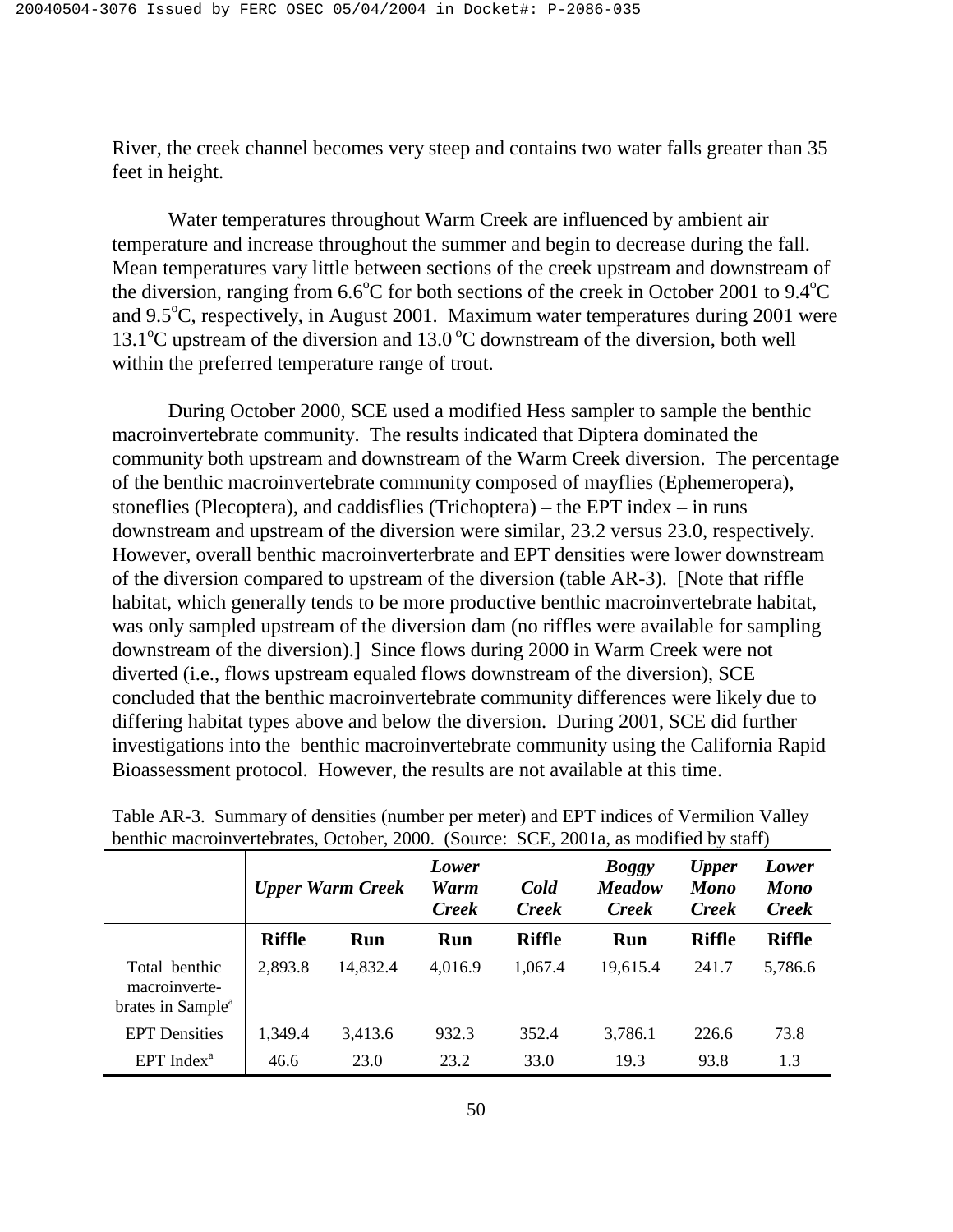a

Does not include branchiopods, copepods, and ostracods in densities and EPT indices.

During the electrofishing studies that SCE conducted in 2000, only rainbowgolden trout hybrids were collected in Warm Creek. A total of 33 individuals were collected downstream of the diversion with 40 individuals collected upstream. Both the upper and lower Warm Creek had a mixture of primarily 1, 2, and 3-year old with some young-of-the-year (YOY) as well, suggesting that this species is successfully reproducing within the creek (see pages E-24, E-62 and E-63 of SCE's license application). Calculated densities (table AR-4) were greater upstream of the diversion than downstream. SCE concluded that these differences may be due to the differences in habitat or channel condition between the two stream segments. SCE believes that the densities, 440 and 374 total fish/km for the upper and lower Warm Creek, respectively, however, compared favorably with other trout densities reported upstream of SCE's Kern River No. 3 Project (FERC No. 2290) on the North Fork Kern River (40-146 total fish/km).

|                           |                      | <b>Size Range</b> | <b>Estimated</b>        | Fish/km    |
|---------------------------|----------------------|-------------------|-------------------------|------------|
| <b>Stream</b>             | Species <sup>a</sup> | (mm)              | Population <sup>b</sup> | (estimate) |
| <b>Boggy Meadow Creek</b> | <b>BN</b>            | 28-236            | 84                      | 848        |
|                           | <b>RT</b>            | 41-350            | 14                      | 141        |
|                           | BK                   | 65-220            | 57                      | 576        |
| Cold Creek                | <b>BN</b>            | 55-427            | 60                      | 632        |
|                           | <b>RT</b>            | 100-220           | 7                       | 74         |
|                           | BK                   | 153               | 1                       | 11         |
|                           | Hybrid               | 154               | 1                       | 11         |
| Lower Mono Creek          | <b>BN</b>            | 60-279            | 136                     | 1,259      |
|                           | <b>RT</b>            | 220-300           | 28                      | 259        |
| <b>Upper Mono Creek</b>   | <b>BN</b>            | 39-569            | 426                     | 2,462      |
|                           | <b>RT</b>            | 52-200            | 68                      | 393        |
|                           | BK                   | 65-254            | 42                      | 243        |
| Lower Warm Creek          | Hybrid               | 62-168            | 34                      | 374        |
| <b>Upper Warm Creek</b>   | Hybrid               | 33-203            | 40                      | 440        |

Table AR-4. Fish species capture totals and estimated abundance in Vermilion Valley area streams, 2000. (Source: SCE, 2001a)

<sup>a</sup> BN = Brown Trout,  $RT =$  Rainbow Trout,  $BK =$  Brook Trout, Hybrid = Rainbow X Golden Trout Hybrid b

Population estimates were derived by using USFS's MICROFISH program (ver. 3.0) (1986).

# **Mono Creek**

Upstream of Lake Edison, the habitat in Mono Creek is high gradient with small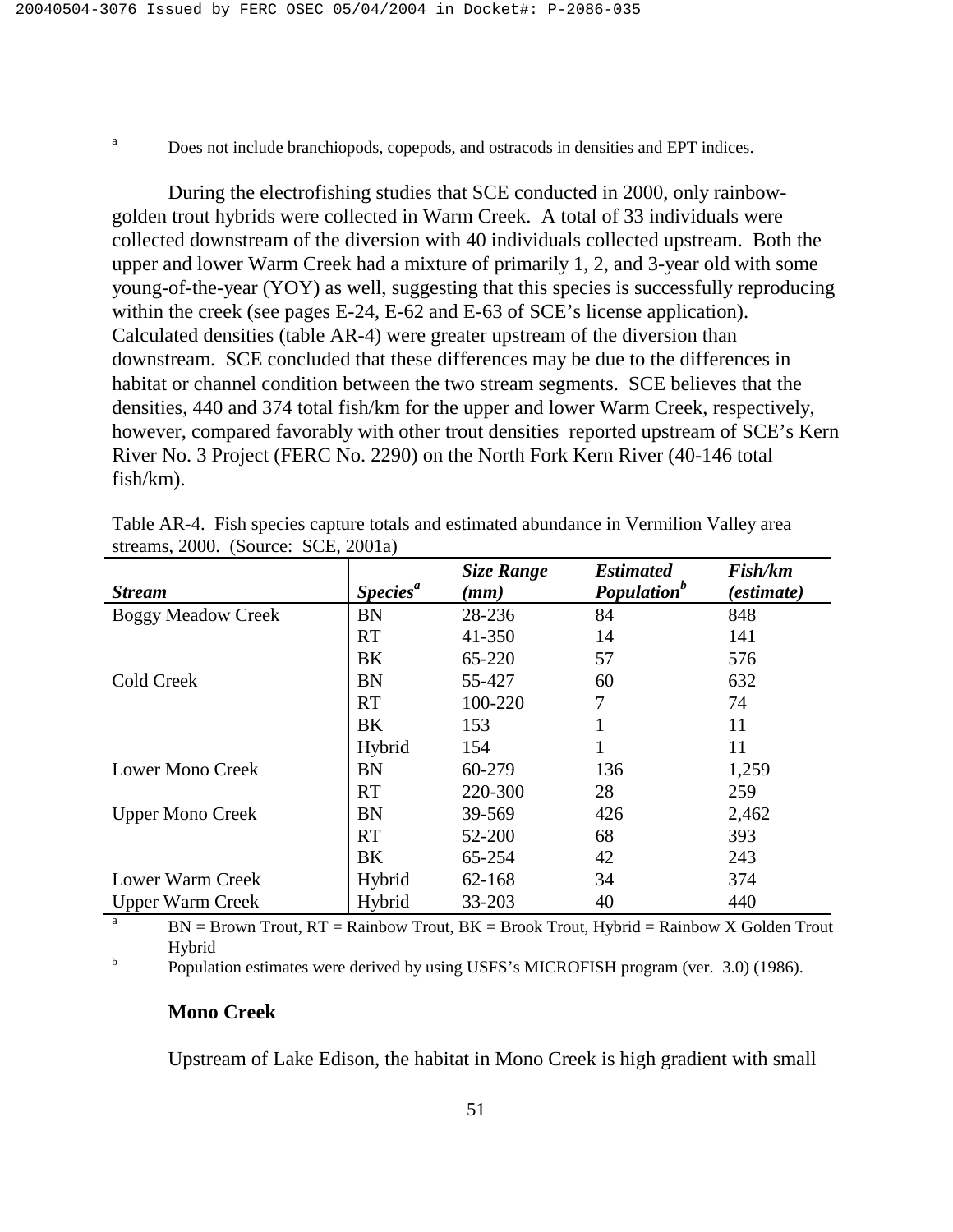waterfalls and shallow pools. Typical water velocities range from moderate to fast, and the majority of the in-channel substrate is bedrock and boulders with some areas of cobble and gravel. Downstream of Lake Edison, the first 1,300 feet of Mono Creek is a human-made channel with rip-rap and boulders lining the channel and forming the dominant substrate. Below the modified channel, the natural creek bed runs for 6,200 feet and is high gradient before it drops to low gradient near a hairpin meander just upstream of a gaging station. Lower Mono Creek is dominated by boulder and cobble substrate, except in the vicinity of the hairpin meander where flows decrease and gravel bars exist. The gravel bars are important, as suitable trout spawning habitat is limited within this section of Mono Creek. Thus, these gravel bars provide the primary spawning habitat for the self-sustaining population of brown trout found in lower Mono Creek. A minimum flow of 10 cfs is currently required in lower Mono Creek, however, since this portion of the creek is used as a conveyance of water from Lake Edison to the next downstream hydroelectric project, flows are usually much greater than the minimum.

 Temperatures vary between upper and lower Mono Creek. In upper Mono Creek, the water temperatures generally reflect the influence of air temperature; increasing during the summer and decreasing during the fall. During 2001, a maximum temperature of 17.8°C occurred during August. During the summer of 2001, temperatures downstream of Lake Edison were generally cooler than upstream as a result of releasing deep cold water stored in the lake. During the fall, as the lake loses its stratification and warm surface waters are mixed throughout the water column, this warmer water is released downstream and the water temperatures in lower Mono Creek reflect this. During 2001, as air temperatures were dropping from August to September, the downstream water temperatures were increasing, reaching a maximum temperature of 17.6°C in September. At no time during 2001 did the water temperature in either lower or upper Mono Creek exceed the preferred temperature range of brown trout. However, temperatures downstream of Lake Edison during most of September did exceed the range preferred by rainbow trout.

 Results from the October 2000 BMI study indicated that total BMI densities were lower in upper Mono Creek, than in lower Mono Creek (see table AR-3). However, the EPT density and index were much higher upstream of than downstream. Most of the BMI density was composed of dipterans in lower Mono Creek. During 2001, SCE conducted further investigations into the BMI community using the California Rapid Bioassessment protocol. However, the results are not available at this time.

 Three species of fish were collected in upper Mono Creek during the October 2000 electrofishing survey. Brown trout was the most abundant species (80 percent) followed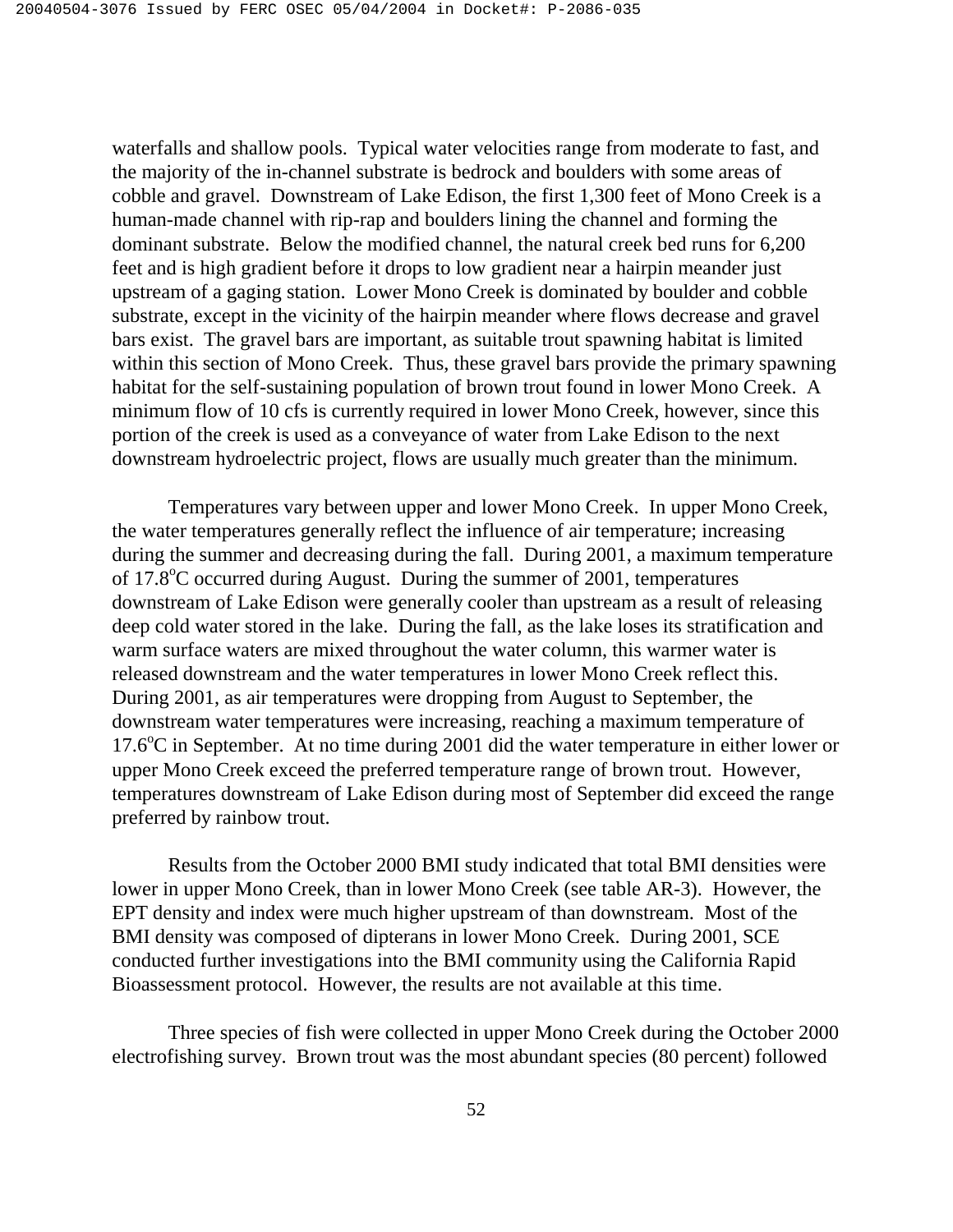by rainbow trout (12 percent) and brook trout (8 percent). The preponderance of brown trout captured probably reflects the timing of the survey during peak spawning season, with fish migrating out of Lake Edison to spawn, as fish captured were dominated by 4 year old fish. Downstream of Lake Edison, 147 fish composed of only two species were caught. Brown trout comprised 86 percent of the catch while rainbow trout made up the other 14 percent. A few YOY brown trout were captured indicating probable spawning within this creek section (most brown trout collected were 1, 2, or 3 years old); however, there were no rainbow trout YOY captured (all rainbow trout collected were estimated to be 2 years old) . The condition factors for trout caught in lower Mono Creek were similar to those for trout caught in upper Mono Creek.

 CDFG stocked lower Mono Creek with trout since at least 1955 and manages the creek as a "put and take" fishery for rainbow trout. From 1994 to 2000, CDFG stocked 21,940 catchable (150-mm or greater in length) rainbow trout. While harvest information is unavailable, a limited creel survey conducted in 2000 supports that the recreational trout fishery in Mono Creek and the other project waters is highly valued.

#### **Boggy Meadow Creek**

 For most of the year, Boggy Meadow Creek is characterized by a low base flow of about 0.2 cfs or less. During spring run-off periods, however, creek flows are augmented by diversions from Warm Creek. The Warm Creek diversion channel that conveys these flows is an artificial channel created by a stream gage weir. The substrate upstream of the weir is predominantly fine sediment. Downstream of the diversion, the channel is steep with high gradient riffle, run, and plunge pool habitat.

 Boggy Meadow Creek has a non-turbulent flow and provides an easy migration route for trout from Lake Edison. The creek has a low to moderate gradient and is dominated by run habitat with scattered scour pools. During the year 2001, water temperatures remained within the preferred temperature range of the trout species found in the project waters. Average monthly water temperatures ranged from  $10.6^{\circ}$ C in August to  $6.2^{\circ}$ C in October, with a maximum temperature of  $14.4^{\circ}$ C recorded in August. The Boggy Meadow Creek BMI community was sampled from run habitat and, in terms of major taxonomic groups, was similar to that found in Warm Creek upstream of the diversion. While the EPT densities and index were similar between the two creeks, the species composition varied greatly, with Ephemeroptera and Plecoptera being more abundant in Boggy Meadow Creek and Trichoptera being more abundant in Warm Creek.

During SCE's 2000 electrofishing survey, 3 species and 134 individuals were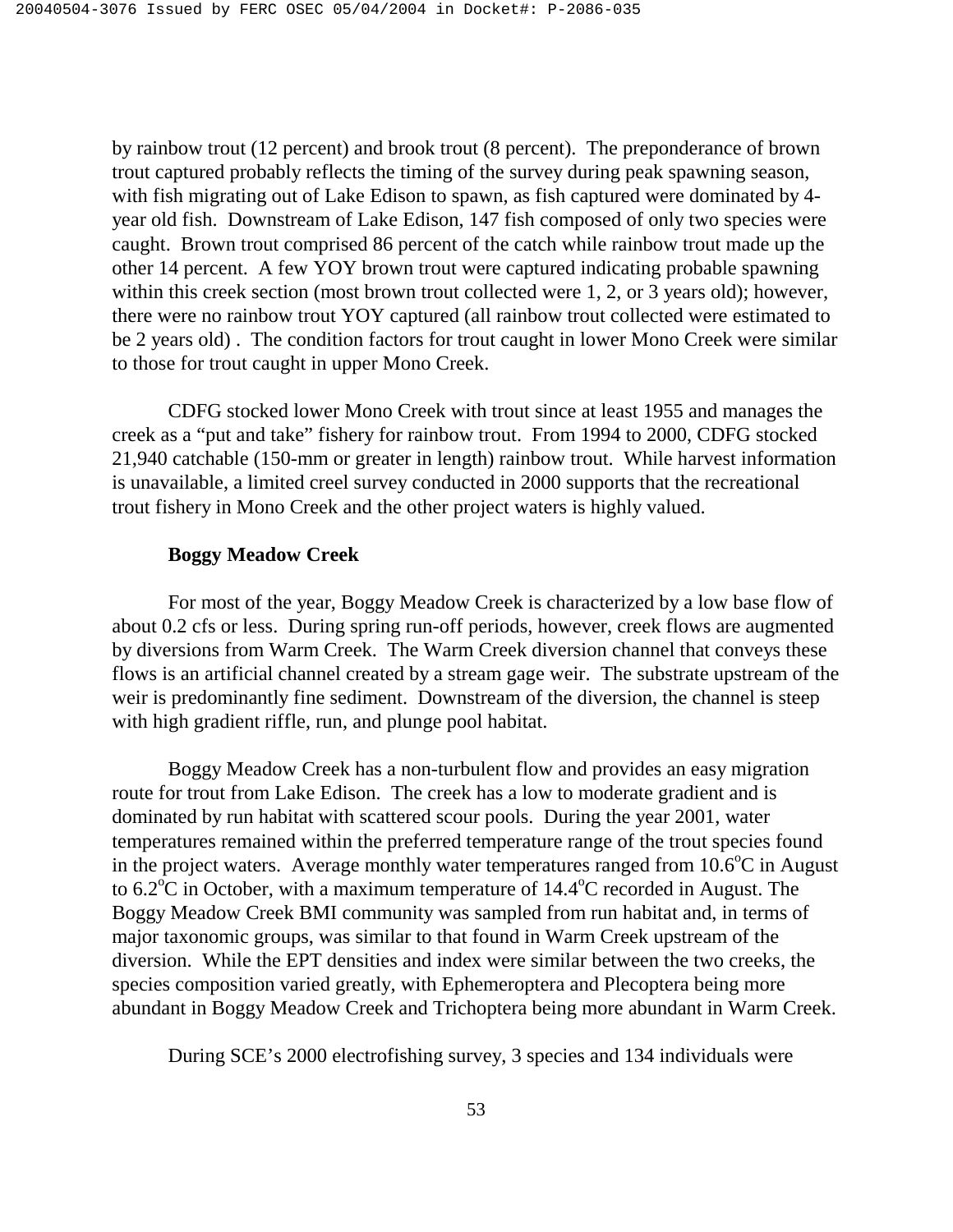captured in Boggy Meadow Creek. The fish community consisted of brown trout (50 percent), brook trout (40 percent), and rainbow trout (10 percent) (table AR-1). The majority of the fish captured were YOY brown trout followed by YOY brook trout. YOY rainbow trout were also captured in the creek, suggesting that all three species successfully use Boggy Meadow Creek as a spawning ground. The abundance of YOY also suggests that Boggy Meadow Creek, along with Mono Creek, is a primary supply of wild brown trout recruits in Lake Edison.

## **Cold Creek**

 The habitat composition of Cold Creek consists primarily of steep gradients and turbulent flows with riffles, runs, and scattered pools. Substrate is dominated by bedrock, boulders, cobble, and some gravel.

 Mean monthly water temperatures in Cold Creek did not exceed the preferred temperature range for brown trout, rainbow trout, or brook trout during 2000 or 2001. However, monthly maximum temperatures did exceed the preferred range for brook trout during July 2000 and for both brook and rainbow trout during August 2000 and June, July, and August 2001. Mean monthly temperatures were below the preferred range for brook trout throughout the entire 2 year sampling period and were also below the preferred range for brown and rainbow trout during the months of October and November 2000.

 In Cold Creek, macroinvertebrates were sampled from riffle habitat and were dominated by dipterans. Due to the abundance of dipterans, the EPT index was lower than those calculated for riffles in upper Mono Creek or Warm Creek upstream of the diversion (table AR-3). The EPT densities were much greater than those found in upper Mono Creek; however, they were less than those calculated for Warm Creek upstream of the diversion or Boggy Meadow Creek.

 The 67 fish captured during the 2000 fishery survey were comprised of brown trout (88 percent), rainbow trout (10 percent), brook trout (1 percent), and rainbowgolden trout hybrids (1 percent). The abundance of brown trout in the creek was probably enhanced due to the coincident time of spawning and sampling, as the brown trout consisted mostly of 2 and 5 year old fish. There were also very few young fish found in the creek; possibly an artifact of the time of year and availability of cover, they had already migrated downstream to the lake, or they are just scarce.

## b. Environmental Effects: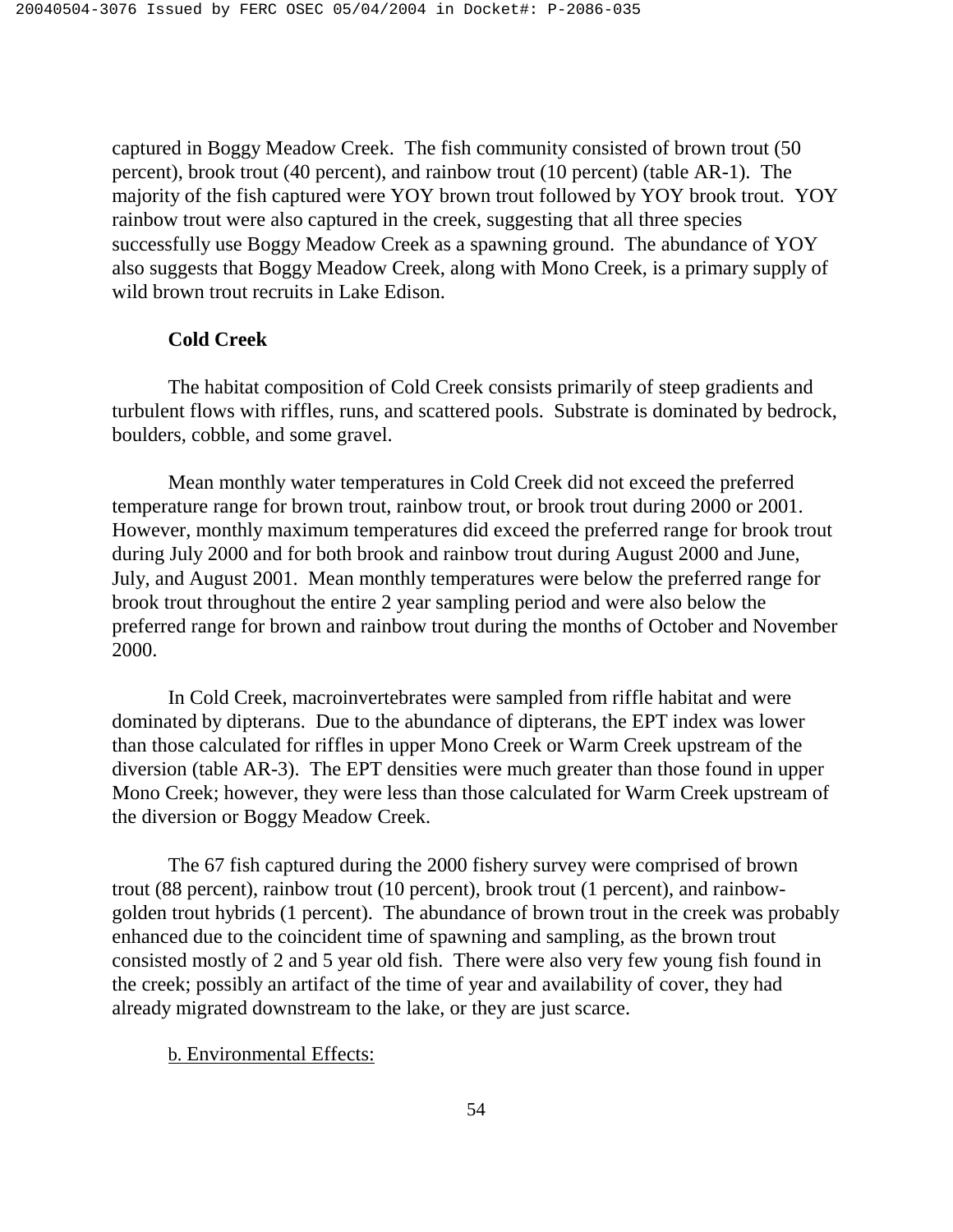### **Minimum Flows to Regulated Reaches**

#### Lower Mono Creek

 SCE proposes to continue its minimum flow release of 10 cfs from the Vermilion Valley dam to lower Mono Creek. It asserts that there have been no identified effects of project operations on the fish community in lower Mono Creek and this stream supports a self-sustaining brown trout population that is in good condition under the current flow regime.

 The FS preliminary Section 4(e) condition 12 A would require that SCE meet both a 7-day average and an instantaneous minimum streamflow requirement that vary during the year. From September 15<sup>th</sup> though December 15<sup>th</sup>, condition 12 A would require a 7day average release of 25 cfs, with instantaneous flows no lower than 20 cfs. From December  $16<sup>th</sup>$  to April  $30<sup>th</sup>$ , the required 7-day average release would be 18 cfs, with instantaneous flows no lower than 15 cfs. And, from May  $1<sup>st</sup>$  through September  $14<sup>th</sup>$ , the 7-day average flow release would be 20 cfs, with instantaneous flows no lower than 16 cfs.

 CDFG makes a 10(j) recommendation that the Commission consider flow regimes of a magnitude equal to or, preferably, greater than the actual flows that have occurred under the existing license. Although a specific recommended flow is not stated, CDFG's supporting text suggests it believes that flows of 20 to 25 cfs may well provide better habitat quality and quantity and may therefore support a greater level of natural trout reproduction.

 SWRCB recommends that we analyze the seasonal hydrograph and minimum flow requirements for rainbow trout reproduction and survival in Mono Creek. SWRCB notes that the managed project late season, high flow, releases reduce the available habitat for rainbow trout fry. Finally, SWRCB concludes that project operations have a substantial negative influence on the ability of rainbow trout to successfully reproduce in lower Mono Creek because of the managed spring and late season (October to April) flows.

#### Warm Creek

 SCE currently maintains a year-round minimum flow of 0.2 cfs, or the natural flow, whichever is less, downstream of the Warm Creek diversion dam and proposes to continue this flow regime under the terms of a new license.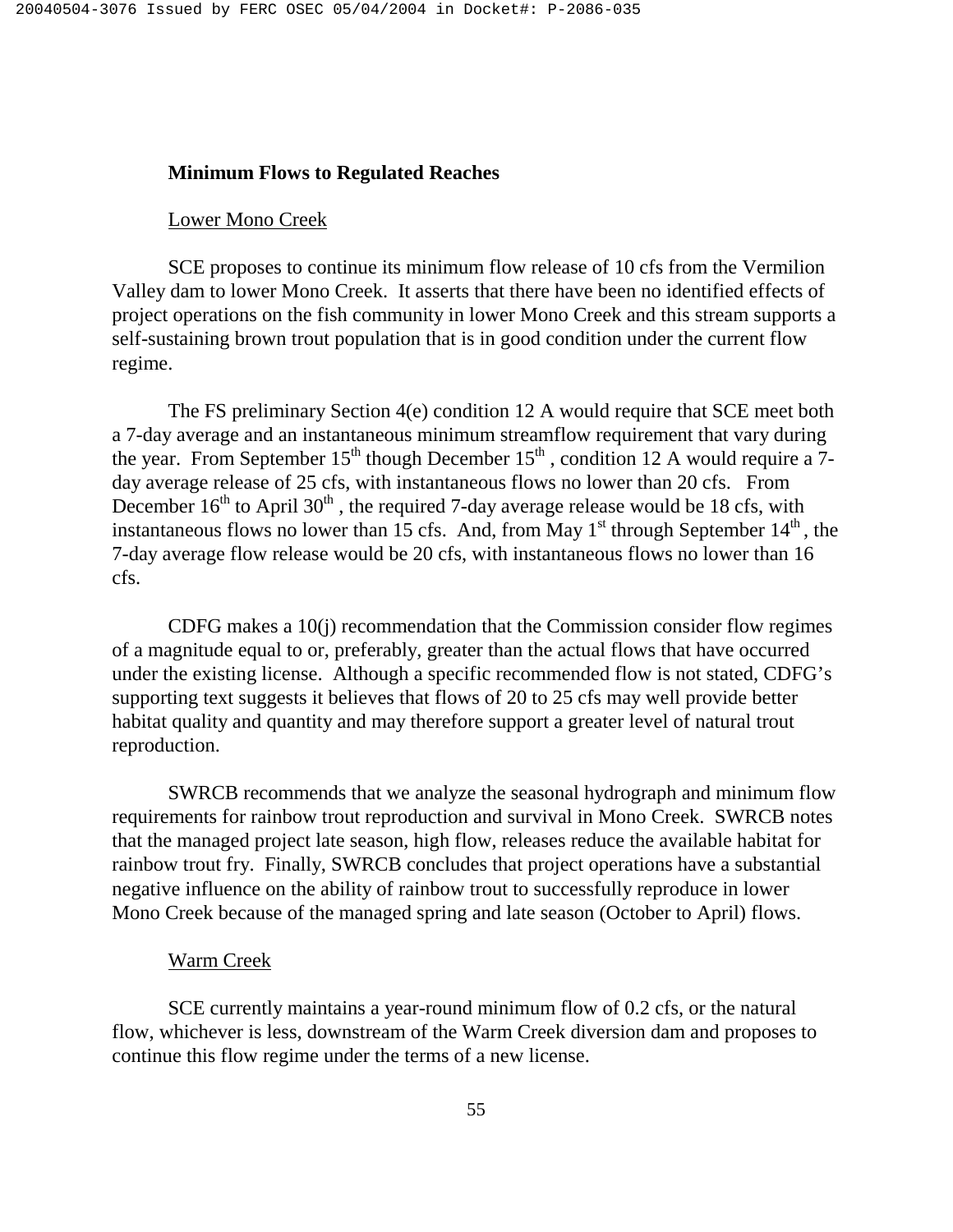The FS would require that SCE continue releasing 0.2 cfs from the Warm Creek diversion dam to lower Warm Creek on a year-round basis as measured at USGS gage 11231700.

### *Our Analysis*

 We base our analysis of minimum flows in project-affected reaches on information provided in SCE's license application, including the results of an Instream Flow Incremental Methodology (IFIM) Physical Habitat Simulation Model (PHABSIM) for lower Mono Creek. The study design was developed in consultation with the FS, SWRCB, and CDFG. Key PHABSIM input includes site specific depth, velocity, and substrate data as well as Habitat Suitability Criteria (HSC) for targeted species and life stages. Model output is weighted useable area (WUA).

 To assess the influence of flow on rainbow trout and brown trout spawning habitat, SCE used general HSC developed by Bovee in 1978 to support implementation of the IFIM (Entrix, Inc., 2001). These HSC were used to provide a basis for comparison with a previous (1984) IFIM study that SCE conducted in streams influenced by the Big Creek System, which includes the Vermilion Valley Project. SCE also used trout spawning HSC developed by Smith and Aceituno for the Mono Basin, which is adjacent to the watershed of the Vermilion Valley Project (Entrix, Inc., 2001).

We consider HSC based on observations made within or in close proximity to the project to be most reflective of spawning habitat preferences of trout in project waters, and therefore we rely on the WUA estimates based on the Smith and Aceituno HSC in our analysis.

SCE used HSC developed by Bovee and Wise, Lifton, and Voos to assess the influence of flow on rearing habitat for adult, juvenile, and fry lifestages of rainbow and brown trout (Entrix, Inc., 2001). The Bovee HSC was used to provide a basis for comparison with SCE's IFIM study. The HSC developed by Wise, Lifton, and Voos in 1997 and referred to as the Altered Flows Preference (AFP) criteria, are based on data collected within waters of the Big Creek System and other nearby watersheds (Entrix, Inc., 2001). As with the spawning HSC, we consider the AFP criteria to be most reflective of trout rearing habitat preferences in project waters and rely on WUA estimates based on this criteria in our analysis.

Lower Mono Creek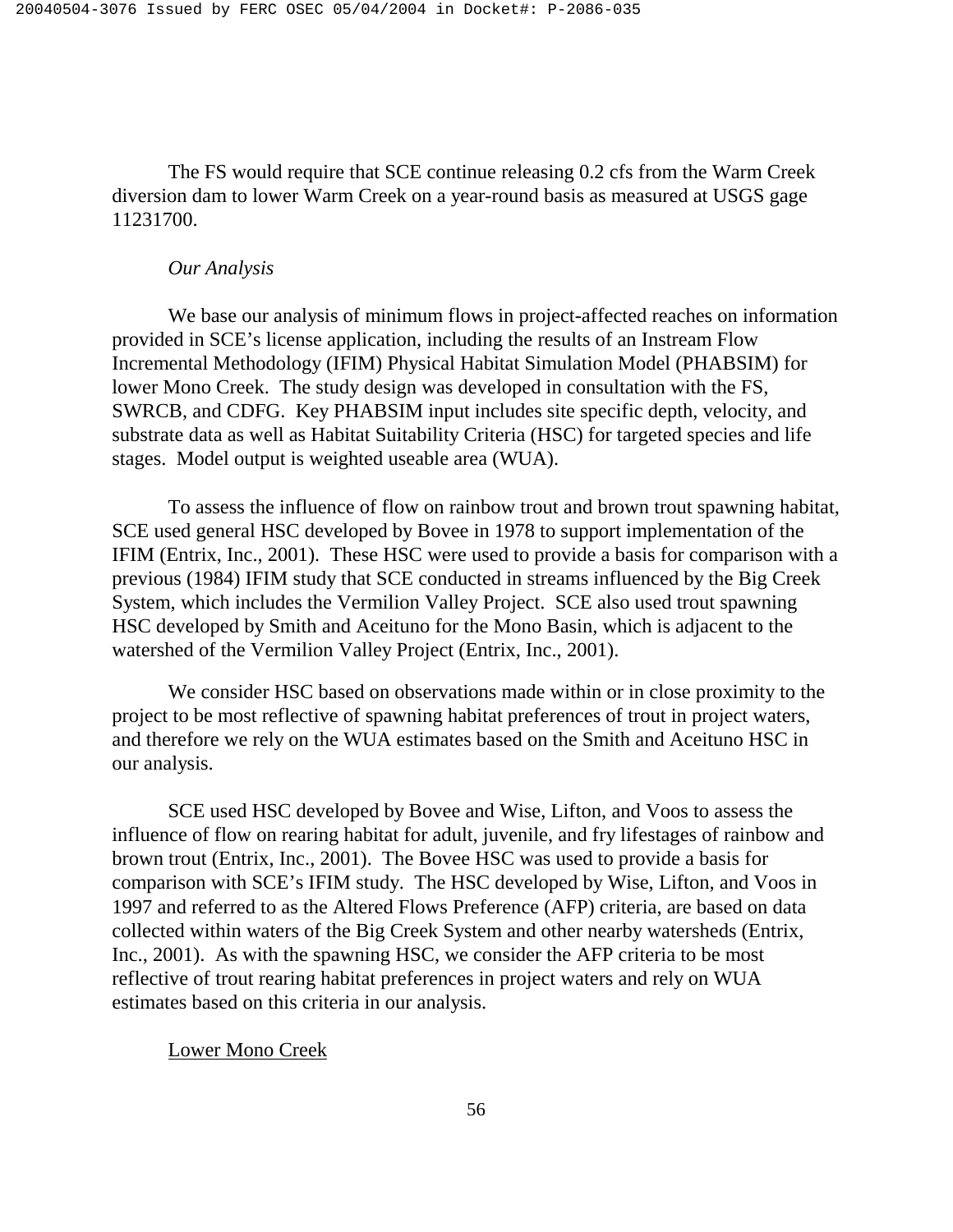Regarding minimum flows, SCE points out in its August 29, 2002, letter to the Commission that the fisheries in lower Mono Creek are in good condition. This fishery consists of a naturally reproducing population of brown trout and adult rainbow trout that are stocked by CDFG. The average condition factor (a ratio based on individual fish weight and length) for brown trout collected in upper Mono Creek ranged from 1.04 to 1.20 (depending on the age of the fish) and the average condition factor for brown trout in lower Mono Creek was 1.17 (condition factors were calculated for only one age grouping). The average condition factor for rainbow trout in upper Mono Creek ranged from 1.07 to 1.20 whereas in lower Mono Creek, the average condition factor was 1.20. The condition factor of trout in upper Mono Creek, which is uninfluenced by project operations, is similar to that of trout in lower Mono Creek. This indicates that the availability of food for trout is comparable in upper and lower Mono Creek, or at least that food availability is not a limiting factor. Although food may be abundant in both these reaches, based on our review of BMI sampling data, the dietary composition may be different (there were substantially more dipterans in lower Mono Creek).

 We evaluated brown trout spawning habitat for lower Mono Creek as a whole and at a short stream reach judged by resource agencies to represent unique spawning habitat, relative to the rest of lower Mono Creek. The maximum brown trout spawning WUA for the reach as a whole is 329 square feet/1000 feet of stream (which occurs at flows of 70 and 80 cfs), whereas the maximum WUA for the unique spawning reach is 10,574 square feet/1000 feet of stream (which occurs at flows of 120 cfs). WUA for brown trout spawning for the range of modeled flows is shown on figures AR-1 and AR-2. The existing minimum flow, and that proposed for future operations by SCE is 10 cfs. CDFG's minimum flow recommendation is somewhat unclear but it appears to be for a year round minimum flow of from 20 to 25 cfs. The minimum flow regime FS would require would also range between 20-25 cfs during fall when trout spawning is likely to occur. Table AR-5 shows WUA for brown trout spawning at a range of flows that includes the flows proposed or recommended.

 The CDFG and FS flow regimes would provide more WUA for brown trout spawning than SCE's proposed 10 cfs, especially at the unique spawning habitat reach. The maximum WUA for brown trout spawning is achieved at flows of about 100 cfs. Under existing conditions, flows in lower Mono Creek are near or above 100 cfs from October through April about 50 percent of the time (see figure WR-3). Therefore, while flows are be nearly optimal for brown trout spawning under existing conditions, increasing the minimum flow from 10 cfs to the 20-25 cfs range to support brown trout fall spawning and average flow releases of 18 cfs that would be required by FS to support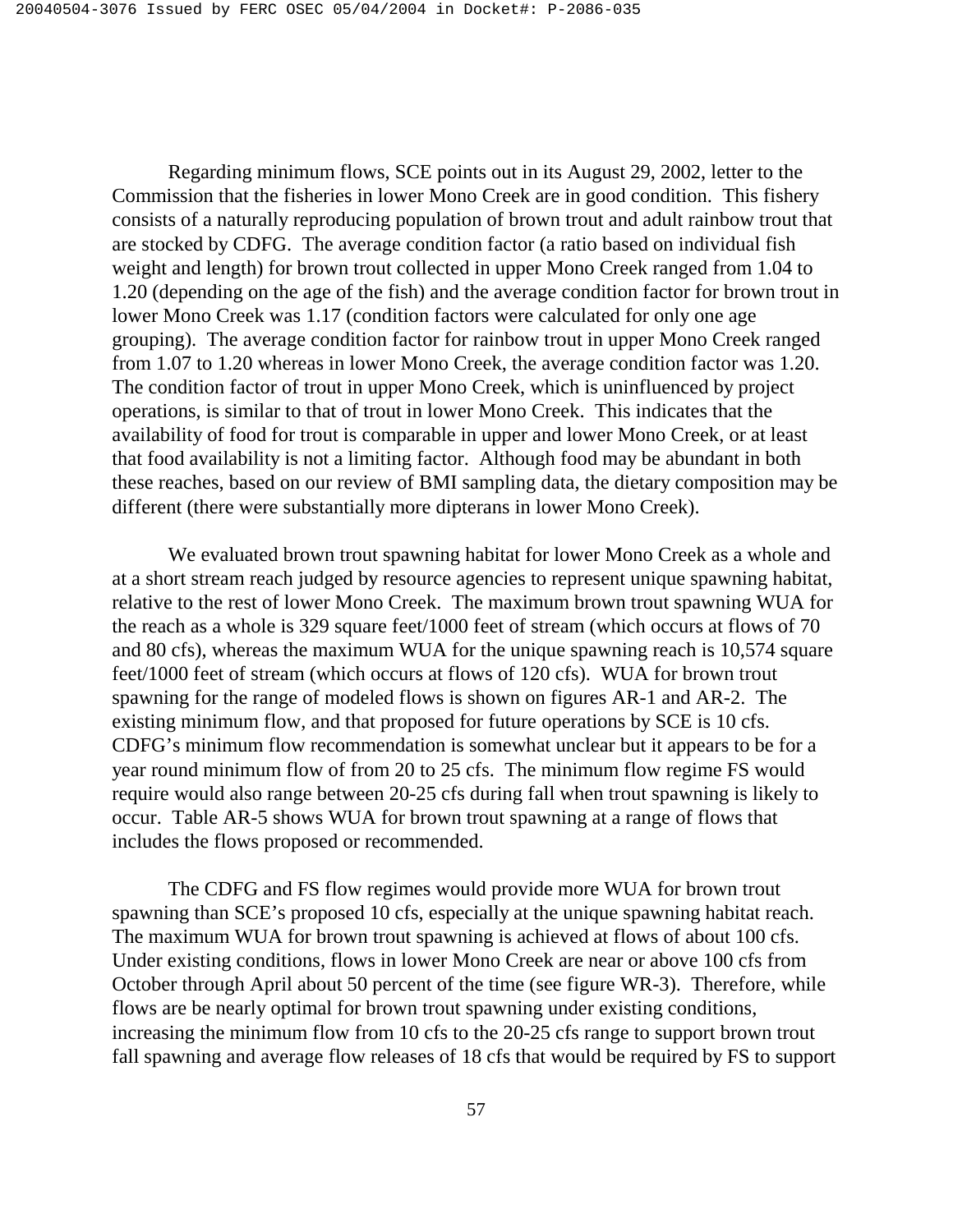egg incubation over the winter should provide protection during dry water years when flows released from the Vermilion Valley dam are typically at the minimum of 10 cfs. Currently, the amount of spawning habitat in lower Mono Creek is relatively small, and we conclude that it is likely that the limited amount of successful spawning is what constrains the size of the brown trout population in this reach.

Table AR-5. Brown trout habitat (WUA) in lower Mono Creek at selected flows (Source: SCE, 2001a)

|              | Spawning <sup>a</sup>       |            | Fry            |            | Juvenile      |            | Adult                       |            |
|--------------|-----------------------------|------------|----------------|------------|---------------|------------|-----------------------------|------------|
|              |                             | $\%$       |                | $\%$       |               | $\%$       |                             | $\%$       |
|              | <b>WUA</b>                  | max-       | <b>WUA</b>     | max-       | <b>WUA</b>    | max-       | <b>WUA</b>                  | max-       |
| Flow         | $({\rm ft}^2/1000{\rm ft})$ | imum       | $ft^2/1000ft'$ | imum       | $ft^2/1000ft$ | imum       | $({\rm ft}^2/1000{\rm ft})$ | imum       |
| (cfs)        | of stream)                  | <b>WUA</b> | of stream)     | <b>WUA</b> | of stream)    | <b>WUA</b> | of stream)                  | <b>WUA</b> |
| $10^{\rm b}$ | 99(3,826)                   | 30(36)     | 4,150          | 94         | 2,671         | 51         | 1,806                       | 37         |
| 20           | 136(6,310)                  | 41(60)     | 4,372          | 100        | 3,366         | 64         | 2,417                       | 50         |
| 30           | 166(7,166)                  | 50(68)     | 4,367          | 100        | 3,825         | 73         | 2,839                       | 59         |

 $\overline{a}$  Primary value is for all of lower Mono Creek; values in parenthesis are for the unique spawning reach.

b Values for 10 cfs extrapolated from the model output for 8 and 12 cfs.

 Brown trout fry are expected to emerge from the gravel during May or June. Fry are perhaps the most susceptible life stage to high flows, as is clearly evident in the WUA curve (figure AR-4). All proposed minimum flow regimes for the summer would be either optimal or nearly optimal for brown trout fry (table AR-5). Under current conditions, the lowest flow releases of the year occur during May and June (see figure WR-3), which favors trout fry survival at their most vulnerable time, shortly after emergence from the gravel. We conclude that, during May and June, existing flows do not normally limit trout fry survival, but that, during July and August, flows are often higher than those needed to produce optimum conditions for fry. Under pre-project conditions, flows typically would be substantially higher (between about 250 and 800 cfs) during May and June, and considerably less suitable for trout fry survival (see figure WR-3).

 Flows in excess of 100 cfs in lower Mono Creek would support brown trout juveniles and adults (see figure AR-4). These flows typically occur at the project during much of the year during most water year types (see figure WR-3). The minimum flow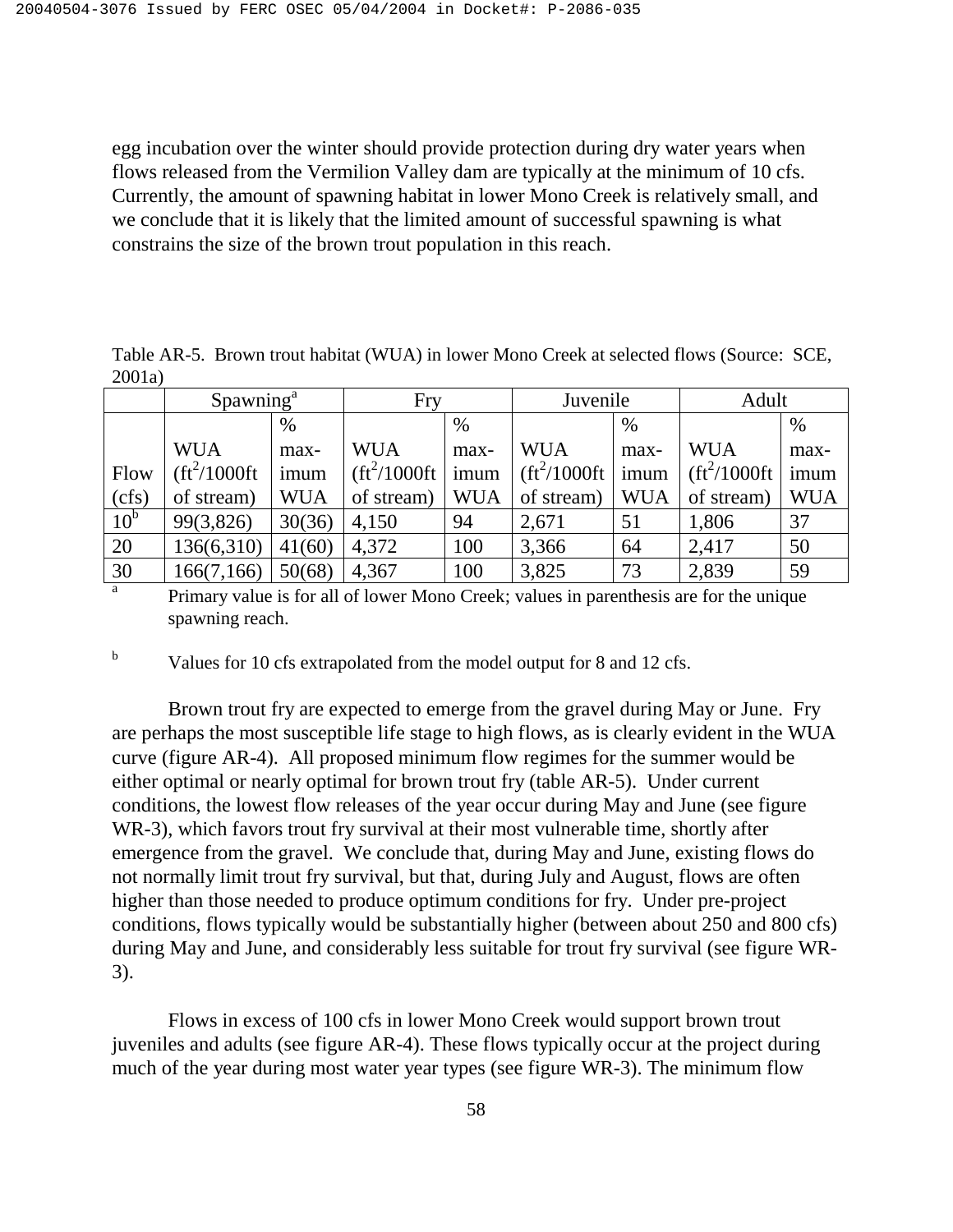regime FS would require would provide a measure of juvenile and adult brown trout habitat protection during dry years (see table AR-5).

 We also assessed whether establishing a flow regime that would be supportive of establishing a wild rainbow trout population in lower Mono Creek could be possible, in response to the SWRCB's comment. Rainbow trout typically spawn from April through June in the project area. Flows for optimal rainbow trout spawning are higher than for brown trout; 120 cfs for the reach as a whole (figure AR-1) and 300 cfs for a known gravel bed (the "unique spawning habitat") near a hairpin bend in lower Mono Creek (figure AR-2), where most trout spawning likely occurs. Under current conditions, flows during April exceed 100 cfs nearly 50 percent of the time (figure WR-3). This flow is nearly optimal for rainbow trout spawning for the reach as a whole (94 percent of the maximum WUA) but would still only provide 58 percent of the maximum WUA in the unique spawning reach (table AR-6). After April, the same low flows that would favor brown trout fry survival as they emerge from the gravel during May and June would be suboptimal for rainbow trout spawning, and the minimum flow regime FS would require and CDFG recommends would provide only a minimal increase in the degree of rainbow trout spawning habitat protection (table AR-6). Therefore, to provide favorable habitat for rainbow trout spawning and incubation, a minimum flow of at least 100 cfs would need to be provided from April through July, which no party has proposed or recommended.

|                 | Spawning <sup>a</sup>    |            | Fry                                              |            | Juvenile                    |            | Adult                                            |            |
|-----------------|--------------------------|------------|--------------------------------------------------|------------|-----------------------------|------------|--------------------------------------------------|------------|
|                 |                          | $\%$       |                                                  | $\%$       |                             | $\%$       |                                                  | $\%$       |
|                 | <b>WUA</b>               | max-       | <b>WUA</b>                                       | max-       | <b>WUA</b>                  | max-       | <b>WUA</b>                                       | max-       |
| Flow            | (ft <sup>2</sup> /1000ft | imum       | $\left(\frac{\text{ft}^2}{1000\text{ft}}\right)$ | imum       | $({\rm ft}^2/1000{\rm ft})$ | imum       | $\left(\frac{\text{ft}^2}{1000\text{ft}}\right)$ | imum       |
| (cfs)           | of stream)               | <b>WUA</b> | of stream)                                       | <b>WUA</b> | of stream)                  | <b>WUA</b> | of stream)                                       | <b>WUA</b> |
| 10 <sup>b</sup> | 83(569)                  | 27(5)      | 5,928                                            | 99         | 3,742                       | 69         | 2,047                                            | 50         |
| 20              | 86 (1,234)               | 28(11)     | 5,935                                            | 99         | 4,475                       | 83         | 2,560                                            | 62         |
| 30              | 125(1,371)               | 41(13)     | 5,715                                            | 96         | 4,881                       | 90         | 2,904                                            | 71         |
| 100             | 285(6,278)               | 94(58)     | 4,055                                            | 68         | 5,350                       | 99         | 3,822                                            | 93         |

Table AR-6. Rainbow trout habitat (WUA) in lower Mono Creek at selected flows (Source: SCE, 2001a)

<sup>a</sup> Primary value is for all of lower Mono Creek; values in parenthesis are for the unique spawning reach.

<sup>b</sup> Values for 10 cfs extrapolated from the model output for 8 and 12 cfs.

CDFG only stocks adult rainbow trout in this reach, which is intended to support a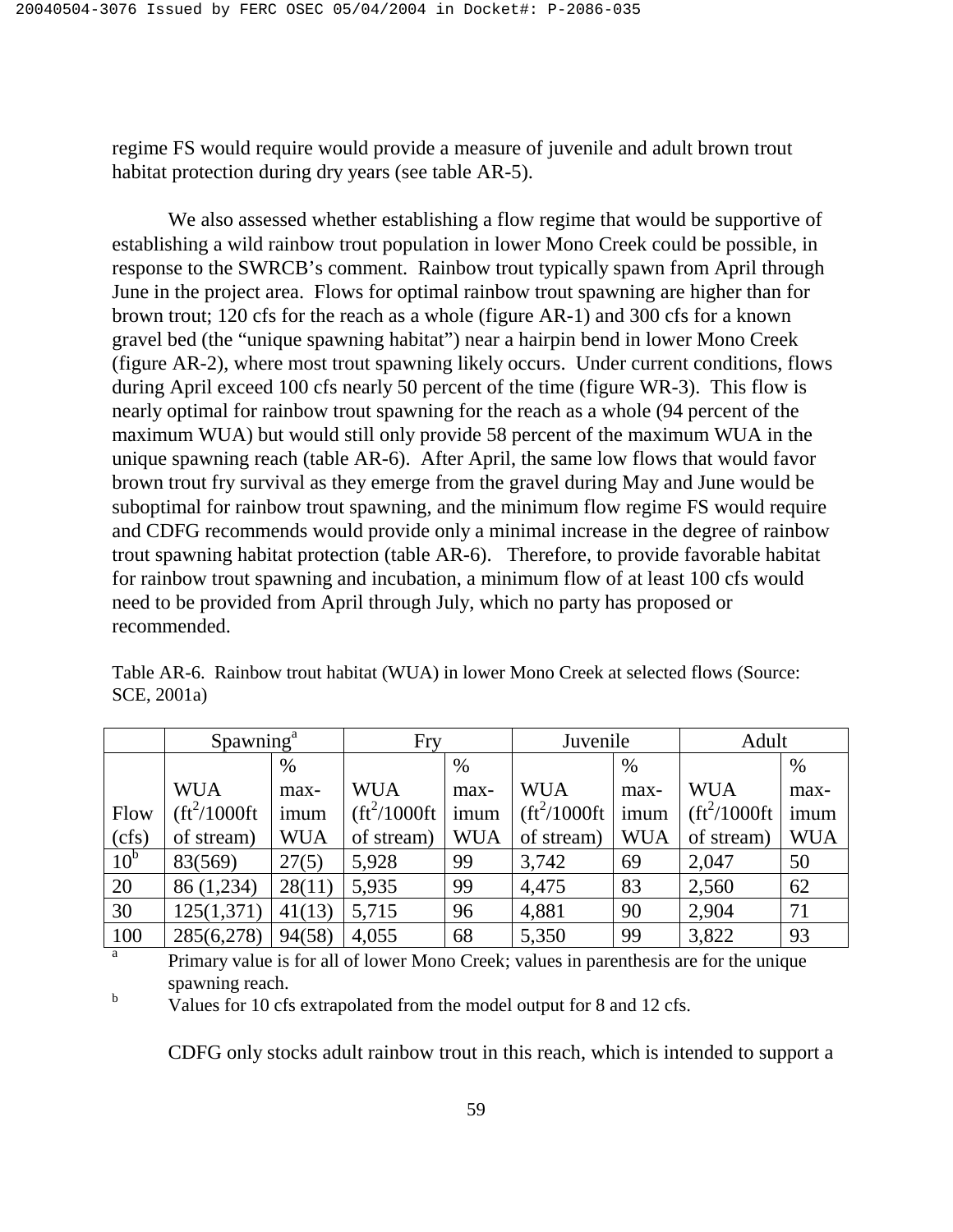put and take fishery. Existing flows during May and June, which typically are about 30 cfs (see figure WR-3), although nearly optimal for brown trout fry, only provide 71 percent of the maximum WUA for adult rainbow trout (see table AR-6). However, during the most intensive recreational use period, July and August, existing flows exceed 200 cfs at least 50 percent of the time and are near optimal for adult rainbow trout (see figures WR-3 and AR-3). Flows continue to be near optimal for adult rainbow trout through April. The absence of fry and juvenile rainbow trout in SCE's fish collections strongly suggests that few, if any, of the stocked trout survive the winter and spawn in lower Mono Creek thus negating the need for a minimum flow release for rainbow trout spawning.



Figure AR-1. Rainbow trout and brown trout spawning WUA based on Smith and Aceituno criteria and representative habitats for lower Mono Creek. (Source: SCE, 2001)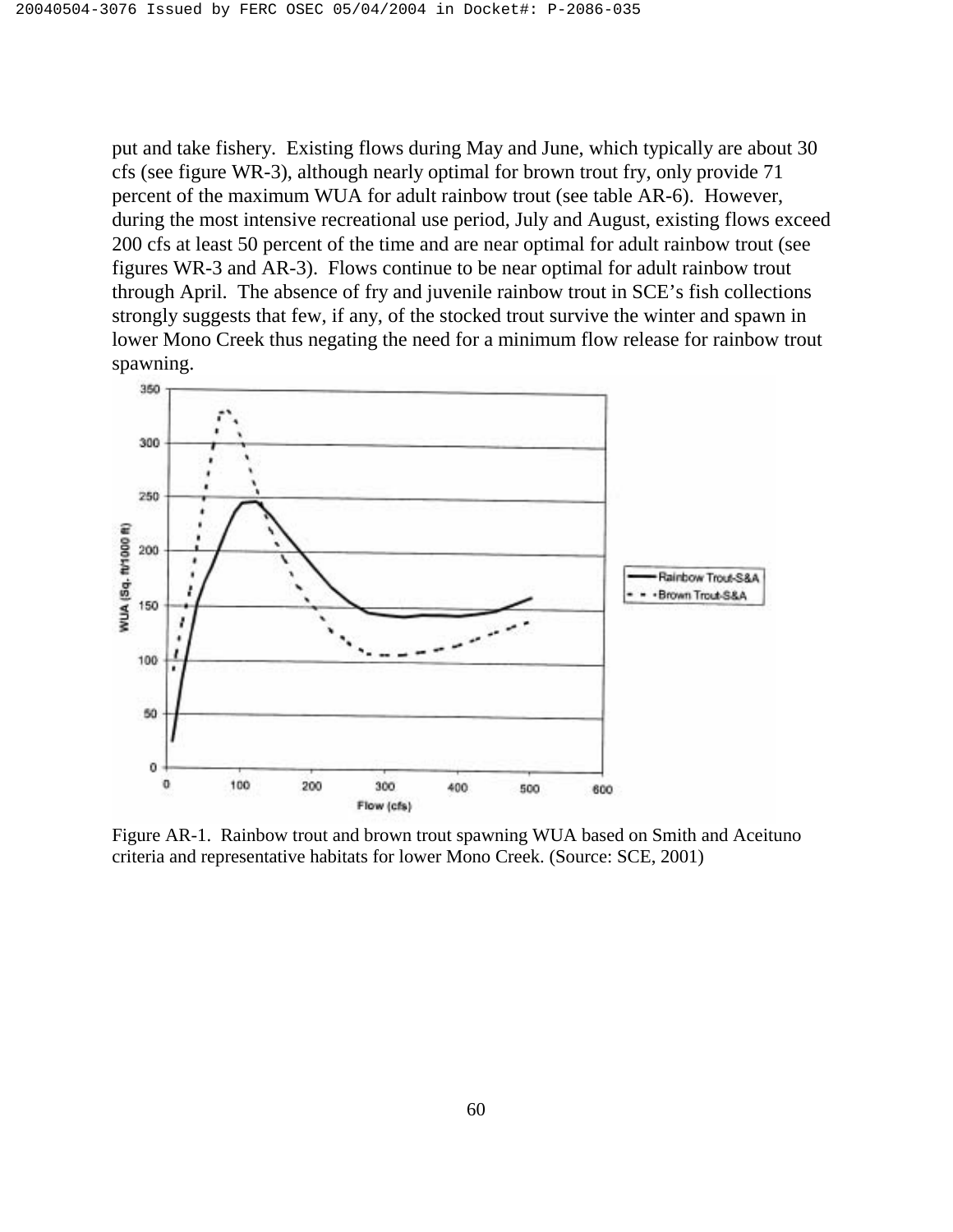

Figure AR-2. Rainbow trout and brown trout spawning WUA based on Smith and Aceituno criteria and unique spawning habitat for lower Mono Creek.(Source: SCE, 2001)



Figure AR-3. Rainbow trout rearing WUA based on AFP criteria for lower Mono Creek. (Source: SCE, 2001)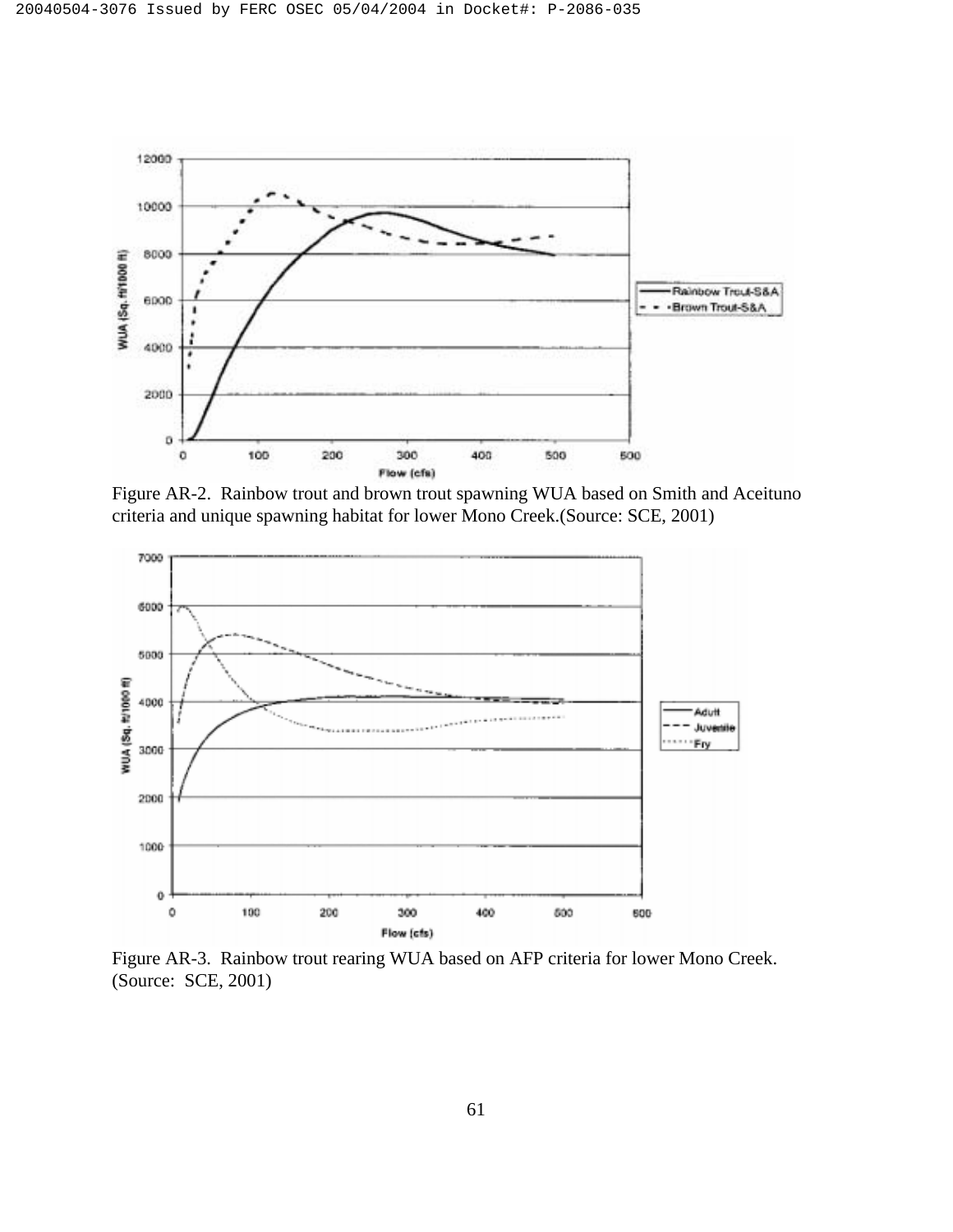

Figure AR-4. Brown trout rearing WUA based on AFP criteria for lower Mono Creek. (Source: SCE, 2001)

#### Warm Creek

 When flows are diverted to Boggy Meadow Creek, flows in lower Warm Creek are frequently less than 1 cfs (see table WR-3). SCE's current minimum flow requirement is to release 0.2 cfs or inflow, whichever is less. If inflow is less than 0.2 cfs, SCE is not able to divert any flow to Boggy Meadow Creek, and all flow is passed downstream to lower Warm Creek. Flows less than 0.2 cfs have been released during May, July, August, September, October, and November (see table WR-3), indicating that Warm Creek flows naturally are very low on a periodic basis. The small population of rainbow X golden trout hybrids that inhabit this stream seem to have adopted to this periodic low flow regime as evidenced by successful natural reproduction and rearing (see table AR-4). Most likely, during low flow periods, the trout hold in deep pool and run habitat.

 A potential consequence of low flows is that, during the summer, small volumes of water are more prone to warming from ambient air temperatures. However, our review of SCE's temperature monitoring results indicates that water temperatures in lower Warm Creek are similar to upper Warm Creek (see table WR-7) and within the preferred temperature range for rainbow trout (between 7.3 and  $14.6<sup>o</sup>$  C), which we consider representative of the range for the hybrid trout that reside in Warm Creek.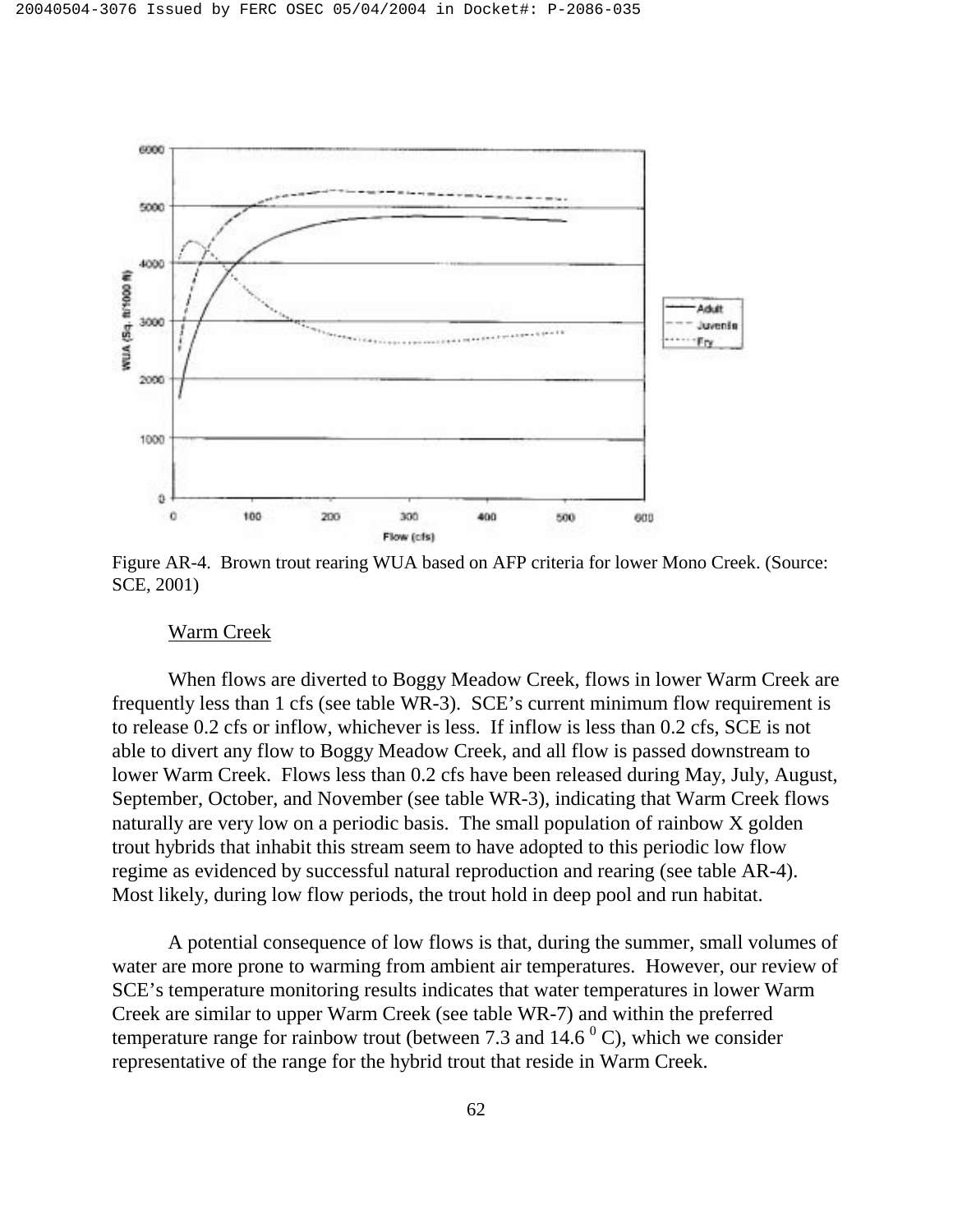Although flow diverted from Warm Creek may reduce available aquatic habitat in lower Warm Creek, it may contribute to available habitat in Boggy Meadow Creek. The results of fish sampling in Boggy Meadow Creek in 2000 shows that successful trout reproduction had occurred and the density of YOY of brown, brook, and rainbow trout was relatively high, compared to other project streams. However, flows from Warm Creek were not diverted into Boggy Meadow Creek in 2000, consequently, it is not possible to directly assess whether or not increased flows caused from diverting Warm Creek water to Boggy Meadow Creek represents an enhancement to the aquatic habitat of the latter stream.

 Based on our review of available information, we find no evidence that the existing minimum flow requirement of 0.2 cfs has a substantial adverse influence on aquatic habitat in lower Warm Creek.

## **Seasonal High Flows in Regulated Reaches**

 We base our analysis of seasonal high flow needs in project-affected reaches on information provided in SCE's license application, as well as its supplemental filing dated November 2001 (SCE, 2001b). SCE conducted specific studies to evaluate the fluvial geomorphology to describe the channel morphology, sediment transport regime, channel maintenance flows, and the effects of project operations. The areas analyzed include project-affected Mono Creek downstream of Lake Edison and Warm Creek. SCE's stream reach comparisons used the Rosgen Level II methodology for channel classification, bankfull indicators, documentation of large woody debris presence and function, degree of vegetation encroachment, and the classification and collection of sediment samples. SCE study designs were developed in consultation with the resource agencies.

#### Lower Mono Creek

 SCE does not propose any seasonal high flow releases to lower Mono Creek for flushing and channel maintenance purposes.

 In preliminary Section 4(e) condition 12 D, the FS would require that, between June  $15<sup>th</sup>$  thru July  $31<sup>st</sup>$  each year, SCE release from the Vermilion Valley dam to lower Mono Creek average daily channel maintenance flows that range from 150 to 450 cfs over a 15-day period. The 12 D maintenance flows would include an average daily flow of 450 cfs over two consecutive days and a minimum of 14 days of average daily flows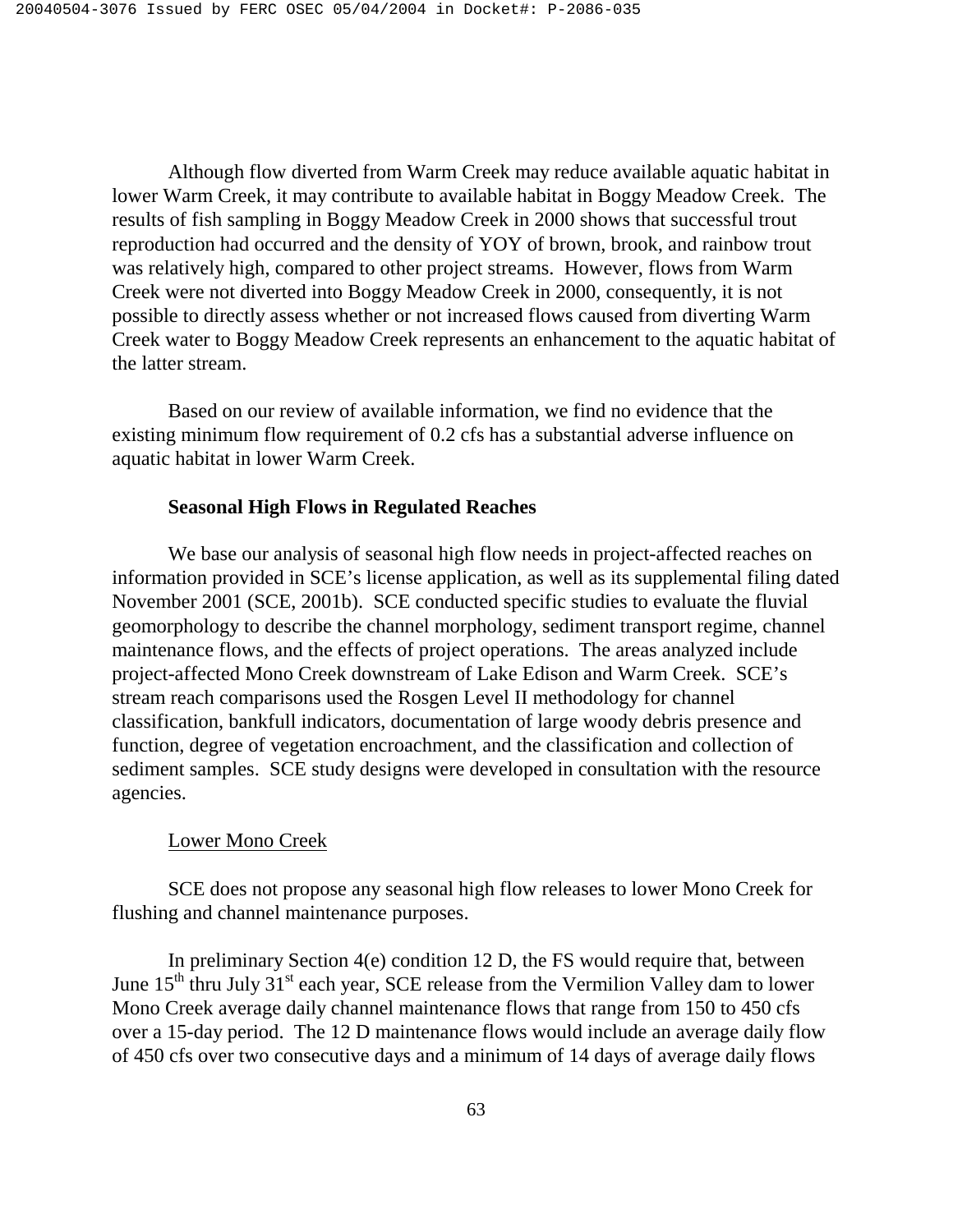greater than 150 cfs, with a total flow volume within the period of 900 ac-ft (see appendix B).

 CDFG makes a 10(j) recommendation that consideration should be given to providing seasonal high flows in Mono Creek to maintain the natural floodplain and perform channel maintenance, food production, and other ecological functions.

 SWRCB notes that the managed project low flow releases to lower Mono Creek during the spring, when unregulated flows would typically be high, likely prevents successful spawning by rainbow trout, which spawn in the spring. SWRCB recommends that we analyze the effects of the current ramping rates associated with flow changes to lower Mono Creek and whether lack of sufficient spawning gravel may be adversely influencing rainbow trout reproduction in lower Mono Creek.

### Warm Creek

 Currently, SCE releases water to the capacity of a 6-inch pipe through the Warm Creek diversion dam for a period of 72-hours on, or about, May 1 of each year. No changes are proposed for the term of the new license.

 The FS would require that SCE leave the Warm Creek diversion set so that flow is released to the natural channel until July  $31<sup>st</sup>$  in wet water years, based on the April  $1<sup>st</sup>$ forecast for the San Joaquin Four Rivers Index.

 SWRCB states that although SCE passes some channel maintenance and building flows under its current operating regime, these flows may not be of sufficient volume or frequency to maintain critical pool and deep run habitat for adult trout. SWRCB indicates that the Commission should analyze the magnitude and frequency of channel maintenance flows necessary to protect the cold freshwater habitat downstream of the diversion.

## *Our Analysis*

# Lower Mono Creek

 SCE estimates that bankfull discharge in lower Mono Creek is between 335 and 468 cfs. In its analysis of channel maintenance and riparian flow for the Vermilion Valley Project, dated August 30, 2002, the FS agrees with SCE that current bankfull flows are in the range of 450 cfs and has developed its 4(e) condition for lower Mono Creek seasonal high flows accordingly. FS also agrees that the existing channel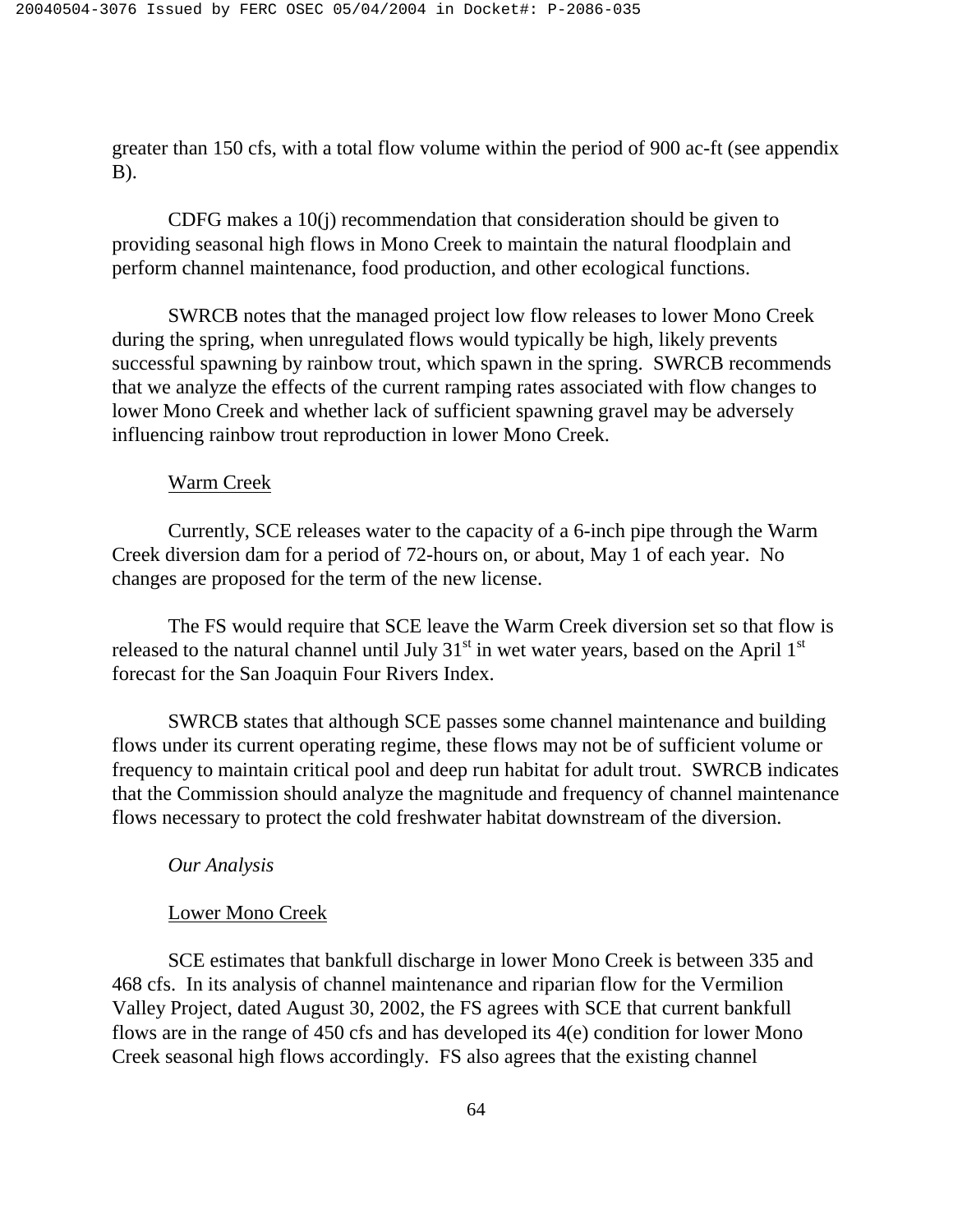morphology has adjusted to these flows.

 SCE estimates channel maintenance flows to be between 438 and 656 cfs. Fine grained particles and sand movement is initiated at flows of only 1 to 4 cfs and gravel that is suitable for trout spawning (<32 mm diameter) initiates movement at flows of about 100 cfs in higher gradient areas, which occur on a regular basis in lower Mono Creek. Larger gravel (80 mm diameter) would only initiate movement at flows of from 500 to 1,000 cfs. In lower gradient areas of lower Mono Creek, such as the gravel bed near the hairpin turn, flows in the range of 500 to 1,000 cfs, or greater, would be needed to initiate downstream movement of gravel up to 32 mm diameter.

 Under the preliminary condition 12 D, FS would require SCE to continue to operate the project in a manner similar to current operations. According to SCE's Index of Hydrologic Alteration (IHA) analysis, annual extreme flow events of seven days in duration entailed flows of 505 cfs under post-project conditions (SCE, 2001b). Therefore, under current operations, flows that exceed bankfull conditions for at least seven days in duration occur on an annual basis. Consequently, we conclude that fines would be flushed from spawning gravel, and spawning gravel would be redistributed under current conditions.

 In their August 30, 2002 submittal, FS suggest that flooding of flood prone areas maintains productivity by moving nutrients from the flooded riparian zone into the active channel. However we note that, under existing conditions, there would be little deposition of fine material into the riparian zone, which would support enhancement of riparian habitat, because most fine material is expected to be deposited in Lake Edison and not available to lower Mono Creek.

 Condition 12 D does not require SCE to not make high flow releases if they made them the year before. However, the condition does not adjust the releases to account for extended dry periods. We examined the flow records over the past 20 years to see whether SCE could meet the high flow releases FS would require in condition 12 D. From our analysis, we conclude that during years such as 1976-1977 and 1991-992, when dry or critically dry years occurred back to back, SCE may not be able to meet condition 12 D as it is now written.

#### Warm Creek

 SCE estimates that bankfull discharge values range between 31 and 84 cfs and that corresponding channel maintenance flow ranges from 25 to 64 cfs (based on analysis of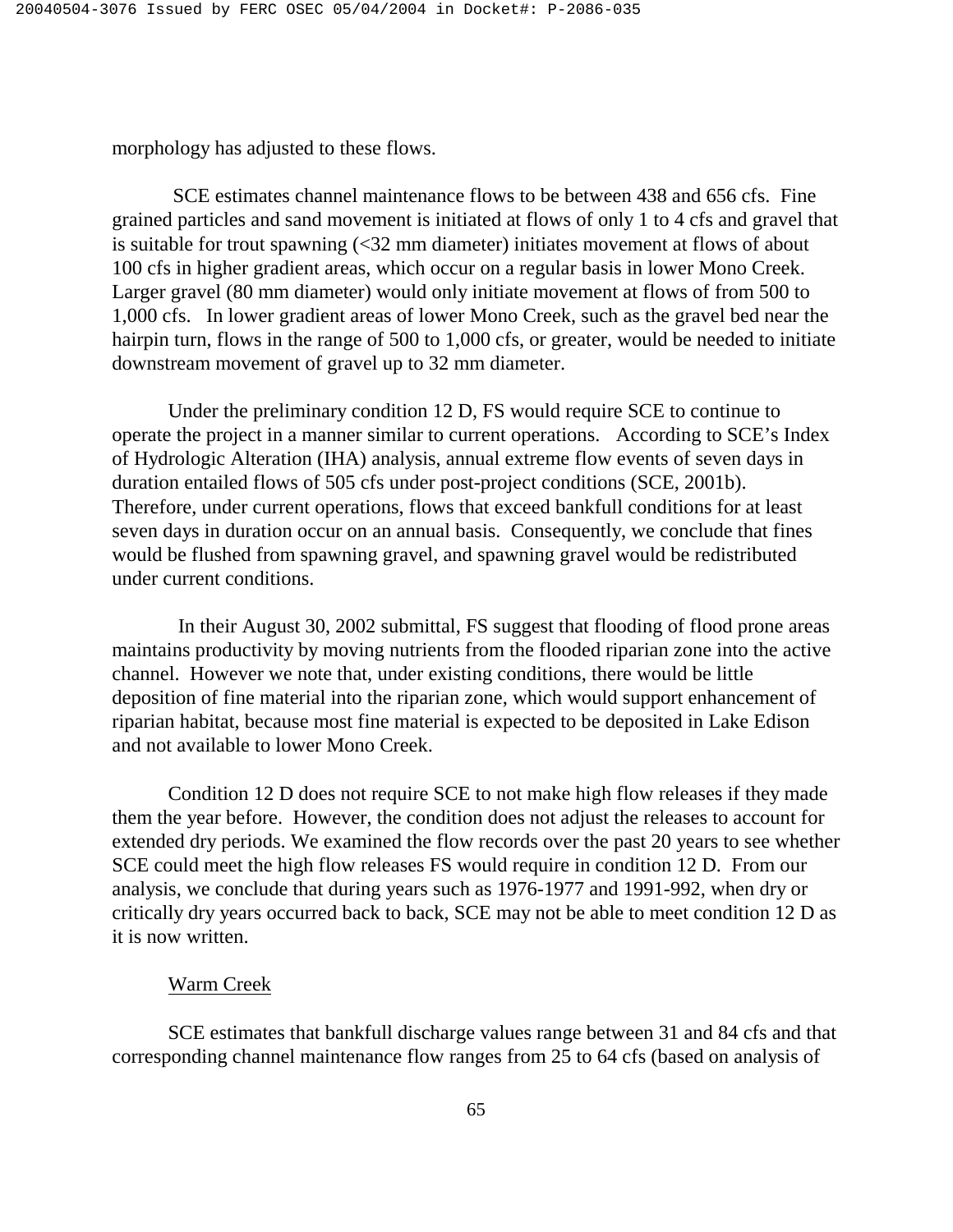low gradient reaches of the stream). Fine-grained particles are mobilized at 1 cfs and flows ranging from 3 to 37 cfs are needed to mobilize 32-mm diameter gravel (considered ideal for trout spawning). SCE acknowledges that fine-grained sediment accumulation is relatively common in the low-gradient reaches, but concludes that such fines are periodically mobilized by high flows because there is a lack of woody debris in such areas (it is deposited higher up on the river banks).

 SCE is now required to release flows equal to the capacity of a 6-inch diameter pipe for 3 days on, or about, May 1 of each year. Based on the maximum expected head at this pipe, we estimate that this equates to a release of about 0.5 cfs. Therefore, based on our analysis, this flow does not serve either channel maintenance purposes or to flush fine-grained particles from areas that may be suitable for trout spawning.

 However, that does not necessarily mean that flows that would serve this function do not occur. As noted in our discussion of Warm Creek in section V.C.1, Water Resources, the discharge gage downstream of the diversion, typically does not operate between October through April, and the gage in the diversion channel only operates when flows are diverted, which normally occurs from about mid-April through August. Therefore, undocumented channel maintenance and flushing flows may already be occurring during many years. Unfortunately, establishing a stream gaging station on a low discharge stream that could withstand the typical deep snow cover and cold water temperature that occurs at the high elevation of the Vermilion Valley Project during the winter and early spring is technically challenging.

 In preliminary section 4(e) condition 12 D, the FS would require that SCE continue releasing flow to the natural channel during wet years until July  $1<sup>st</sup>$ . After reviewing the hydrologic records for the past 30 years (from 1974 to 2003), FS estimates that wet year water types have occurred 40 percent of the time, based on the San Joaquin Rivers Index. With the high discharges and long durations of these wet year flows, FS concludes that such flows would be high enough to meet FS objectives for improving aquatic habitat in Warm Creek. Based on our analysis, we agree that such flows should be able to mobilize and transport spawning gravel and provide overbank flows that would serve to maintain floodplain and riparian habitat. SCE's IHA analysis shows that most of these wet years have peak flows in the 25-64 cfs range that SCE says is needed to maintain the channel and flush fine sediment and spawning size gravel. We note that Warm Creek Meadow, through which lower Warm Creek flows, would likely benefit from such periodic flooding.

#### **Ramping of Mono Creek Flows**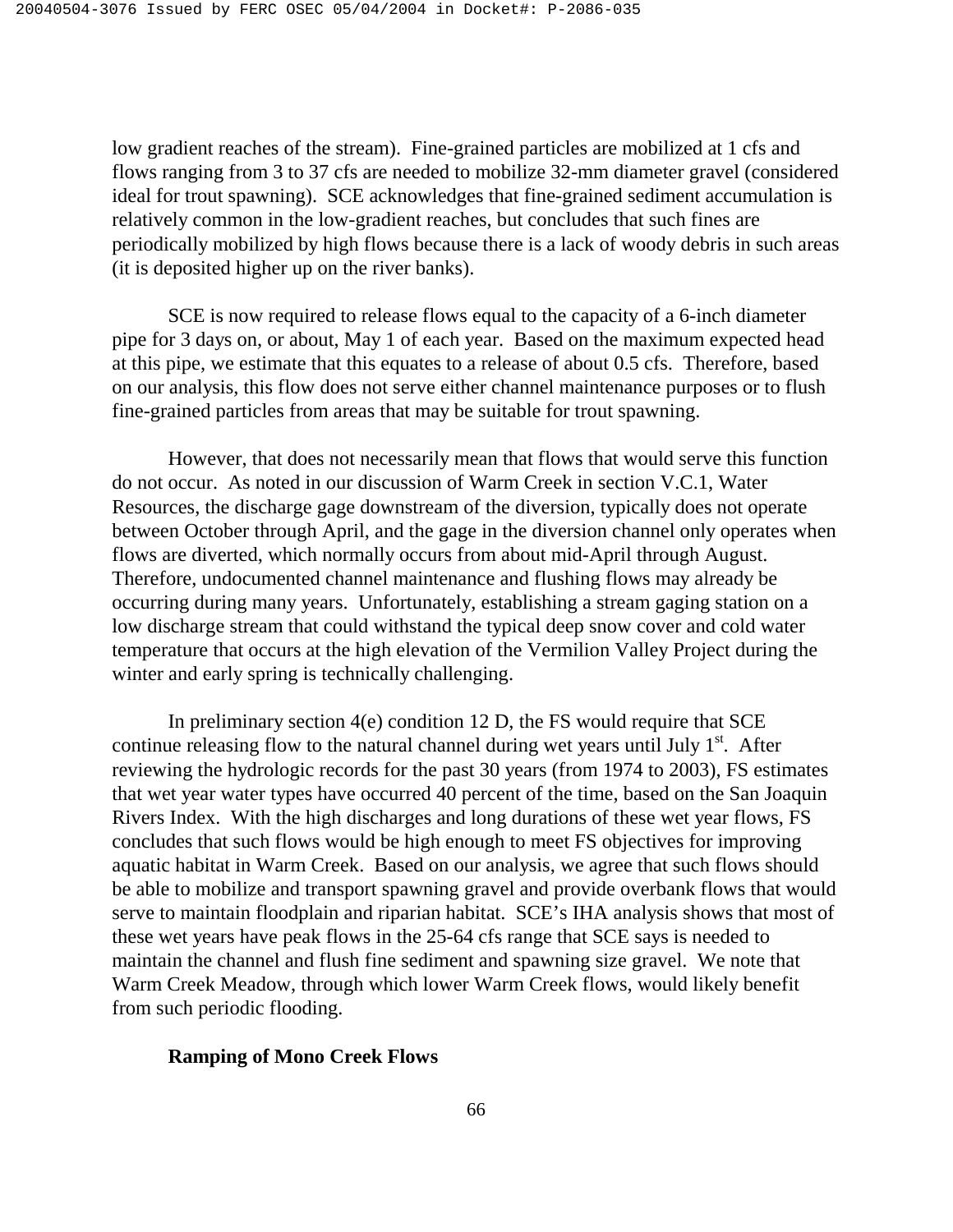In the current license, SCE is not required to follow a ramp rate for releases into Mono Creek and SCE does not propose a ramp rate be developed.

 In preliminary section 4(e) condition 12 C, the FS would require SCE to develop a ramping rate to reduce effects of the recession limb of natural and operational spills into the Mono Creek reach. FS would require that SCE downramp at approximately the same rate as the natural attenuation of the inflow that caused the spill (i.e., no manipulation of reservoir levels and penstock releases during spills), or downramp slowly enough so as not to produce stage changes at any approved Project bypassed reach stage gage exceeding two-tenths of one foot per hour. Condition 12 C would require that SCE either: (1) hold the project reservoir spillway elevation and outflows (penstock diversion and instream flow diversion) magnitudes constant until the completion of the spill (i.e., flow over spillway ceases); and/or (2) develop a stage management protocol to manually manage the spill discharge into the project.

## *Our Analysis*

 SCE says that a ramping rate isn't needed for releases to Mono Creek channel because, unlike the highly variable releases from a powerhouse, SCE only releases flow into Mono Creek to convey the flow to downstream power projects for generation.

 In discussing the reasons for this condition in the Section 4(e) rationale document, the FS says that since the releases are often made during the summer, when recreationists are present and when young-of-year fish are susceptible to stranding, a ramping rate is needed for both safety and habitat and species protection.

 Though we agree that rapid changes in flow can leave recreationists at risk and rapid decreases in flow can strand young-of-year fish, FS presents no information in the rationale document to show that these flow changes are now occurring in Mono Creek under the existing license.

 To comply with the ramping requirements of FS preliminary 4(e) condition 12 C, SCE would need to either: (1) develop a plan to down ramp natural spill flows over the Vermilion Valley dam spillway to Mono Creek; and/or (2) develop a stage management protocol for its operational releases (via gates) to Mono Creek. Due to the lack of project-specific information as explained above, we see no need for (2) and we question the need and practicality for (1).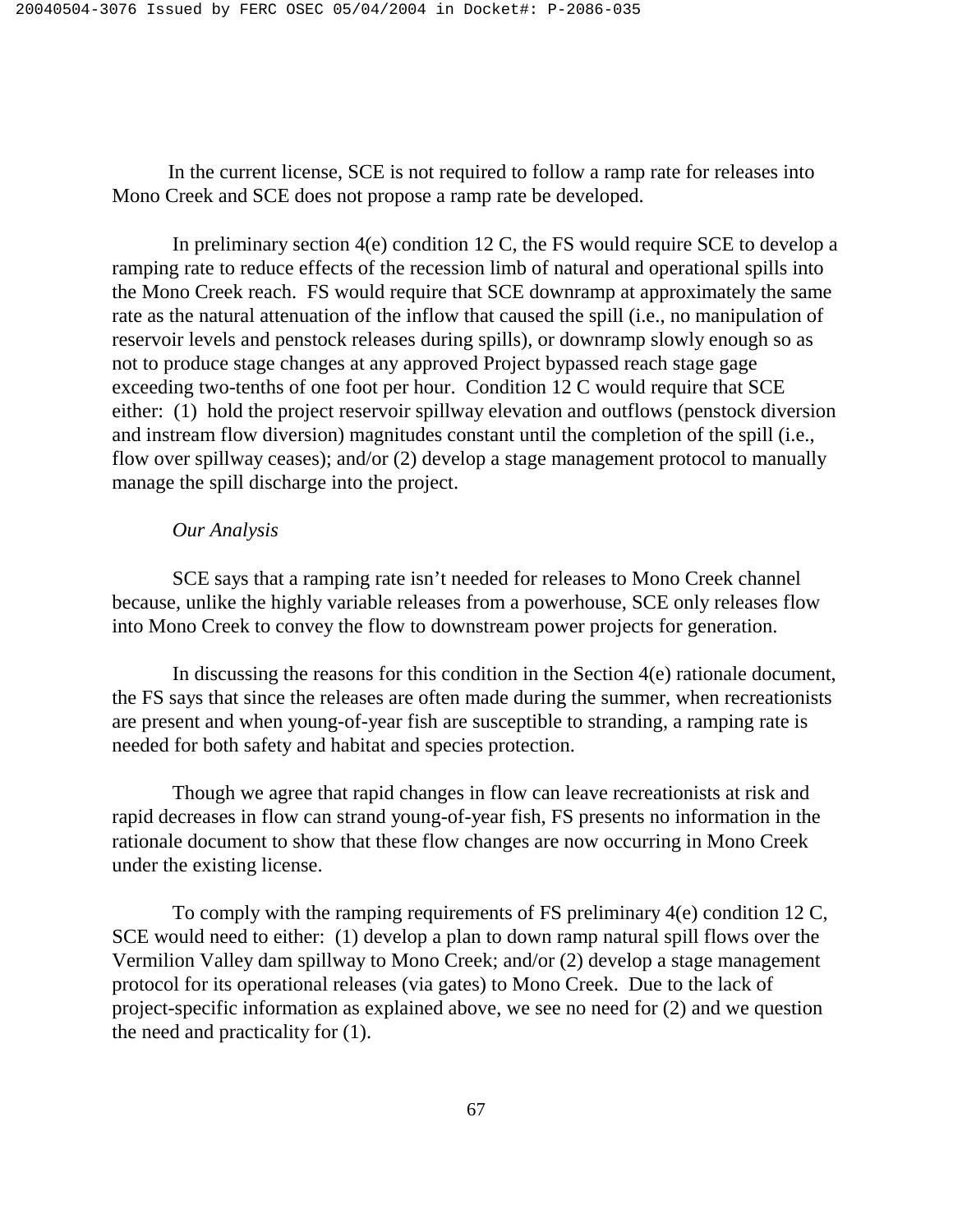Regarding (1), we note that the project doesn't have a penstock or any other mechanism to divert flow away from Mono Creek during spills. Using the project's Howell-Bunger type valve would only serve the purpose of releasing part of any "natural spill" into Mono Creek, which would then combine with the flows SCE would be releasing to Mono Creek from the spillway. To manage inflows large enough to cause the reservoir to spill, SCE would have to estimate the storm inflow and make releases accordingly. Not only would the reservoir level change as the spillway gate settings are changed but also the outflow from the project would change and approximate the natural inflows. So, we don't see how SCE could hold the project reservoir spillway elevation and outflows constant until the spill ends as FS would require. If SCE now follows this typical spill operation, they are allowing spill flows to reside naturally, which would seem to accomplish the FS's stated goal of downramping at the same rate of natural attenuation of inflow that resulted in spill.

### **Lake Edison Water Levels**

 CDFG makes a 10(j) recommendation that SCE be required to maintain a minimum pool elevation during critically dry, dry, below normal, normal, and above normal water years. The specific pool elevations would be developed by SCE, in consultation with appropriate agencies. CDFG appears to base this recommendation on a statement that SCE made in the draft license application that suggests that in drier years spatial habitat in the project area may be limiting to fish populations. CDFG notes that Lake Edison is routinely severely drawn down by the fall, and then concludes that spatial habitat for fish may therefore be reduced substantially in Lake Edison during dry years, thus adversely affecting the lake fishery.

# *Our Analysis*

 Lake Edison typically reaches its lowest level during March, although drawdown is typically well underway during the fall (see table WR-2). We are unaware of any evidence that the current drawdown regime is adversely influencing the affected trout populations. During the fall and winter, when the water temperature approaches freezing, the metabolism of trout slows down, which results in reduced activity and less need to forge. Consequently, the spatial requirements of trout that overwinter in Lake Edison are not as great as they would be in the summer, when the water is warmer. CDFG does not provide evidence that spatial habitat for trout in Lake Edison is reduced during dry years. Hydroacoustic surveys conducted by SCE indicate that most trout were found near the bottom, except in the deepest portions of the lake. This is expected, since most potential sources of food are also near the lake bottom. Although the volume of water is reduced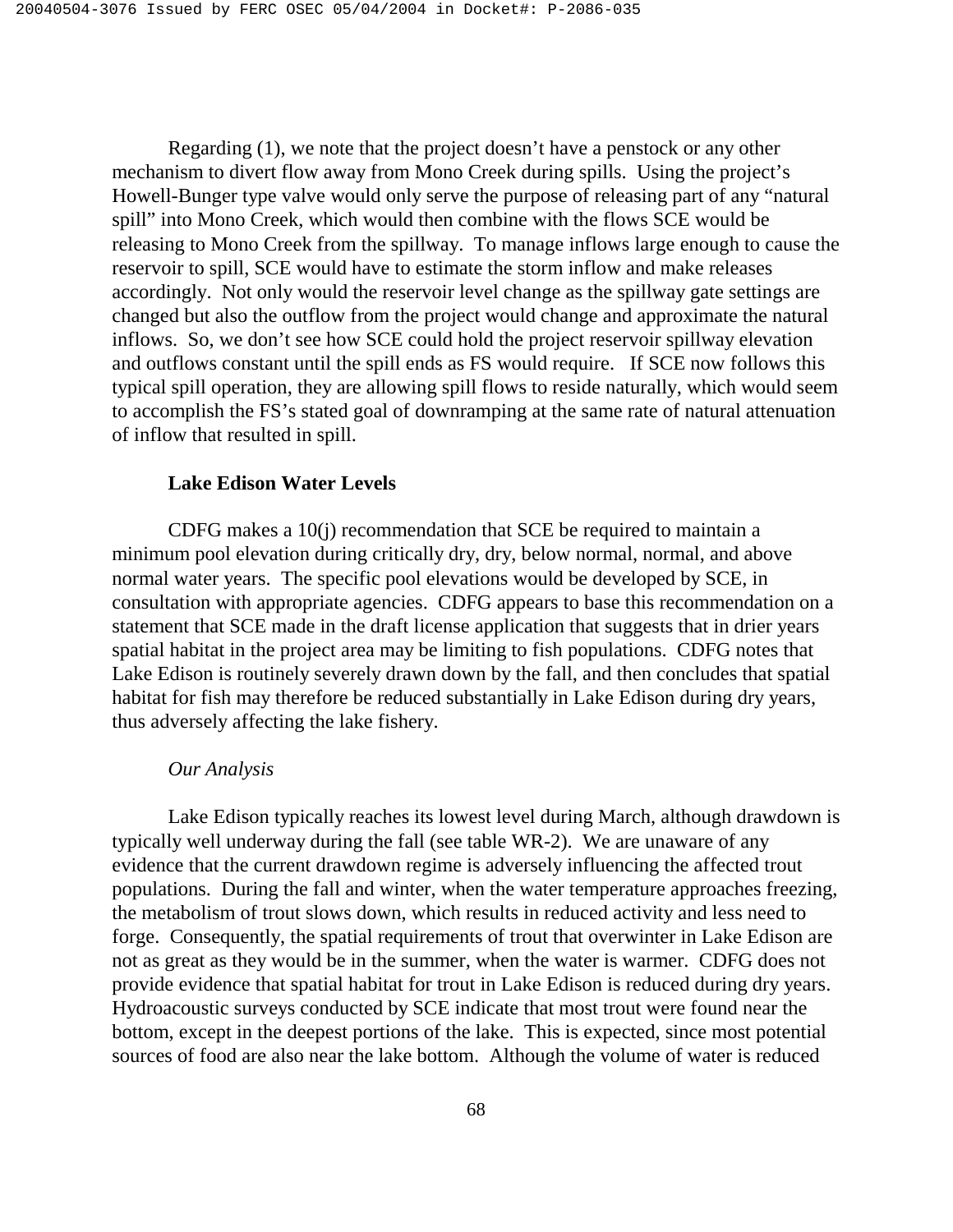during the fall and winter drawdown, we expect that the primary result of this drawdown would be that trout colonize habitat near the bottom that during the summer was too deep and therefore less preferred for foraging.

 CDWR typically does not have information to reliably determine the water yeartype for the subsequent year until early spring, after the minimum lake level would have already been achieved.

### **Fish Monitoring**

 SCE does not propose to conduct any fish monitoring after issuance of a new license for this project.

 In preliminary Section 4(e) condition 12 F, the FS would require SCE to monitor the fish population every 10 years in lower Mono Creek, Warm Creek (upstream and downstream of the diversion dam), and Boggy Meadow Creek. The objective of this monitoring would be to determine the species composition in the project area and estimate for each species the abundance by life stage, and the size distribution. The results of the monitoring would be summarized in a report that includes a map of the monitoring stations, tabular results of the total number, average length and weight, estimated abundance and biomass with 95 percent confidence limits for each species, and a graph of the combined length-frequency distribution from all monitoring stations. The report would also provide a comparison of the current results with the previous fish population surveys for each monitoring site and a discussion of the implications regarding trends in fish abundance.

#### *Our Analysis*

 Monitoring would allow a determination of the response of fish populations to the changes in project operation that may be prescribed in any license issued, such as increased minimum flows and seasonal high flows. However, sampling once every 10 years, as the FS would require, would not allow for timely identification of major fish population shifts under any new flow regime.

## **Fish Stocking of Project Waters**

 SCE proposes to continue stocking rainbow trout from its trout-rearing facility, in consultation with CDFG, to support recreational fishing in the project area. However, as stated in its September 4, 2002, letter to the Commission, SCE states that its participation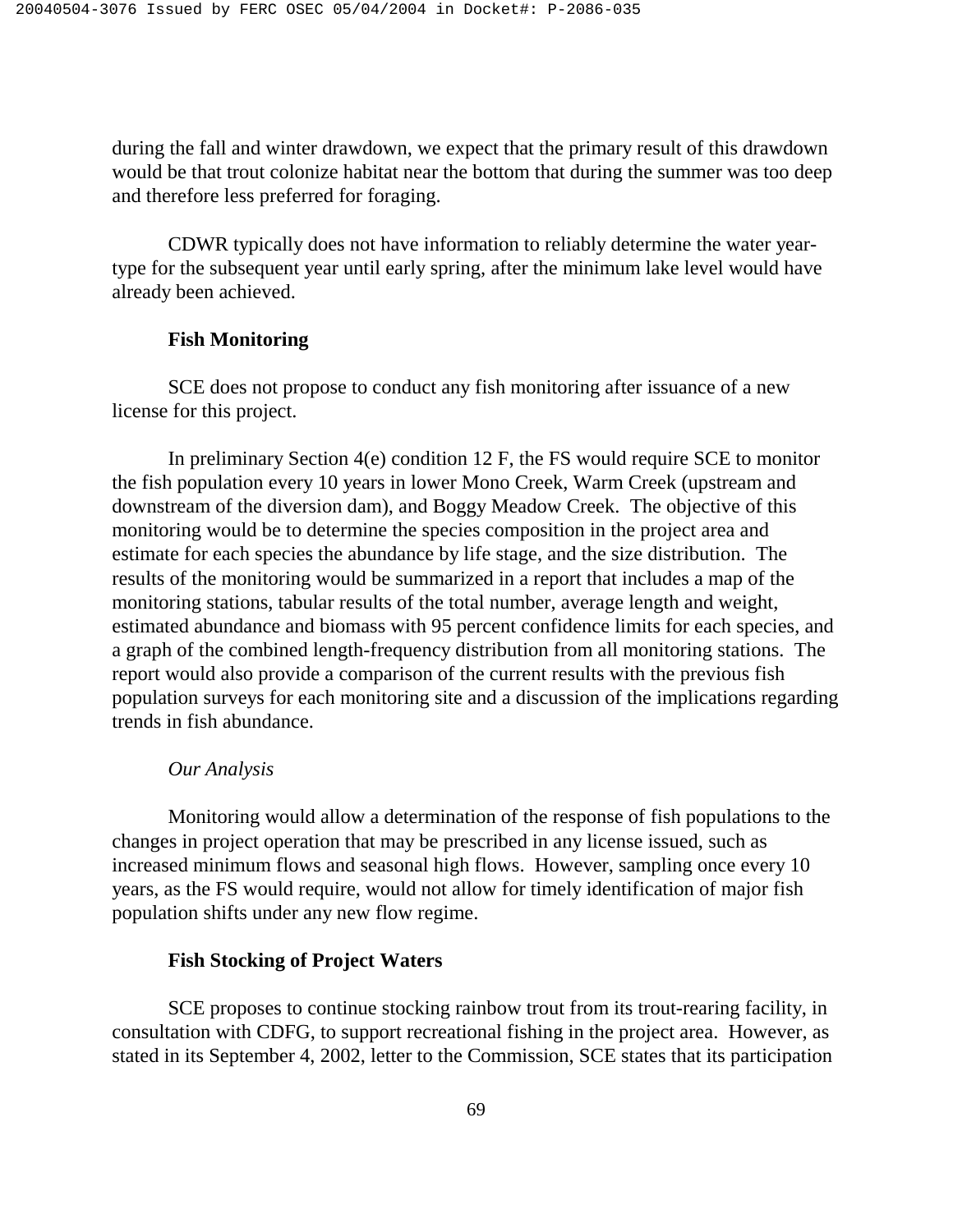in fish stocking efforts is, and should remain, voluntary and should not be required as part of any new license that may be issued for this project.

 CDFG makes a 10(j) recommendation that SCE provide 50 percent of the fish production costs that is needed to sustain a fishery in Lake Edison and Mono Creek, unless agreed otherwise by CDFG and SCE. CDFG notes that fisheries in the project area provide high-demand angling opportunities for recreational users of Lake Edison and other project stream reaches and SCE's contribution to the stocking costs would offset the effects of the annual seasonal drawdowns of Lake Edison and project-related stream flow reductions.

# *Our Analysis*

 Project waters are stocked with trout in order to provide recreational fishing opportunities and harvest in excess of that which could be supported by the natural productivity of the project area. The fishery supported by this stocking is one of the important public benefits of this project. Our assessment of the existing fishery and fish stocking at the project are provided in Recreation Section

### c. Unavoidable Adverse Effects: None

# d. Cumulative Effects on Fisheries Resources

 Altering the minimum flow regime, the seasonal flow regime, or the water level management of Lake Edison may cumulatively affect the amount of water available for downstream aquatic habitat and water uses.

 Implementation of SCE's proposed measures, which would be a continuation of the current flow and Lake Edison water level management regimes, would result in no incremental cumulative effect on downstream fisheries resources and water quantity.

 Raising instream flow would also result in no cumulative effect on fisheries and water resources downstream of the Warm Creek diversion. Although the FS minimum flow to lower Mono Creek would represent a seasonal increase over current conditions, on a monthly average basis, there would be little change evident. However, on a daily basis, there may be less variability of flow, which should enhance aquatic habitat in lower Mono Creek and result in increased production of wild brown trout. Much of the flow in lower Mono Creek passes through the Mono Creek Diversion into the Ward Tunnel, which discharges into the Portal forebay (FERC No. 2174). Trout produced in lower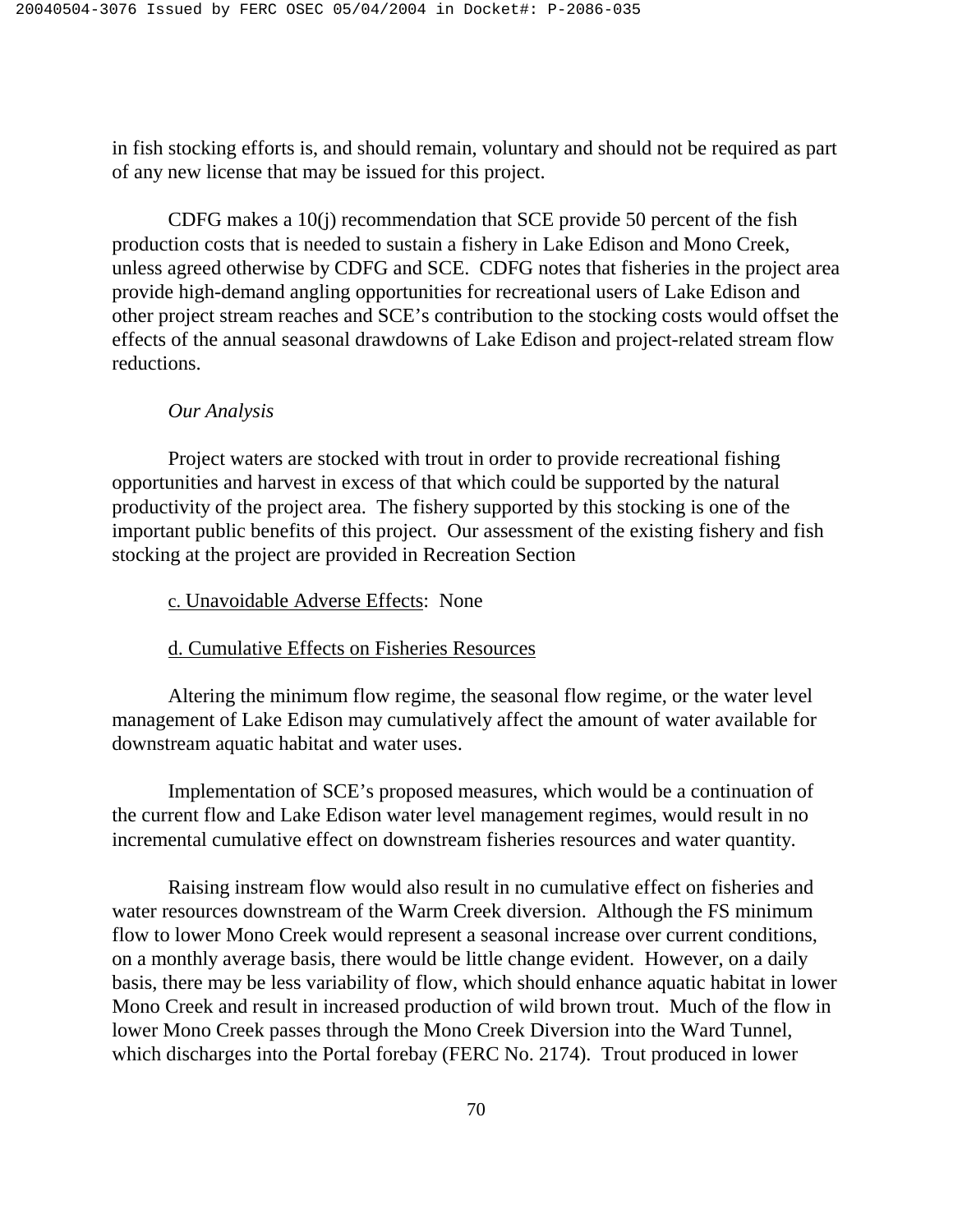Mono Creek could therefore contribute to fisheries in the Portal forebay, and to a lesser extent at other downstream lakes and reservoirs, including Huntington Lake, the Balsam Meadow forebay, and Shaver Lake. We conclude that implementation of the FS minimum flows would result in little discernable difference in the average available water quantity and associated aquatic habitat at downstream locations and that consequently there would be no resultant cumulative effect on this resource.

 Both the FS and Commission staff conclude that the release of seasonal high flows to lower Warm Creek is appropriate. The release of such flows is expected to enhance trout production in lower Warm Creek. However, flow in Warm Creek passes over two waterfalls that are greater than 35 feet high near the confluence with the South Fork San Joaquin River. We expect that this vertical drop may cause injury or mortality to trout passing over these waterfalls, which could preclude a meaningful contribution of Warm Creek trout to the fisheries of the South Fork San Joaquin River.

# **3. Threatened and Endangered Species**

# a. Affected Environment:

The red-legged frog and valley elderberry longhorn beetle are known to occur in Fresno County. However, focused surveys for amphibian species did not locate any listed species in the project area.

Based on the review of the California Natural Diversity Database, FS list of sensitive species, and available habitats at the projects, no other animal species other than the bald eagle (discussed below) are likely to occur in the project area**<sup>10</sup>**.

SCE conducted floristic surveys in the vicinity of project facilities, the bypass and flow-augmented streams, and project-related recreational facilities. No federally listed threatened or endangered species were located (SCE 2001, exhibit E, section 2.5.6)

The bald eagle, a federally listed threatened species, is known to inhabit the project area during the breeding season. During the summer of 2000, an adult eagle was seen

<sup>10</sup> **<sup>10</sup>** FS Section 4(e) condition 13 would require that SCE prepare a biological evaluation of the effects on FS sensitive and management species before any construction activities that may affect these species. Implementation of this measure would ensure protection of these species in the future.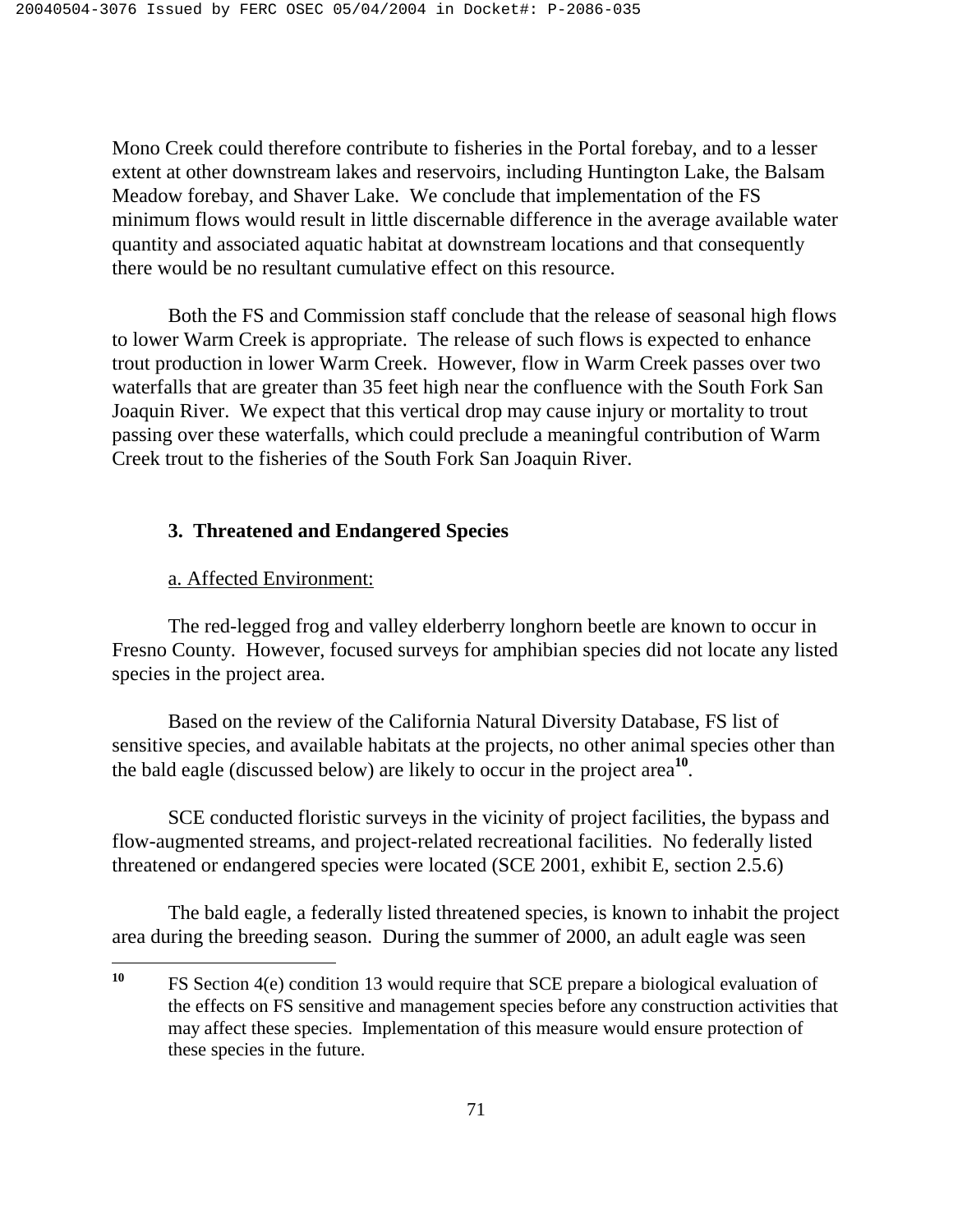perched in a large Jeffrey pine and soaring near the mouth of Cold Creek at the northwestern shore of Lake Edison and an immature eagle was sighted on the north shore of the lake. In 2001, an active nest with two fledglings was identified along the northwest shoreline of the lake. Because the elevation of the lake results in freezing conditions during the winter, no winter use of the project area by eagles is expected.

In California, most breeding occurs in the northern part of the state (Butte, Lake, Lassen, Modoc, Plumas, Shasta, Siskiyou, and Trinity Counties). The number of breeding territories in California has increased from about 30 in 1977 to 151 in 1999. The nest at Lake Edison is one of the few confirmed eagle nests in Fresno County. No recorded nesting territories were recorded between 1959 and 1999 in the county.

Breeding generally occurs from February to July. Incubation begins from February to mid-march and nestlings are in the nest until end of June. The fledglings remain restricted to the nest from June through August.

Eagle foraging habitat generally consists of large bodies of water or free-flowing rivers with abundant fish and adjacent perch sites. Eagles are opportunistic feeders. Fish is the primary food of eagles; eagles also feed on waterfowl, mammalian carrion, and small birds and mammals.

b. Environmental Effects:

*Our Analysis* 

# **Red-legged Frog and VELB**

Red-legged frogs are found below 5,000 feet elevation and the valley elderberry longhorn beetle is found below 3,000 feet elevation. Since the project is located above 7,000 feet elevation, the project would have no effect on the red-legged frog or the beetle.

# **Vernal Pool Species**

No vernal pools are found in the project area. Therefore, the project would have no effect on vernal pool species, such as the vernal pool fairy shrimp and vernal pool tadpole shrimp.

# **Bald Eagles**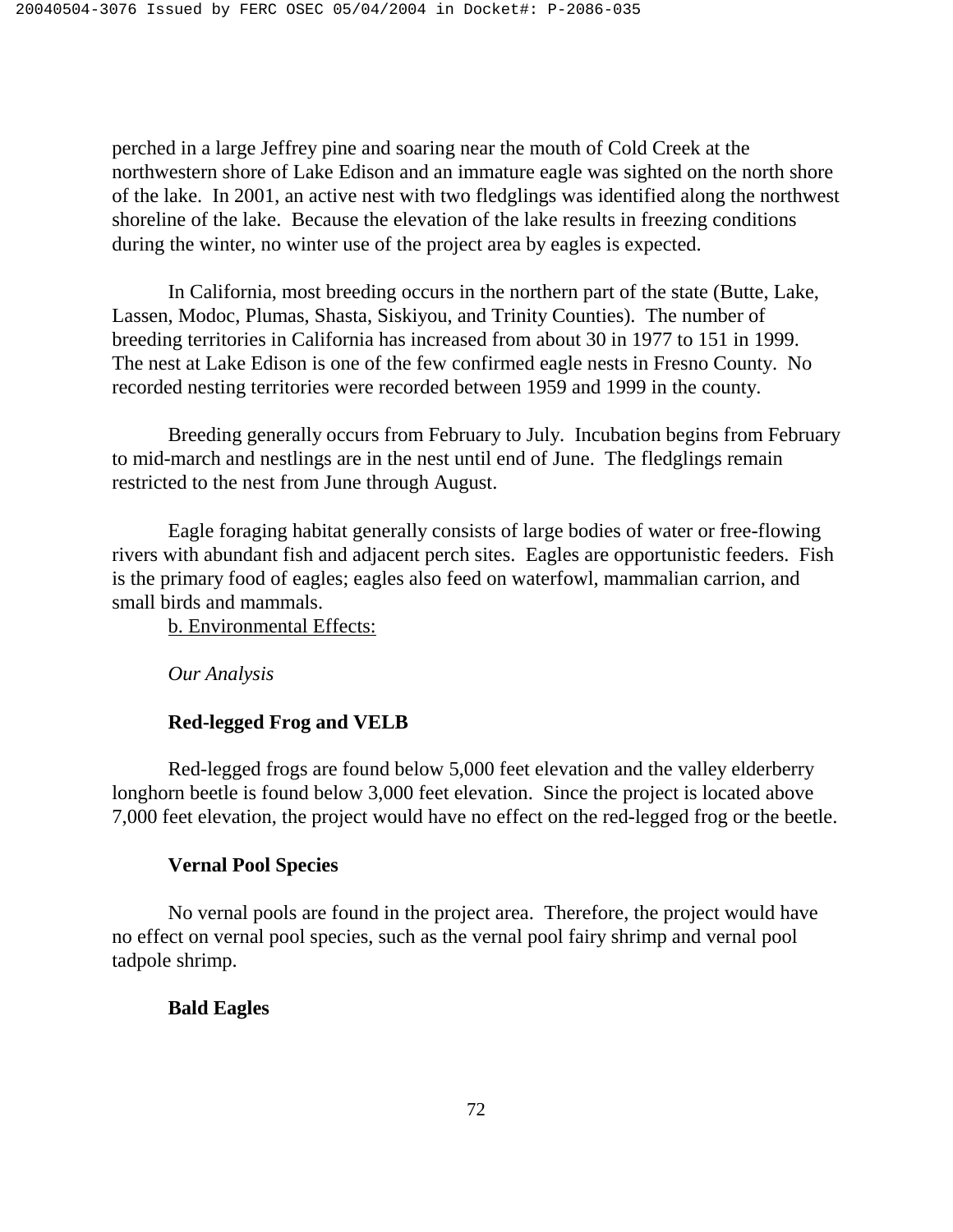The project could potentially impact nesting eagles as a result of effects of project operation on food supply and the effects of disturbance from recreational boating and hiking, new recreational improvements, and project maintenance on nesting and foraging eagles.

#### Food supply

Brown trout and rainbow trout are the dominant fish species in Lake Edison. CDFG stocks rainbow trout in Lake Edison (95,250 trout fingerlings in 2000) and in Mono Creek downstream of Vermilion Valley dam (3,455 catchable trout in 2000) which provides an abundant prey base for eagles. Reservoir fluctuations have the potential to affect eagle food supply. SCE, however, maintains stable summertime lake levels that avoid project-related effects on food supply during that time period.

#### Disturbance

Eagle tolerance of human presence is highly variable, both seasonally and among individuals or pairs of eagles. Some bald eagles nest and tolerate the presence of people, boaters, hikers, roads and other human presence in very close proximity, possibly as a result of habituation.

During the early part of the nesting season, there is very limited recreational use in the project area because the road to Lake Edison doesn't open until late May because of snow conditions. Recreation primarily occurs from late May through the end of August. This is the period when fledglings are restricted to the nest and are fed by the parents. At this stage, they are less susceptible to human disturbance than during earlier stages of nesting (courtship and incubation) but could be affected by premature fledging and decreased prey delivery.

Noise and disturbance caused by boating activities in the lake could also affect eagle nesting and foraging. Boating primarily consists of motorized and non-motorized boat recreation and fishing. A 15-mile per hour speed limit is enforced on the lake. Since Lake Edison is located in a relatively remote location, it receives limited boat use. The Lake Edison boat launch, located near the western abutment of the dam, has a parking capacity of 40 spaces. Occupancy averages about 25 percent weekdays and 50 percent weekends. The number of boat trailers was as high as 16 at one time during 1999 surveys. Given the limited boating use and the size of the lake (4.7 miles long, 1,853 acres), insignificant effects on eagle foraging would be expected.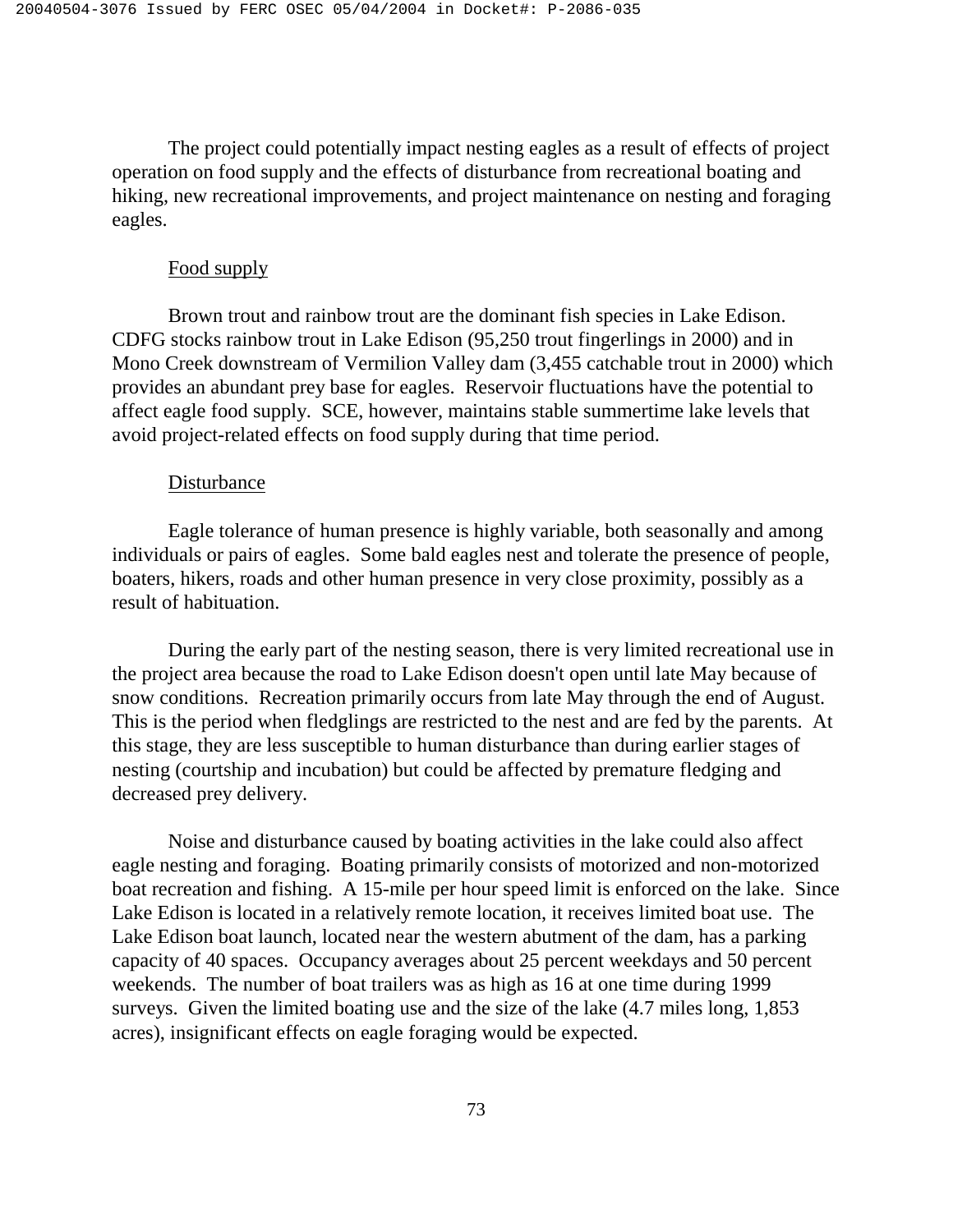The Mono Creek trail, which runs along the north shore of the lake and provides access to the Pacific Crest Trail, is between 500 and 1,000 feet of the nest. The trail is operated by the Forest Service and is not located within the project boundary. Through a permit system, the Forest Service limits hikers to 36 per day. The steep, forested terrain between the trail and nest provides a visual screen and results in a low chance of hikers leaving the trail. SCE has no ability to implement protective measures if they were found to be necessary.

Improvements to existing recreational facilities could also potentially disturb bald eagles. Recreational construction (FS preliminary condition 14) includes improving the Vermilion campground, modifying the Lake Edison vista overlook, and modifying the Lake Edison boat launch and dispersed camping area. These facilities would be located more than 0.5 mile from the eagle nest and any improvements would be of a relatively minor nature with minimal construction. No eagle habitat would be affected. Therefore, no impacts to eagles are expected.

Regular maintenance activities include vegetation control (cleaning, trimming, and use of herbicides), road repair and grading, and hand removal of sediment. Given the minor scope and infrequency of these actions and the distance from the nest, no impacts are expected.

There are no transmission lines associated with this non-power-producing project; thus the project does not pose a collision or electrocution hazard to eagles.

SCE has implemented an Endangered Species Alert Program that includes identification and life history information about the eagle, identifies potential conflicts with project operations, maps of known endangered species location relative to facilities, procedures to follow for proposed activities that may affect eagles. Further, FS condition 7 would require SCE to prepare a biological evaluation before taking any actions that may affect federally listed species or FS sensitive species.

We conclude that continued operation of the Vermilion Valley Project would not be likely to adversely affect the bald eagle. No critical habitat has been designated for the eagle; thus no effects would result.

# c. Unavoidable Adverse Effects:

None.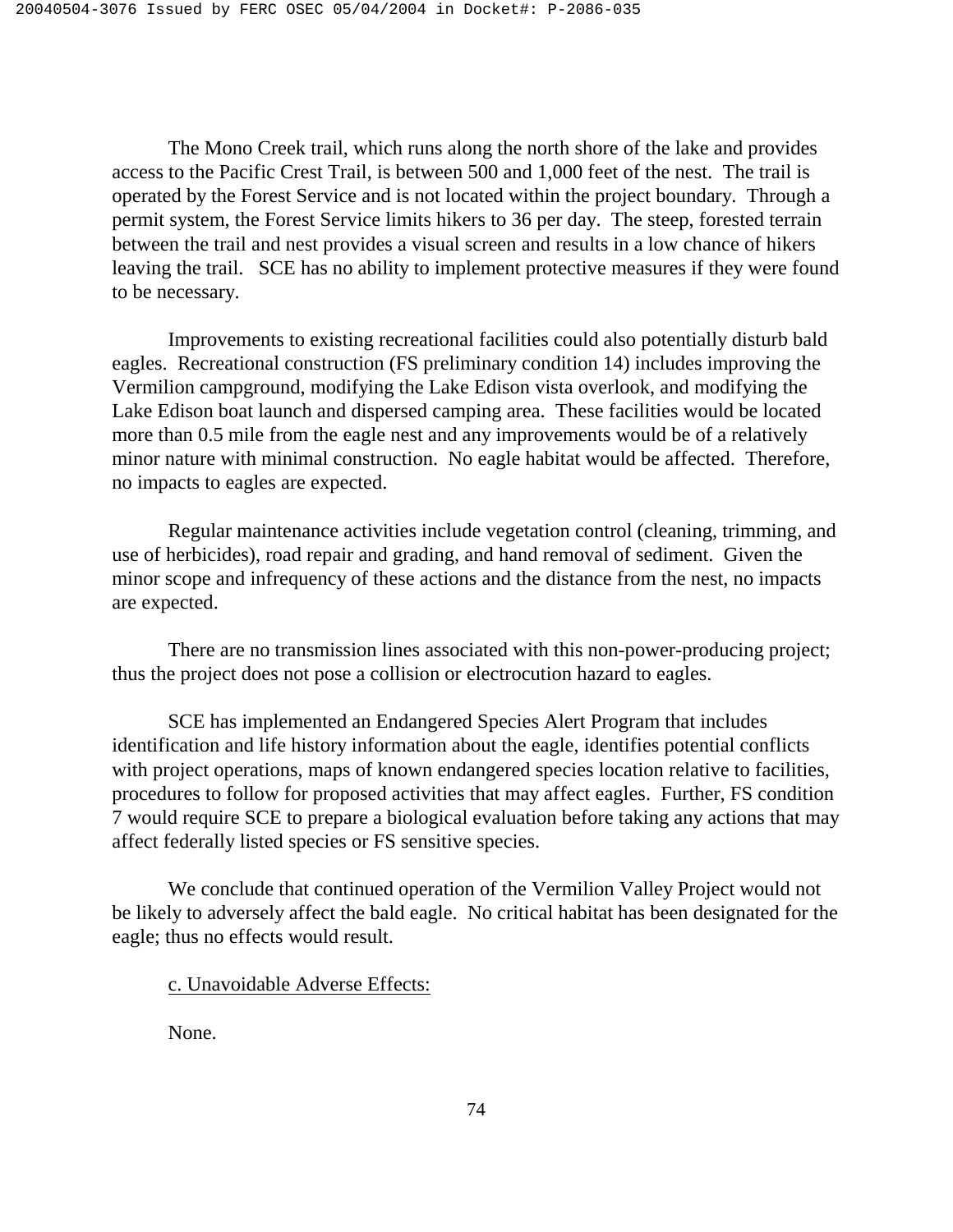### **4. Cultural Resources**

### a. Affected Environment:

The Vermilion Valley may have been visited by roving bands of hunters more than 10,000 years ago. Occasional archaeological finds of Paleo-Indian period spear points are known from high elevation locations in the Sierra Nevada. Local Native American tradition holds that ancestors have always been in these mountains. Materials recovered from archaeological sites indicate regular use of locations like Vermilion Valley starting 7,000 to 5,000 years ago. Archaeologists' interpretations are that about 1,000 years ago, upland areas of the Sierra Nevada began to be more intensively used as Numic language speaking people spread westward from the Owens Valley. This Late Prehistoric occupation developed trans-Sierran trade routes, and settled into the pattern of lowland and upland permanently occupied villages and seasonal harvesting of high elevation resources observed by Americans and Europeans in the 18th and 19th centuries.

The Cultural History of the Southern Sierra Nevada places the Northern Paiute, and, south of the Mono Basin, the Owens Valley Paiute, along the eastern slope of the mountains. The separate languages of these two groups are classified as the Western Numic segment of the Numic branch of the Uto-Aztecan language family. The Foothill Yokuts (Penutian language speakers) occupied the western slopes up to 3,000 feet elevation. The western slopes from 3,000 to 7,000 feet elevation were occupied by the Western Mono. The Western Mono share a western Numic language with their eastern cousins, the Owens Valley Paiute.

Native American tradition and the results of archaeological investigations portray the Vermilion Valley as a hub in a network of prehistoric trade routes between the California Central Valley and the Great Basin. The Mono Trail passed through Vermilion Valley along Mono Creek, crested the Sierra at the 12,000 feet elevation Mono Pass, and proceeded east into the Owens Valley. Obsidian, acorns, dried salmon, baskets, and shell beads were exchanged between the Owens Valley Paiute and the Western Mono and, in turn, the Foothill Yokuts. In 1863, William H. Brewer with the Whitney Geological Survey team and a military escort, observed evidence that the food resources of the Vermilion Valley were being actively harvested and recorded in his diary that the valley was "a major Indian retreat, a natural stronghold protected by the Sierra Nevada Mountains and remote from White Settlement." Owens Valley/Round Valley Paiute resistance fighters, described as followers of Joaquin Jim, operated out of Vermilion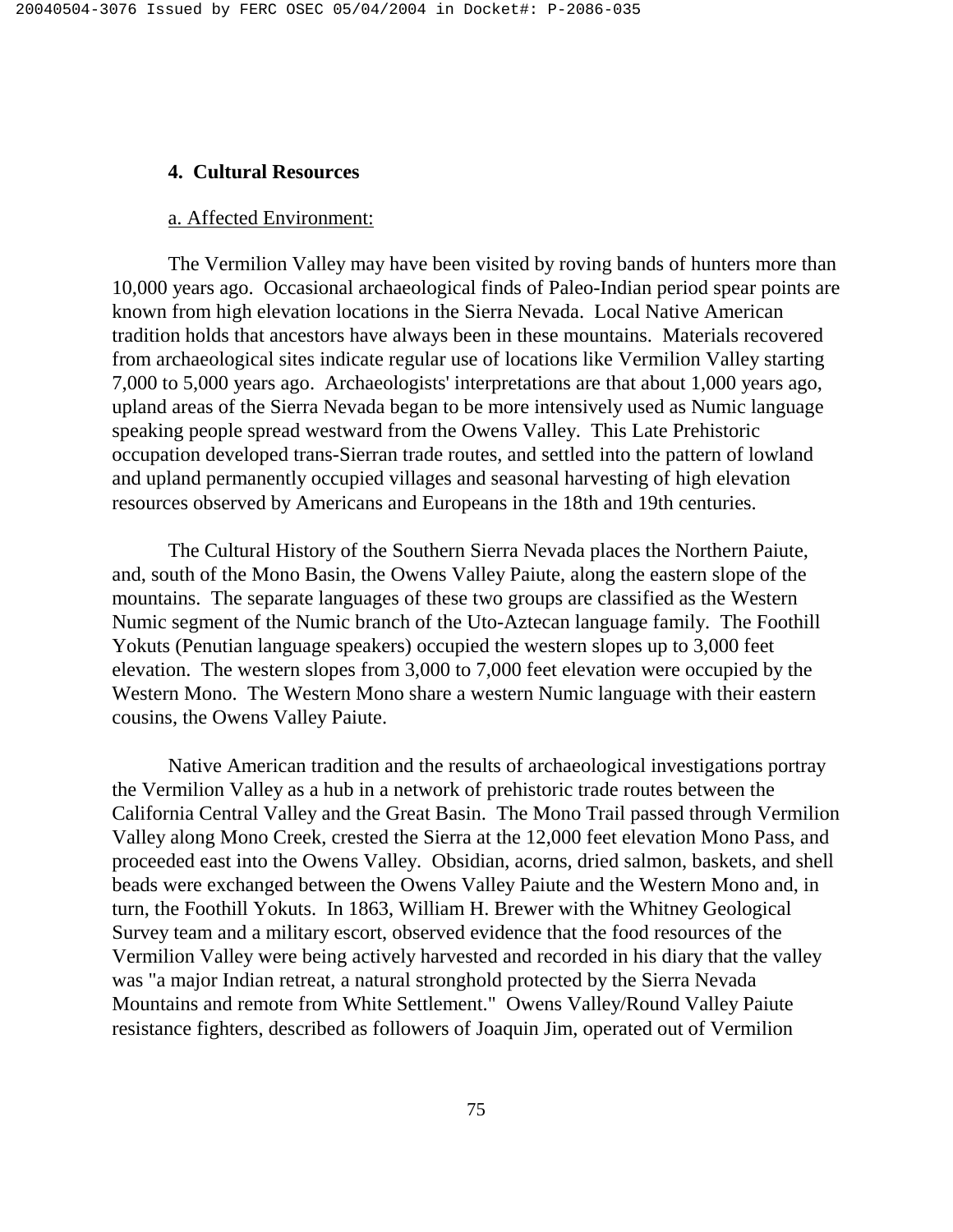Valley from 1863 to 1865. No lands meeting the legal definition of Tribal Lands are located in the project area.

Native Americans residing in the general project area today may identify themselves as North Fork Mono (*Nim*) or Auberry Mono (*Posgisha*). The distinction represents a geographic distribution of people at contact. See also below for discussion of tribes and organizations who are participating in the consultation process. Currently, Owens Valley Paiute are centered on the Bishop Paiute-Shoshone Indian Reservation. The Picayune Chukchansi Rancheria (whose members are descendants of Northern Foothills Yokuts) is located near the community of Coarsegold, 40 miles west of the Vermilion Valley Project.

The first recorded contact with the Western Mono was with the Spanish Moraga expedition in 1806. Decimated by introduced European diseases, harassed by militias in the wake of the settlers who followed the gold rush, some Mono families managed to continue to use the high country in traditional ways (Lee 1998). This became more difficult as Basque shepherds and other live stock ventures ranged into the Vermilion Valley from 1870 to 1910. No evidence of historic timber harvesting has been defined in the Vermilion Valley but it is unlikely to have escaped impact from this industry in its 1880 to 1920 heyday. The Sierra Timber Reserve was established by Act of Congress in 1893 and in 1897 became the Sierra National Forest. By 1900, Forest Rangers were enforcing restrictions on private use of National Forest lands. The hydroelectric industry terminated even the possibility of using certain choice locales in traditional Native American ways. In 1911, the Pacific Light and Power Company began work on the Huntington dams. Its successor, Southern California Edison, continued the work which became the Big Creek Hydroelectric System, building the Vermilion Dam in 1953 and inundating the Vermilion Valley beneath the waters of Lake Thomas A. Edison.

### **Archaeological Investigations**

The initial archaeological work in Vermilion Valley was done in the 1950s at the invitation of SCE before the passage of laws that required that such work be done for federally licensed projects. Some of the work was funded by SCE (Lathrap and Shutler 1955, Wallace n.d.), some was undertaken independently (Avila and Hindes 1956, 1958). William and Edith Wallace surveyed the Vermilion Valley and Boggy and Warm Creeks in 1953 - 1954. They described 4 sites along Mono Creek and 4 sites along the Boggy/Warm Creek meadow. Subsequently, Avila and Hindes did some surface collection and wrote up formal site forms. During the construction of Vermilion Dam, excavations were done at site CA-FRE-115, described as a prehistoric village associated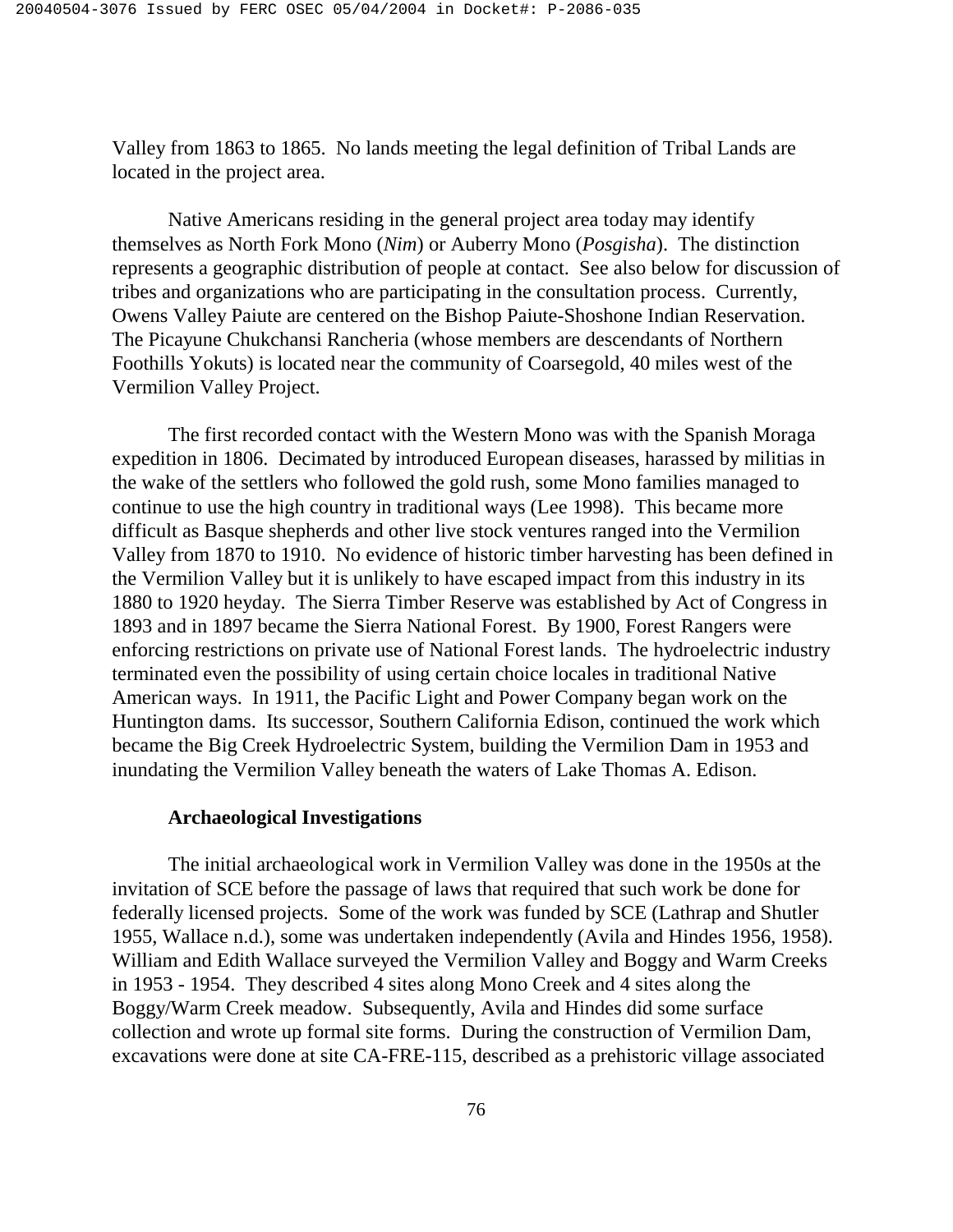with bedrock mortars. The results of the excavations were written up as a journal article (Lathrap and Shutler 1955) and an unpublished manuscript (Wallace n.d.).

During the 1970s and 80s, work was done by or for the Sierra National Forest, which included a number of small surveys and site record updates, as well as a test excavation to evaluate developments along Warm and Boggy Creeks and near Mono Diversion. The test excavations included work at CA-FRE-942/H, CA-FRE-1939, and CA-FRE-2470.

In 2000, Pacific Legacy, Inc., under contract to SCE, did a cultural resource inventory of about 1700 acres surrounding Lake Edison (Jackson, DeJoseph, and Morgan 2001). The survey was undertaken to provide the FERC and FS with information concerning all cultural resources that might be affected by relicensing the Vermilion Valley Project. Accordingly, the survey covered lands administered by the FS considerably beyond the project boundaries. The year 2000 surveys provided information about 25 archaeological sites and the Mono Trail. Of these 25 sites, 9 were identified as located within the project boundaries, 3 near the project boundaries, and one site (CA-FRE-115) was recommended as eligible to the NRHP. Additional work was completed by Pacific Legacy, Inc. in 2002, including evaluative testing of sites within the project boundaries, site boundary definition, and management recommendations (Morgan, Jackson, and Quick 2002). As a result of the 2002 investigations, two additional sites were recommended eligible to the NRHP (sites CA-FRE-256/293 and CA-FRE-3186). One of these (CA-FRE-3186) would be affected by continued operation of the project, the other (CA-FRE-256/293) would not. The results of the 2002 evaluative investigations are summarized in Table CR-1.

| Site No.        | <b>Intact</b><br>Deposit? | Deposit<br><b>Constituents</b>                                                                   | <b>Observations</b>                                             | NRHP<br>Eligible?         | <b>Adverse</b><br>Effects?       |
|-----------------|---------------------------|--------------------------------------------------------------------------------------------------|-----------------------------------------------------------------|---------------------------|----------------------------------|
| <b>FRE-115</b>  | Yes                       | Midden, Bedrock<br>Mortors (BRM),<br>obsidian debitage,<br>pottery, tools,<br>steatite artifacts | High data potential                                             | Yes                       | Yes<br>(Reservoir,<br>vandalism) |
| <b>FRE-136</b>  | Minimal                   | Obsidian debitage                                                                                | Poor integrity; most of site<br>redistributed by Lake<br>Edison | <b>Not</b><br>recommended |                                  |
| FRE-<br>256/293 | Yes                       | Midden, BRM,<br>faunal remains.<br>obsidian debitage,<br>formed tools                            | Large site retaining data<br>potential and integrity            | Recommended               | No                               |
| FRE-1939        | Yes                       | Obsidian debitage                                                                                | Fair integrity. Deposit is<br>fairly sparse and does not        | <b>Not</b><br>recommended |                                  |

Table CR-1 Vermilion Archaeological Sites and Assessment of Effects.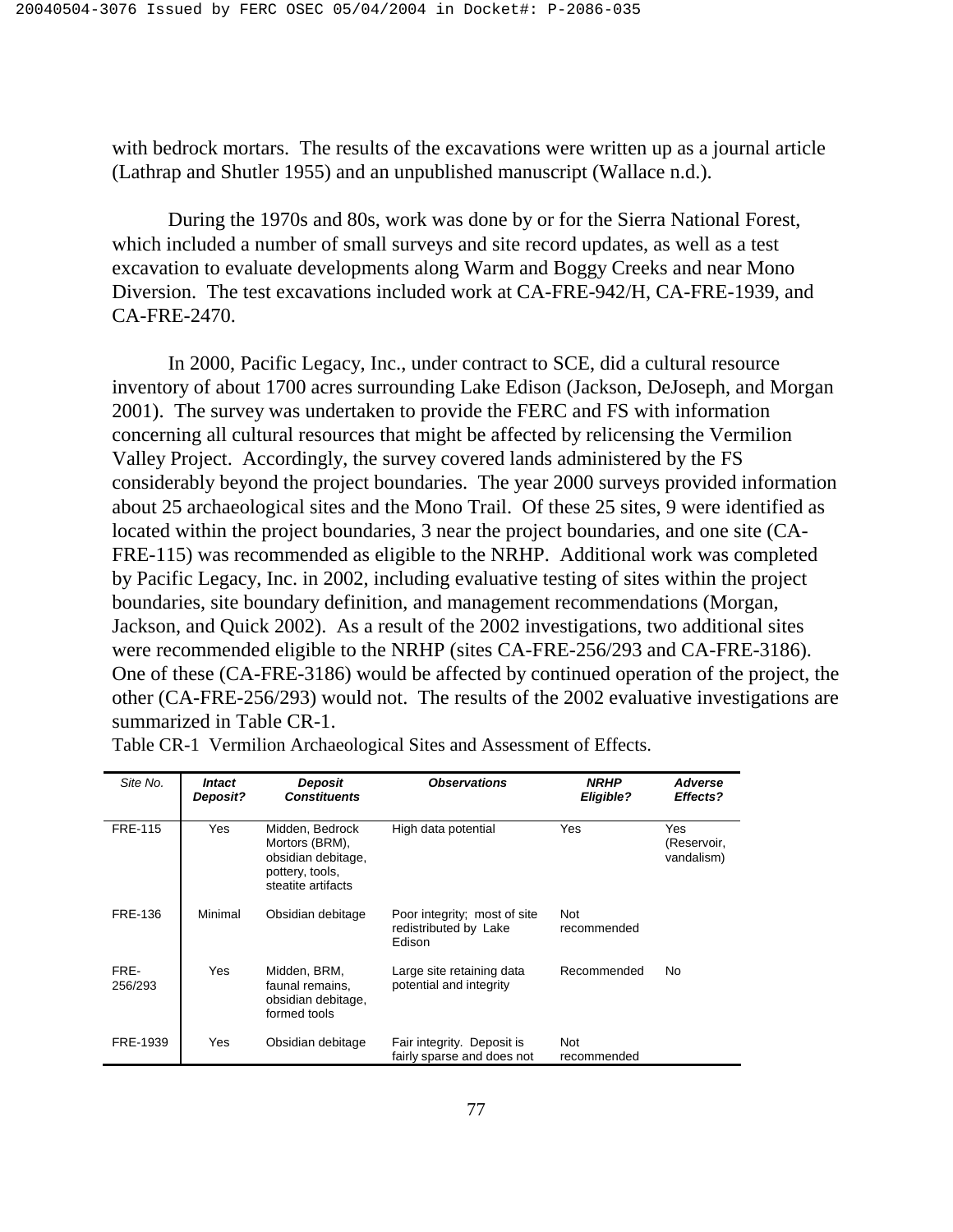|                 |           |                                                        | contain important data                                                                                            |                           |                    |
|-----------------|-----------|--------------------------------------------------------|-------------------------------------------------------------------------------------------------------------------|---------------------------|--------------------|
| FRE-<br>2470*   | <b>No</b> | limited scatter                                        | Site outside APE                                                                                                  |                           |                    |
| FRE-<br>3174*   | <b>No</b> | limited scatter                                        | Site outside APE.                                                                                                 |                           |                    |
| FRE-3175        | Minimal   | Obsidian debitage                                      | Poor integrity; most of site<br>redistributed by L. Edison                                                        | <b>Not</b><br>recommended |                    |
| FRE-<br>$3177*$ | Minimal   | Small quantity of<br>obsidian debitage                 | Site outside APE                                                                                                  |                           |                    |
| FRE-3179        | No        | Small quantity of<br>obsidian debitage                 | Poor integrity; most of site<br>redistributed by Lake<br>Edison                                                   | <b>Not</b><br>recommended |                    |
| FRE-3186        | Partial   | Obsidian debitage<br>and bifacial tools,<br><b>BRM</b> | Fair integrity & moderate<br>data potential; part of site<br>redistributed by Lake<br>Edison, core of site intact | Recommended               | Yes<br>(Reservoir) |
| <b>VER-18</b>   | No        | Small quantity of<br>obsidian debitage                 | Site appears redistributed<br>by Lake Edison                                                                      | <b>Not</b><br>recommended |                    |
| <b>VER-19</b>   | <b>No</b> | Small quantity of<br>obsidian debitage                 | Site appears redistributed<br>by Lake Edison                                                                      | <b>Not</b><br>recommended |                    |

**\***Sites Located Outside the Project Boundaries

Site CA-FRE-115 has been recognized as an important archaeological site since the 1950s. It appears to be a seasonally occupied village site, which has evidence of prehistoric use going back several thousand years. Excavations at collapsed house structures show use of the site over the past 600 years and recovered trade beads and other material show use of the site through the contact period.

Test excavations at Site CA-FRE-3186 reveal a milling feature, abundant waste flakes from stone tool manufacture, a few finished stone tools, and a small area of archaeological matrix that may be a habitation area. Both CA-FRE-115 and CA-FRE-3186 are being affected by fluctuating water level in Lake Edison, lake shore recreation activities, and vandalism.

Site CA-FRE-256/293 is an extensive site with an abundant scatter of stone tool waste flakes, as well as some finished tools, faunal remains, ground stone tools, and well preserved archaeological matrix including habitation debris. The site is not located on the lake shore. No project maintenance or other project activities would occur within Boggy Creek (on the edge of the site) and no effects to the site are anticipated as a result of project relicensing.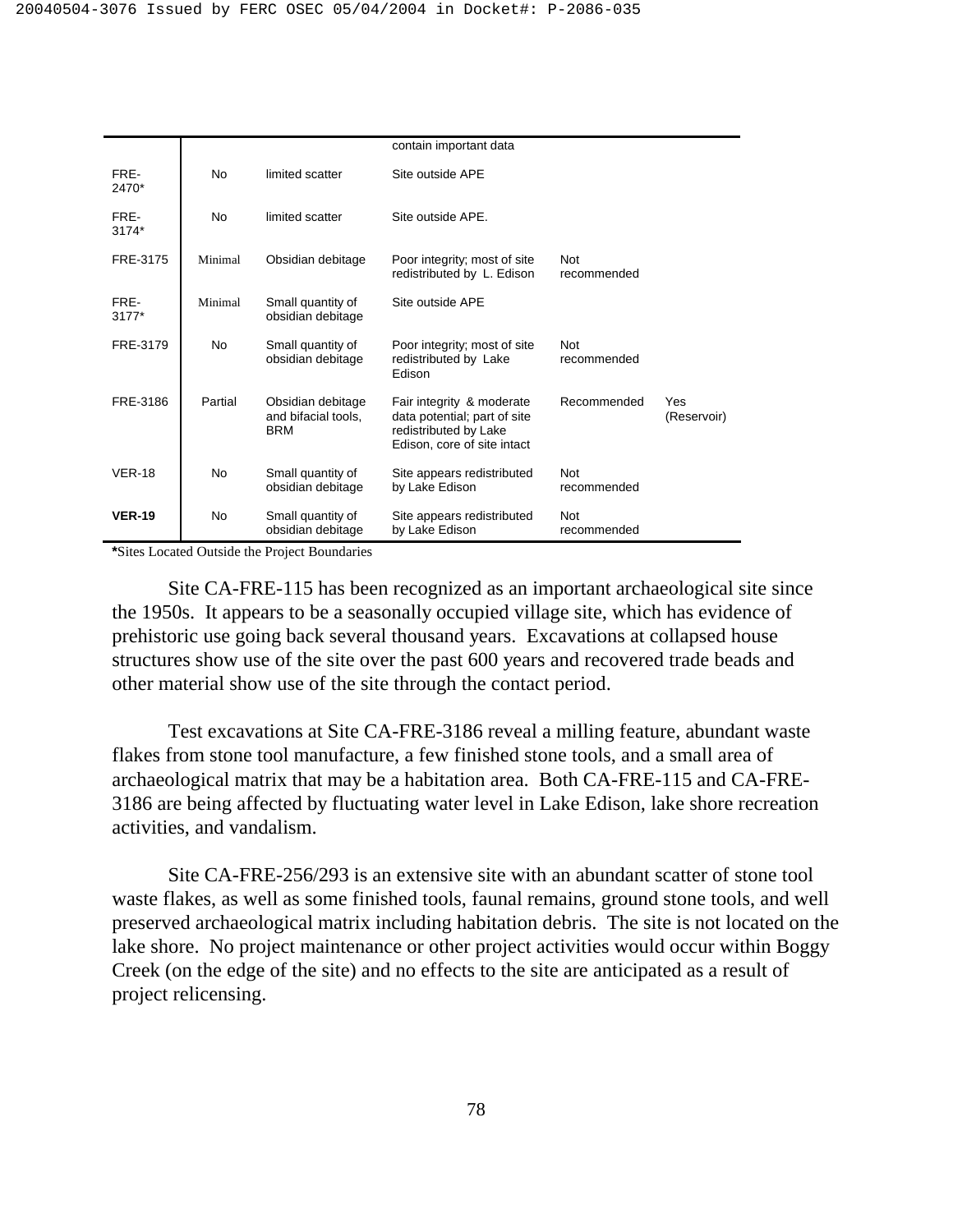# **Historic Sites**

SCE's book, "The Hardest Working Water in the World," (Shoup 1988) documents the National Register of Historic Places (NRHP) eligibility of the Big Creek Hydroelectric System. In 1993, the California SHPO concurred that the Big Creek Hydroelectric System District is eligible. Because the period of significance for the system is specified as 1911 - 1929, the Vermilion Dam and associated project facilities, which were constructed during the 1950s, do not contribute to the significance of the Big Creek Hydroelectric System NRHP district

Two of the archaeological sites recorded in SCE's 2000 inventory study included a historic component. Neither site was determined NRHP eligible and both sites are outside of the project APE. No other historic period sites were recorded in the project area.

## **Traditional Cultural Properties**

No Traditional Cultural Properties are currently defined in the APE. Consultation and research (see below) have not identified specific locations used in traditional ways by relatives or tribal affiliates of Native Americans residing in the project area. Studies associated with the ALP will continue and perhaps this situation will change.

Native American accounts and the archaeological studies indicate that the prehistoric Mono Trail ran through the Vermilion Valley following the course of Mono Creek. No physical evidence of the Mono Trail within the APE was found by the archaeological survey. Searching for evidence of the trail, the archaeologists evaluated aerial photographs and surveyed parts of the lake bottom during a reservoir draw down period.

In recent years, local Native Americans have held organized hikes along the modern recreational trail which skirts the west side of the lake (outside the project boundary). Native American gatherings are held at locations in the project vicinity and there is general recognition that the Mono Trail is an important part of the local Native American Heritage. A local Native American group, the Native Earth Foundation, with grant moneys provided by NPS, is conducting research to define a Mono Trail NRHP entity. A Mono Trail NRHP nomination might include archaeological sites like CA-FRE-115. Were CA-FRE-115 to become part of a Mono Trail Traditional Cultural Property, it would continue to be managed as an archaeological site in consultation with concerned local Native Americans. See also Native American Consultation (below).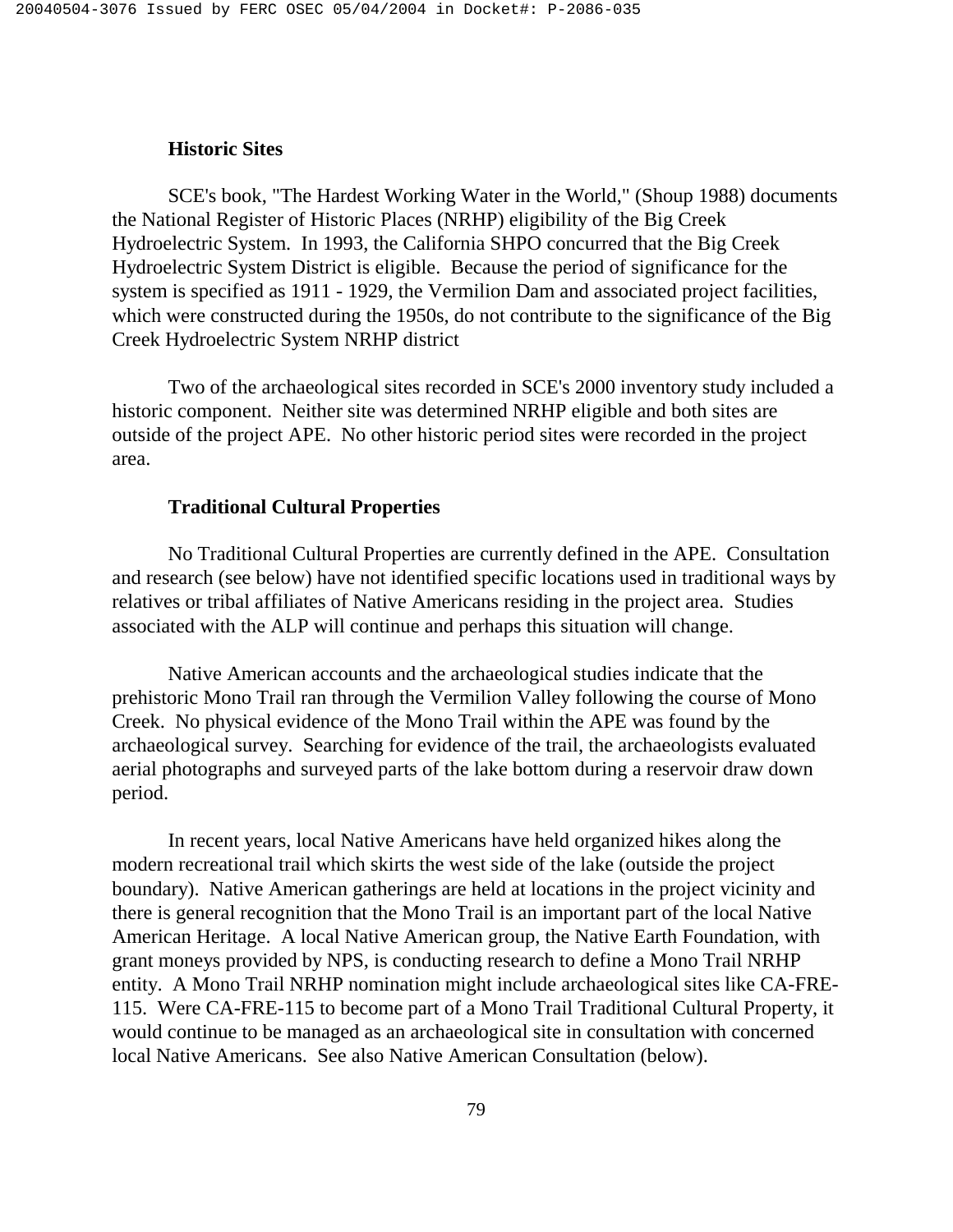Some members of the local Native American community attach importance to archaeological sites, particularly those containing human burials. No human remains have been discovered in the course of project investigations.

# **Native American Consultation**

The California Indian tribes that have been consulted about concerns related to the Vermilion Valley have been severely affected by the historical events of the last two centuries. Today they are represented by groups that fall into several different legal categories under Federal, State, and local law.

The North Fork Rancheria of Mono Indians of California, Big Sandy Rancheria, Cold Springs Rancheria, Bishop Paiute Tribe, Table Mountain Rancheria, and Picayune Chukchansi Rancheria are acknowledged by the U.S. Government as Indian Tribes.

The Dunlap Band of Mono Indians, and the North Fork Mono Tribe are not formally acknowledged as Indian tribes by the U.S. Government, but assert their historical legitimacy as California Indian tribes.

The Sierra Mono Museum, Mono Nation and the Native Earth Foundation are intertribal organizations that facilitate cooperation and collective action among several of the above groups, their members, and other California Indian individuals.

The monthly meetings of the Cultural Resource Work Group (CRWG) of the Big Creek ALP**<sup>11</sup>** have played a major role in exchanging information with the Big Creek area Native American community, Indian Tribes, and other groups about the Commission's relicensing process, general Native American concerns, concerns about resources in the project area, and concerns about studies conducted in support of the relicensing process. The discussion below relies on discussions which occurred in CRWG meetings for information about local Native American general attitudes and concerns about archaeological sites, archaeological investigation techniques, traditional cultural properties, and how SCE obtained the input of local Native Americans into project studies. The CRWG has met monthly since October, 2000. Commission staff regularly

 $11$ On March 12, 2000, FERC authorized SCE to use the Alternative Licensing Process for four SCE projects within the upper San Joaquin watershed (Project Nos. 2175, 67, 120 and 2085, Big Creek Nos. 1 & 2, Big Creek Nos. 2A, 8, and Eastwood, Big Creek No. 3, and Mammoth).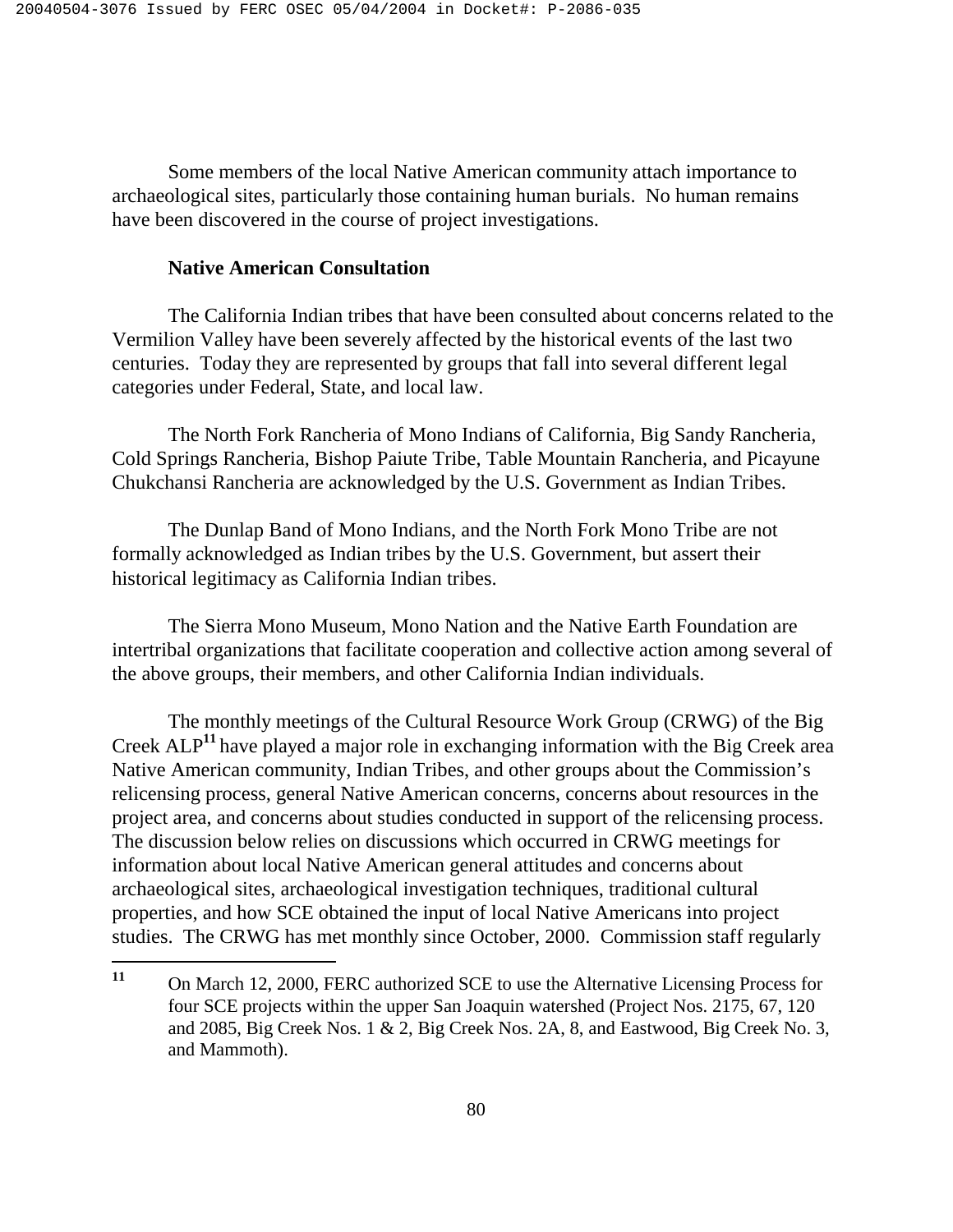attend. The more formally consultative component of these regular meetings includes written meeting advance notice to a mailing list of organizations (including tribes) and individuals. The notices include an agenda and a summary of the previous meeting.

On July 5, 2001, the Picayune Chukchansi Rancheria commented to the Commission on SCE's draft license application, primarily taking issue with the way the report on the year 2000 archaeological investigations described the Mono Trail. SCE responded in detail to the Picayune Chukchansi Rancheria's letter and included their response in the final license application.

SCE also included letters from Mono Nation dated February 22, 2001 and April 28, 2001 in the Final Application along with copies of its response to those letters. Mono Nation's criticism of the Vermilion Project focused on the way archaeological investigations were reported. Mono Nation's specific complaints include: the report does not address impacts to archaeological sites from original construction; the report evaluates impacts to individual sites instead of to the Vermilion Valley and Mono Trail as a whole; and the report does not indorse Mono Nation's assertion that the entire Vermilion Valley is a NRHP eligible Traditional Cultural Property.

In response to requests for government-to-government consultation from the Picayune Chukchansi Rancheria, and the North Fork Rancheria of Mono Indians, Commission staff held a meeting at the Forest Service's office in North Fork, California on January 8, 2002.

### **Agency Consultation**

Consultation with the SHPO for the Undertaking was initiated with a 20 February 2001 meeting at the California Office of Historic Preservation between SHPO staff, the applicant-s representatives, and FS staff. The SHPO has commented on the SCE 2001 and 2002 archaeological reports (letters of July 10, 2001, and April 13, 2003). The SHPO concurred with: our recommended definition of the area of effect; that archaeological sites CA-FRE-115, CA-FRE-256/293, and CA-FRE-3186 meet NRHP eligibility requirements; and that continued operation of the project would be likely to adversely affect CA-FRE-115 and 3186. The SHPO requested additional information about CA-FRE-1939, CA-FRE-3175, and a locus of CA-FRE-115 labeled Pl-Ver-2000-17. The SHPO deferred comment on project effects on the Mono Trail until completion of additional studies.

### b. Environmental Effects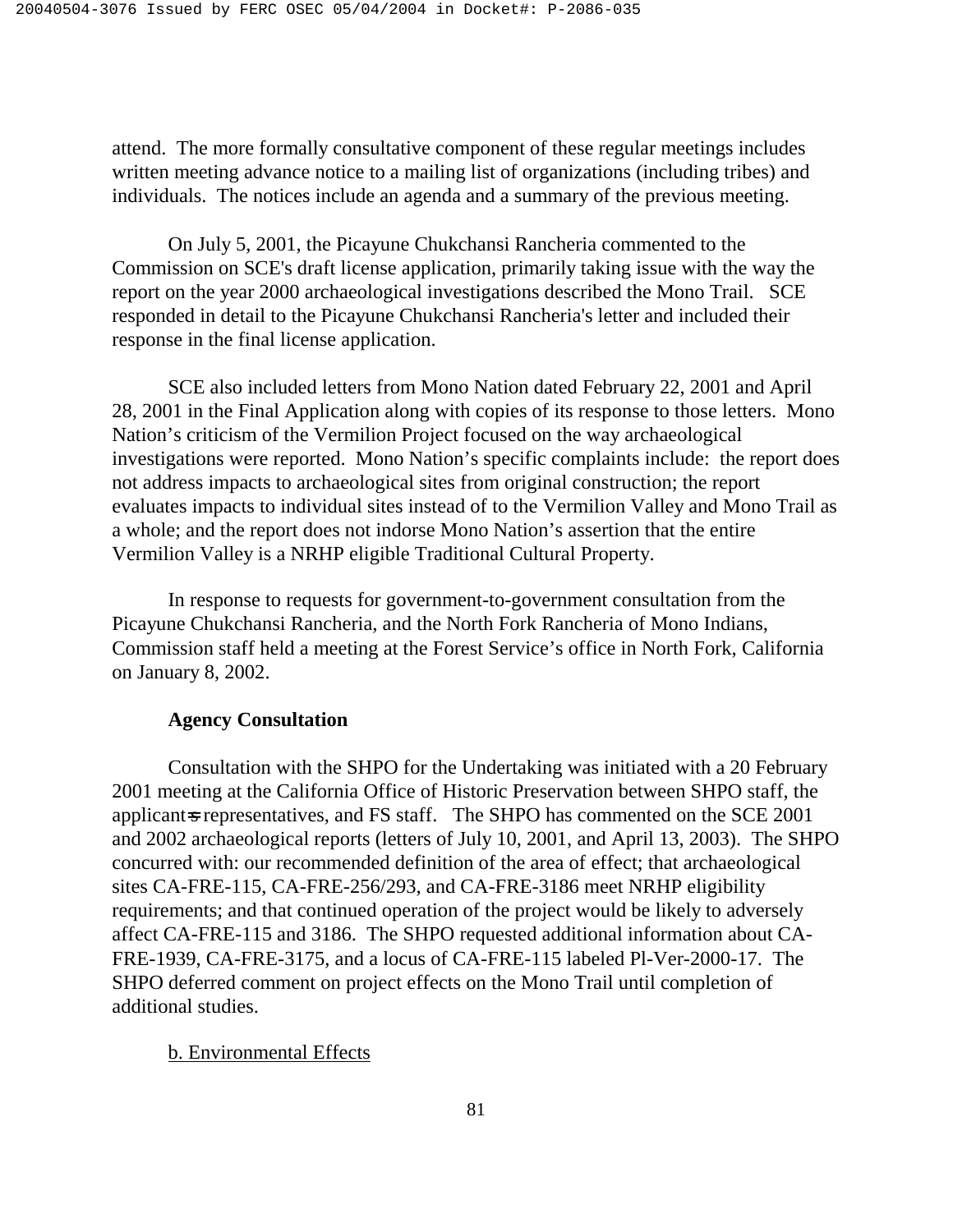# *Our Analysis*

The continued operation of the Vermilion Valley Project could affect archaeological sites eligible for listing in the NRHP. Table CR-1 summarizes information on the 9 sites identified in the APE and includes information on 3 nearby sites. We concur with the SHPO and SCE that sites CA-FRE-115 and CA-FRE-3186 are of NRHP significance and would be effected by continued operations of the reservoir. We agree with SCE that NRHP eligible CA-FRE-256/293 would not be effected by continued operation of the reservoir. The presumed path of the ancient Mono Trail beneath the water of Lake Edison would continue to be effected by the reservoir.

# c. Unavoidable Adverse Effects:

 Continued operation of the project would have minor effects on those sites affected by lake shore erosion and reservoir draw down.

d. Cumulative Effects:

 The area's lakes, including Lake Edison, are an important part of what makes the area attractive to recreationists. Continued recreational use of the area, and the building of new recreational facilities, could add to existing effects on archeological sites (vandalism, erosion from foot traffic).

# **5. Recreational Resources**

### a. Affected Environment:

 The Vermilion Valley Project is located within the boundaries of the Sierra National Forest (SNF) (Pineridge Ranger District and the High Sierra Recreation Area). Recreation areas within the region are concentrated in the SNF Pineridge Ranger District around Mono and Bear Diversions, Florence Lake, Huntington Lake, and Shaver Lake. Developed recreation facilities are primarily operated by private entities under special use permits issued by the FS. Florence Lake, Shaver Lake, and Huntington Lake are located approximately, 7 miles, 25 miles and 15 miles, from the project area, respectively and offer a variety of recreation opportunities, including camping, boating, picnicking, fishing, horseback riding, and various winter sports. The FS says that demand for recreation at developed sites within the SNF was 1.8 million recreation visitor days (RVDs) in 1995, and expects the demand to reach 1.9 and 2.1 million RVDs in 2005, and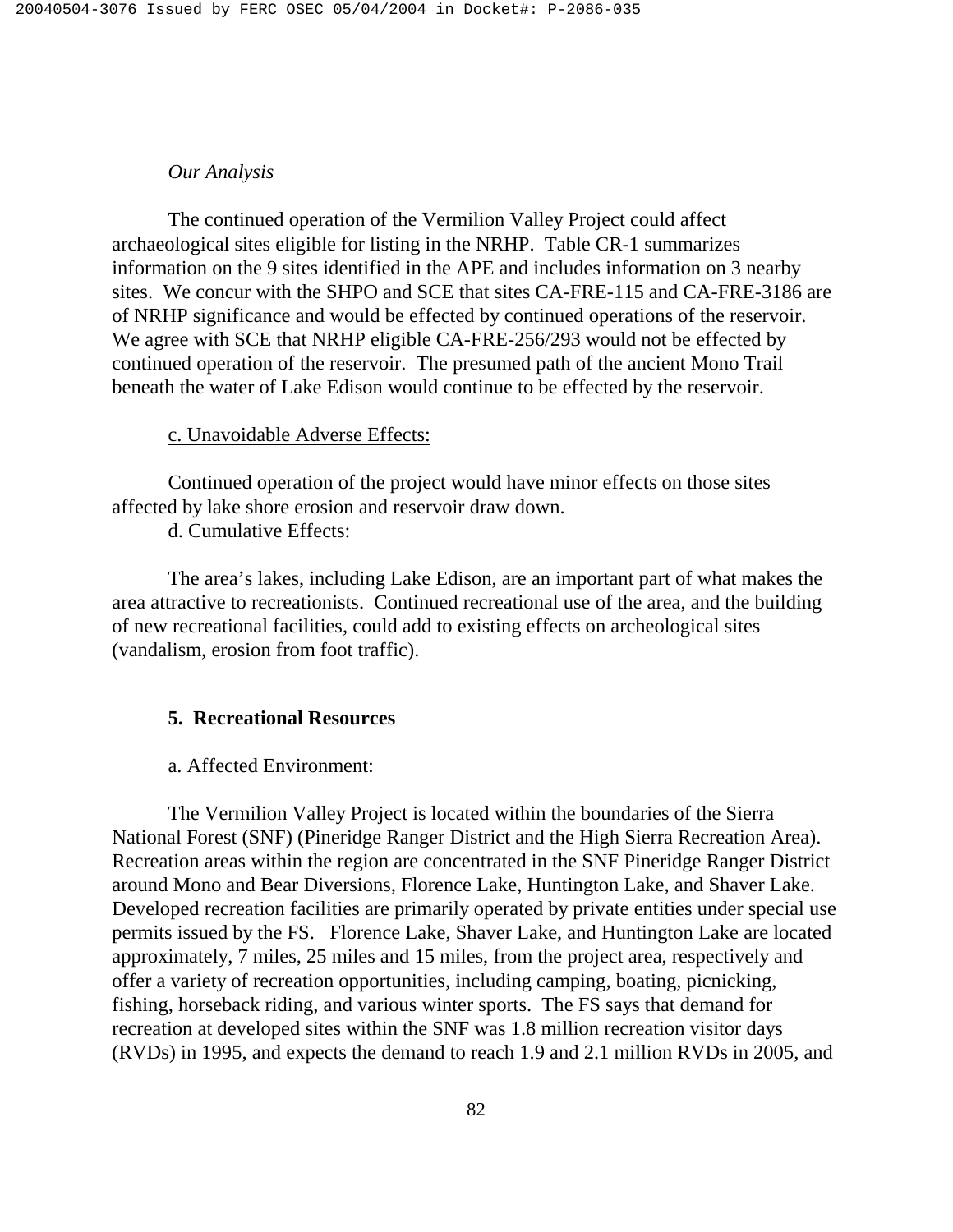2015, respectively. $^{12}$ 

<u>.</u>

 The project contains 2,202.27 acres of property within the current project boundary. In general, the boundary encompasses the Vermilion Valley dam, spillway, and associated structures; the project reservoir, the outlet works and channel from the dam to Mono Creek; Warm Creek diversion dam; the diversions channel from Warm Creek dam to the confluence with Boggy Meadow Creek; and Boggy Meadow Creek from the diversion channel to the reservoir.

 The project area is accessed from State Route 168 and Primary Forest Route 80 (FS 80). FS 80 begins at State Route 168 near Huntington Lake and also provides access to the Kaiser Wilderness Area, the John Muir Wilderness Area, SNF campgrounds, Vermilion Valley and Mono Hot Springs resorts, and Florence Lake.

 The project reservoir (Lake Edison) has a normal maximum surface area of 1,853 acres. The reservoir is 4.7 miles long and 1.3 miles wide at its widest point. Water from the Mono Creek watershed is stored in the reservoir from April to July and gradually released the rest of the year. During the fall/winter SCE draws the reservoir and it typically reaches its lowest level in March.

 Recreation opportunities at Lake Edison include boating, fishing, sightseeing, hiking, and horseback riding. Due to the steep topography around much of Lake Edison, developed recreation facilities are located either on the western shore of Lake Edison or on the diverted reach of Mono Creek below the dam. Developed public facilities are operated by the FS, either directly or indirectly, and include Vermilion Campground, located on the northwest lake shoreline; Mono Creek Campground, located on the diverted reach about 1 mile below Vermilion Valley dam; Lake Edison Boat Launch, located near the western abutment of the dam; and Vista Point, an overlook located near the eastern terminus of the dam. Other FS operated public facilities in the immediate area include Mono Hot Springs Campground, Mono Creek Trailhead, and Mono Creek Picnic Area. Four trailheads are located in the project area, including Bear Creek Trailhead, Bear Ridge Trailhead, Mono Creek Trailhead, and Onion Springs Trailhead. These trails provide access to the Pacific Crest National Trail, the John Muir Trail, the John Muir Wilderness Area, or the Ansel Adams Wilderness Area.

**<sup>12</sup>** A recreation visitor day or RVD represents 12 hours of recreation use and may consist of 12 people visiting for one hour, one person visiting for 12 hours, or any combination totaling 12 hours.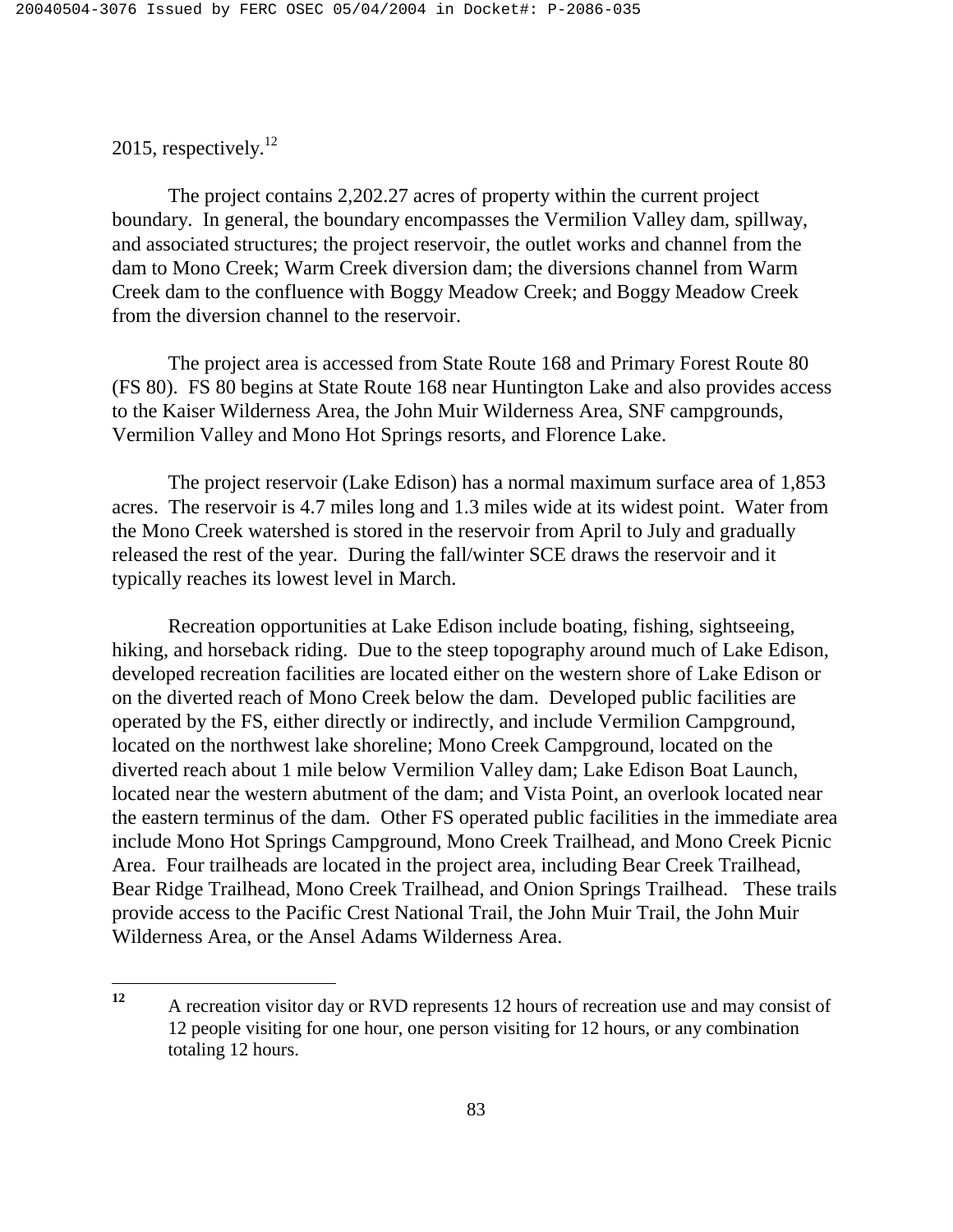Private developed recreation facilities in the project area include the Vermilion Valley Resort, located on the western shore of Lake Edison; the High Sierra Pack Station; and the D&F Pack Station corrals. SCE does not maintain any recreation programs, measures, or facilities in the project area.

 The FS uses the Recreation Opportunity Spectrum (ROS) to manage existing and future recreation opportunities in the SNF. The ROS identifies potential recreational uses of an area based on physical and social settings, and management objectives. Under this system, the FS classifies public lands within the project area as Semi-primitive Motorized and Roaded Natural. Semi-Primitive Motorized retains a predominately natural looking area with a low evidence of users and allows only resource modifications that are harmonious with the surroundings. Roaded Natural lands are natural looking areas with a moderate evidence of users. The existing project area is consistent with these two classifications.

 The FS collected recreation use data for recreation facilities and activities in the project area from 1990 through 1994 and 1996 through 1999 (1995 data was not available). Based on this information, capacity and use data for specific recreation sites are as follows:

| Facility                | <b>Annual Visitation Range</b><br>(RVD) | Weekday | Average % Occupancy Rate<br>Weekend |
|-------------------------|-----------------------------------------|---------|-------------------------------------|
| Vermilion Campground    | $7,700 - 15,300$                        | 49%     | 78%                                 |
| Mono Creek Campground   | $4,600 - 5,600$                         | 40%     | 40%                                 |
| Mono Creek Picnic Area  | None Provided                           | 21%     | 40%                                 |
| Lake Edison Boat Launch | None Provided                           | 25%     | 48%                                 |

Table RC-1. Annual visitation and average occupancy rate at specific recreation sites in the project area from 1990-1994 and 1996-1999. (Source: SCE, 2001)

 Dispersed camping opportunities in the project area can be found at Onion Springs Overflow and Mono Creek Overflow campgrounds. Dispersed camping also occurs near the Lake Edison Boat Launch, along the western shore of Lake Edison, and along part of Mono Creek. Some of these areas have been adversely effected by camping activities and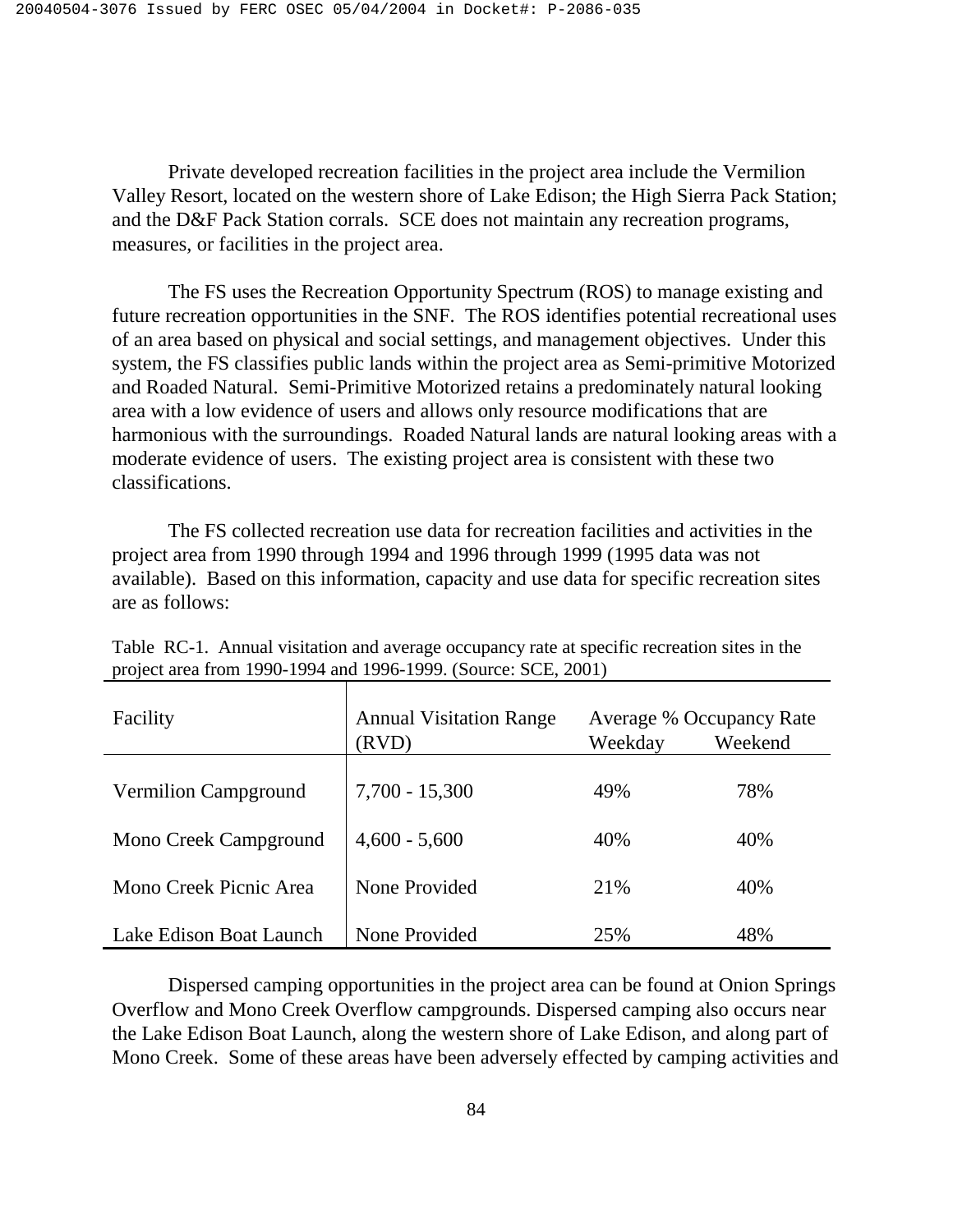show signs of soil compaction, erosion, and undergrowth vegetation removal. Other dispersed recreation opportunities in the project area include swimming, picnicking, fishing, hunting, OHV use, and snowmobiling and Nordic skiing in the winter. Between 1993 and 1996, the average annual RVDs for hunting were 90,000.

 Lake Edison provides fishing opportunities for several species of trout and both SCE and CDFG stock trout in the project area. FS surveys also show that the most popular fishing area in the project area is Lake Edison and that the vast majority of anglers are satisfied with the quality of their fishing experience. Other popular fishing areas include the diverted reach of Mono Creek below Vermilion Valley Dam and Cold Creek. The FS estimates that coldwater angling would increase 1-2 percent annually over the next fifty years and states that between 1993 and 1996 fishing RVDs were an average of 262,000 each year.

 In addition, the FS reports that in 1996/1997, summer OHV use was a total of 108,500 RVDs. Further, the FS reports that winter sports at the SNF have gradually increased from 27,000 RVDs in 1987 and 26,000 RVDs in 1991 to 52,000 RVDs in 1996. The 16 mile-long Kaiser Pass Trail and seven mile-long Edison Lake Trail are two popular snowmobiling trails in the project area. Nordic skiers also use the Kaiser Pass Trail to access Lake Edison and Florence Lake. Very infrequently in the past, SCE has cleared Kaiser Pass Road of snow during the winter to allow access to project facilities for emergency work. On these rare occasions, snowmobiling on the Kaiser Pass Trail has been adversely affected. SCE has in the past, and proposes to continue in the future, to consult with the FS should it become necessary to clear Kaiser Pass Road.

 Our review of the project's latest (2002) Licensed Hydropower Development Recreation Report (Form 80 Report) shows that the project had a total of 21,422 recreation days during the 2002 calendar year and that during that year the Lake Edison Boat Launch was only used to 25% of its capacity.<sup>13</sup>

 SCE does not propose any additional recreation measures at this time. SCE will enter into negotiations with the FS in an effort to develop a mutually acceptable, recreation enhancement package for the project. The package would identify specific recreational enhancement(s) deemed necessary, a schedule for completing any required enhancement, and a way to identify cost-sharing mechanisms for carrying out any

 $13$ **<sup>13</sup>** A recreation day is defined as a visit by an individual to a project development for recreational purposes during a 24 hour period.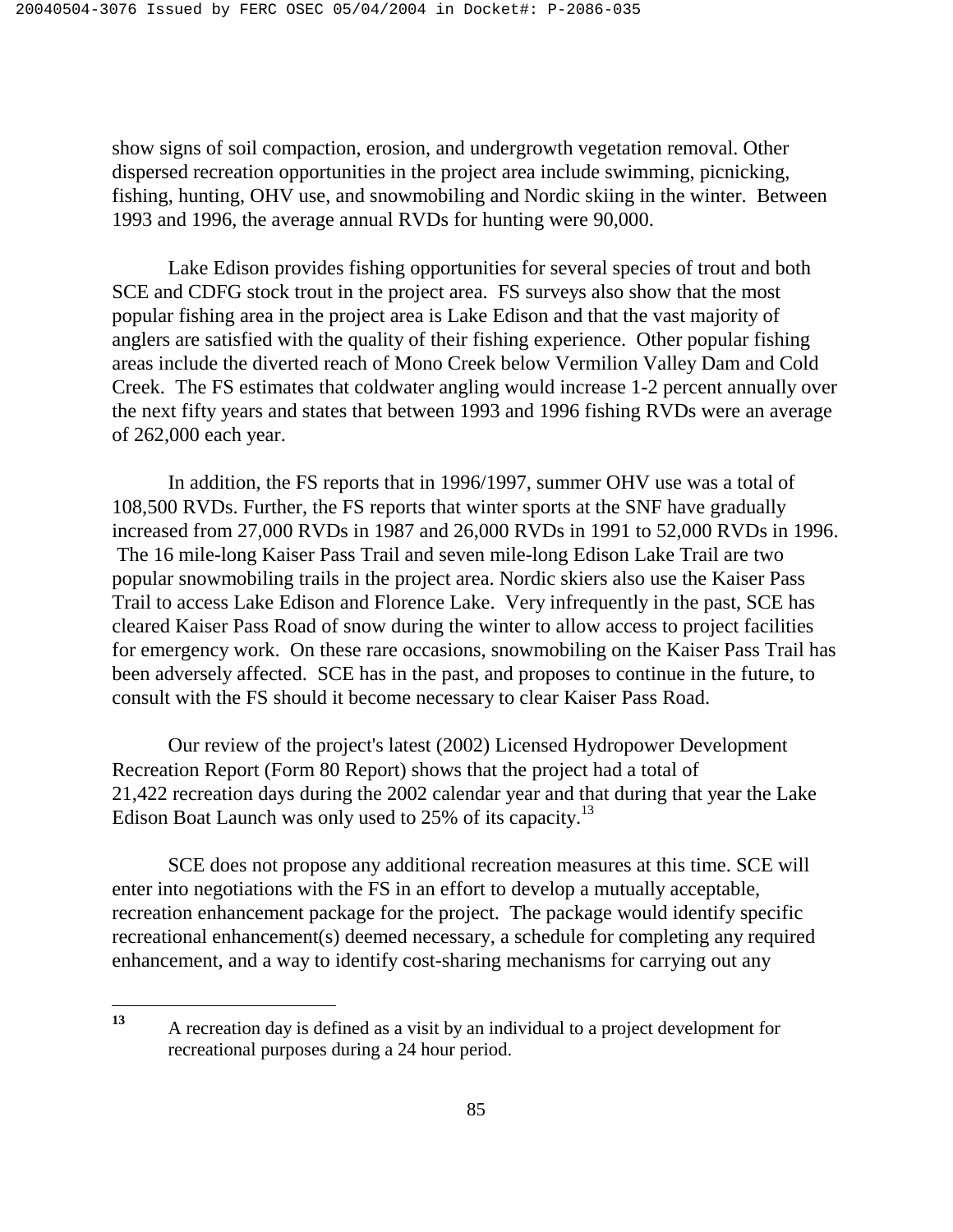required enhancement measures. SCE says that such negotiations will begin in February 2003 and will be completed before the FS submits its Final 4(e) conditions.

### b. Environmental Effects:

# **Recommended Recreation Improvements**

 SCE does not propose any additional recreation measures or improvements at this time.

 In revised preliminary 4(e) condition 14 D., the FS would require that SCE construct specific recreation facilities or enhancements at existing recreation sites around Lake Edison. These include specific enhancements or additional facilities at Vermilion Campground, Edison Lake Boat Launch, and Vista Overlook. These enhancements and facilities include road and parking improvements, additional signage, campsite and boat launch improvements, and additional dispersed camping sites. The condition also identifies construction and funding responsibilities for these recreation sites.

 At Vermilion campground, the FS's proposed improvements would provide camping opportunities to persons with disabilities, provide needed sanitary facility upgrades, address erosion and storm runoff problems, lower the risk of conflicts between bears and humans with regard to the proposed bear-proof improvements, and improve existing and future public use at the site.

 The improvements FS would require at the Lake Edison boat launch site would provide accessibility to the site for persons with disabilities; address environmental damage caused by unauthorized, dispersed camping activities near the site; reduce the risk of conflicts between bears and humans with regard to the proposed bear-proof garbage bins; and improve the overall condition and usability of the existing boat launch ramp.

 At Vista Overlook, the FS's condition would require access by disabled persons, provide need upgrades to the site's sanitary facilities, and enhance recreational use at the site. As part of its proposed improvements, the FS would require SCE to replace an existing rock monument at the site with rock pillars and the install interpretative signs.

# *Our Analysis*

 In its filing dated August 29, 2002, SCE states that it disagrees with parts of these FS measures (also described in the FS's original preliminary conditions). Item 13 of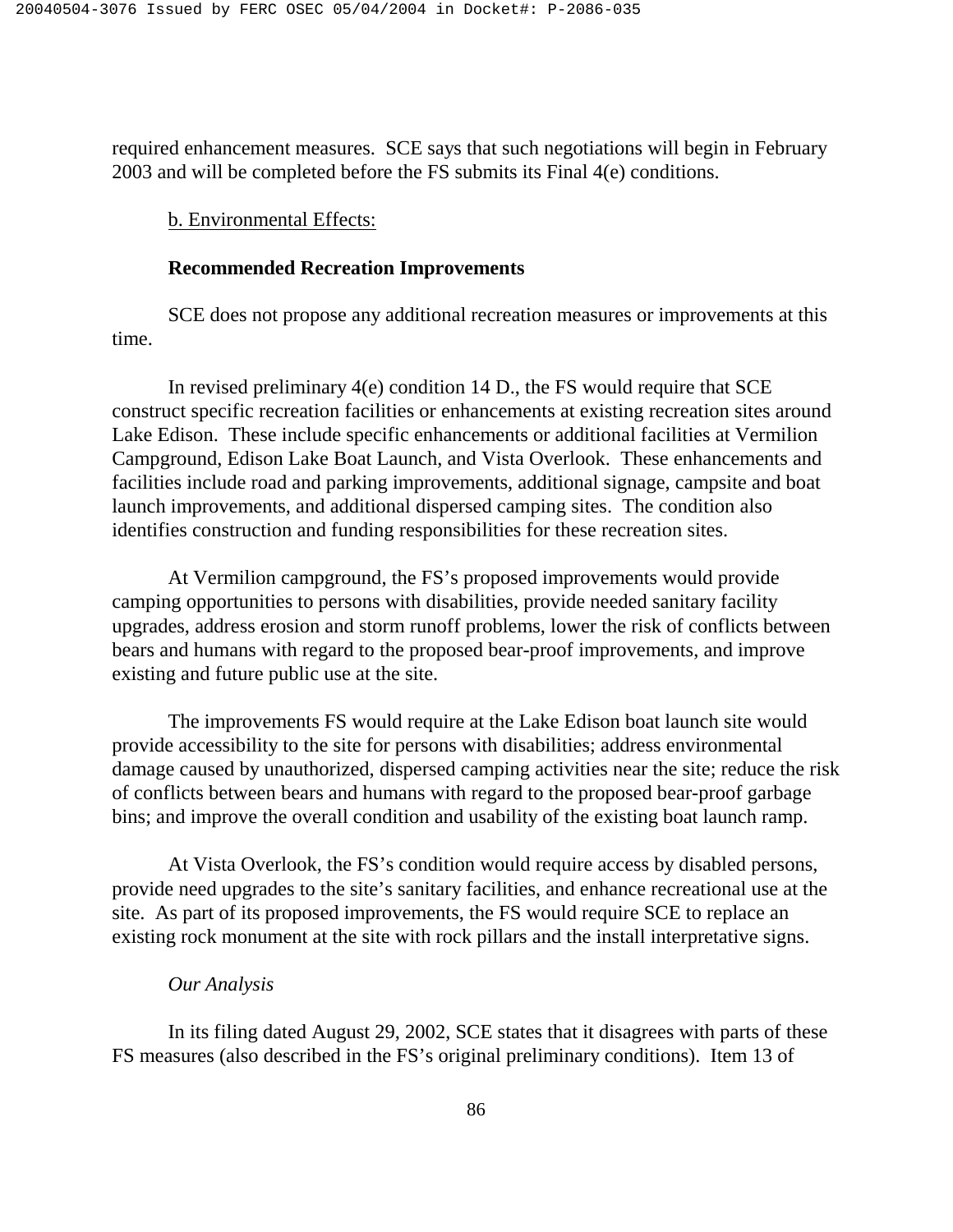condition No. 14 D requires SCE to construct additional campsites at the Vermilion Campground in the future, as necessary, based on certain use and capacity data. SCE says that the FS should be responsible for future campsites at the Vermilion campground, and that SCE should not be required to fund these improvements or, alternatively, should be allowed to collect user fees to fund the improvements.

The Vermilion campground, the Lake Edison boat launch, and the Vista Overlook are located within or adjacent to the current project boundary and directly relate to the recreation resources afforded by the project. Based on our review of available recreation use and capacity data for recreation sites and facilities in the project area, particularly FS data, it appears that the Vermilion campground, receives substantial use during the year, particularly on weekends during the summer recreation season. This information also suggests that recreation use and demand for recreation sites and facilities in the project area will increase in the future, as the populations of Fresno County and other nearby counties increase over time.

 Other available information indicates that some recreation areas and facilities are in need of improvements or minor to moderate refurbishing to improve their overall condition and usability. In particular, the Vermilion campground and the Vista Overlook have outdated sanitary facilities that were built in the 1950s; the interior road within the Vermilion campground experiences erosion and storm runoff problems; and the Vermilion campground, the Lake Edison boat launch, and the Vista Overlook are not accessible to disabled persons.

 In addition, the available information indicates that dispersed camping activities near the Lake Edison boat launch have resulted in erosion, soil compaction, and the destruction or removal of vegetation. In some cases these problems may adversely affect wildlife in the area.

 Under SCE's current proposal (no new recreation improvements or measures), we expect that existing public recreation use of the recreation areas and facilities would continue, as well as the above problems and conditions. It is likely that over time the public's use and enjoyment of the existing recreation areas or facilities would diminish as public use of the project area grows in the future and the ongoing problems or conditions continue or worsen. Specifically, we expect that the condition and quality of the noted recreation facilities and areas will decline over time, as well as the condition of the natural environment affected by dispersed camping activities.

Based on our review of the available information, we think that additional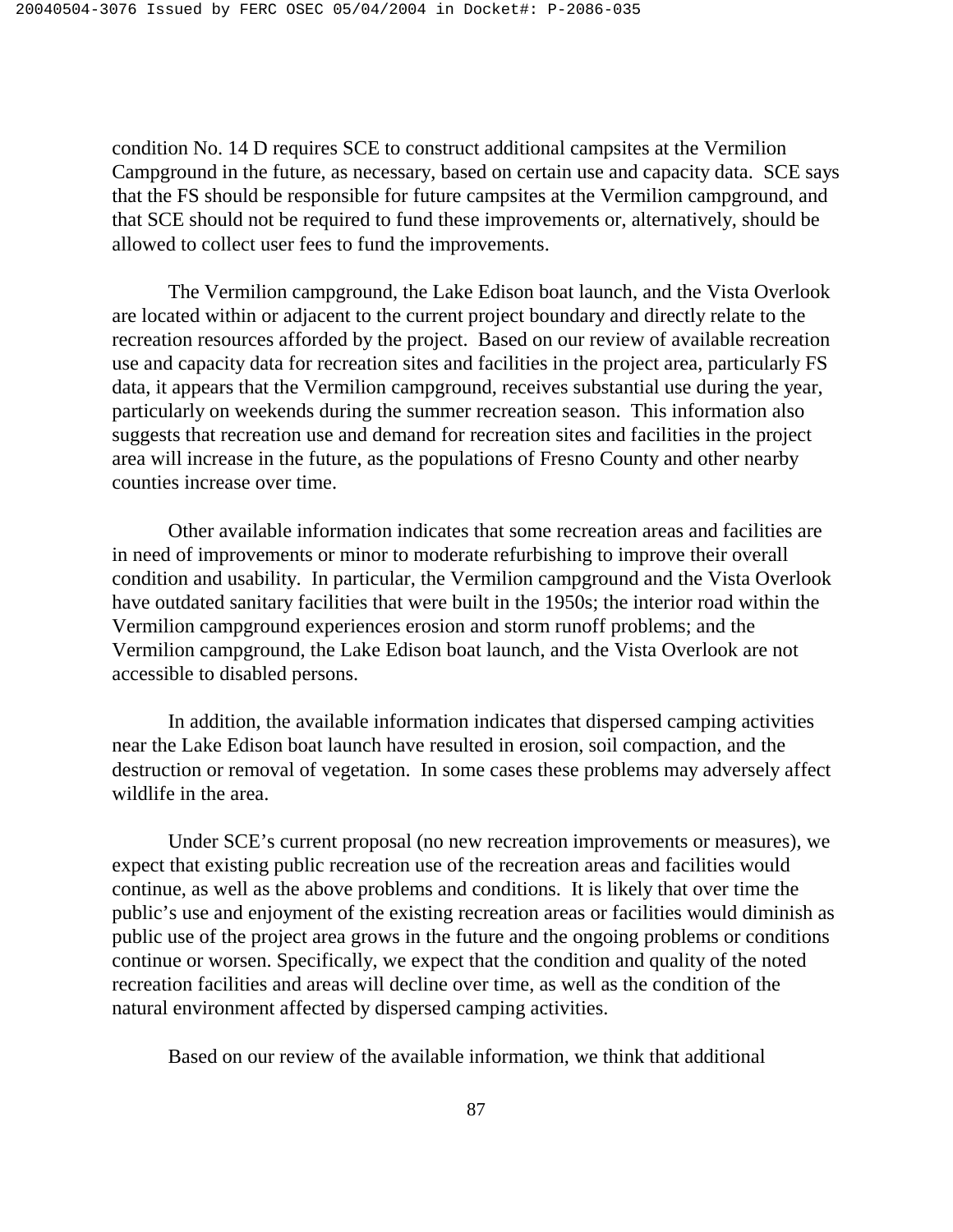recreation improvements or measures at the Vermilion campground, Lake Edison boat launch, and the Vista Overlook could address the above problems and conditions and accommodate the expected increase in future public use of the project area. Further, in accordance with Commission policy, additional improvements for disabled persons at these sites would ensure that these persons have adequate access and use of the project's recreation resources.

 Under its revised preliminary condition 14 D, the FS's proposed recreation improvements and measures would address the problems or conditions noted above and some would further enhance or improve recreation sites in the project area. Though this is the case, some of the proposed improvements do not appear needed at this time or the FS has not provided sufficient supporting information for a particular proposed improvement, or both. We examine this issue in more detail as part of our recommendations for recreation in the Comprehensive Development section.

 We consider the cost of the recreational measures FS would require in the developmental resources section and make our recommendations in the Comprehensive development section.

## **Recreation Management**

 FS revised preliminary Section 4(e) condition No. 14 A would require SCE to conduct a recreation survey and prepare a report once every six years to identify changes in the recreation uses and activities in the project area. Condition No. 14 B requires SCE to prepare and file a recreation plan to address recreation resource management and development at the project, within 1 year following the issuance of a new project license. Finally, condition No. 14 C requires SCE to provide specific annual contributions to the FS for monitoring and permit compliance related to a FS concessionaire special use permit, and for various maintenance, site policing, and enforcement activities at the project.

#### *Our Analysis*

 As previously noted, the project area receives a substantial amount of public recreational use and there is a need for some improvements to recreation facilities and sites in the area. Section 2.7 of the Commission's regulations outlines a project licensee's responsibilities regarding the management and development of a hydropower project's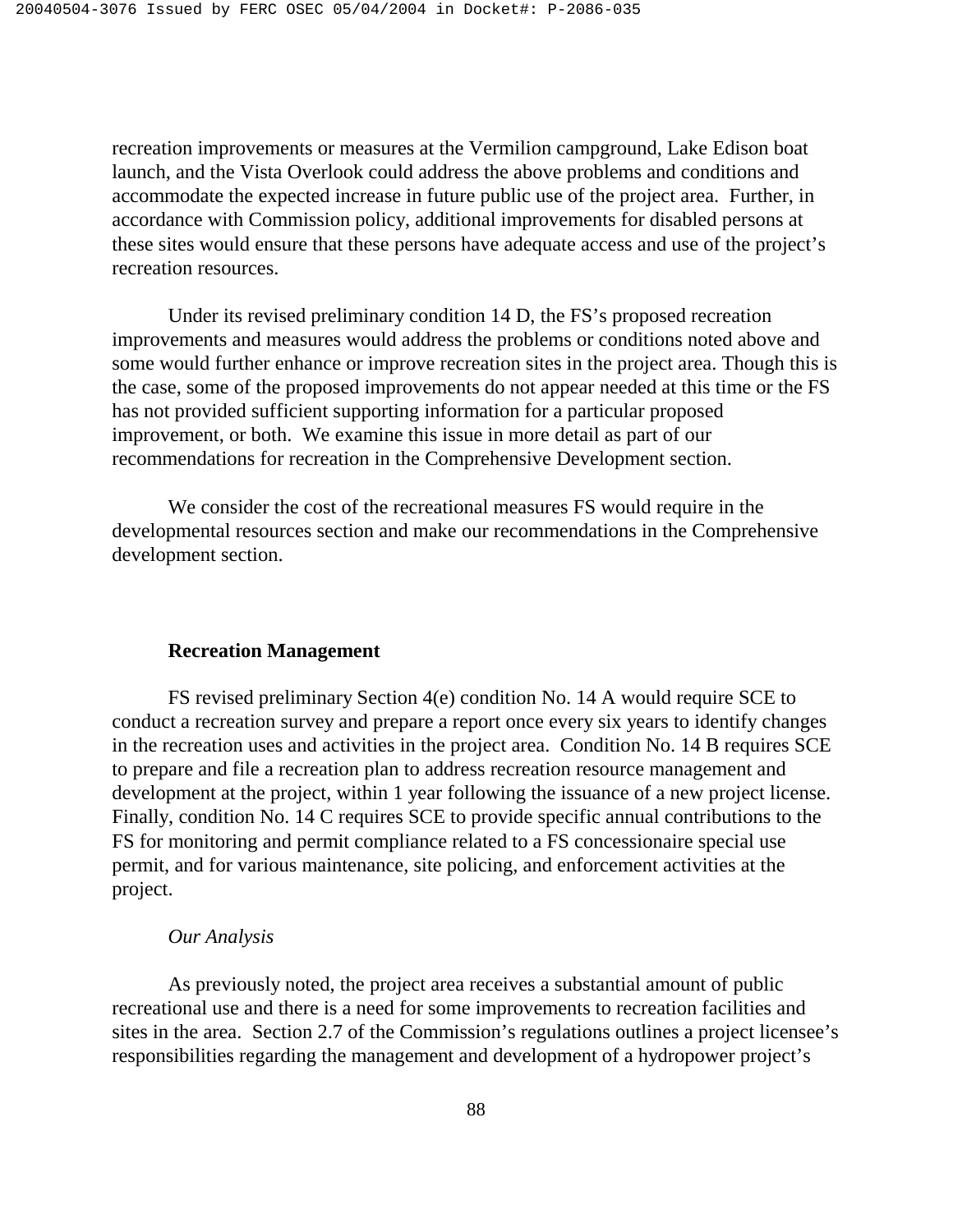recreation resources. In particular, section 2.7 requires, in part, licensees to develop suitable public recreation facilities and public access on project lands and waters and to cooperate with appropriate agencies and interested entities in the preparation and implementation of plans to construct, operate, and maintain project recreation facilities and areas. The required recreation plan and recreation surveys would ensure that suitable recreation development and adequate public access are provided at the project and that SCE meets its obligations under section 2.7 of the Commission's regulations. Further, such recreation plans typically contain, among other things, provisions to periodically monitor recreation use at the project and to assess the adequacy of project recreation facilities to meet the needs of the area. The information FS would require under condition 14 A represents such monitoring provisions.

 In its filing dated August 29, 2002, SCE states that it disagrees with parts of these FS measures, as previously described in the FS's original preliminary conditions. SCE also says that the recreation improvements in condition No. 14 D should only apply to project-related recreation facilities within the project boundary and not other recreation facilities in the project area. Finally, SCE states that it should not be required to provide funding for FS oversight of its concessionaire special use permit, as required under condition No. 14 C, noting that concessionaires already benefit from user fees and should pay the costs of monitoring, maintenance, and repair of the facilities.

 In accordance with Commission policy, the project recreation plan should pertain only to the recreational resources afforded by the project and those recreation facilities and areas related to the project's recreation resources, such as the Vermilion Campground, the Lake Edison Boat Launch site, and the Vista Overlook. Further, although the FS owns the existing project-related recreation facilities, SCE has an obligation under any license issued for the project to work with the FS to ensure that such facilities are adequately operated and maintained to meet the existing and future public recreation needs of the project. Under the Commission's regulations, the project licensee and operators of project recreation facilities within the project boundary may charge reasonable user fees in order to help defray the costs of operating, maintaining, and constructing such facilities. Thus, concessionaires are allowed, under the Commission's regulations, to charge reasonable fees necessary to help defray the cost of construction, operation, and maintenance of project-related facilities. We question, however, the need for SCE to share costs associated with the FS's oversight of its concessionaire special use permit. We examine this issue further in the comprehensive development section along with our final recommendations.

In conclusion, staff finds that implementation of FS conditions 14. A, B, and C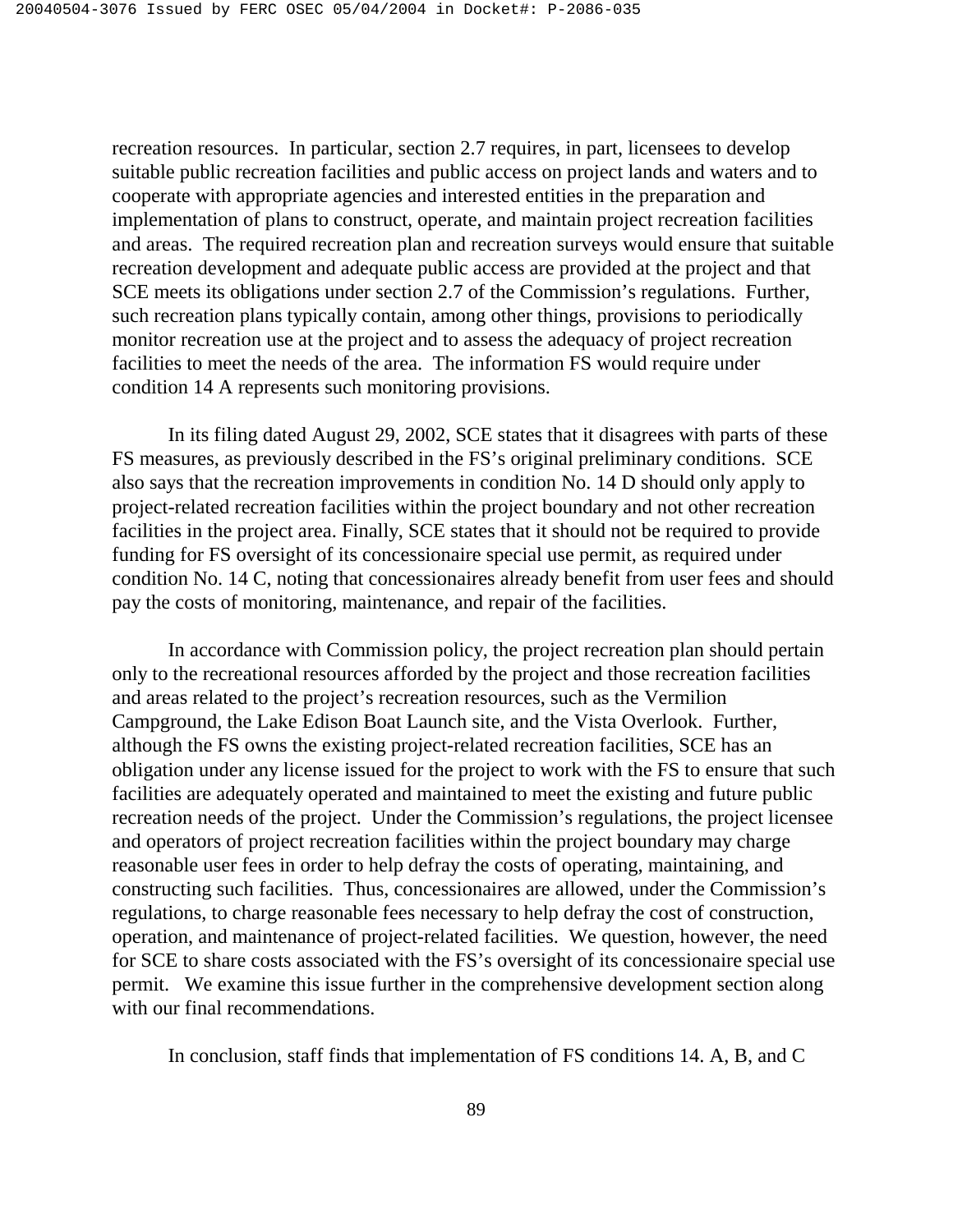would ensure that SCE meets its obligations under Section 2.7 of the regulations and would ensure that the project's recreation facilities and resources are constructed, operated, and maintained in a manner that meets the needs of the public throughout the license term.

# **Recreational Fishery Management**

 In its letter filed June 10, 2002, CDFG says that its primary management objective for Lake Edison is a "put and grow" fishery and that it plants fingerling-sized rainbow trout in Lake Edison. Mono Creek is managed as a "put and take" fishery and CDFG plants 11-14 inch rainbow trout in Mono Creek. CDFG says that given this management objective and to offset the effects of annual/seasonal reservoir draw-downs and project related instream flow reductions, it recommends that any license issued for the project require SCE to contribute a reasonable portion (50 %) of the costs of fish production that is needed to sustain a fishery in Lake Edison and Mono Creek. Currently, SCE maintains a trout rearing facility and a voluntary stocking program. SCE proposes to continue its voluntary fish stocking program and states that funding should not be required as part of any new license that may be issued for the project.

#### *Our Analysis*

 As noted in the Aquatic Resources section, the fishery in Lake Edison and Mono Creek is in good condition under current operations. Between 1994 and 2000, CDFG has stocked between 20,246 and 95,250 trout per year. Fishing stocking in Lake Edison and in Mono Creek provides important recreational fishing opportunities in the project area and represents one of the public benefits of the project. Fishing activities are popular throughout the project area, including on the shores and mid-lake of Lake Edison and the diverted reach of Mono Creek below Vermilion Valley Dam. FS surveys conducted in 2000 indicate that the most popular fishing area in the project area is Lake Edison and that the vast majority of anglers were return visitors to the area and rated the quality of their fishing experience as good to excellent. Often, the anglers caught both rainbow and brown trout and appreciated the scenic, peaceful setting of the area.

#### **Emergency Snow Removal from Kaiser Pass Road**

 On rare occasions, it has been necessary for SCE to clear Kaiser Pass Road of snow during the winter to access project facilities for emergency work. It appears that this emergency work requires the road to be closed at times. During such periods, snowmobile use of the Kaiser Pass Trail, which occupies the road under normal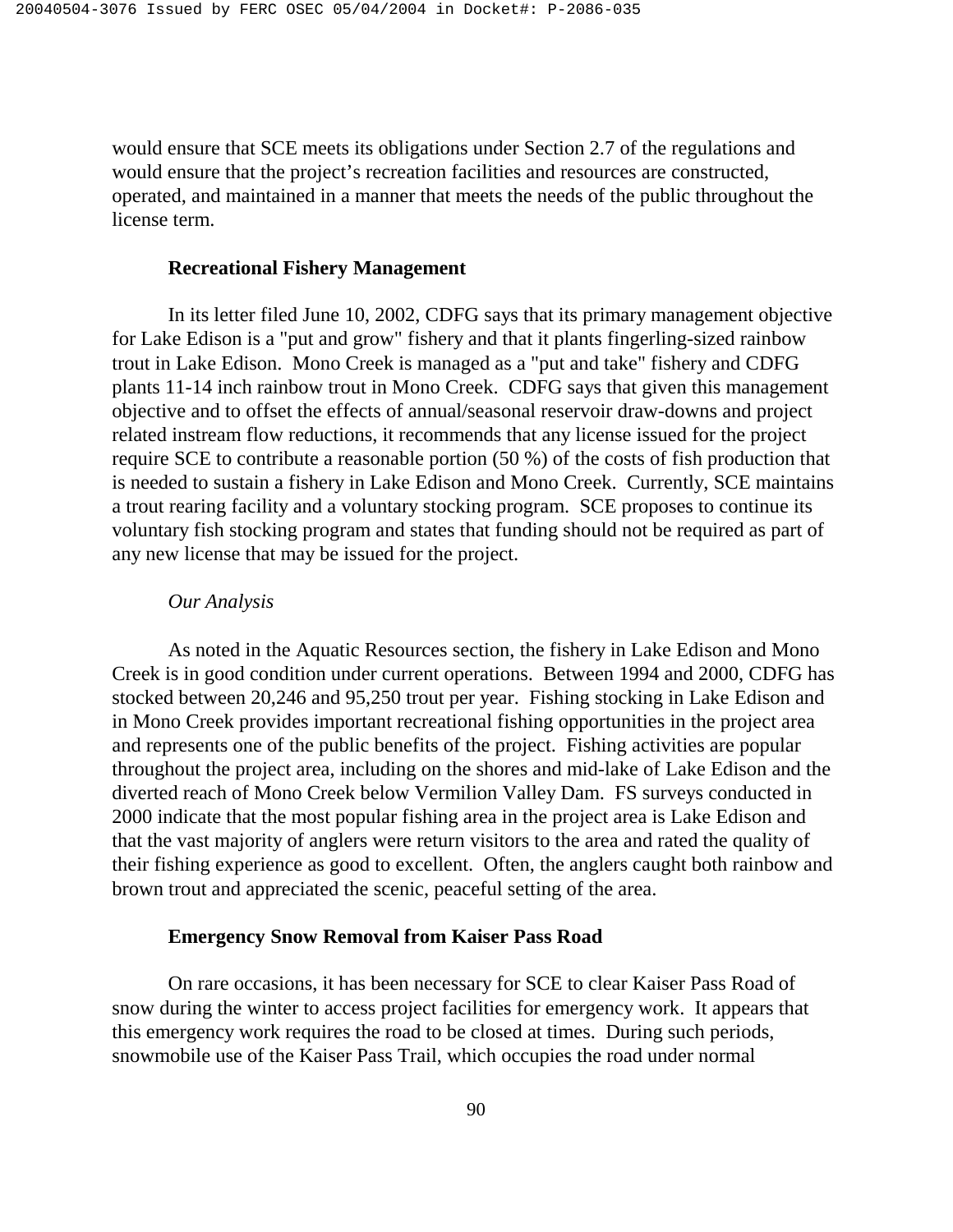conditions, is adversely affected. SCE has in the past and plans to continue to consult with the FS should it become necessary to clear Kaiser Pass Road.

### *Our Analysis*

 By letter dated September 4, 2002, the National Park Service recommends SCE develop a maintenance protocol and/or mitigate for the effects of the emergency closure on snowmobiling on Kaiser Pass Trail.

 Snowmobile use in the project area is very popular and Kaiser Pass Trail is a commonly used trail. Although it appears that snowmobiling is only affected infrequently by SCE's emergency work, it is unclear to what extent snowmobile use of the trail is adversely affected and whether or not these affects can be reduced or possibly mitigated. In any license issued for the project, SCE has an obligation to operate and maintain project works and facilities in a safe and efficient manner, and to provide for reasonable public access and use of the project for recreational purposes.

### **Project Boundaries**

 In its application, SCE propose two minor changes to the existing project boundary. Specifically, SCE proposes to remove from the boundary a portion of FS 80 located between the Vermilion Valley dam area and a point near the Mono Creek Campground. Staff estimates that this section of road is approximately one mile in length. Currently, the boundary follows the outside edge of the road on both sides between the above two areas. SCE states that this portion of the road was improperly included in the boundary under the current license and that the road is maintained by the FS, does not contain any project facilities or features; and is primarily used by the public for recreation access, including access wilderness areas outside the project area. A portion of the road, located in the immediate area of the Vermilion Valley dam, would remain in the project boundary. This area includes various spur roads to access project works below the dam, the Vista Overlook area, and the Bear Ridge Trailhead.

 In addition, SCE proposes to add the Warm Creek Diversion dam access road to the project boundary. This 720 foot-long, spur road is used by SCE to access the diversion facilities for maintenance and is closed to the public. The road starts at the Onion Springs Road and ends at the diversion. The boundary would run along either side of the road between these two points.

 *Our Analysis*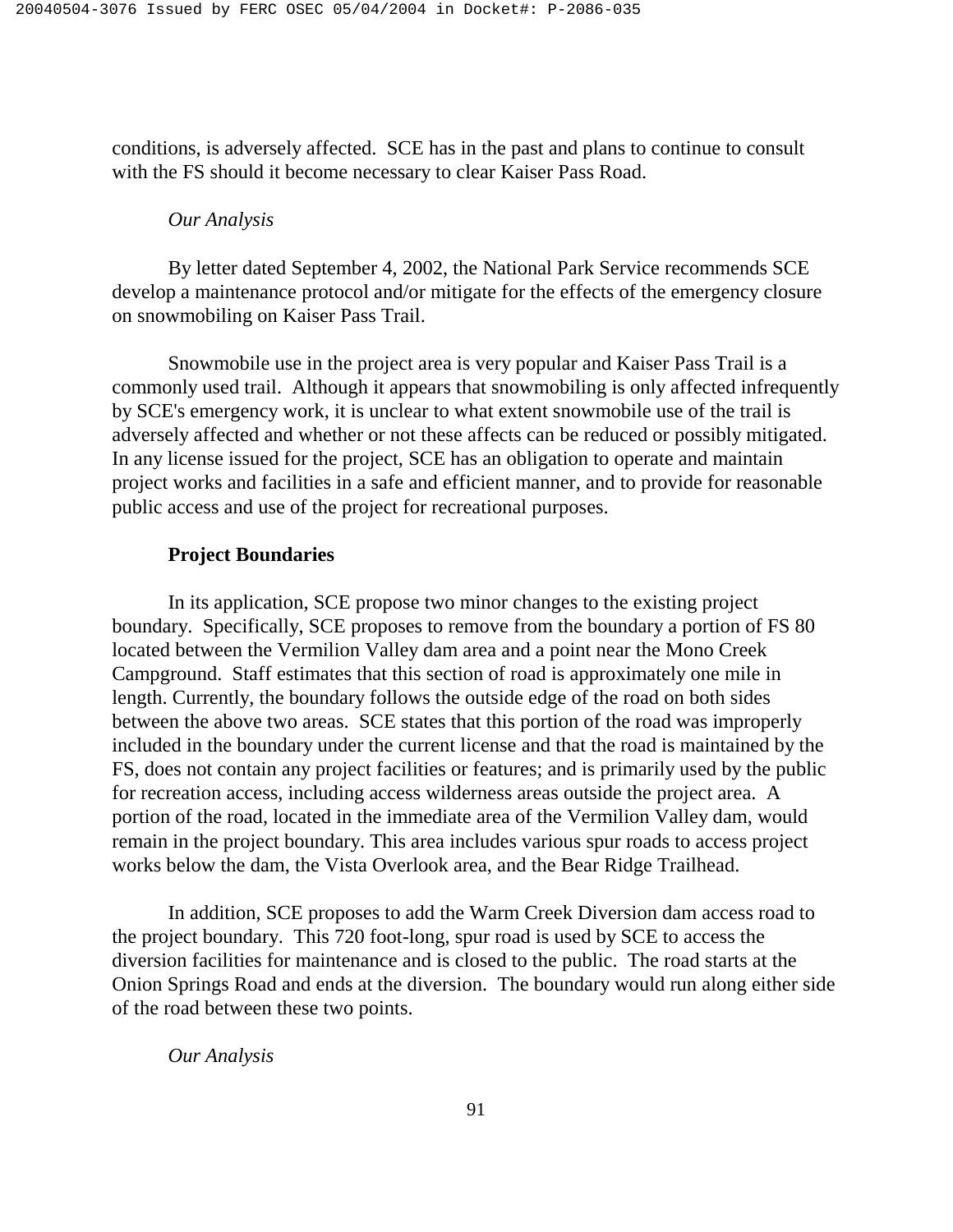Project boundaries are used to designate the geographic extent of the lands, waters, works, and facilities that the license identifies as comprising the licensed project. In particular, lands enclosed by the boundary must include those necessary for the operation and maintenance of the project, as well as, those lands necessary for other project purposes.

 Based on our review of the available information, it appears that the portion of FS 80 proposed for removal from the boundary does not provide direct access to specific project works or project facilities other than Vermilion Valley dam area. SCE proposes to retain within the project boundary, a short section of FS 80 in the immediate area of the dam. Further, as noted above, FS 80 provides access to a variety of recreation areas and, its use for the project appears to be very limited. The portion of the road to be removed from the boundary does not appear to be necessary for the operation, and maintenance of project facilities and other project purposes, such as public use of the project's recreation resources. The public's use of the road is not expected to change as a result of the proposed project boundary modification. Given this information, we agree with SCE that the removal of the noted portion of FS 80 from the project boundary is appropriate.

 In addition, we concur with the proposed inclusion of the access road to the Warm Creek diversion dam within the project boundary. The access road is currently used by SCE to access project works and we find that it is necessary for the operation and maintenance of the project. In accordance with Commission policy, the road should be included in the project boundary for any license issued for the project.

### **Project Access Roads**

 As previously noted, the project area is accessed from State Route 168 and FS 80 (a.k.a. Kaiser Pass road). FS 80 begins at State Route 168 near Huntington Lake and also provides access to the Kaiser Wilderness Area, the John Muir Wilderness Area, SNF campgrounds, including the Mono Creek Campground and Picnic Area, Vermilion Valley and Mono Hot Springs resorts, and Florence Lake. Specifically, an unimproved road extends from the end of FS 80 at the Vermilion Valley dam to the Vermilion Valley resort and becomes an off-highway vehicle road (Onion Springs Road) from the resort to Margaret Lakes trail, located about 4.5 miles northwest of the resort. Several dirt roads in the area provide access from the Vermilion Valley dam to various project works, including Warm Creek Diversion Dam. With the exception of the Warm Creek Diversion Dam access road, all the above roads are open to the public and are primarily located outside the project boundary. SCE uses these roads to access various project works and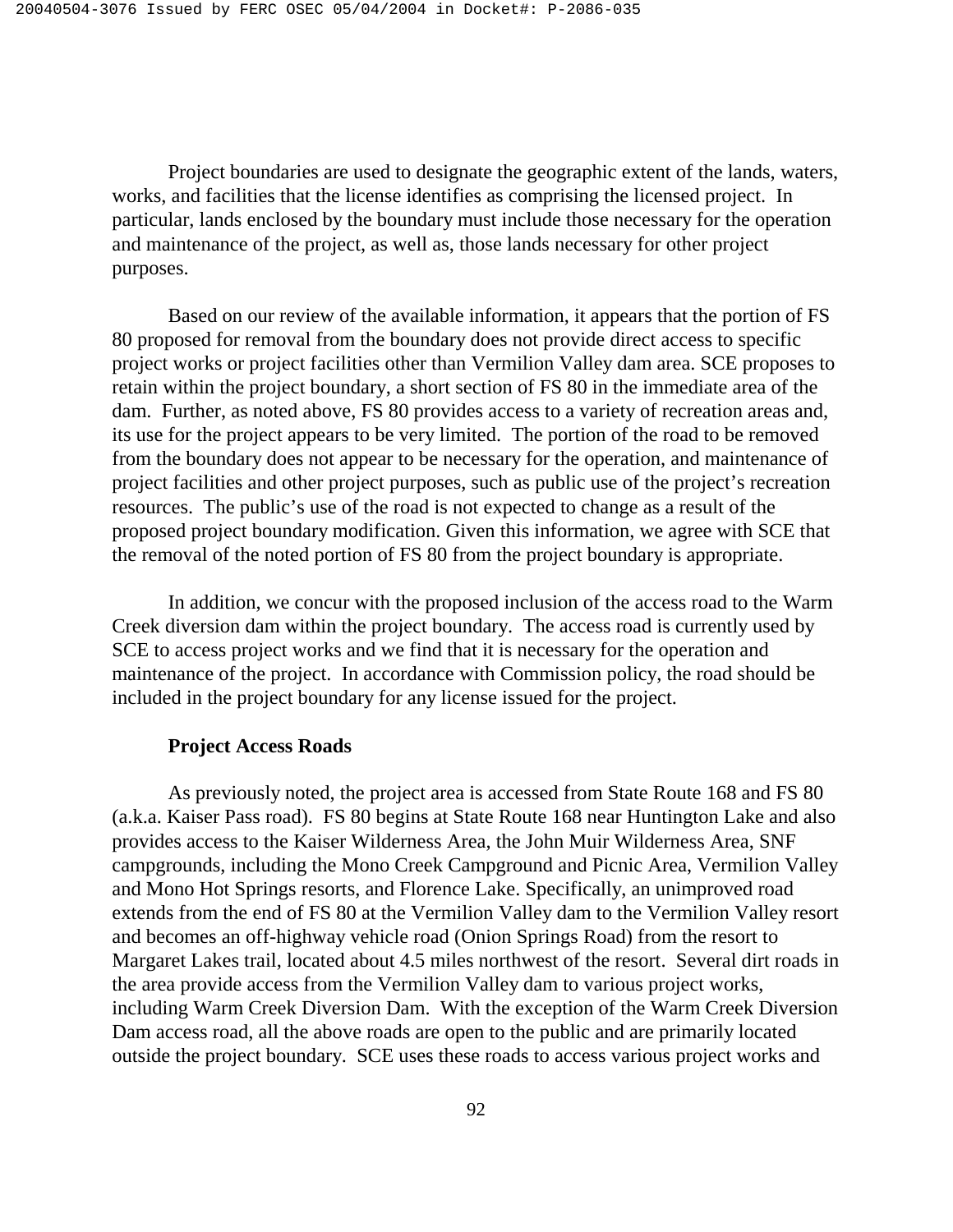facilities for operation and maintenance purposes.

 In its revised preliminary conditions, the FS includes several conditions related to the use and maintenance of roads in the project area. In particular, condition No. 15 A requires SCE to prepare a Transportation System Management Plan for the protection and maintenance of roads associated with the new license. The condition also requires SCE to implement appropriate erosion control measures associated with these roads. In its comments on the original preliminary condition 13 (now revised preliminary condition 15 A), SCE states that project access roads should be limited to roads within project boundaries. Further, SCE states that any roads that are open to the public should be removed from the project boundary and SCE should not be responsible for the cost of road maintenance, except that portion of incremental maintenance due to SCE's use.

 Revised preliminary condition No. 15 B requires, in part, SCE to implement specific public safety and erosion control projects in the area, including contributions to the reconstruction and stabilization of a portion of the Onion Springs road; and contributions to the reconstruction and/or stabilization of Kaiser Pass road from the San Joaquin River to the Vista Overlook. SCE contributions to these specific projects are based on a commensurate share of project-induced traffic.

 In its comments on the original preliminary condition (condition No. 13), which is similar to the revised condition No. 15 B, SCE states that it should not be responsible for any of the above projects that involve public roads, except for a percentage of any additional damage to the roads caused by SCE's operation and maintenance activities. Further, SCE states that these projects should not be required under the project license as they are located outside the project boundary; and that any SCE responsibilities in this regard could be handled under separate authority from the FS to SCE. Finally, SCE contends that the FS should be solely responsible for general public safety and erosion control work envisioned on Kaiser Pass Road and Onion Springs Road.

 Revised preliminary condition No.15 C gives the FS unrestricted access to roads within the project area and gives the FS the right to extend these road access rights to others, including the public. In its comments on this preliminary condition, SCE states that the FS's right to extend access rights to others should not include roads where a safety hazard is present.

### *Our Analysis*

Revised preliminary condition No.15 A places certain responsibilities on SCE for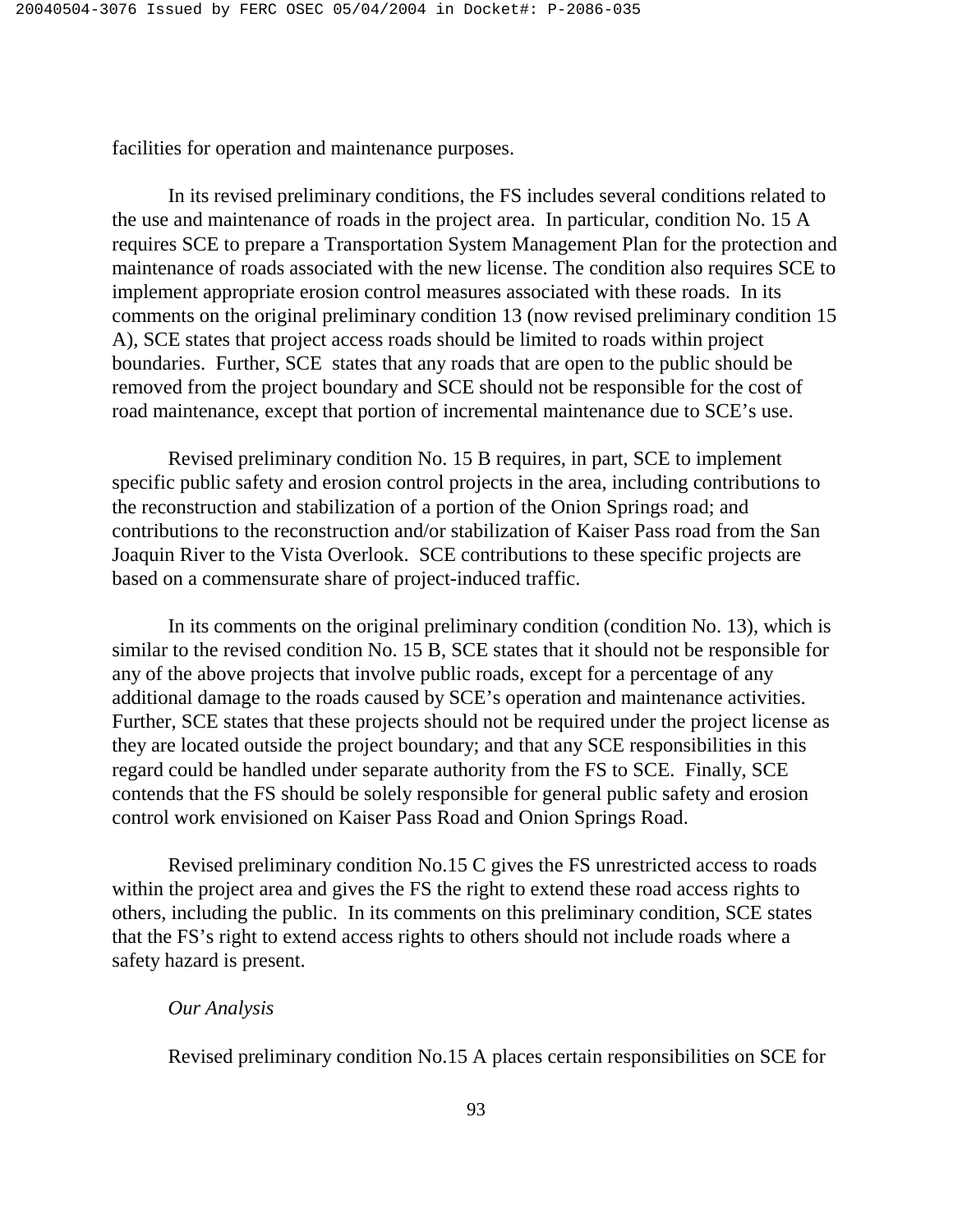the operation and maintenance of roads associated with the project license. While implementation of the Transportation System Management Plan would ensure that roads in the project area are adequately operated and maintained in a manner that protects the public and prevents or minimizes erosion damage, we do not believe that SCE should be largely responsible for these roads given that SCE shares the use of these roads with others who use them to access non-project related recreation areas.

 Based on our review of the available information, it appears that SCE primarily uses FS public roads to access project facilities and works for operation and maintenance purposes and that that these same roads are used by the FS and others, including the public, to, among other things, access recreation areas and trails unrelated to project recreation resources. Although most of these roads appear to be located outside the project boundary, they are used, in part, by SCE for project operations. As such, it would be appropriate for SCE to contribute, in part, to the operation and maintenance of these roads, equivalent to its use of these roads. The details regarding the type, level, and nature of SCE's contribution to road operation and maintenance should be determined as part of the preparation of the Transportation System Management Plan.

 Revised preliminary condition No. 15 B requires, in part, SCE to implement specific road improvement projects. It is clear that implementation of these specific projects would improve road conditions in the area and provide enhance public use of these roads and reduce erosion impacts associated with this usage. However, as we noted above, SCE should not be fully responsible for operation and maintenance of these roads and should share in these responsibilities, equivalent to its use of the roads. In this regard, SCE not be fully responsible for the identified road improvement projects, but only a portion of the projects, equivalent to SCE's use of the identified roads for project purposes. The details regarding SCE's specific involvement with these road improvement projects should be determined as part of the preparation of the Transportation System Management Plan.

 Regarding revised preliminary condition No. 15 C, SCE is concerned that the FS reservation to allow the public use of roads in the area may include roads that it may consider to be a public safety hazard. In accordance with Commission regulations, a licensee has specific public safety responsibilities regarding its licensed project, and, under certain standard license conditions, it has the authority to preclude public access to project facilities, waters, and lands, as necessary for the protection of life, health, or property. In this regard, we would expect that appropriate safety measures would be implemented at the project, including prohibiting public access to certain areas if necessary, in order to protect the public and ensure safe project operations.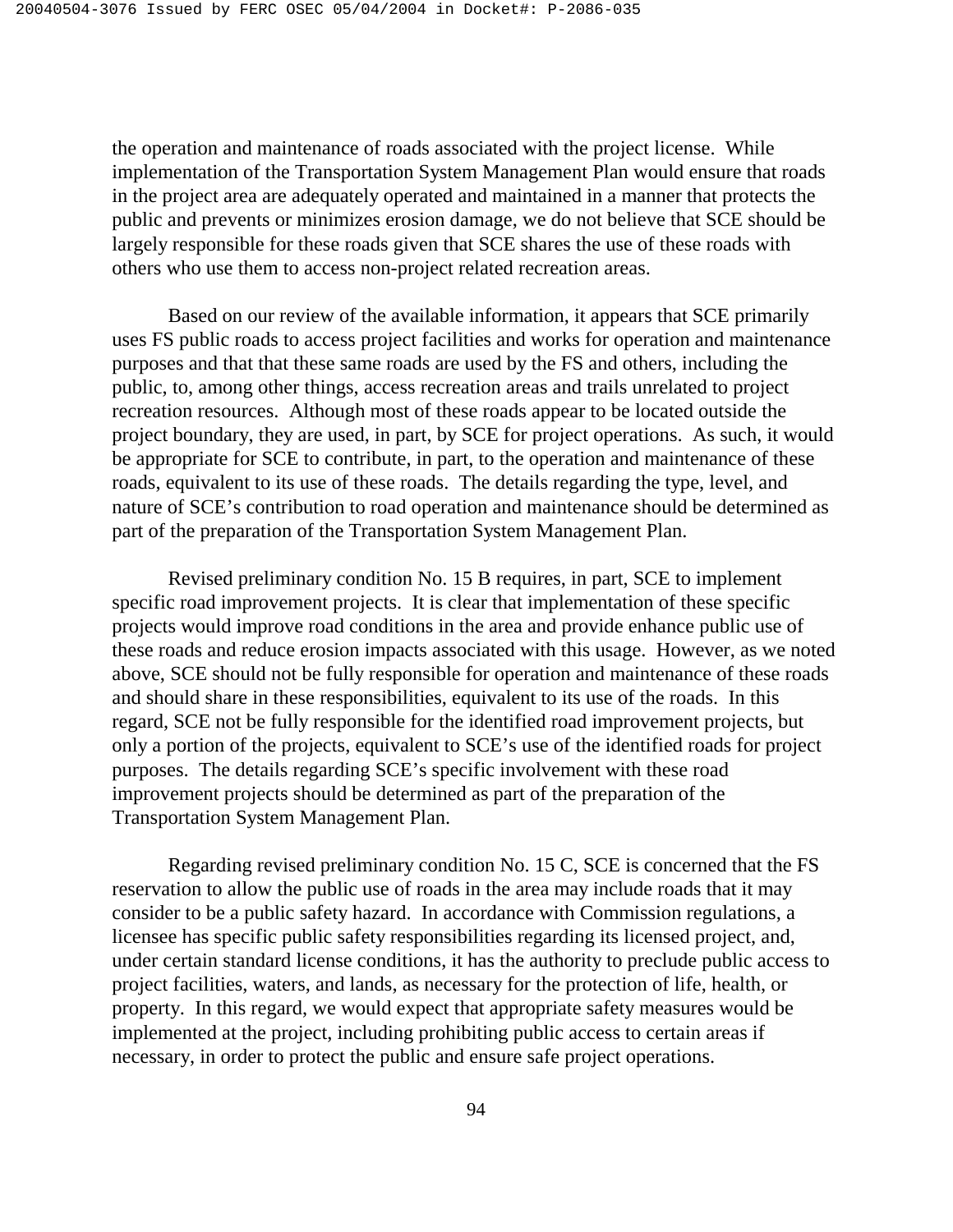### c. Unavoidable Adverse Effects:

 The construction and/or maintenance of any future recreational enhancements or road improvements that result in ground-disturbing activities would result in some minor erosion, vegetation removal, and/or sedimentation.

### d. Cumulative Effects on Recreation:

 Any recreation improvements or enhancement measures implemented at the project should enhance recreational use at the project and have a beneficial cumulative effect on recreational resources within the project area and river basin. Further, such improvements or enhancements would likely compliment the management objectives of the FS's Forest Land and Resource Management Plan for the Sierra National Forest.

 In addition, the Vermilion Valley Project operates along with six other hydropower projects within SCE's Big Creek Hydro System. The existing licenses for these projects expire between 1999 and 2009. In recent years, SCE initiated a multi-year collaborative process for the relicensing of four of its seven hydropower projects. The remaining three projects, including Vermilion Valley, are engaged in individual relicensing processes. As part of the collaborative process, several recreation studies have been undertaken regarding existing recreation facilities and uses and overall future recreational needs for the Big Creek Hydro System. The results of these studies and any subsequent determination of future recreational needs/plans for the Big Creek Hydro System may affect future recreational development at the Vermilion Valley Project.

### **6. Aesthetic Resources**

### a. Affected Environment:

The project is located on the western slopes of the Sierra Nevada Mountains. Lake Edison is surrounded by steep, rugged mountains covered by coniferous forests (Jeffery Pine, white fir, and lodgepole). The tree canopy is broken by outcrops of light-colored granite, occasional small meadows, small streams, and Lake Edison. The area is predominately a natural landscape and Lake Edison is the dominant aesthetic resource. There is also evidence of human activity in the area, such as recreational use, boat and automobile use, and some shoreline development, particularly along the southern and western areas of Lake Edison.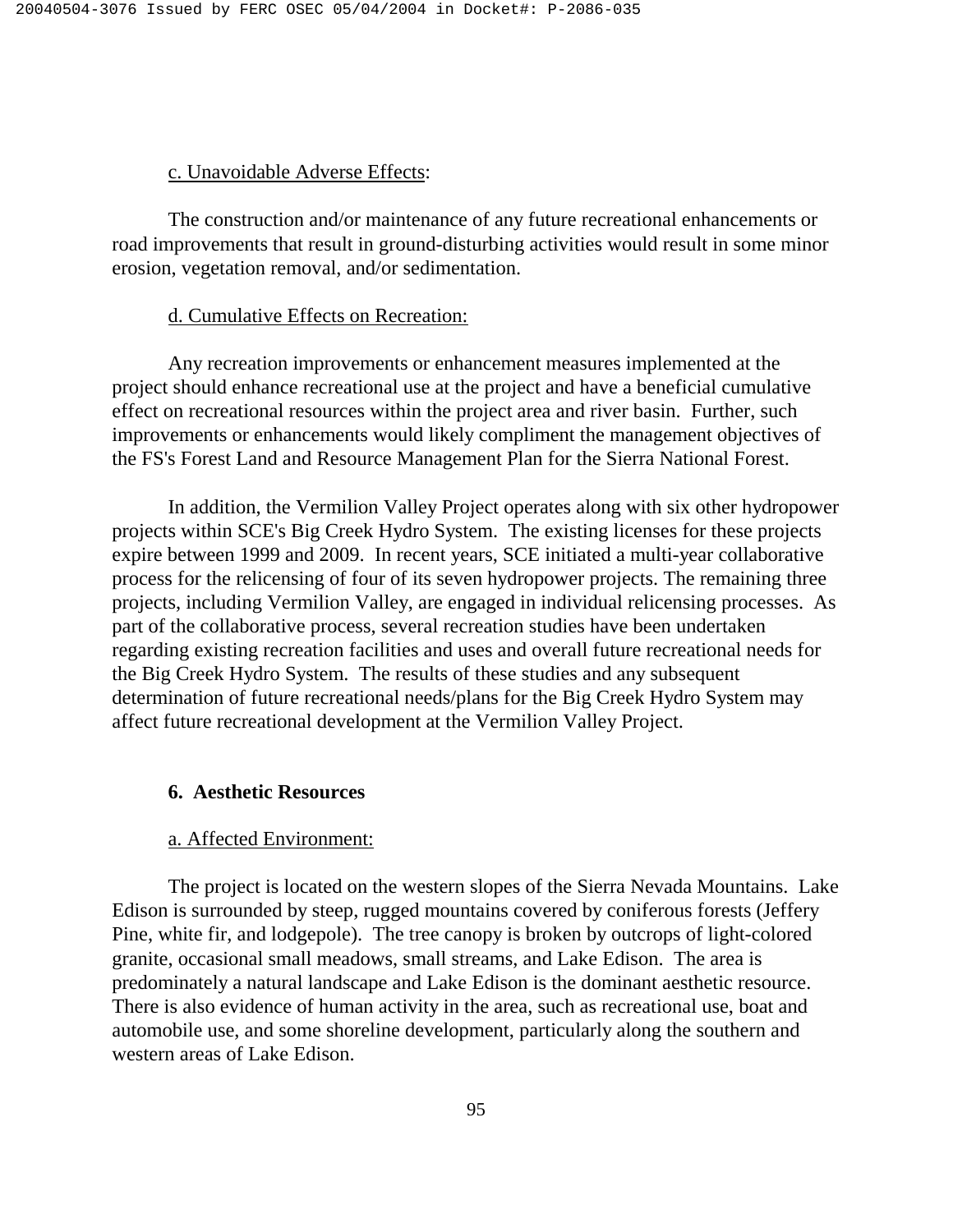The FS uses the Scenic Management System (SMS) to analyze the visual impacts of the project. This system provides a mechanism for inventory and analysis of landscape resources and the effects of land management activities on those resources. In doing so, the SMS considers the landscape character, visual sensitivity, scenic attractiveness, landscape visibility, and scenic integrity of the area.

Landscape character describes specific landscape attributes that exist in the area. Visual sensitivity is based on the landscape being viewed and the viewer's attitude toward the maintenance of the landscape. Scenic attractiveness measures the landscapes' variety and uniqueness. Landscape visibility describes elements that influence the landscape's importance and sensitivity (i.e. viewing distance, public interest, etc.). Finally, scenic integrity describes the degree of intactness and wholeness of the landscape character.

The project area is considered to have a scenic attractiveness ranging from typical (foreground along the Lake Edison shoreline) to distinctive (background lands surrounding the project area). Viewers involved in recreational activities on the lake and at developed recreation areas are considered to be moderately visually sensitive, while viewers involved in horseback riding and hiking on trails near wilderness areas are considered to be highly visually sensitive. Under the SMS, the FS uses visual quality objectives (VQO) to describe how it wants the forest to look in the future. Regarding the project area, the FS identifies the VQO as retention and the surrounding area as preservation. Under the retention objective, management activities are to remain unnoticed and be compatible with and visually subordinate to the characteristic landscape; and under the preservation objective, management activities are to be ecological and keep the existing landscape character intact.

#### b. Environmental Effects:

In its application, SCE describes the visual compatibility of project facilities with the existing landscape based on its evaluation of the effects of such facilities on the VQO of the project area. SCE determined that the visual contrast and landscape visibility of Vermilion Valley dam, spillway, and gaging station ranges from low (i.e. views on or near the lake) to high (i.e. views from vista point), depending upon the viewers location. SCE finds these project facilities inconsistent with the retention VQO. Regarding Lake Edison and the Warm Creek diversion, SCE also finds that these facilities inconsistent with the retention VQO. However, SCE notes that Lake Edison enhances the scenic quality and recreational experiences of the area and that Warm Creek diversion has a low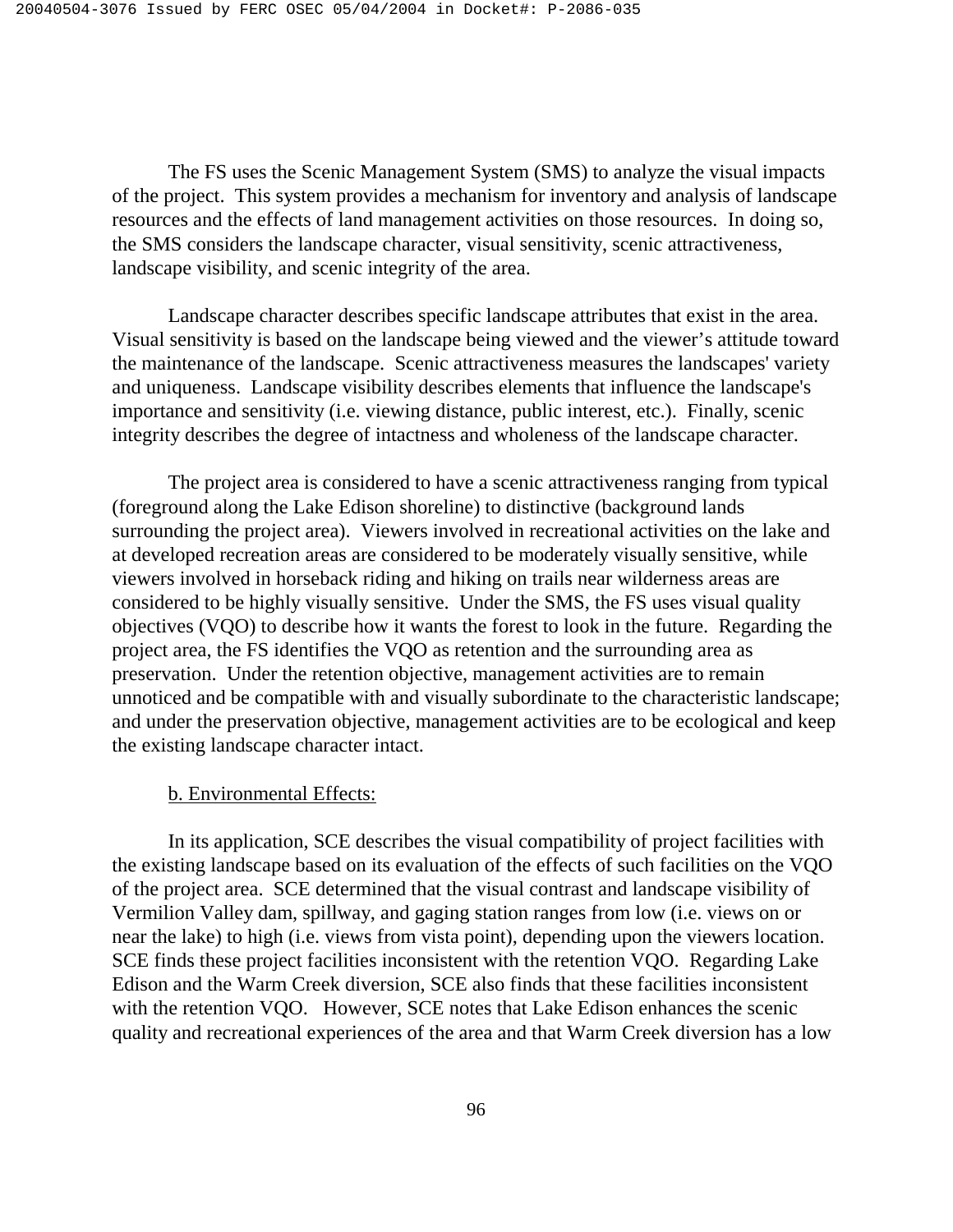visibility and is largely inaccessible making its visual effect minimal. Given this information, SCE finds that while the project is inconsistent with the retention VQO, its visual effects are insignificant.

In its application, SCE states that it will continue to maintain project facilities in a manner that minimizes conflicts with the surrounding land uses and management practices and that it does not propose any specific measures related to the project's effects on aesthetic resources.

## **Visual Resource Plan**

 In its revised preliminary condition No.16 B, the FS would require that SCE develop a visual resources plan for the protection and rehabilitation of National Forest System visual resources affected by the project. The plan is to include an evaluation of various project features and facilities, proposed mitigation measures, and an implementation schedule to bring the facilities into compliance with applicable FS visual resource standards and guidelines.

### *Our Analysis*

Based on our review of the available information, we concur with SCE's assessment of the project's visual effects. As noted above, the project does not have a significant adverse visual effect on the surrounding area. In this regard, we believe the required visual resources plan would not significantly reduce the existing visual effects of the project. However, implementation of the plan could ensure that future project-related activities, such as new or modified facilities are implemented in a manner that minimizes adverse impacts on the visual quality of the project area.

### **VI. DEVELOPMENTAL ANALYSIS**

The Vermilion Valley Project has no power generating facilities. SCE operates the storage of Lake Edison as part of its overall operation of the Big Creek Project. Therefore, in this section, we show the cost of the environmental measures we discuss in this EA and estimate the cost of operating both the proposed Vermilion Valley Project and the project with the measures staff recommends.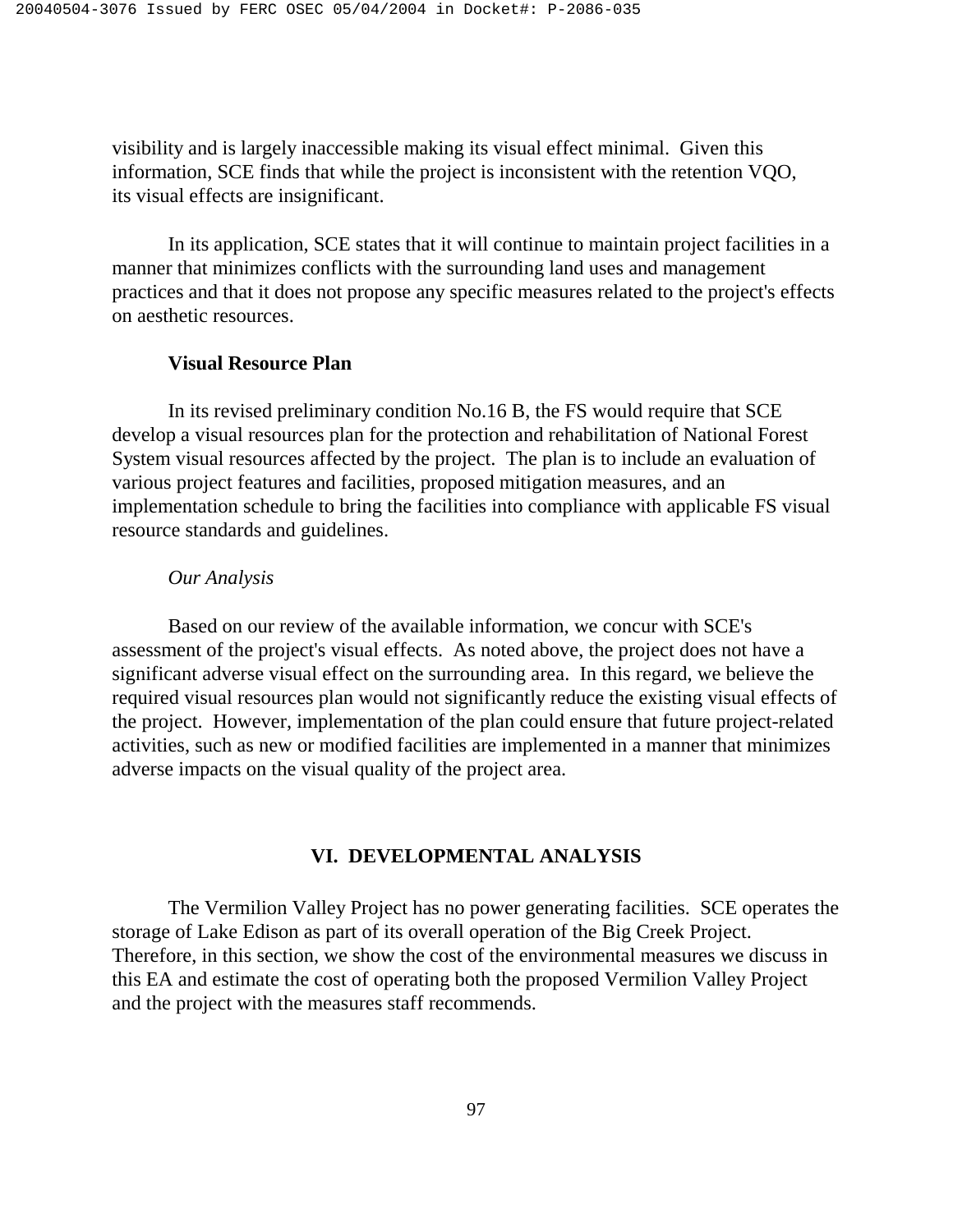The existing project represents the no-action alternative. Under this alternative, there would be no change in current operation or facilities. The project would continue to operate as it now does. No enhancement measures would be provided, and the existing environment would not change. Because there is no enhancement under this alternative, there are no associated added costs. The annual cost of the existing project is about \$703,000. SCE proposes measures that would increase the annual operating cost by \$21,840, for a total operating cost of \$724,840.

# **Costs of Environmental Measures**

 In table DR-1, we estimate the cost of the protection, mitigation, and enhancements measures proposed by FS, CDFG and Commission staff. With an annual cost of \$110,400, one measure would significantly increase the operating cost of the project: FS's recreational improvements.

 Two of the proposed measures that would decrease the value of the project's storage to SCE's downstream power projects are raising instream flow in Mono Creek and releasing seasonal high flows for channel maintenance to Warm Creek. During certain reservoir level and inflow conditions at both Vermilion Valley Reservoir and Florence Reservoir, the instream flow FS would require could force SCE to pass flow into the South Fork San Joaquin River instead of into the Mono Creek Diversion if flows from these reservoirs exceed the capacity of Ward Tunnel. Flows diverted into the South Fork San Joaquin River produce power at only two powerhouses located downstream (Mammoth Pool and Big Creek No. 4), or one (Big Creek No. 4) when Mammoth Pool Project is spilling, whereas flow that passes into the Mono Creek Diversion is available for power production in several of the powerhouses in the Big Creek system. Therefore, under these conditions SCE's ability to maximize energy production from this water would be limited.

 Our estimates for recreational enhancements are based on FS estimates. With the recreational measures we recommend, the staff recommended measures would have a total cost to SCE of \$147,355, for a total annual operating cost of \$850,355.

|                                                                    | Table DR-1. Summary of the estimated annual cost of protection, mitigation and enhancement |  |  |  |
|--------------------------------------------------------------------|--------------------------------------------------------------------------------------------|--|--|--|
| measures proposed for the Vermilion Valley Project (Source: staff) |                                                                                            |  |  |  |

| <b>Proposed Measures</b> | Capital cost of | $O\&M$ | Levelized Annual |
|--------------------------|-----------------|--------|------------------|
|                          | measures        | Cost   | Capital and O&M  |
|                          |                 |        | cost             |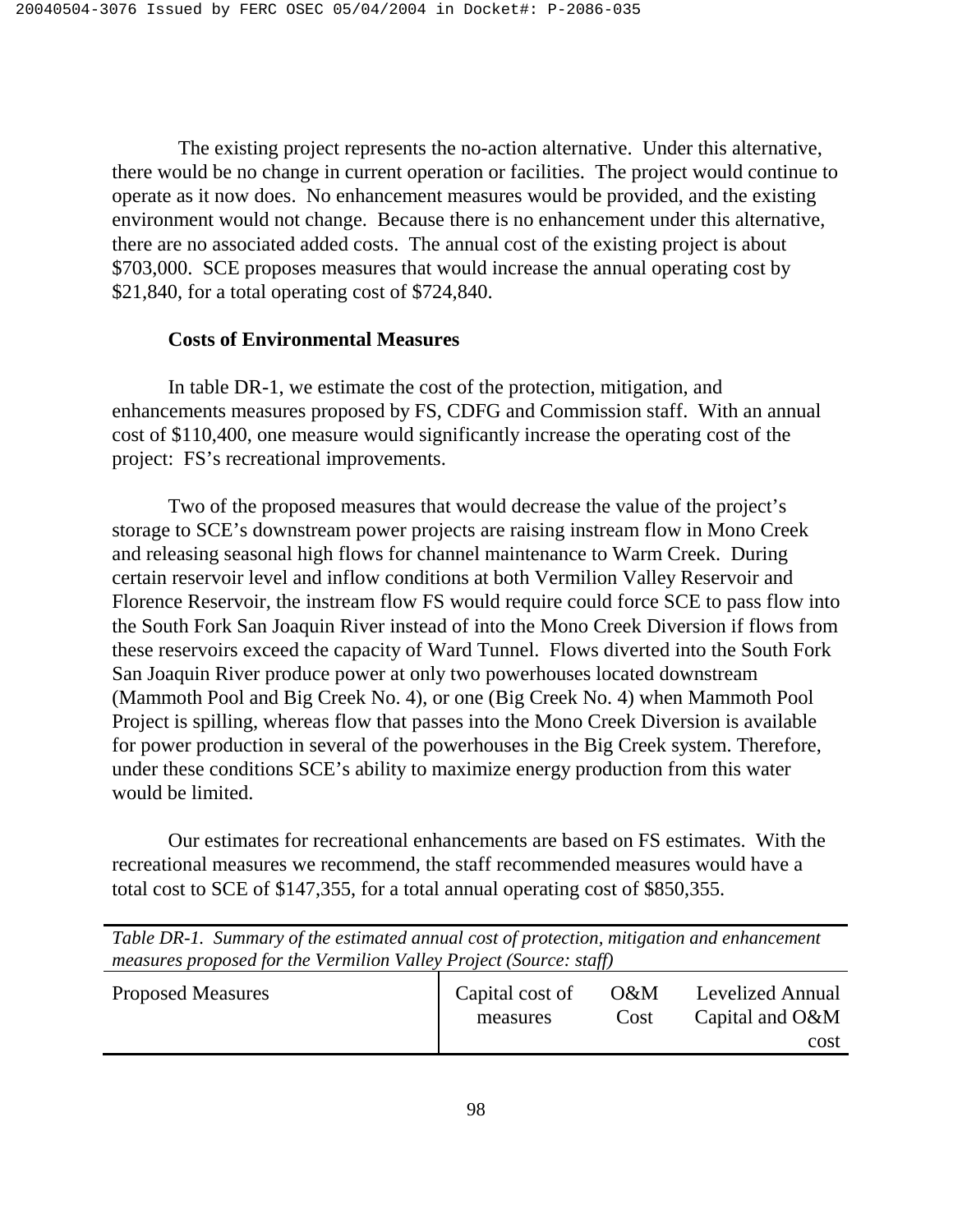|                                                 |                       |         | $(2003 \text{ } \text{\textsterling})$ |
|-------------------------------------------------|-----------------------|---------|----------------------------------------|
| Minimum lake level                              |                       |         | \$75,000                               |
| (Proposed by CDFG)                              |                       |         |                                        |
| <b>Recreation Plan</b>                          | \$15,000              |         | \$1,500                                |
| Instream flow monitoring plan                   | \$20,000              |         | \$1,500                                |
| Iron and Manganese monitoring plan              | \$30,000-<br>\$75,000 |         | \$5,140                                |
| Fish monitoring                                 | \$10,000 each         |         | \$1,840                                |
|                                                 | $(4 \times)$          |         |                                        |
| Fish stocking                                   |                       | \$2,000 | \$2,000                                |
| FS recreational improvements                    | \$1,520,000           |         | \$110,400                              |
| Staff recreational improvements                 | \$1,370,000           |         | \$99,500                               |
| <b>Eagle Protection Plan</b>                    | \$15,000              |         | \$1,500                                |
| <b>Visual Resources Plan</b>                    | \$15,000              |         | \$1,500                                |
| Raise Mono Creek instream flow                  |                       |         | \$9,875                                |
| Warm Creek channel maintenance<br>flows         |                       |         | \$7,800                                |
| Complete and implement a HPMP                   | \$200,000             |         | \$13,700                               |
| <b>Transportation system management</b><br>plan | \$15,000              |         | \$1,500                                |

# **VII. COMPREHENSIVE DEVELOPMENT**

Sections 4(e) and 10(a) of the FPA require the Commission to give equal consideration to all uses of the waterway on which the project is located. When reviewing a hydropower project, we consider the water quality, fish and wildlife, recreational, and other non-developmental values of the involved waterway equally with its electric power and other developmental values. Accordingly, any license issued shall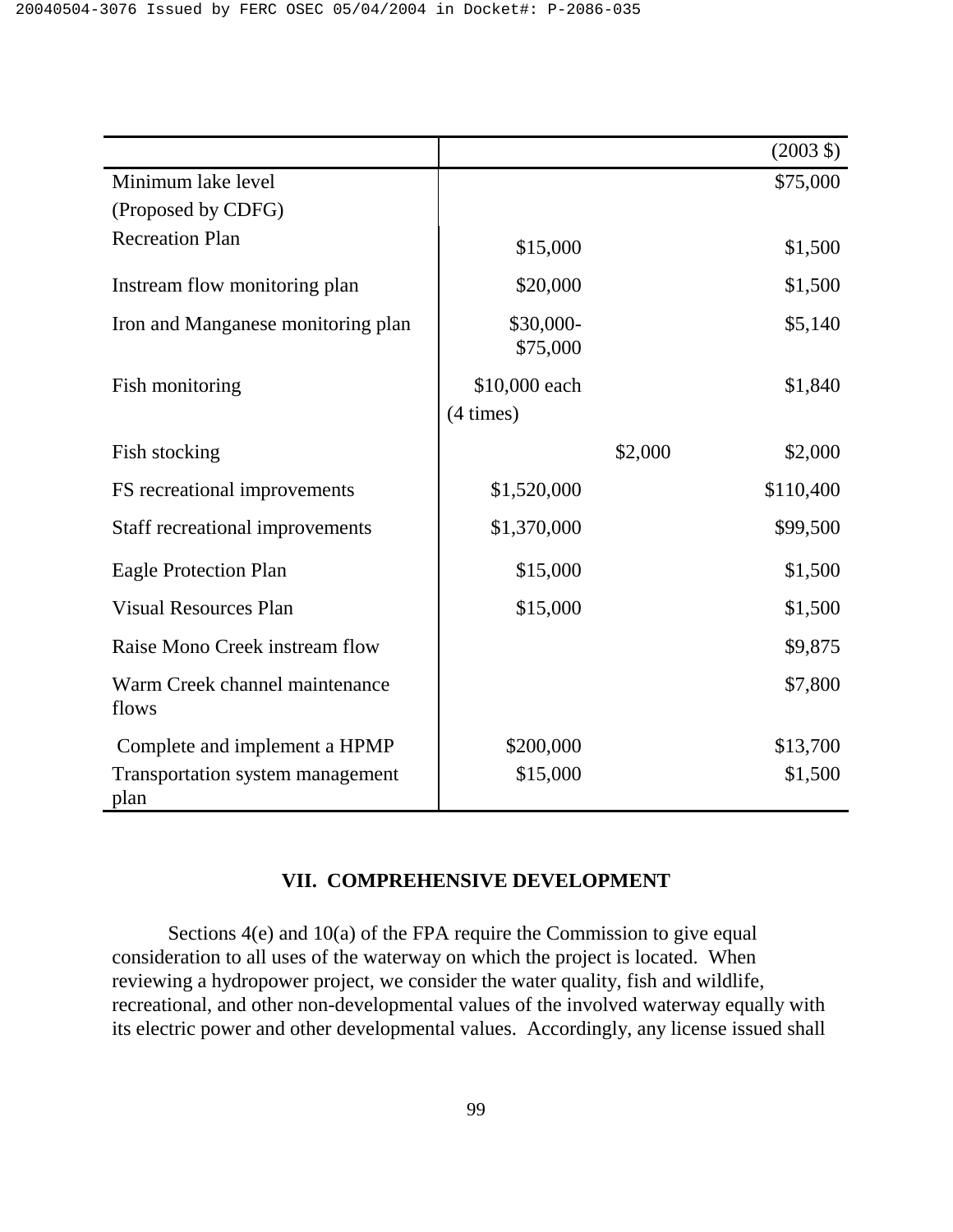be best adapted to a comprehensive plan for improving or developing a waterway or waterways for all beneficial public uses.

This section contains the basis for, and a summary of, our recommendations to the Commission for the relicensing of the Vermilion Valley Project.

# **A. Recommended Alternative**

Based on our independent review and evaluation of SCE's proposed project, SCE's proposed project with our additional staff-recommended environmental measures (staff alternative), and the no-action alternative, we select the staff alternative as the preferred alternative.

We recommend this alternative because: (1) issuance of a new license would allow SCE to continue to operate the project as a dependable source of storage to use in its Big Creek Power system to generate electric power for its customers; (2) the electric power generated from the water stored at Vermilion avoids the need for an equal amount of fossil fuel-fired electric generation and capacity, continuing to help conserve these nonrenewable energy resources while reducing atmospheric pollution; and (3) the recommended environmental protection and enhancement measures would improve water quality, protect fish and terrestrial resources, improve public use of recreation facilities and resources, improve aesthetics, and maintain and protect historic and archaeological resources within the area affected by operation of the project.

SCE proposes and we agree that the following environmental measures should be included in any license issued by the Commission for the Vermilion Valley Project:

- Consult with the appropriate agencies and, if needed, design and implement erosion control measures in the Warm Creek diversion channel.
- Continue releasing a year-round minimum flow of 0.2 cfs or natural flow, whichever is less, downstream of the Warm Creek diversion dam.
- Continue stocking rainbow trout from its own trout-rearing facility in consultation with the California Department of Fish and Game to support recreational fishing in the project area.
- Take more water quality samples in Mono Creek to evaluate potential sources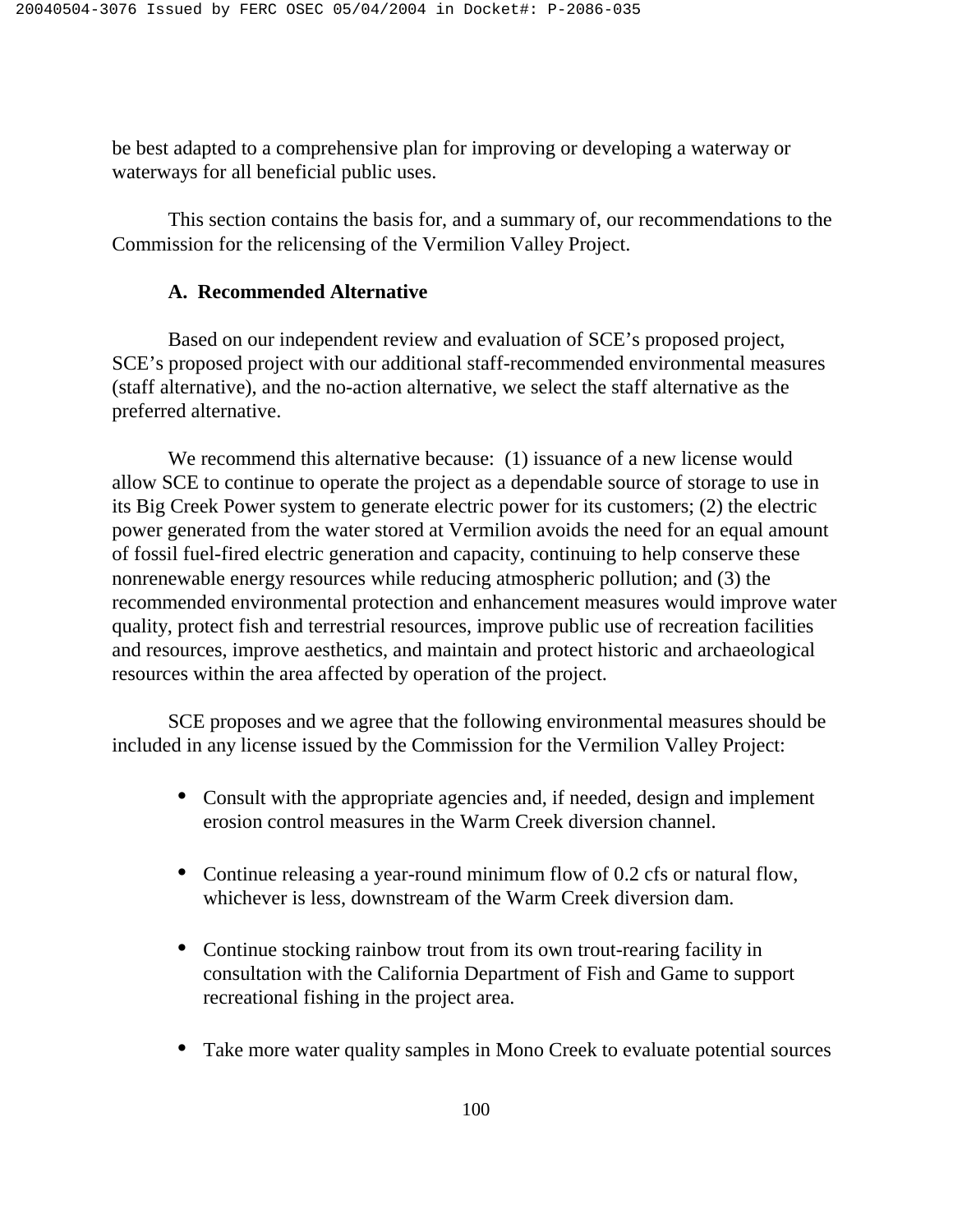of increases in iron levels and assess any biological effects of this mineral. If further sampling and analysis determines that the Vermilion Valley Dam represents a point source of iron, SCE will work with the Regional Water Quality Review Board to determine if SCE's operations can be altered to reduce the discharge of iron, or if a National Pollutant Discharge Elimination System permit is required.

- Develop a mitigation and monitoring plan and treat the Vermilion Valley dam face in cooperation with the Sierra National Forest to control cheat grass, bull thistle, and woolly mullein in this area**14.**
- Consult with the FS on snow clearing activities on Kaiser Pass Road for emergency access to project works.
- Develop a Vermilion Valley Project HPMP.
- Remove the improved road between Vermilion Valley Dam and the Mono Creek Campground from the project boundary.

In addition, we recommend including the following measures in any license issued for the Vermilion Valley Project:

- Provide a 7-day average release of 25 cfs to Mono Creek, from September  $15<sup>th</sup>$ though December  $15<sup>th</sup>$ , with instantaneous flows no lower than 20 cfs. From December  $16<sup>th</sup>$  to April 30<sup>th</sup>, provide a 7-day average release of 18 cfs, with instantaneous flows no lower than 15 cfs. And, from May  $1<sup>st</sup>$  through September  $14<sup>th</sup>$ , provide a 7-day average flow release of 20 cfs, with instantaneous flows no lower than 16 cfs.
- Monitor fish populations in the fifth, sixth, tenth and eleventh years of the new

<sup>14</sup> **<sup>14</sup>**Noxious weeds can displace native plants and decrease wildlife habitat value. Three invasive weed species were identified in the project area during 2000 surveys. SCE's proposed measures would control the spread of noxious weed on project lands and would be required by FS preliminary condition 17.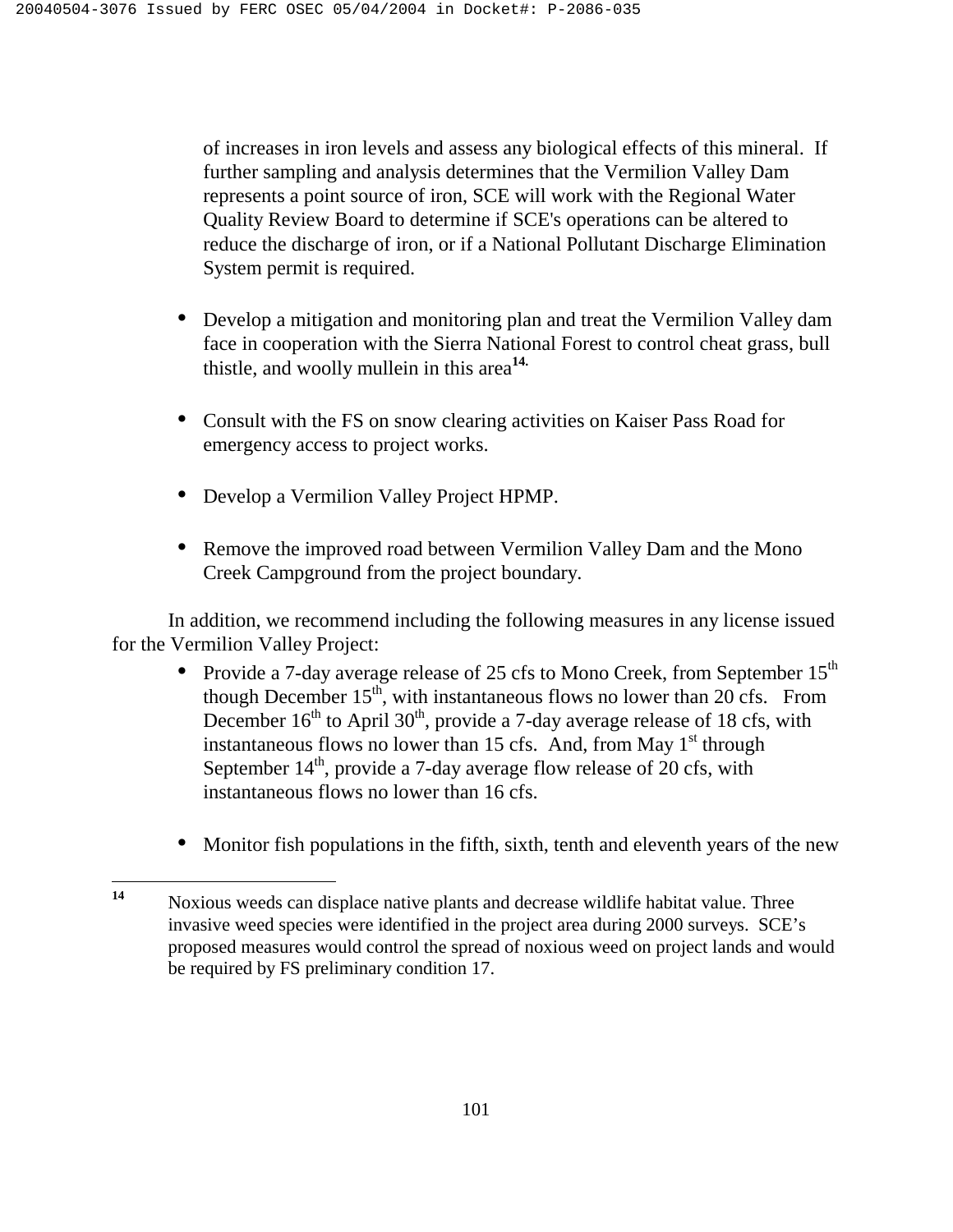license term.

- Develop and implement recreational enhancement measures at the Vermilion Valley Campground, the Lake Edison Boat Launch site, and the Vista Overlook.
- To provide high flow releases for channel maintenance, continue releasing flow from Warm Creek Diversion dam to the natural channel during wet years until July  $1<sup>st</sup>$ .
- To provide high flow releases for channel maintenance, release from Vermilion Valley dam to lower Mono Creek a variable flow that includes a release of 450 cfs for two consecutive days.
- Provide funds for trout stocking in project stream reaches.
- Expand water quality monitoring plan to examine both iron and manganese levels coming from Lake Edison dam leakage.
- Develop and implement a recreation plan that includes provisions to implement the staff recommended recreation facility enhancements; to develop suitable recreation facilities and public access to project recreation resources; to monitor recreation use and public needs, and the adequacy of project recreation facilities to meet such needs; and to share in the cost of constructing, operating, and maintaining project related recreation facilities and areas.
- Develop and implement a visual resources plan.
- Implement an erosion control plan.
- Develop an eagle management plan.
- Develop and implement an instream flow monitoring plan.
- Develop a transportation system management plan.
- **B. Discussion**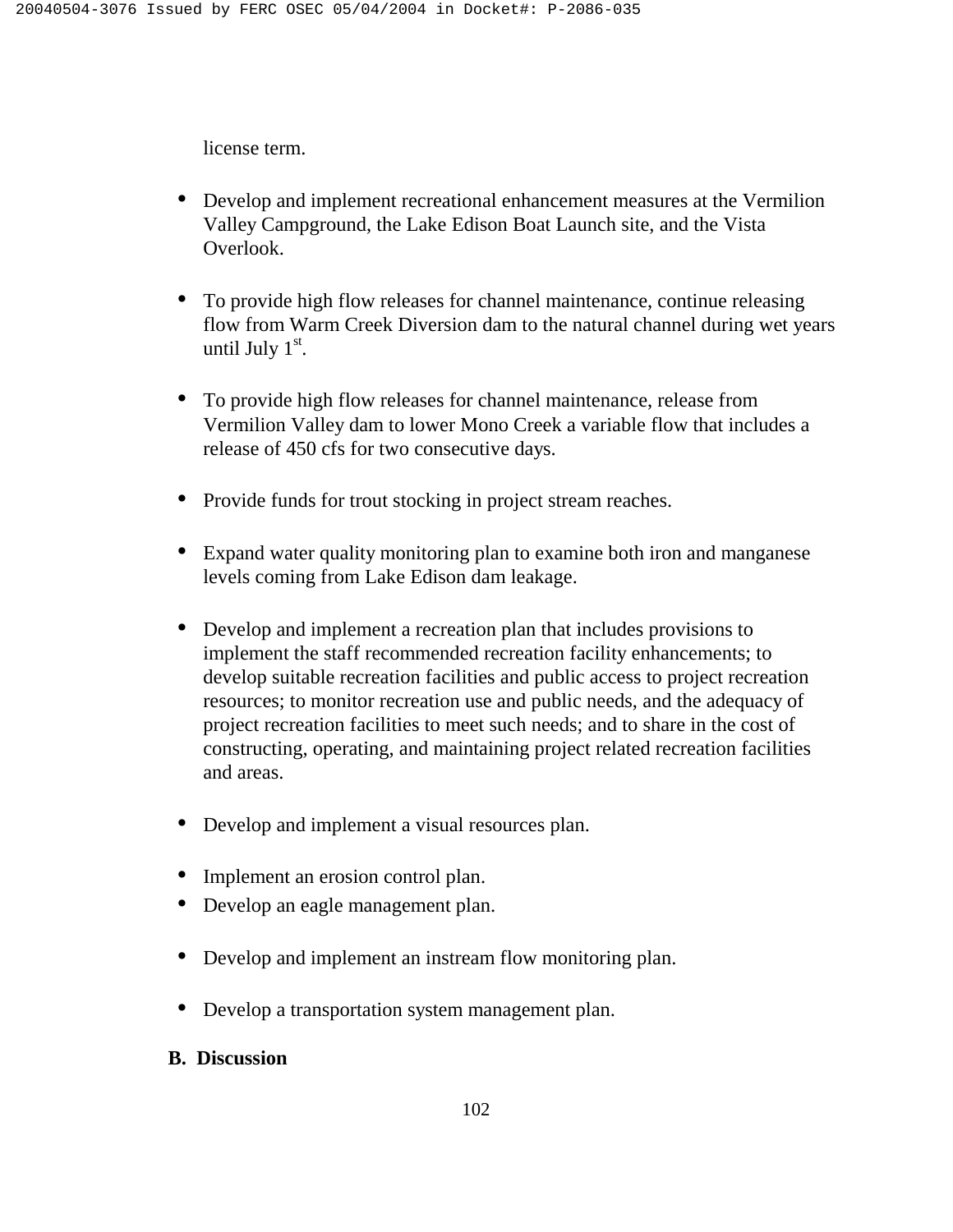The following is a discussion of the basis for some of our recommended measures.

### **1. Water Resources**

### **Flow Measurement**

 To ensure documentation of compliance with the flow requirements of any new license issues, we recommend that SCE, within 12 months of license issuance, develop an instream flow monitoring plan for Mono and Warm Creek in consultation with the FS, SWRCB, CDFG, and USGS. The plan should meet the requirements outlined in preliminary Section 4(e) condition 12 B.

 We are not recommending year-round operation of the gage below the diversion dam on Warm creek because climatic conditions and very low flows would most likely make year around operation of the gage infeasible.

We estimate that to develop the plan would cost SCE \$1,500 annually.

# **Iron and Manganese Monitoring**

Due to the concerns regarding reductions in biomass and species diversity raised in 1986, and current observed exceedance of water quality standards in 2001, we recommend that SCE develop a plan for further examining iron and manganese levels coming from Lake Edison dam leakage. This plan should include development of a program for further monitoring at a variety of dam outflows and leakage flows, as well as an evaluation of the potential sources of the elevated levels of iron and manganese. The plan should also specify the nature of any targeted biotic monitoring that would enable an assessment of the potential effects on the aquatic community.

Besides recommending a course of action, SCE should discuss of similar situations and potential solutions, including conceptual costs associated with alternative measures. This plan, which could cost SCE about \$5,000 annually, should be developed in consultation with the SWRCB and FS.

 If the results of this study show that iron and manganese levels cannot be easily reduced, SCE has already noted that they would file for a NPDES permit for the discharge of iron. Placing dam leakage outflows under an NPDES permit would cover the concerns raised by the FS regarding water pollution mitigation.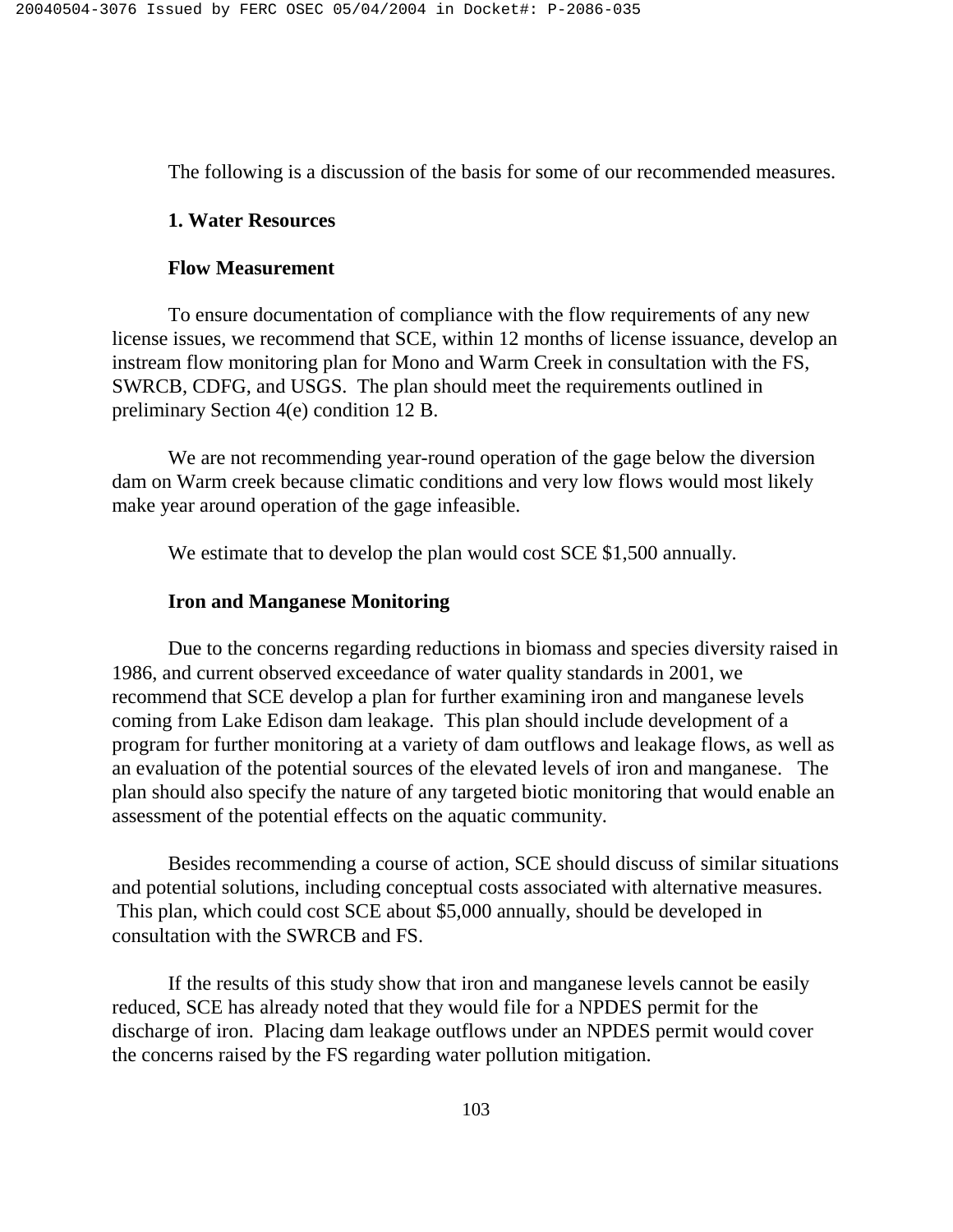# S**ediment and Erosion Monitoring**

 Because of the potential for continued erosion along the Warm Creek Diversion Channel, we recommend SCE develop an erosion control plan incorporating the measures SCE proposes to implement to reduce erosion and subsequent sedimentation. We recommend that SCE consult with the appropriate agencies and, to the extent necessary, design and implement the necessary erosion control measures.

 In addition to SCE's proposed measures, the plan should include the provisions of FS Section 4(e) condition 12 F.

### **2. Aquatic Resources**

# **Raising Instream Flow to the Lower Mono Creek Bypassed Reach**

 SCE proposes to continue its minimum flow release of 10 cfs from the Vermilion Valley dam to lower Mono Creek. It says that there have been no identified effects of project operations on the fish community in lower Mono Creek and this stream supports a self-sustaining brown trout population that is in good condition under the current flow regime. The preliminary FS 4(e) condition 12 A would require that Edison release a 7 day average flow of 25 cfs from the Vermilion Valley dam to lower Mono Creek during the time that trout spawning is likely to occur (September  $15<sup>th</sup>$  through December  $15<sup>th</sup>$ ) and 7-day average flows of 18 or 20 cfs for the rest of the year.

 In the aquatic resources section, we consider the condition of the trout population in Mono Creek and how flow releases affect available habitat. We agree with SCE that the existing brown trout population in lower Mono Creek is in good condition, but note that the existing flows that have sustained this viable, self-sustaining brown trout fishery are nearly always well above the current minimum flow of 10 cfs.

 We also considered what instream flow would be needed to establish a wild rainbow trout population in lower Mono Creek, as SWRCB recommends, and how setting this flow would affect recreation and power resources. CDFG management objectives for this stream include adult rainbow trout stocking but do not include managing flows to promote rainbow trout spawning. We conclude that without such a stated flow objective, which would be at the expense of the wild brown trout population, it is premature to consider a minimum flow of at least 100 cfs that would be required to protect spawning. Minimum flows of this size would most likely result in a drawdown of Lake Edison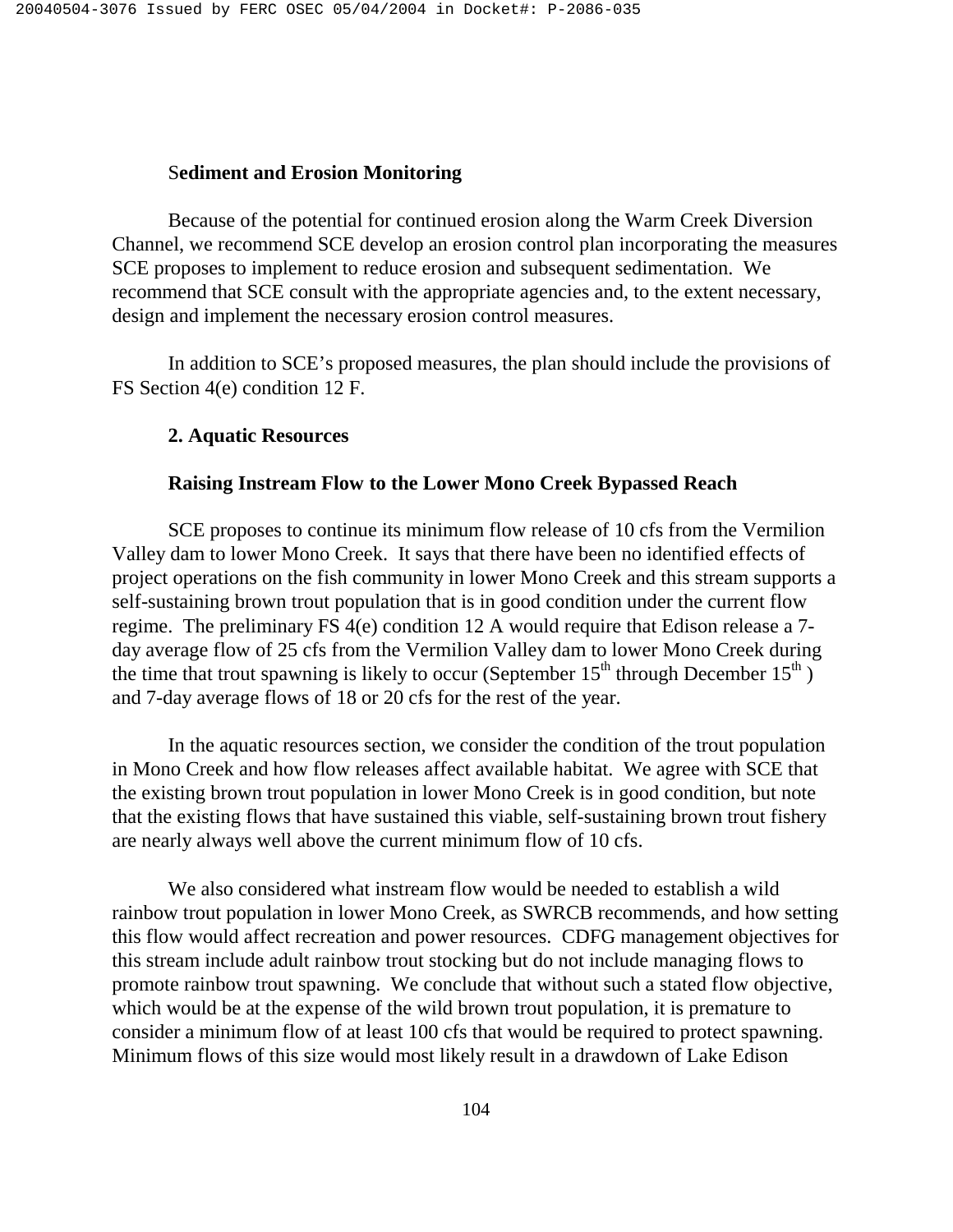during the recreation season, and curtailment of SCE's ability to meet peak energy demands during the summer.

 We recognize that stocking adult trout to support a put and take fishery does not necessarily support a goal of establishing a viable spawning population in a stream as SWRCB desires; different trout (i.e., sexually mature brood stock), most likely stocked at different times (i.e., during the fall, when angling pressure is diminished), would better support this objective. We note that CDFG's stated management objective for this reach is to support a put and take fishery.

 Though higher instream flows could benefit the fishery, raising the existing instream flow in Mono Creek could affect the power value of the releases from the Vermilion Valley Project. As we've said in the Developmental Section, depending on reservoir level and inflow conditions, these measures could force SCE to pass flow into the South Fork San Joaquin River instead of into the Mono Creek Diversion, limiting SCE's ability to maximize energy production from this water. We estimate the cost of meeting the higher instream flow to be about \$9,875 annually.

We think enhancing the fishery would justify some loss in downstream power benefits from the project's storage. We therefore recommend, in accordance with the FS minimum flow recommendation, that SCE release minimum flows that correspond to preliminary Section 4(e) condition 12 A (see appendix B). We encourage SCE to attempt to maintain flows as close to 20 cfs as possible during June, July, and August, to extend optimal fry conditions for as long as possible.

### **Monitor Fish Populations**

SCE doesn't propose to conduct fish surveys to monitor the condition of native fish and rainbow trout population in Vermilion Valley. FS preliminary Section 4(e) condition 12 F would require SCE to conduct fish surveys to assess the health of the existing and future fish populations every 10 years in Lake Edison, lower Mono Creek, Warm Creek and Boggy Meadow Creek.

 As we stated in Section V, monitoring fish populations would allow a determination of the response of fishes to any changes the Commission prescribes in a new license. The FS condition, however, would not allow for timely identification of major fish population shifts under any new flow regime. Therefore, we recommend this monitoring be done in the fifth, sixth, tenth and eleventh years. Sampling after the first 5 years would allow the fish populations to adjust to the new conditions and sampling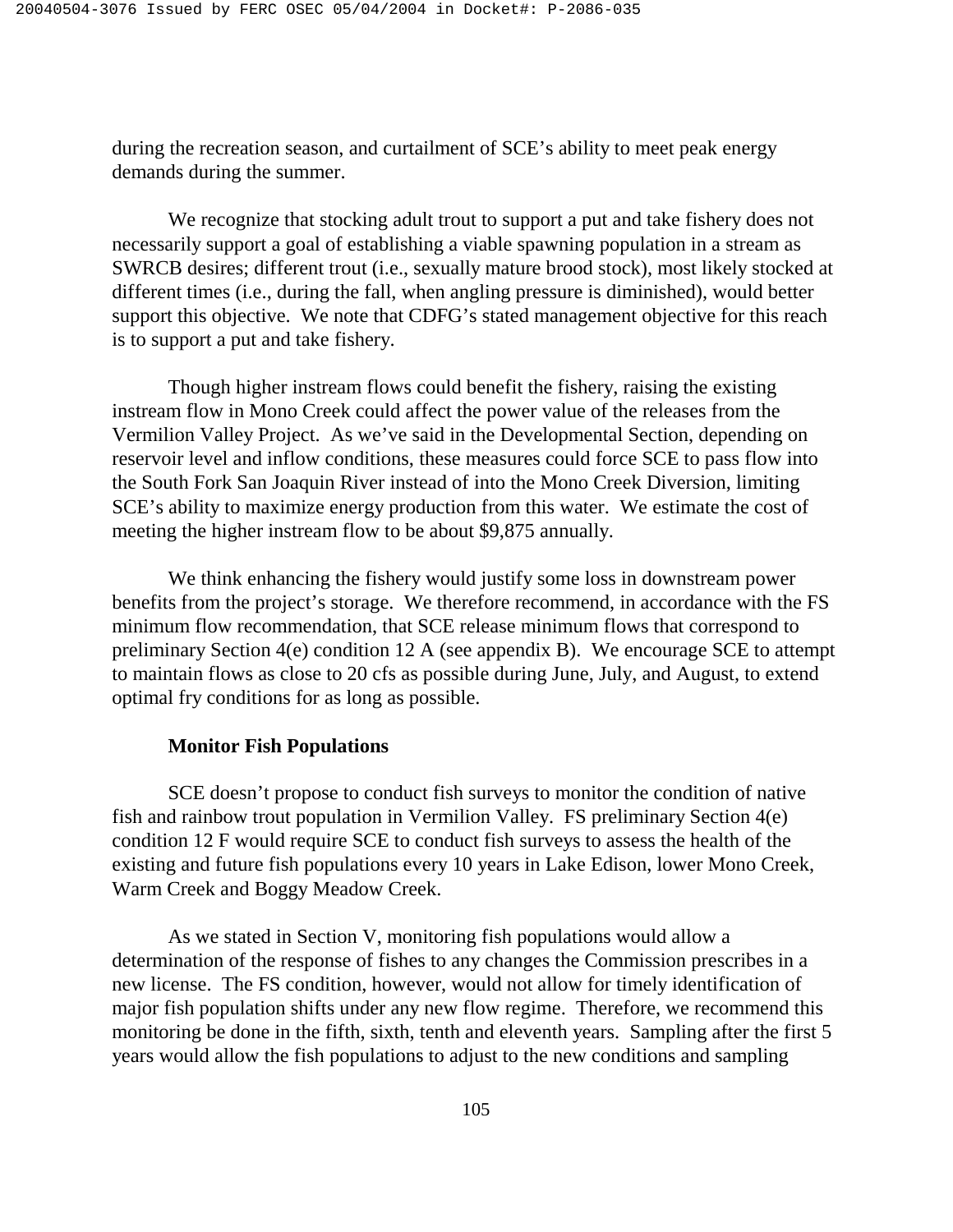during two consecutive years would provide for a better estimate of population parameters than a single year's sampling. We expect that any fish population shifts that would result from the altered flow regimes to be evident by the conclusion of monitoring during the eleventh year from license issuance, and unless warranted by previous monitoring results, do not recommend monitoring beyond this time. We recommend that SCE develop, in consultation with the FS and CDFG, and implement a fish monitoring plan. We estimate that the fish surveys would reduce the net annual benefit of the Vermilion Valley Project by about \$1,840. We think the added cost is reasonable to determine the effects of any proposed measures on fishery resources.

# **Developing Seasonal High Flows Mono and Warm Creek**

# Mono Creek

 SCE does not propose any seasonal high flow releases to lower Mono Creek for flushing and channel maintenance purposes. In the aquatic resources section, we discuss FS's preliminary Section 4(e) Condition 12 D that SCE release from the Vermilion Valley dam to lower Mono Creek a variable channel maintenance flow that includes a release of 450 cfs for two consecutive days.

 SCE estimates that bankfull discharge in lower Mono Creek is between 335 and 468 cfs. In its analysis of channel maintenance and riparian flow analysis for the Vermilion Valley Project, dated August 30, 2002, the FS agrees with SCE that current bankfull flows are in the range of 450 cfs and that the existing channel morphology has adjusted to these flows. Under current conditions, flows that exceed bankfull conditions for at least seven days in duration occur on an annual basis. Consequently, in Section V we conclude that fines would be flushed from spawning gravel, and spawning gravel would be redistributed under current conditions.

 Since FS preliminary Section 4(e) condition 12 D would require releases similar to those SCE makes under current operations, we estimate that providing the channel maintenance flows wouldn't reduce the annual benefits of the project's storage to downstream power plants during most water year types. However, when dry or critically dry years occur back to back, SCE may not be able to meet condition 12 D as it is now written. Therefore, while we recommend the development and implementation of a channel maintenance flow for Mono Creek, we do not recommend FS condition 12 D unless FS modifies the condition to provide for the occurrence of multiple dry years.

# Warm Creek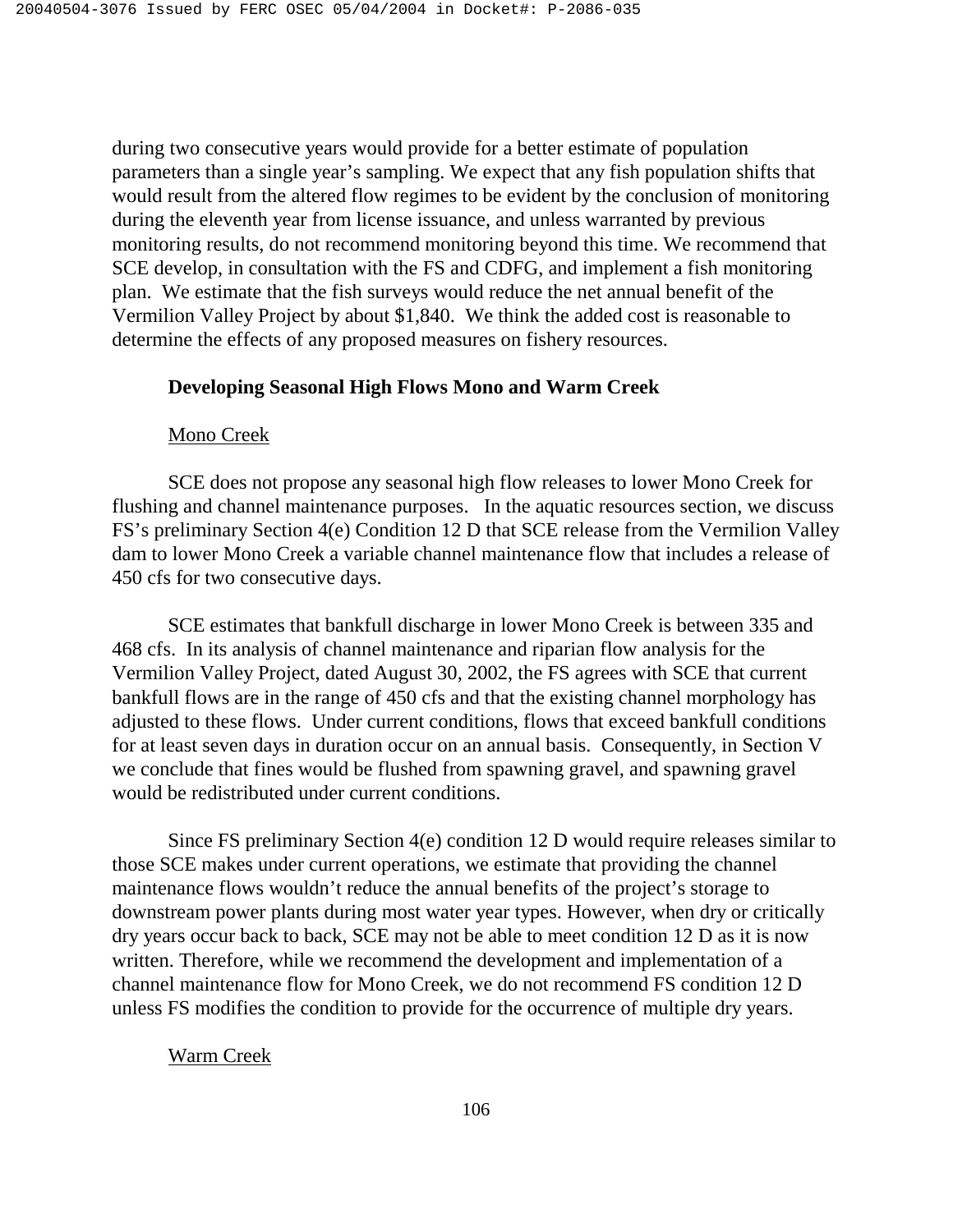SCE now releases water to the capacity of a 6-inch pipe through the Warm Creek diversion dam for a period of 72-hours on, or about, May 1 of each year. No changes are proposed. Based on the maximum expected head at this pipe, we estimate that this equates to a release of about 0.5 cfs. Based on our analysis, this flow does not serve either channel maintenance purposes or to flush fine-grained particles from areas that may be suitable for trout spawning. However, that does not necessarily mean that flows that would serve this function do not occur. As noted in our discussion of Warm Creek in section V.C.1, undocumented channel maintenance and flushing flows may already be occurring during many years.

 In preliminary section 4(e) condition 12 D, the FS would require that SCE continue releasing flow to the natural channel during wet years until July  $1<sup>st</sup>$ . After reviewing the hydrologic records for the past 30 years (from 1974 to 2003), FS estimates that wet year water types have occurred 40 percent of the time, based on the San Joaquin Rivers Index. With the high discharges and long durations of these wet year flows, FS concludes that such flows would be high enough to meet FS objectives for improving aquatic habitat in Warm Creek. We agree that such flows should be able to mobilize and transport spawning gravel and provide overbank flows that would serve to maintain floodplain and riparian habitat.

 In the developmental resources section, we estimate that providing the channel maintenance flows that FS would require in Warm Creek during these wet years would reduce the annual benefits of the project's storage to downstream power plants by about \$7,800 annually.

We recommend that SCE make the riparian releases condition 12 D would require.

### **Minimum Reservoir Level in Edison Lake**

 CDFG recommends that SCE be required to maintain a minimum pool elevation during critically dry, dry, below normal, normal, and above normal water years. CDFG appears to base this recommendation on a statement that SCE made in the draft license application that suggests that in drier years spatial habitat in the project area may be limiting to fish populations.

 As we've said in the Aquatic Resources section, we are unaware of any evidence that the current drawdown regime is adversely influencing trout populations and do not think that habitat is limiting for fish that overwinter in Lake Edison during the time when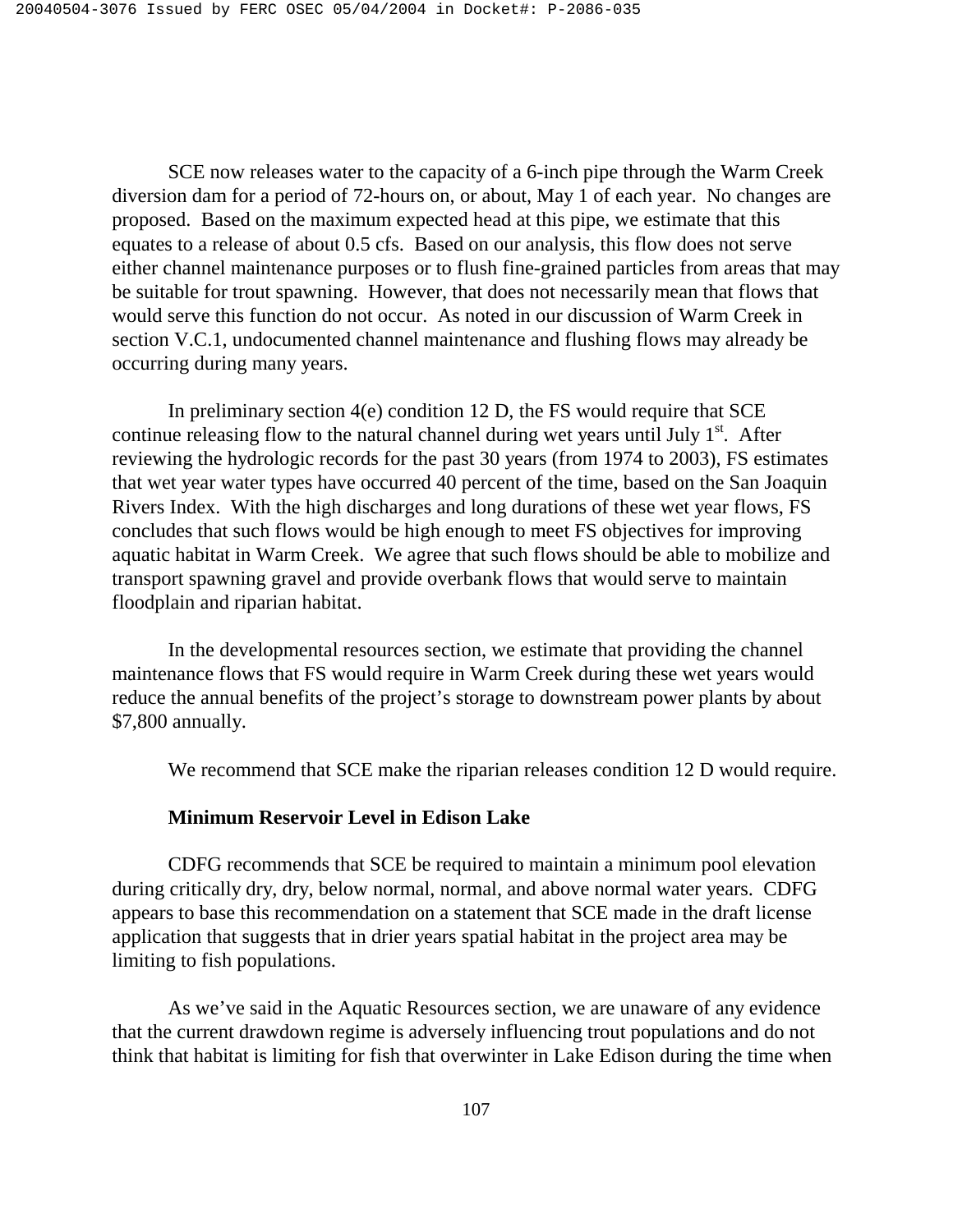the lake would be drawn down.

 In addition, CDWR typically does not have information to reliably determine the water year-type for the subsequent year until early spring, after the minimum lake level would have already been achieved. We conclude that there is no evidence that specification of minimum pool levels of Lake Edison by water year type is needed. Implementation of such a measure would be problematic since the water year type is not completely determined until after the minimum pool is reached and the measure could significantly affect the existing power value of the project—reducing the annual value by as much as \$50,000 to \$75,000.

#### **Ramping of Mono Creek Flows**

 In the current license, SCE is not required to follow a ramp rate for releases into Mono Creek and SCE does not propose a ramp rate be developed. Preliminary section 4(e) condition 12 C would require SCE to develop a ramping rate to for both natural and operational spills into the Mono Creek reach.

We find no information, either in the application or in the FS 4(e) rationale document, to show the effects of flow changes caused by spills to Mono Creek under the existing license. Not only is there no information to show the need for SCE to ramp flows, we also doubt SCE could meet the down ramping restrictions that FS sets in Section 4(e) condition 12 C.

We note that the project doesn't have a penstock or any other mechanism to divert flow away from Mono Creek during spills. Using the project's Howell-Bunger type valve would only serve the purpose of releasing part of any "natural spill" into Mono Creek, which would then combine with the flows SCE would be releasing to Mono Creek from the spillway. To manage inflows large enough to cause the reservoir to spill, SCE would have to estimate the storm inflow and make releases accordingly. Not only would the reservoir level change as the spillway gate settings are changed but also the outflow from the project would change and approximate the natural inflows. So, we don't see how SCE could hold the project reservoir spillway elevation and outflows constant until the spill ends as FS would require.

We conclude that Mono Creek ramping rates are not needed.

### **3. Threatened and Endangered Species**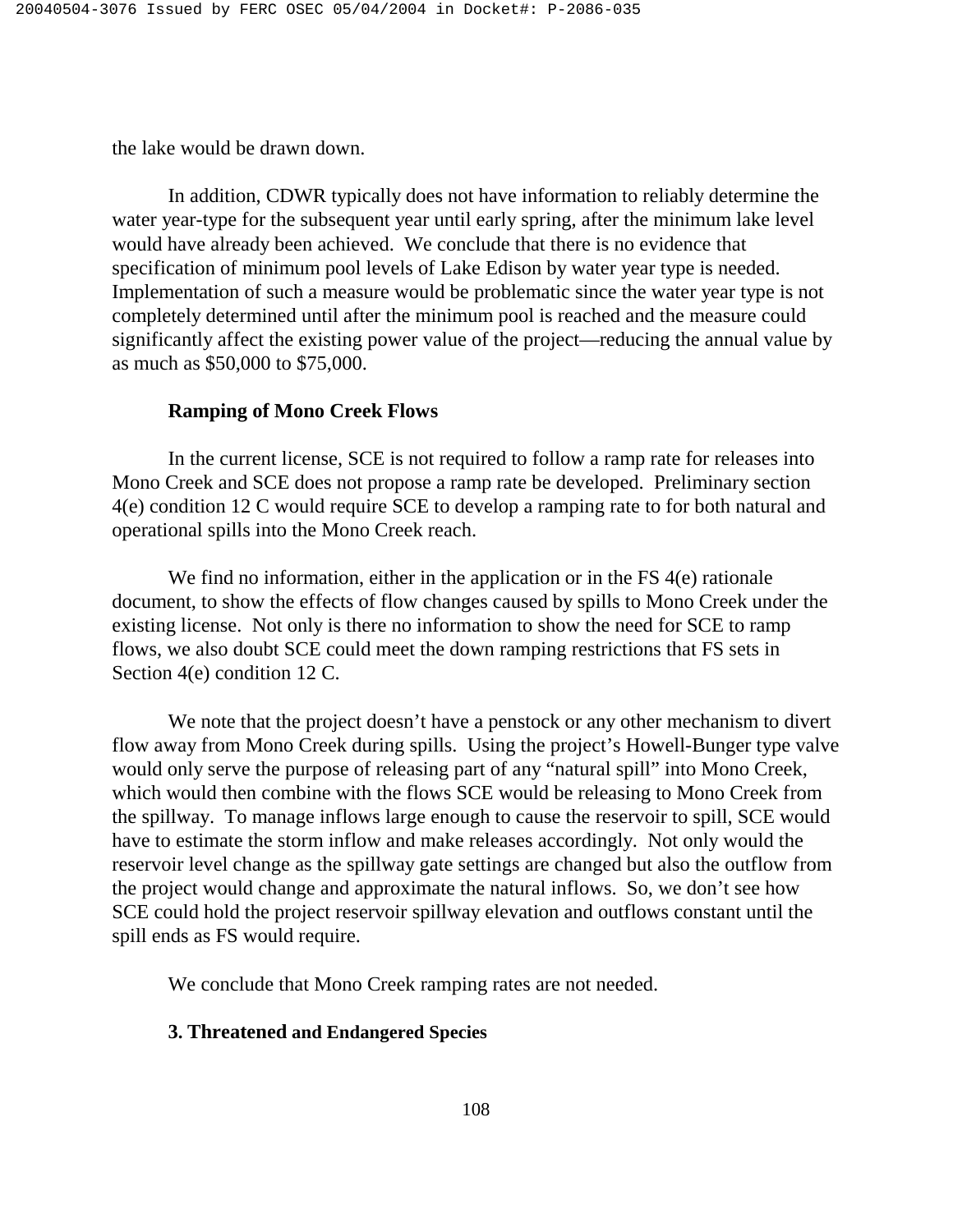In section V, we conclude that the project could potentially affect nesting and foraging eagles as a result of effects of project operation on food supply and the effects of disturbance from recreational boating and hiking, new recreational improvements, and project maintenance.

 Therefore, we recommend SCE develop a bald eagle management plan to help keep conditions suitable for eagle nesting and foraging, provide for additional nesting territories, and minimize any potential conflicts with recreational use of Lake Edison. SCE should develop the management plan after consulting with the Forest Service and U.S. Fish and Wildlife Service. The plan should include: provisions for future bald eagle surveys, protection of nest and perch sites, restrictions on herbicide use at known foraging areas, public education relating to eagles, identification of eagle-human conflicts, and the provisions of SCE's Endangered Species Alert Program.

### **4. Cultural**

To ensure that project operations would not have an adverse affect on project NRHP eligible properties (FRE-115, FRE-256/293, FRE-3186, the Mono Trail) and other cultural resources, a Programmatic Agreement (PA) would be initiated by the Commission, which would specify that SCE would develop and begin to implement a Vermilion Historic Properties Management Plan within 12 months of license issuance. The Programmatic Agreement would be between the Commission, SHPO, and ACHP, with SCE, FS, Indian Tribes, and other consulting parties, including local Native American groups asked to concur.

The HPMP would include provisions for preservation in place, monitoring, public education, consultation with Indian Tribes and concerned Native Americans, scientific data recovery, and amending the plan. The HPMP would attempt to balance the sensitivities of Native Americans about archaeological excavation against needs to mitigate potential loss of scientifically important data with data recovery.

The project HPMP would address both direct and potential cumulative effects.

### **5. Recreational Resources**

 At this time, SCE does not propose any new recreational enhancements or improvements at the project. Under revised preliminary condition No. 14 D, the FS proposes numerous improvements and measures at several recreation sites in the project area.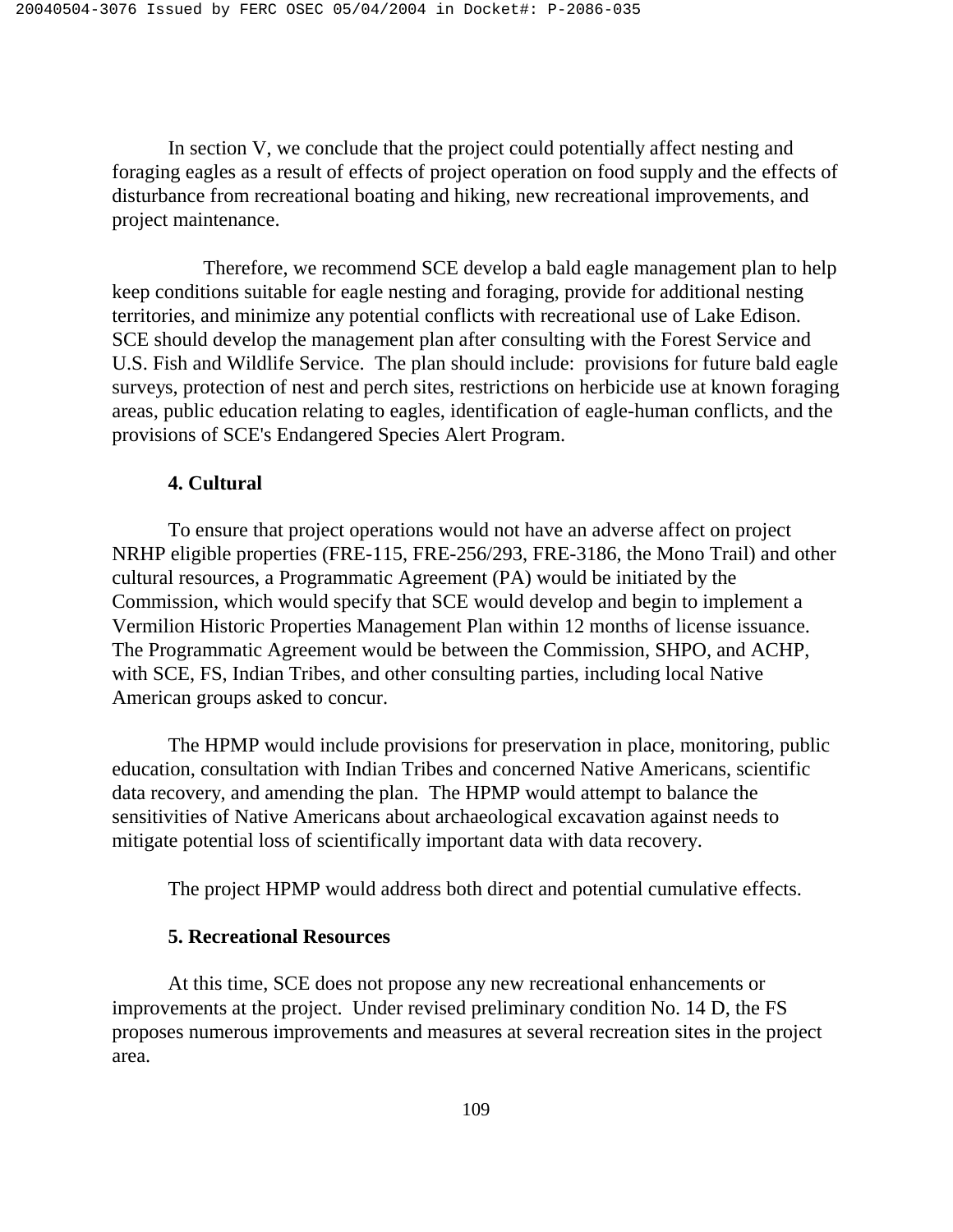As previously discussed in the recreation section of this document, we think that additional recreation improvements or measures are needed at the Vermilion campground, Lake Edison boat launch, and the Vista Overlook to address the above problems and conditions and to accommodate the expected increase in future public use of the project area. Further, in accordance with Commission policy, additional improvements are needed at these sites to ensure that disabled persons have adequate access and use of the project's recreation resources. Based on our analysis, we concur with most, but not all of the FS's proposed improvements.

### **Vermilion Campground**

 Improvements are needed to the Vermilion campground to make the area accessible to persons with disabilities and to replace outdated sanitary facilities. In this regard, we concur with the specific items in FS condition 14 D that relate to these needs, with the exception of the requirement for every campsite at the campground to be made accessible for disabled persons. Specifically, we do not think that it is necessary for every campsite in the campground to be modified and think modifying a reasonable number of the sites is sufficient to accommodate the needs of disabled persons. The specific number of campsites to be modified should be determined by SCE, the FS, and other interested parties during the preparation of a recreation plan for the project.

 In addition, improvements to the interior road for the Vermilion campground are needed to address erosion and storm runoff problems. While the proposed road improvements in FS condition No. 14 D would improve the overall quality of the road, some of the improvements do not appear needed at this time. We think that only those specific improvements that would address existing erosion and storm runoff problems are appropriate and recommend that such improvements be implemented at the project. These improvements may include, among other things, repairing damaged road areas, reconstructing drainage ditches, erosion control measures, and replacing inadequate drainage pipes. The specific road improvements to be implemented should be determined by SCE, the FS, and other interested parties during the preparation of a recreation plan for the project.

 We think that the installation of bear proof food storage containers and bear proof garbage bins identified in FS condition 14 D are appropriate and recommend they be implemented at the site. Finally, the FS has not shown that all the signage it would require SCE to install at the site is needed. Some of the proposed signage does not appear to provide significant benefits to the public using the site over existing conditions. We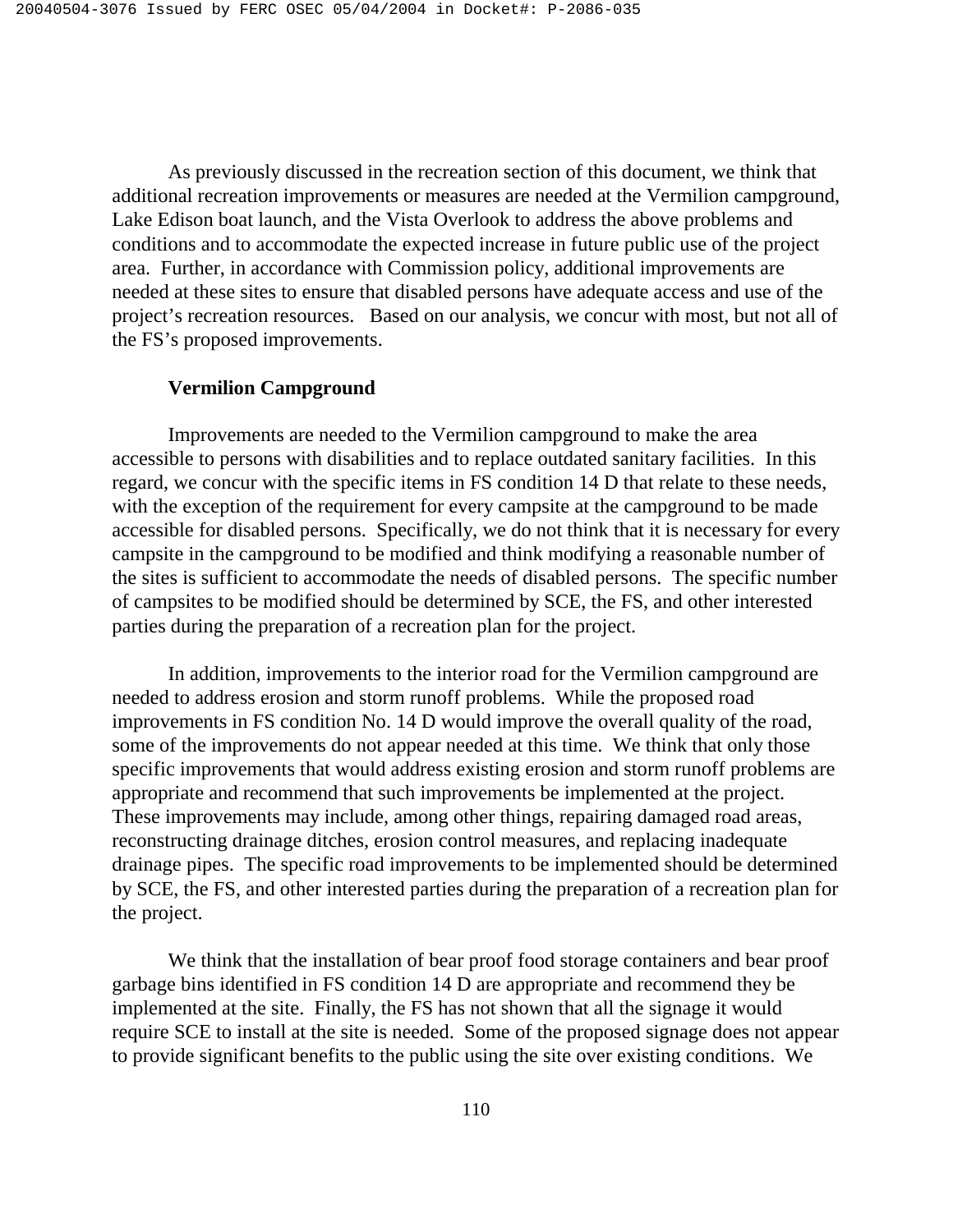think the number of needed signs to be installed should be determined by SCE, the FS, and other interested parties during the preparation of a recreation plan for the project.

### **Lake Edison Boat Launch**

 The Edison lake boat launch site should be modified to be accessible to persons with disabilities and, thus, we concur with the measures in FS condition No. 14 D that would meet this need. Further, we also concur with the bear-proof garbage bin which would reduce the risk of conflicts between bears and recreationists.

 In addition, we concur with the proposed development of defined dispersed camping sites at the entrance to the boat launch area and think that such a measure would address existing environmental problems in the area as well as, provide dispersed camping opportunities for disabled persons. However, while the FS proposes up to eight sites be developed, no supporting information has been provided regarding the number of sites that would be appropriate. For this reason, we recommend the number of sites to be developed should be decided by SCE, the FS, and other interested parties during the preparation of a recreation plan for the project.

 Finally, we think that it is appropriate to either replace the existing ramp or resurface it and to extend the ramp into the reservoir so that it can be safely used at low water levels. We recommend the specific method of renovation of the boat ramp should be determined by SCE, the FS, and other interested parties during the preparation of a recreation plan for the project.

### **Vista Overlook**

We concur with the improvements in FS condition 14 D as they would make the site more accessible to disabled persons. Further, we concur with FS's proposed requirement to replace the existing barrier poles at the site's rock monument with rock pillars and the installation of interpretive signs at the site. These improvements would enhance the attractiveness of the site and provide educational benefits to the public.

### **Recreation Management**

 As we've said in the Recreational resources section, FS revised preliminary Section 4(e) condition 14 A would require SCE to do a recreation survey and prepare a report once every six years to identify changes in the recreation uses and activities in the project area. Condition 14 B would require SCE to prepare and file a recreation plan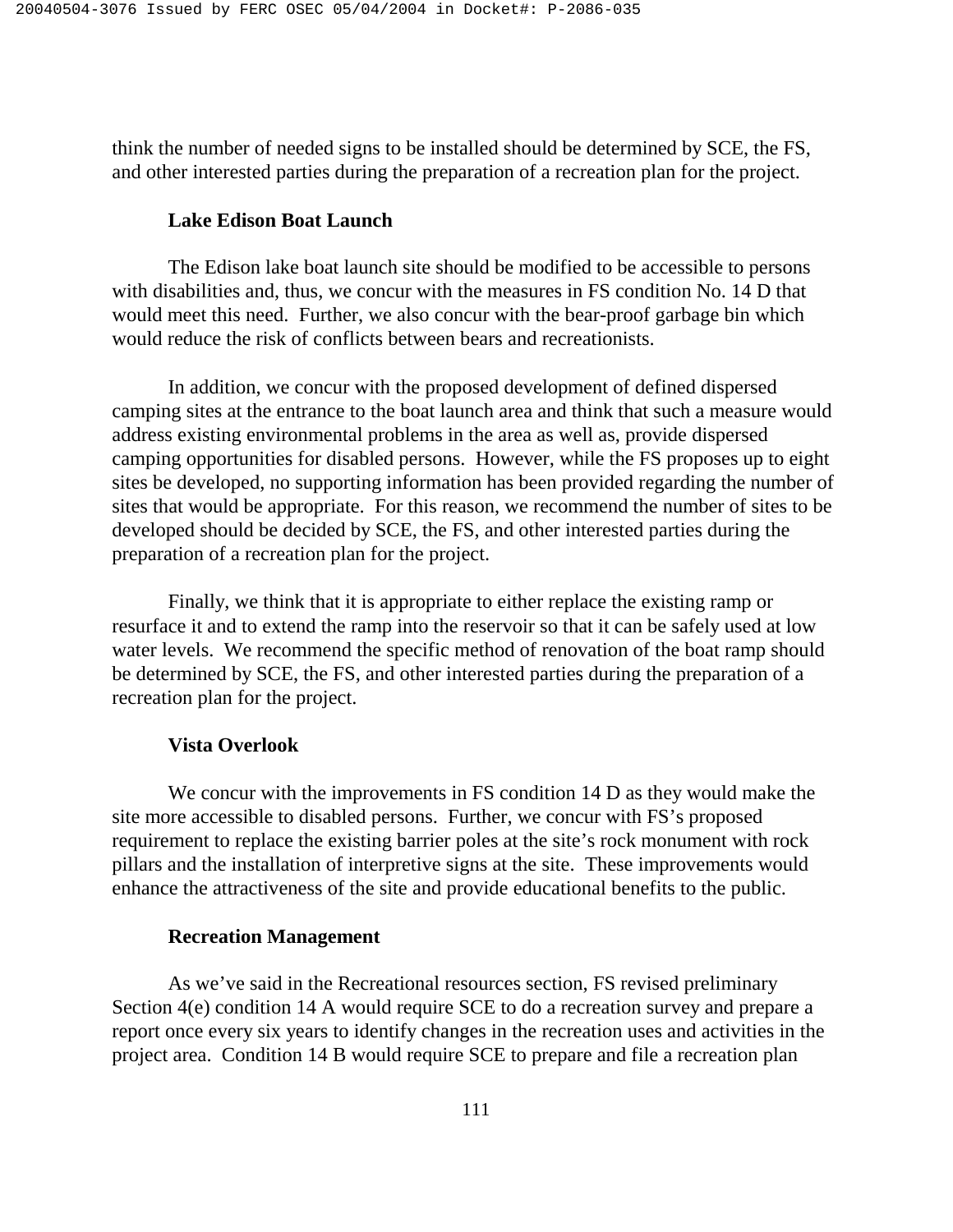within 1 year following the issuance of a new project license.

We concur with FS conditions 14 A and B requiring the preparation of a recreation plan for the project and periodic recreation surveys. And, we recommend that such requirements be included in any license issued for the project. The recreation plan should include provisions for the periodic recreation surveys and incorporate the recreation facilities and improvements approved by the license. In addition, the plan should include provisions to consider and implement appropriate changes to the project's recreation plan should future recreation needs or plans for the Big Creek Hydro System affect the Vermilion Valley Project.

 In addition, in condition 14 C, the FS proposes SCE provide annual contributions regarding the operation, maintenance, and future construction of recreation facilities in the project area, including dispersed public use areas. This condition also requires SCE to provide annual funding for the FS's oversight of its concessionaire special use permit. In response, SCE says that condition 14 C should only apply to project-related recreation facilities within the project boundary and not other recreation facilities in the project area, and that it should not be required to provide funding for FS oversight of concessionaire operations, noting that concessionaires already benefit from user fees and should pay their own operating costs.

 As we've said in the recreation resources section, SCE should only be responsible for project-related recreation facilities and dispersed public use areas directly related to the recreational use of project lands and waters. Further, we do not think that SCE should be responsible for FS funding oversight of its concessionaire special use permit**.** 

 However, we think that SCE should share in the funding responsibilities for the project related facilities and that the plan should contain funding provisions for the construction, operation, and maintenance of these recreation facilities.

### **Snow Removal**

 On rare occasions, it has been necessary for SCE to clear Kaiser Pass Road of snow during the winter to access project facilities for emergency work. It appears that this emergency work requires the road to be closed at times. During such periods, snowmobile use of the Kaiser Pass Trail, which occupies the road under normal conditions, is adversely affected. SCE has in the past and plans to continue to consult with the FS should it become necessary to clear Kaiser Pass Road.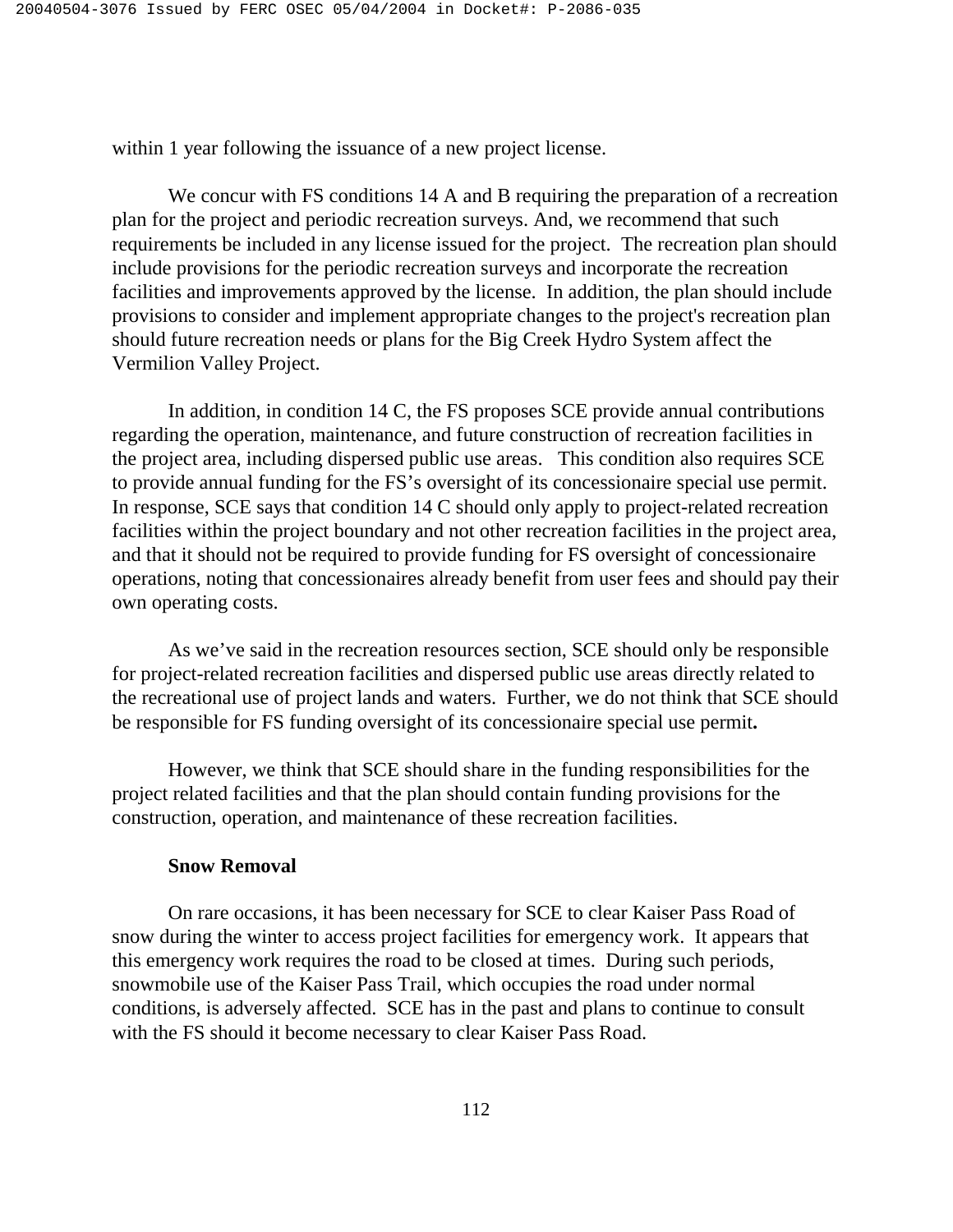In this regard, we concur with SCE's plans to continue to consult with the FS on emergency snow removal of Kaiser Pass Road. While we do not think that a full maintenance protocol is necessary for emergency access, we believe that SCE should evaluate, in consultation with the FS and the National Park Service, the effects of this emergency access on snowmobile use of Kaiser Pass Trail and, determine what, if any measures, can be taken to address such effects, while still maintaining the necessary emergency access to project works. The results of this consultation, including any SCE proposed or agency recommended measures, should be included in any recreation plan filed with the Commission.

### **Road Improvements and Management**

 In its revised preliminary conditions, the FS includes several conditions related to the use and maintenance of roads in the project area, including the preparation of a Transportation System Management Plan. As discussed below, we concur with the FS's recommendation that SCE develop a Transportation System Management Plan for project related roads.

Condition 15 A requires SCE to develop a Transportation System Management Plan to protect and maintain roads associated with the project license. The plan is to include a map showing the location of project related roads in the area and provisions addressing road maintenance, repair, and management. While implementation of the Transportation System Management Plan would ensure that roads in the project area are adequately operated and maintained in a manner that protects the public and prevents or minimizes erosion damage, we do not believe that SCE should be largely responsible for these roads, given that SCE shares the use of these roads with others who use them to access non-project related recreation areas.

 Based on our review of the available information, it appears that SCE primarily uses FS public roads to access project facilities and works for operation and maintenance purposes and that that these same roads are used by the FS and others, including the public, to, among other things, access recreation areas and trails unrelated to project recreation resources. Although most of these roads appear to be located outside the project boundary, they are used, in part, by SCE for project operations. As such, it would be appropriate for SCE to contribute, in part, to the operation and maintenance of these roads, commensurate with its use of these roads. The details regarding the type, level, and nature of SCE 's contribution to road operation and maintenance should be determined as part of the preparation of the Transportation System Management Plan.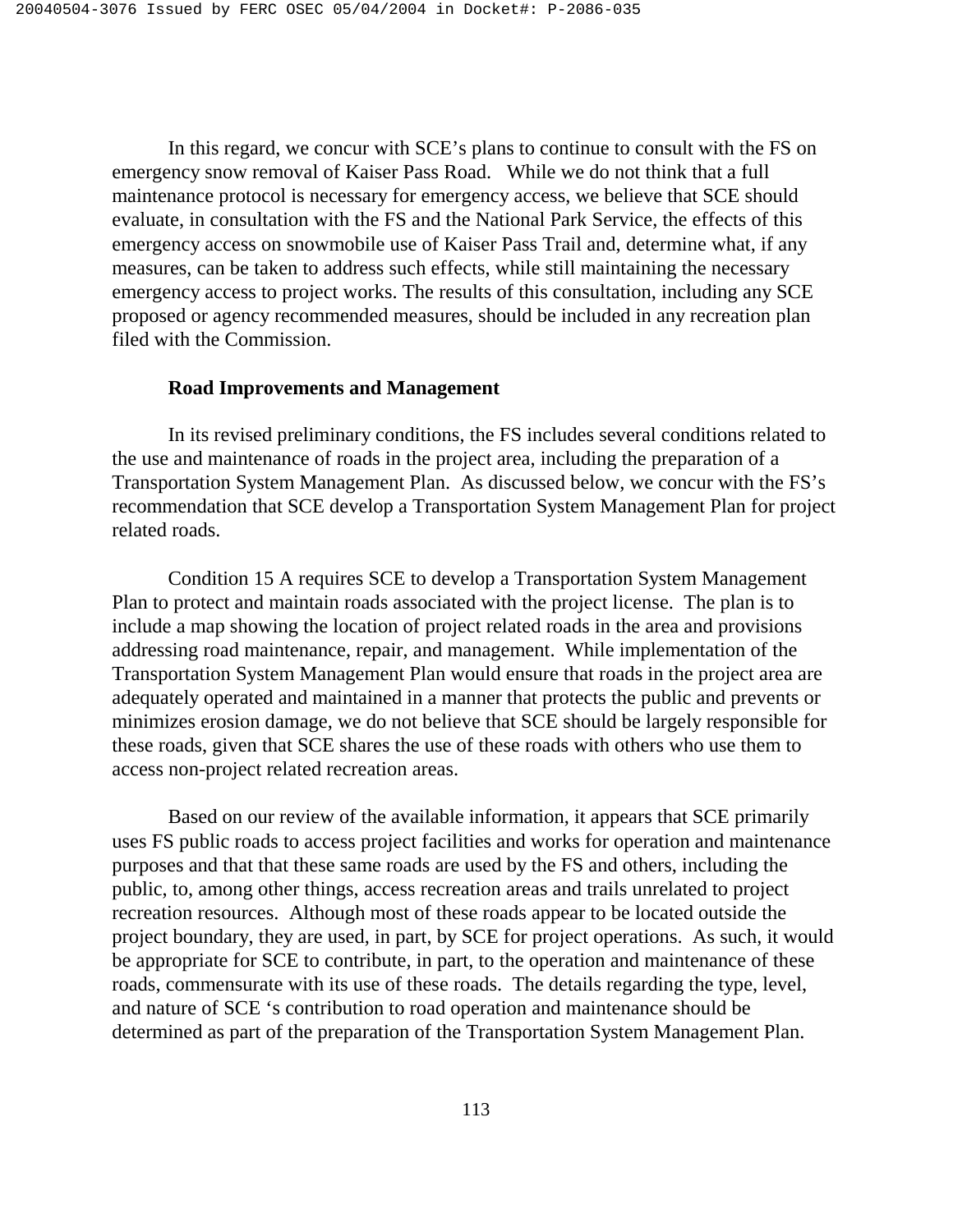Condition 15 B requires, in part, SCE to implement specific road improvement projects as part of the transportation system management plan. It is clear that implementation of these specific projects would improve road conditions in the area and provide enhanced public use of these roads and reduce erosion impacts associated with this usage. However, as we noted above, SCE should not be fully responsible for operation and maintenance of these roads and should share in these responsibilities, equivalent to its use of the roads. In this regard, SCE not be fully responsible for the identified road improvement projects, but only a part of the projects, equal to SCE's use of the identified roads for project purposes. The details regarding SCE's specific involvement with these road improvement projects should be determined as part of the preparation of the Transportation System Management Plan.

 Regarding condition 15 C (formerly original preliminary condition No. 13), SCE is concerned that the FS reservation to allow the public use of roads in the area may include roads that it may consider to be a public safety hazard. In accordance with Commission regulations, a licensee has specific public safety responsibilities regarding its licensed project, and, under certain standard license conditions, it has the authority to preclude public access to project facilities, waters, and lands, as necessary for the protection of life, health, or property. In this regard, we would expect that appropriate safety measures would be implemented at the project, including prohibiting public access to certain areas if necessary, in order to protect the public and ensure safe project operations.

### **Cost of measures**

 At this time, SCE does not propose any new recreational enhancements or improvements at the project. Under revised preliminary condition No. 14 D, the FS proposes numerous improvements and measures at several recreation sites in the project area.

In Appendix C of its supplemental information dated January 31, 2003, SCE provides FS overall cost estimates for the recreation enhancements/facilities at the three recreation areas identified in condition No. 14 D. These cost estimates are also included on page 21 of the rationale for the FS's revised preliminary conditions filed March 9, 2004. Specifically, the FS estimates that the total construction costs for the desired improvements are as follows:

| Vermilion Campground improvements                   | $-$ \$480,000.00 |
|-----------------------------------------------------|------------------|
| Lake Edison Boat Launch improvements - \$300,000.00 |                  |
| Vista Overlook improvements                         | $-$ \$65,000.00  |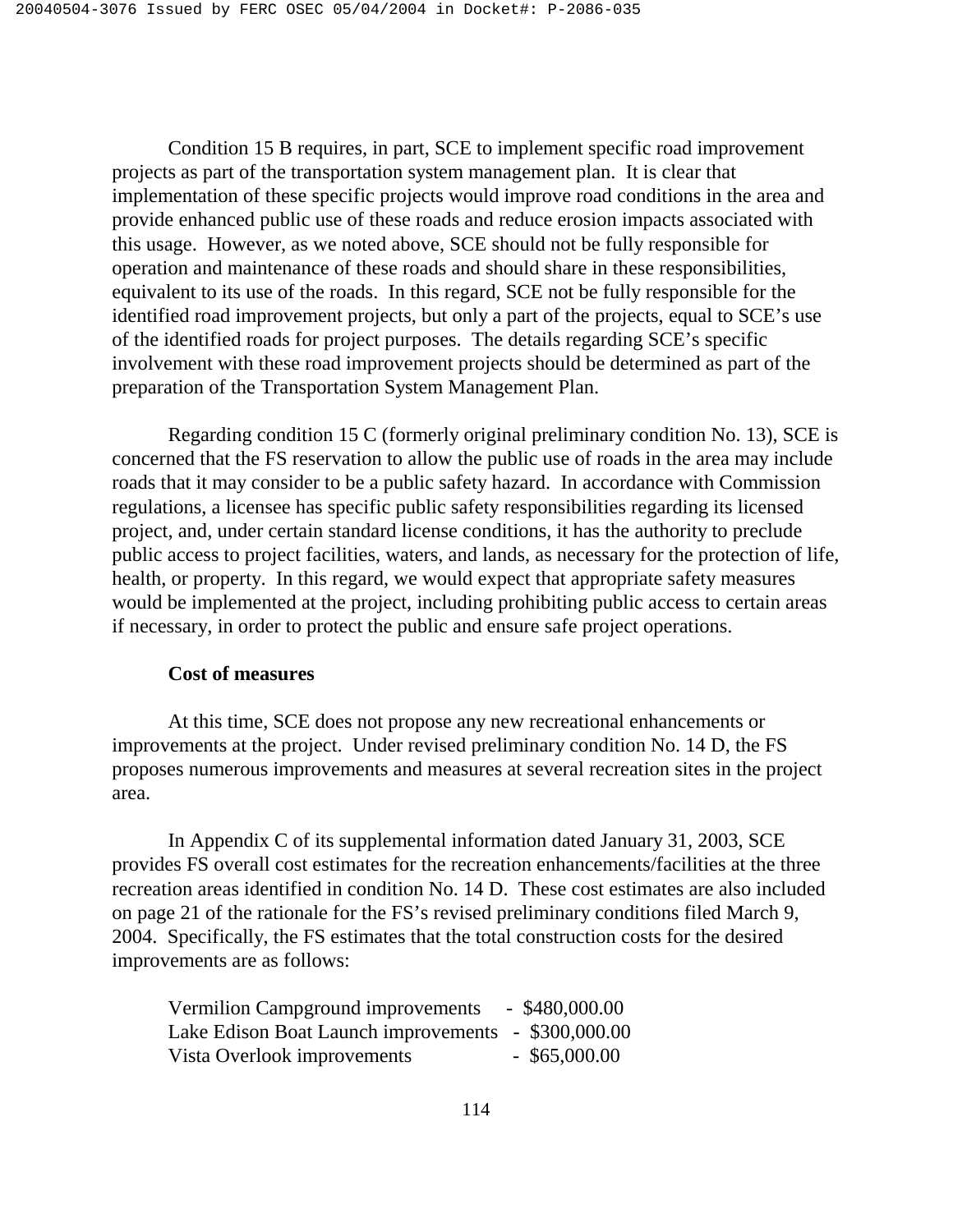Further, the FS estimates that other costs associated with the improvements, such as mobilization, profit and overhead, preconstruction engineering, site environmental analysis, and administrative expenses would be \$675,000.00, bringing the total estimated cost of the improvements to \$1,520,000.00.

 We've previously identified various recreation improvements that we think are appropriate at the above recreation areas. The staff's proposed improvements include most, but not all, of the FS's proposed improvements.

 Given that SCE has not yet proposed any recreational enhancement measures, we do not have cost estimates for any facility enhancements that may be the result of future talks with the FS. Further, the FS's cost estimates above are not detailed cost estimates for each specific proposed improvement, but a total cost estimate for all the improvements at each recreation area. Based on this general cost information, we estimate that the total cost of staff's proposed improvements at the three recreation areas are as follows:

### Construction Costs

| Vermilion Campground Improvements-                  | \$430,000.00 |
|-----------------------------------------------------|--------------|
| Edison Lake Boat Launch Improvements - \$200,000.00 |              |
| Vista Overlook Improvements -                       | \$65,000.00  |

 Further, we estimate that the other associated costs for staff's proposed improvements at these recreation areas would be similar to the FS estimate of \$675,000.00. As such, the total estimated cost for staff's proposed recreation improvements would be \$ 1,370,000. In turn, we estimate that the annual cost of implementing appropriate recreational improvements at the project to be about \$ 99,500.

 As we say in the recreation section, we think staff's proposed recreation improvements will provide needed enhancements at the project to ensure that projectrelated recreation facilities and areas will continue to meet the needs of the public and provide a high-quality recreational experience that protects environmental resources. For this reason, we think the benefits of this measure would justify some added cost to the project.

### **Sharing Trout Stocking Costs**

SCE proposes to continue stocking rainbow trout from its trout-rearing facility, in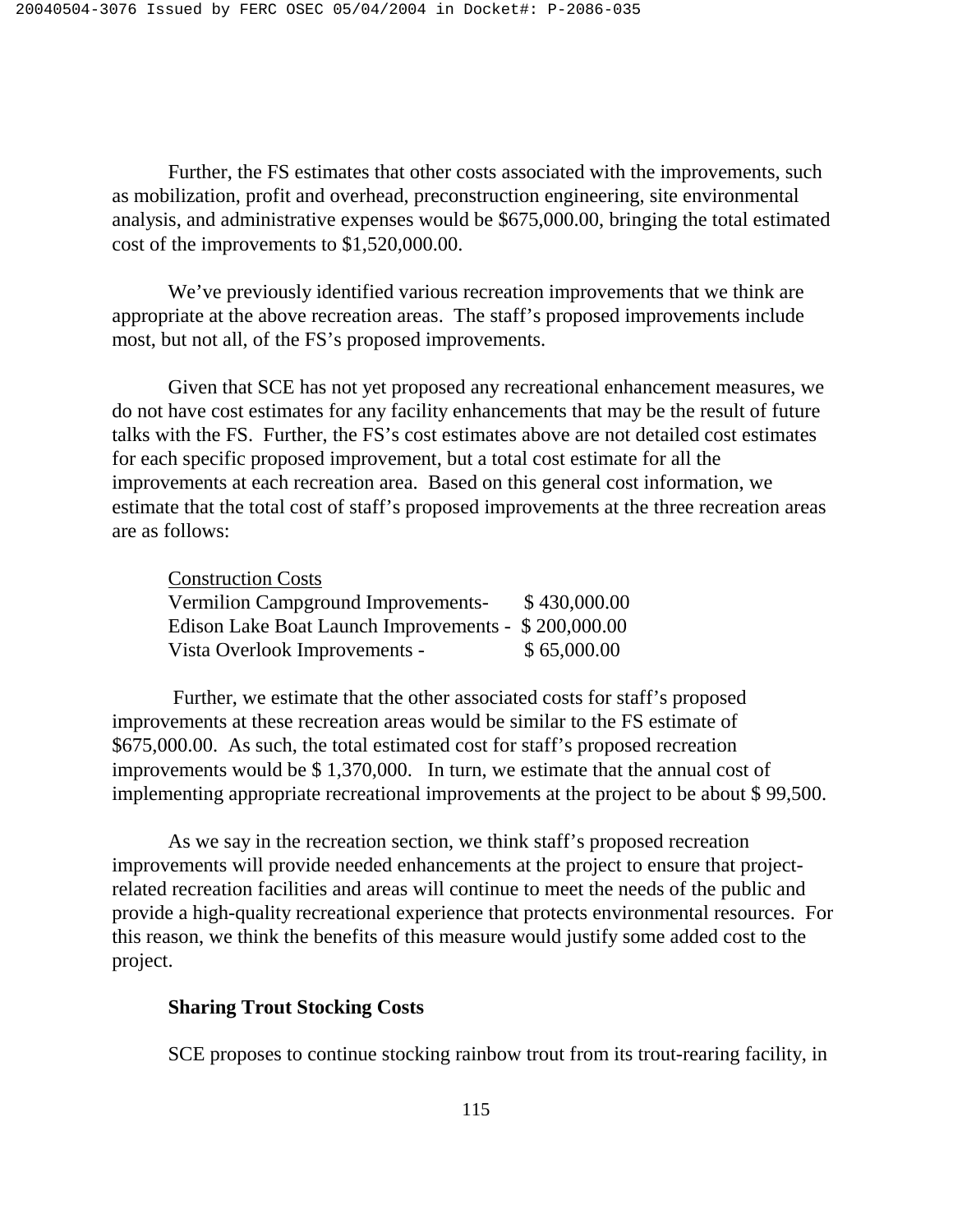consultation with CDFG, to support recreational fishing in the project area. However, in its September 4, 2002, letter to the Commission, SCE states that its participation in fish stocking efforts is, and should remain, voluntary and should not be required as part of any new license that may be issued for this project.

 CDFG recommends that SCE provide a fair share (50 percent) of the fish production costs that is needed to sustain a fishery in Lake Edison and Mono Creek, unless agreed otherwise by CDFG and SCE. CDFG notes that fisheries in the project area provide high-demand angling opportunities for recreational users of Lake Edison and other project stream reaches and SCE's contribution to the stocking costs would offset the effects of the annual seasonal drawdowns of Lake Edison and project-related stream flow reductions.

Project waters are stocked with trout to provide recreational fishing opportunities and harvest in excess of that which could be supported by the natural productivity of the project area. Given the high-quality recreational fishing opportunities at the project, largely due to fishing stocking in the area, and the importance of this public benefit of the project, SCE should support CDFG's fishing stocking efforts beyond its current voluntary fish stocking program. While CDFG has not provided adequate justification for its recommendation that SCE contribute 50% of the fish production costs for sustaining a fishery in Lake Edison and Mono Creek, we think it's appropriate for SCE to contribute 50% of the fish production costs associated with project waters. The specific details regarding SCE's financial contribution and it's involvement in fish stocking efforts at the project should be determined by SCE and the CDFG during the preparation of a recreation plan for the project and included as a provision of the final plan.

### **Annual Contribution for Recreation Management**

In revised preliminary condition No. 14 C, the FS would require SCE to contribute to the FS \$7,500 annually for FS monitoring and permit compliance of concessionaire special use permits and \$5,500 annually for management and monitoring of dispersed public use sites (overnight camping and day use) in the project area around Lake Edison. Since concessionaires can charge fees to help defray costs, we do not think that SCE should be responsible for an annual contribution of \$7,500 for concessionaire operations. Further, we also think that SCE should only be responsible for part of the \$5,500 annual contribution FS would require for management and monitoring of dispersed public use sites. Specifically, we find that SCE should only contribute funding for the dispersed public use sites that are directly related to recreational use of project lands and waters, such as dispersed camping activities near the Lake Edison boat launch site.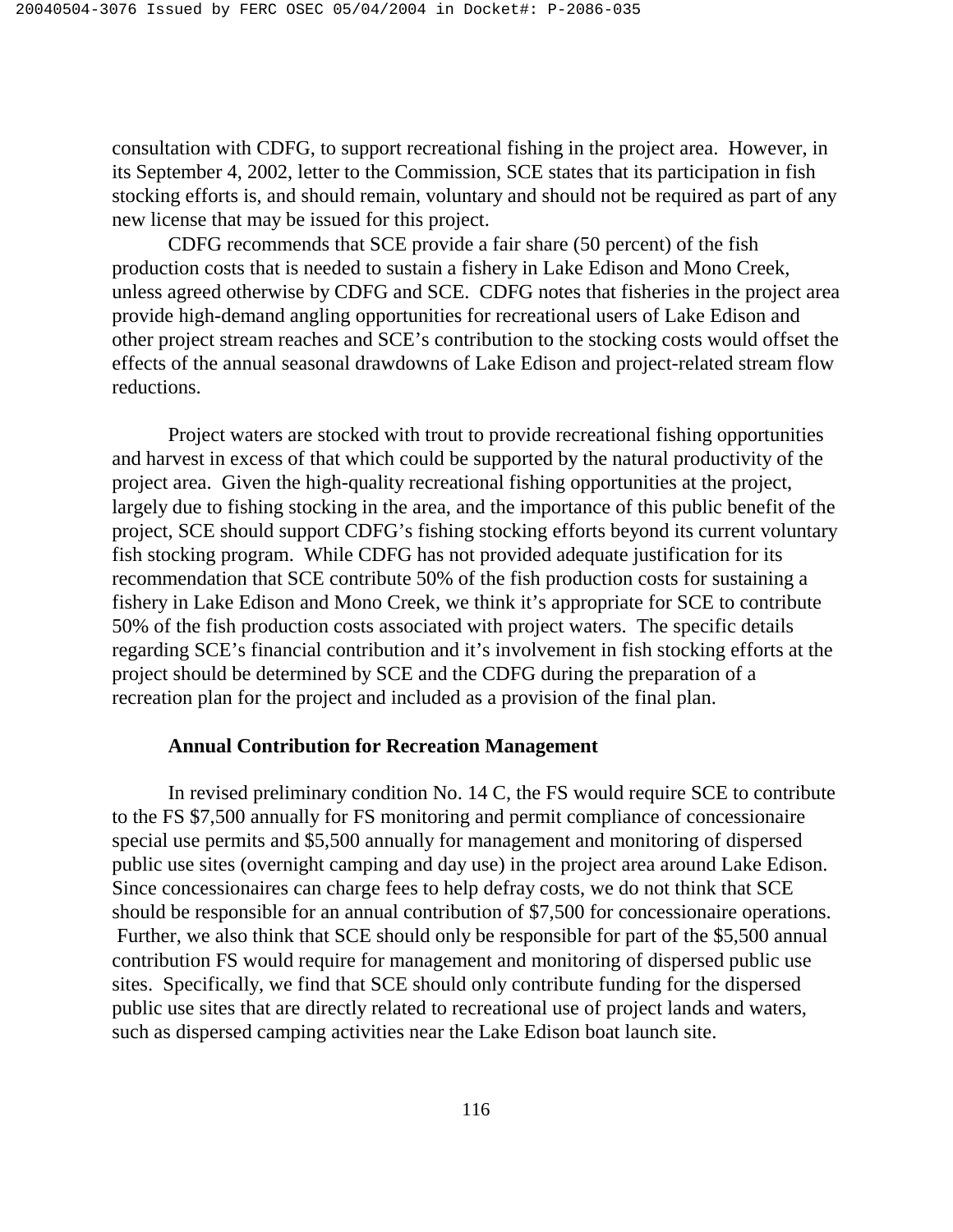We conclude that SCE and the FS should share funding responsibilities for project-related recreation facilities and that the project's recreation plan should contain funding provisions for the construction, operation, and maintenance of project related recreation facilities. In this regard, SCE and the FS should determine how much of the \$5,500 annual contribution for dispersed public use sites is directly related to the project and consider the matter as part of the plan's overall funding provisions.

At this time, we do not have detailed information regarding the FS's \$5,500 annual contribution requirement. However, absent this information and considering the extent of dispersed overnight camping and day use activities around Lake Edison, it appears that it would be appropriate for the SCE to provide the FS 50% of the \$5,500 annual contribution, or \$2,250, for the management and monitoring of project-related, dispersed, public use sites. This annual contribution would help ensure that these sites are managed in a manner that protects and enhances the project resources.

### **6. Visual Resources**

 As noted in the Aesthetic Resources section, the project does not have a significant adverse visual effect on the surrounding area and, as a result, we do not recommend any measures to mitigate or minimize specific visual effects at this time. However, if future changes are made to existing project facilities or features, including changes resulting from maintenance or repair activities, or if new facilities are constructed, including recreational enhancements, these new or modified facilities or features could have adverse visual effects and it would be appropriate to consider how such potential effects could be mitigated or minimized in the design, modification, or construction of such project facilities or features.

Given this information and the attractive scenic setting of the project area, we concur with the FS's recommendation for the development of a visual resources plan for the project. However, given the absence of significant project works (i.e. powerhouse, transmission lines, etc.) and the minimal adverse visual effect of existing project facilities or features on the surrounding area, the plan should not address the visual effect of existing project facilities and features, but only address future changes to these existing facilities and features and new project facilities or changes. The development and implementation of such a plan would ensure that changes to existing project facilities and features and new facilities are constructed, designed, or implemented in a manner that mitigates for or minimizes potential adverse visual effects on the surrounding area throughout the term of any license issued for the project.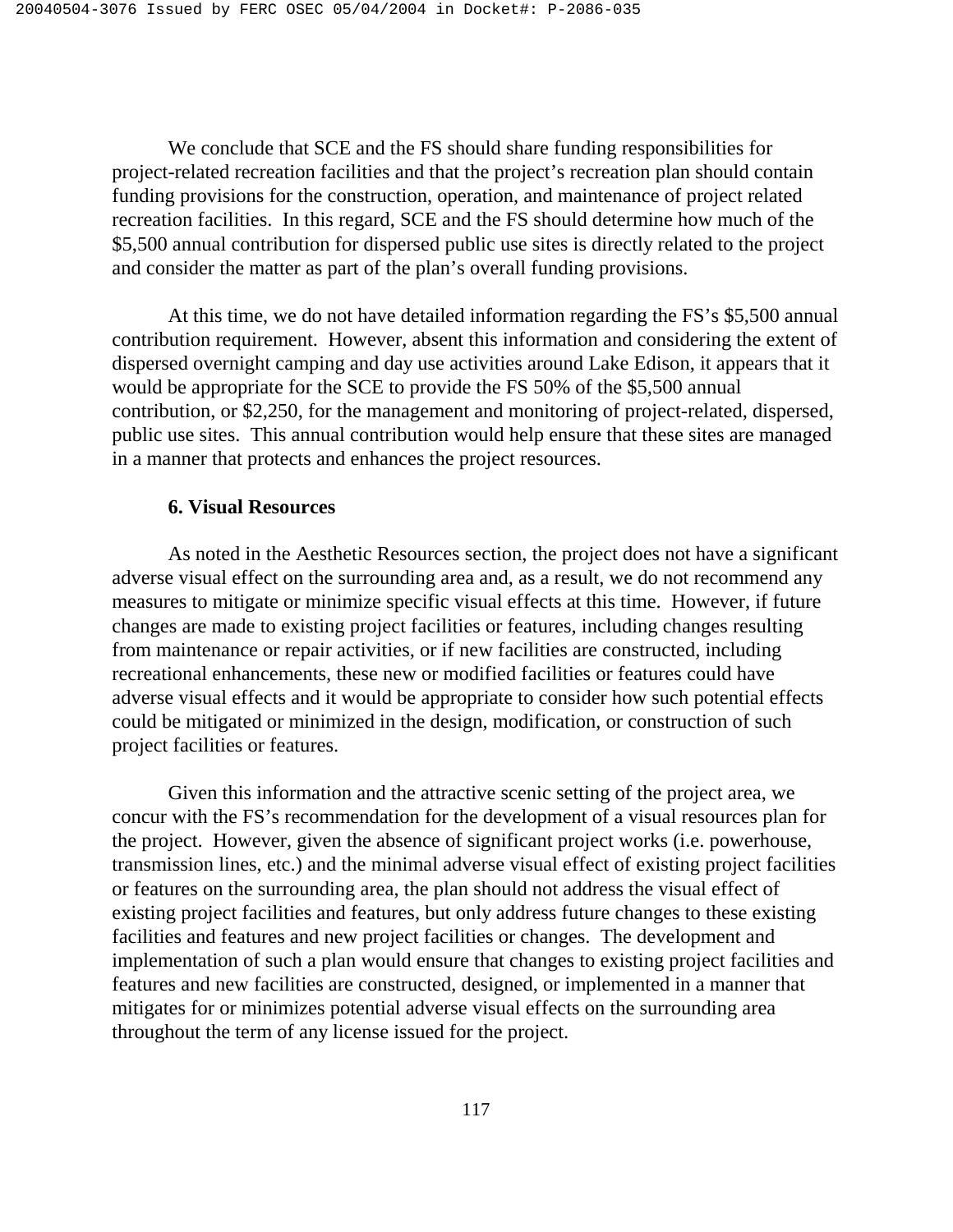### **VIII. RECOMMENDATIONS OF FISH AND WILDLIFE AGENCIES**

Under the provisions of the FPA, each hydroelectric license issued by the Commission shall include conditions based on recommendations provided by federal and state fish and wildlife agencies for the protection, mitigation, and enhancement of fish and wildlife resources affected by the project.

Section 10(j) of the FPA states that whenever the Commission believes that any fish and wildlife agency recommendation is inconsistent with the purposes of the requirements of the FPA or other applicable law, the Commission and the agency shall attempt to resolve any such inconsistency, giving due weight to the recommendations, expertise, and statutory responsibilities of such agency.

In response to the REA notice, Interior, by letter dated June 4, 2002, state that they had reviewed the license application and have no comments to offer.

Table F&W-1 lists the recommendations from CDFG subject to Section 10(j), and whether or not we adopt the recommendations under the staff alternative. CDFG provided its comments by letter filed with the Commission on June 10, 2002. Recommendations that we consider outside the scope of Section 10(j) have been considered under Section 10(a) of the FPA and are addressed in the specific resource sections of this document and in the Comprehensive Development section.

| Recommendation                                                                                                                                                                  | Agency      | Subject to<br>Section<br>10(j) | Annual<br>cost             | Conclusion                                                                                                                                                                              |
|---------------------------------------------------------------------------------------------------------------------------------------------------------------------------------|-------------|--------------------------------|----------------------------|-----------------------------------------------------------------------------------------------------------------------------------------------------------------------------------------|
| 1. Consult with agencies<br>to develop a minimum<br>pool level to maintain in<br>Lake Edison during<br>critically dry, dry, below-<br>normal, normal and above<br>normal years. | <b>CDFG</b> | N <sub>0</sub>                 | \$50,000<br>to<br>\$75,000 | Not a specific<br>measure to protect<br>fish and wildlife.<br>Without knowing<br>what specific<br>minimum pool level<br>is recommended, we<br>can't agree that the<br>minimum reservoir |

*Table FW-1. Analysis of fish and wildlife agency recommendations for the Vermilion Valley Project. (Source: Staff)*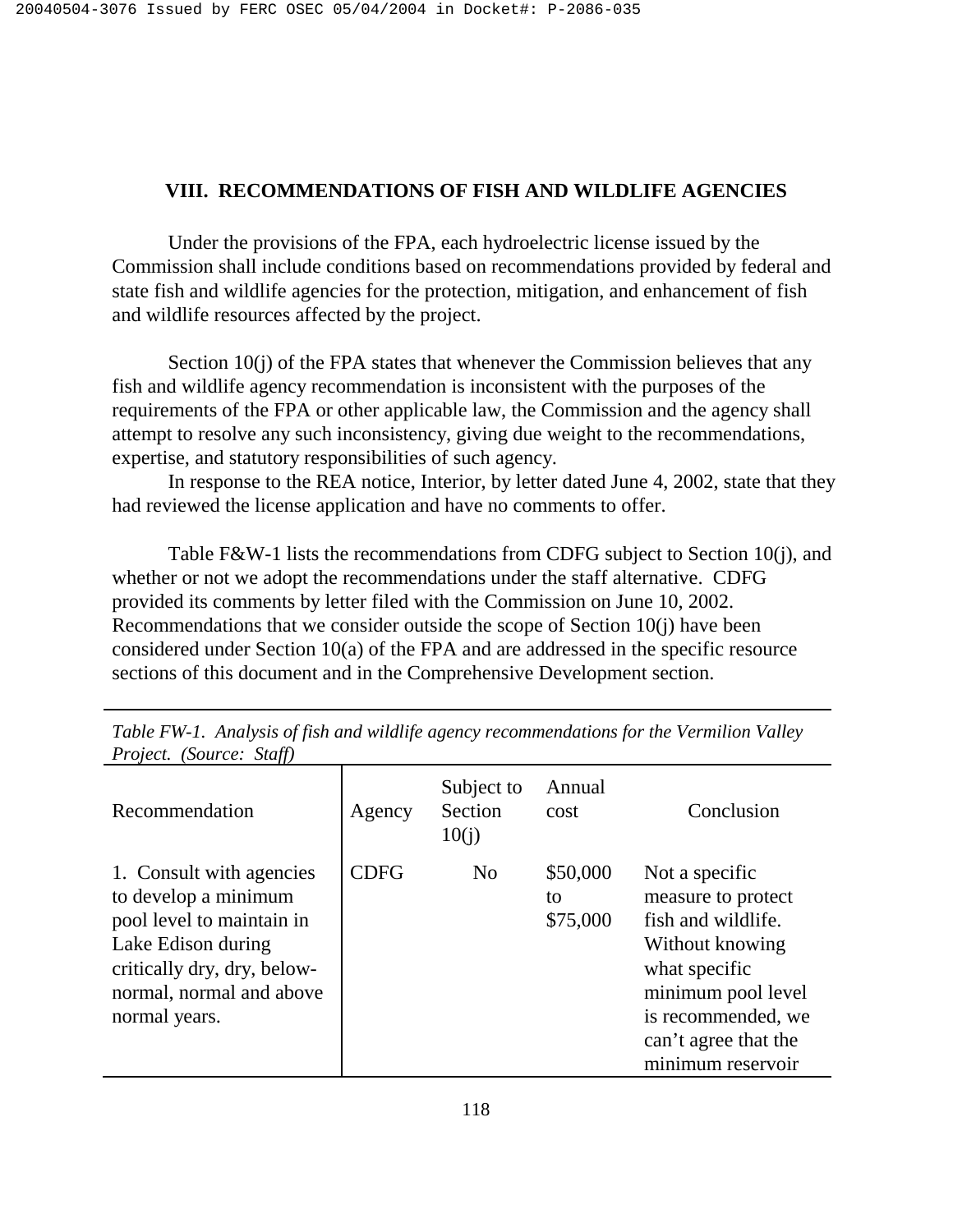|                                                                                                                                                                  |             |                |         | level would benefit<br>aquatic resources and<br>we can't predict how<br>setting the minimum<br>level could affect the<br>project's power<br>benefits.                                                                    |
|------------------------------------------------------------------------------------------------------------------------------------------------------------------|-------------|----------------|---------|--------------------------------------------------------------------------------------------------------------------------------------------------------------------------------------------------------------------------|
| 2. Require the license to<br>contribute a reasonable<br>share of the fish<br>production that is needed<br>to sustain a fishery in Lake<br>Edison and Mono Creek. | <b>CDFG</b> | N <sub>o</sub> | \$2,000 | Not a specific<br>measure to protect<br>fish and wildlife.<br>However, as we<br>discuss in the<br>Recreation Section,<br>we think it's<br>reasonable for SCE to<br>cover a reasonable<br>share of the stocking<br>costs. |
| 3. Consider flow regimes<br>equal to or (preferably)<br>greater than the actual<br>flows, as provided under<br>the past license.                                 | <b>CDFG</b> | N <sub>o</sub> | \$9,875 | Not a specific<br>measure to protect<br>fish and wildlife.<br>However, Staff<br>recommends the<br>instream flows that<br>the draft $4(e)$<br>conditions require in<br>Warm and Mono<br>Creek.                            |

### **IX. CONSISTENCY WITH COMPREHENSIVE PLANS**

Section  $10(a)(2)$  of the FPA requires the Commission to consider the extent to which a project is consistent with federal and state comprehensive plans for improving, developing, and conserving waterways affected by the project. Under Section 10(a)(2), federal and state agencies filed 39 plans that address various resources in California.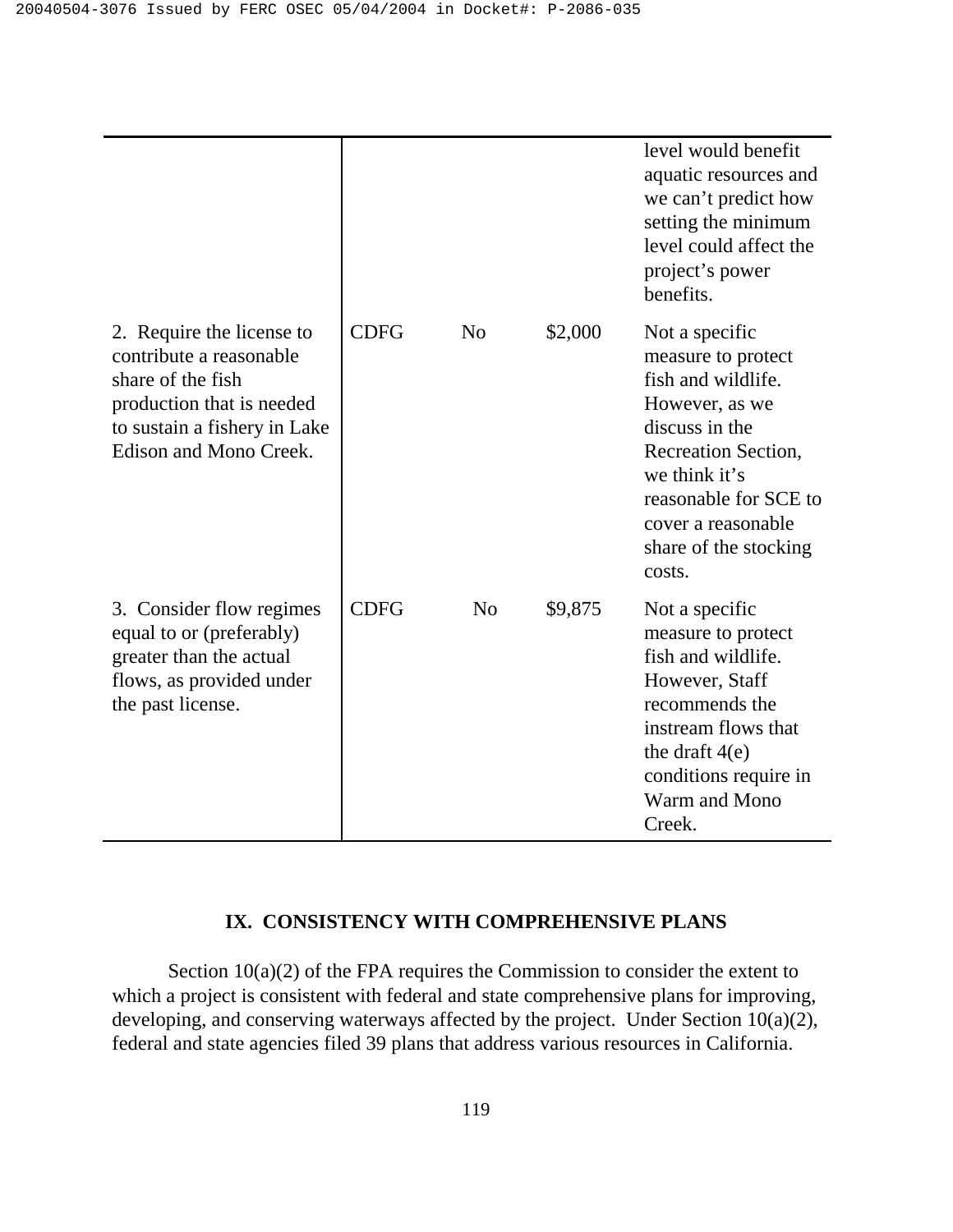<u>.</u>

Fourteen of these plans address resources relevant to the Vermilion Valley Project.**<sup>15</sup>** No conflicts were found with the plans.

**<sup>15</sup>**(1) California Department of Parks and Recreation. 1997. Public Opinions and Attitudes on Outdoor Recreation in California. 1997. Sacramento, California. March 1998. 72 pp. and appendices. (2) California Department of Parks and Recreation. 1993. California Outdoor Recreation Plan. Sacramento, California. April 1994. 177 pp. (3) California Department of Parks and Recreation. 1980. Recreation Outlook in Planning District 2. Sacramento, California. April 1980. 88 pp. (4) California Department of Water Resources. 1983. The California water plan: projected use and available water supplies to 2010. Bulletin 160-83. Sacramento, California. December 1983. 268 pp. and attachments. (5) California Department of Water Resources. 1994. California water plan update. Bulletin 160-93. Sacramento, California. October 1994. Two volumes plus executive summary. (6) California State Water Resources Control Board. 1975. Water quality control plan report. Sacramento, California. Nine volumes. (7) Californiathe Resources Agency. Department of Parks and Recreation. 1983. Recreation needs in California. Sacramento, California. March 1983. 39 pp. and appendices. (8) Fish and Wildlife Service. California Department of Fish and Game. California Waterfowl Association. Ducks Unlimited. 1990. Central Valley habitat joint venture implementation plan: a component of the North American waterfowl management plan. U.S. Department of the Interior, Portland, Oregon. February 1990. 102 pp. (9) Forest Service. 1992. Sierra National Forest land and resource management plan. Department of Agriculture, Clovis, California. March 1992. 97 pp. and appendices. (10) State Water Resources Control Board. 1999. Water Quality Control Plans and Policies Adopted as Part of the State Comprehensive Plan. April 1999. Three enclosures. (11) Fish and Wildlife Service. Canadian Wildlife Service. 1986. North American waterfowl management plan. Department of the Interior. May 1986. 19 pp. (12) Fish and Wildlife Service. Undated. Fisheries USA: the recreational fisheries policy of the U.S. Fish and Wildlife Service. Washington, DC. 11 pp. (13) National Park Service. 1982. The nationwide rivers inventory. Department of the Interior, Washington, D.C. January 1982. 432pp. (14) Forest Service. 2001. Sierra Nevada National Forest plan amendment, including final environmental impact statement and Record of Decision. Department of Agriculture, Clovis, California. January 2001.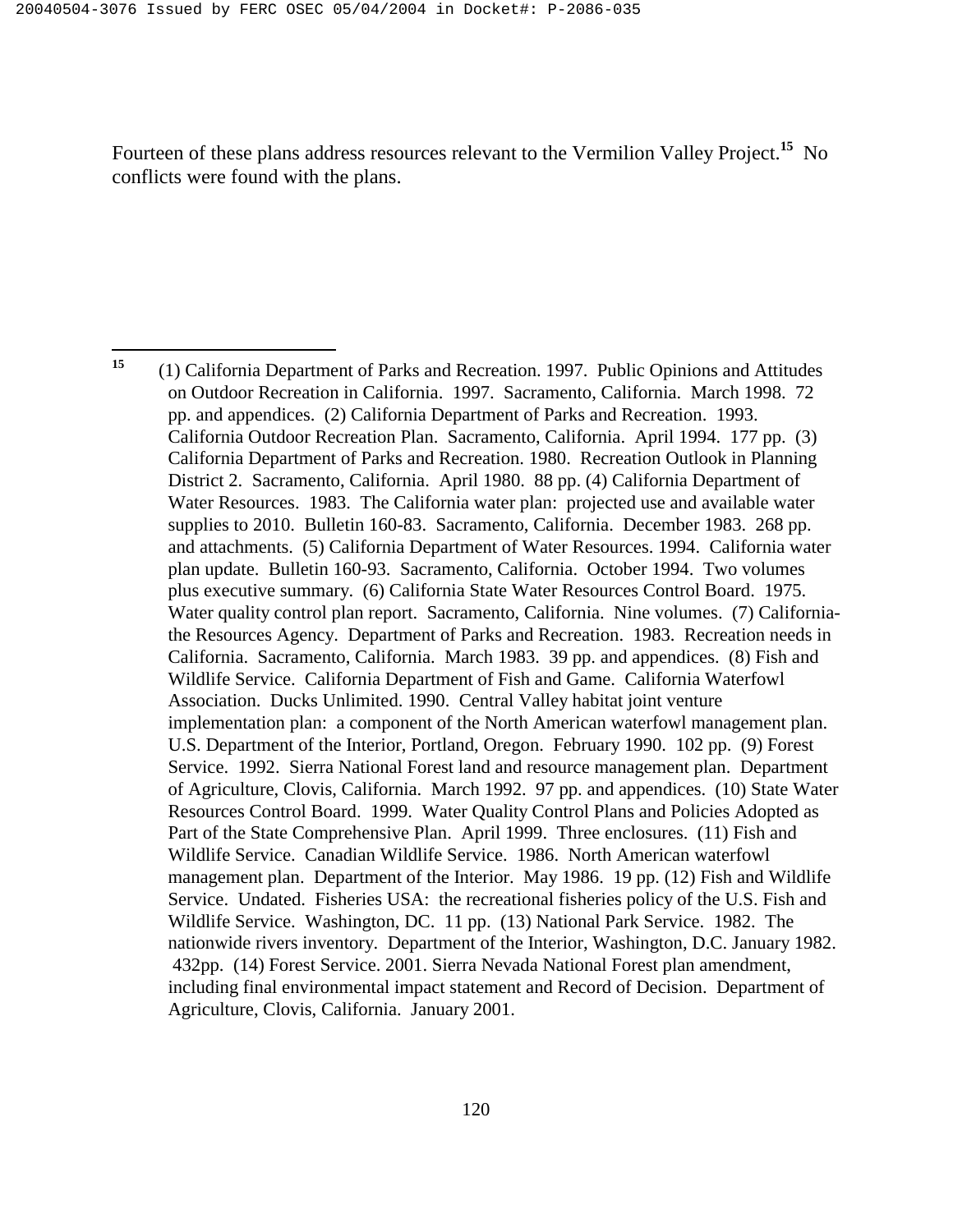### **X. FINDING OF NO SIGNIFICANT IMPACT**

Continuing to operate the Vermilion Valley Project, with our recommended measures, involves little or no land-disturbing or land–clearing activities. Our recommended protection and enhancement measures would require SCE to raise the instream flow in Mono Creek, release higher flushing flows in Warm Creek, monitor iron and manganese levels, and develop a plan to improve existing recreational facilities. Also, with execution and implementation of the PA, and development and implementation of the HPMP, no significant effects on cultural/heritage resources should occur.

Based on our independent analysis, issuance of a new license to the Vermilion Valley Project with our recommended environmental measures would not be a major federal action significantly affecting the quality of the human environment.

### **XI. LITERATURE CITED**

Avila, B. and M. Hindes

1956 University of California Archaeological Site Survey Record, CA-FRE-136. On file U.S.D.A. Sierra National Forest Headquarters, Clovis. 1958 University of California Archaeological Site Survey Record, CA-FRE-256. On file U.S.D.A. Sierra National Forest Headquarters, Clovis.

Bjornn, T.C. and D.W. Reiser. 1991. Habitat requirements of salmonids in streams, pp. 83–138. In: Influences of forest and rangeland management on salmonid fishes and their habitats, W.R. Meehan (ed). Special Publication 19. American Fisheries Society, Bethesda, MD.

Entrix, Inc. 2001. Vermilion Valley Hydroelectric Project Instream Flow Study. Prepared for Southern California Edison. Project No. 506643. August 24, 2001 (Appendix Q of SCE, 2001).

Jackson, R., M. Boynton, W. Olsen, and R. Weaver 1988 California Archaeological Resource Identification and Data Acquisition Program: Sparse Lithic Scatters: A program for the Identification and Management of an Archaeological Resource Class. California Department of Parks and Recreation, Office of Historic Preservation. Sacramento.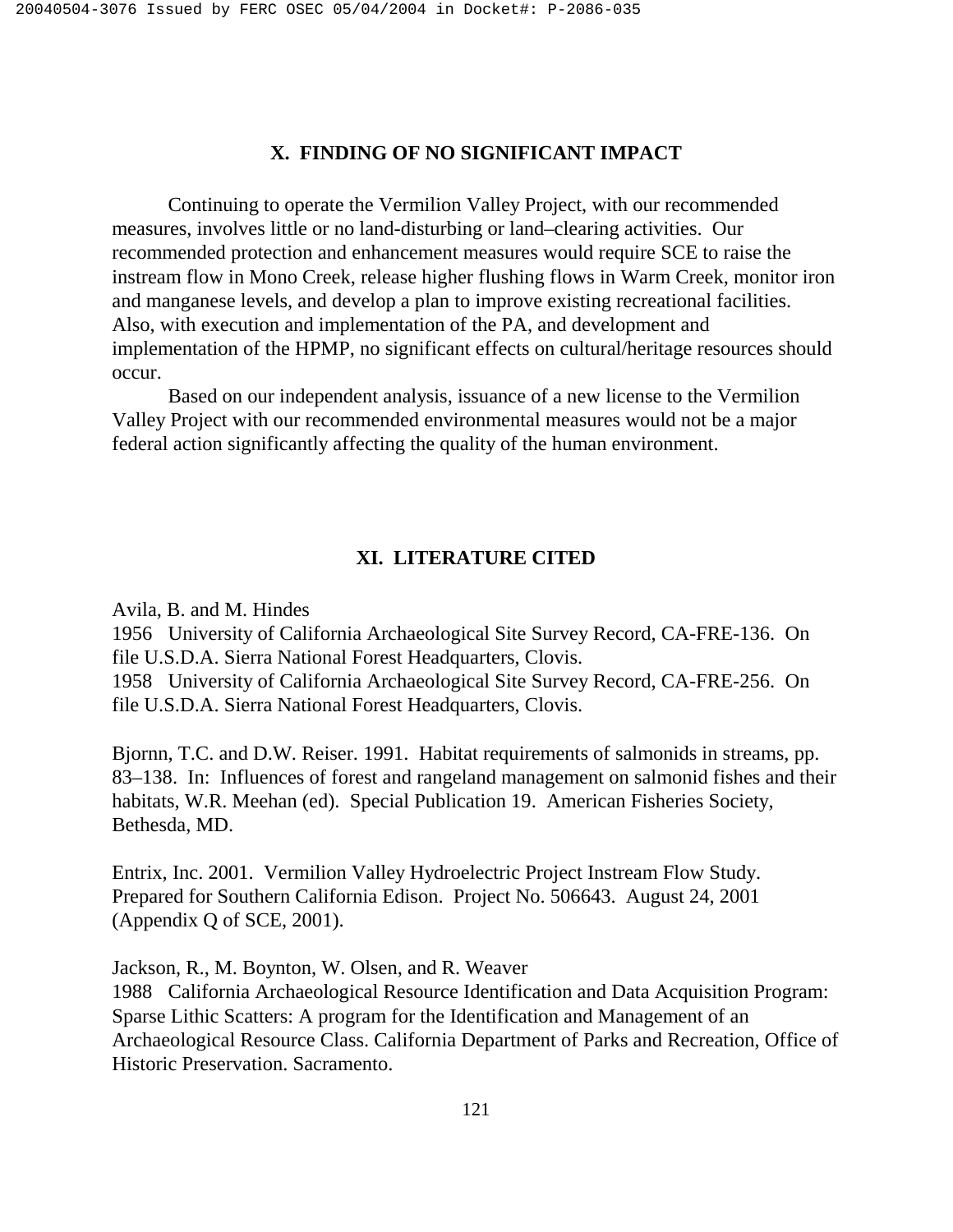Jackson T. L., D. DeJoseph, and C. Morgan

2001 Inventory, Preliminary Significance Evaluation and Preliminary Management Plan for Cultural Resources--Vermilion Valley Reservoir Project (FERC 2086). Report to Southern California Edison Company, Rosemead, California. Lathrap, D.W. and D. Shutler, Jr. 1955 An Archaeological Site in the High Sierra of California. *American Antiquity* 20:226–220.

Lee, Gaylen D.

1998 Walking Where We Lived: Memoirs of a Mono Indian Family. University of Oklahoma Press. Norman, Oklahoma

Morgan, C., T.L. Jackson, and P. Quick

2002 Evaluation, Assessment of Effects, and Management Plan for Cultural Resources Vermilion Valley Reservoir Project (FERC 2086). Report to Southern California Edison Company, Rosemead, California.

SCE. 2001. Application for license for minor project – existing dam. August 29, 2001.

SCE. 2001b. SCE Supplemental Data Lake Edison 2001 water temperature. "August Supplemental Submittal"

Shoup, L.H., with C. Blount, V. Diamond, and D. Seldner 1988 "The Hardest Working Water in the World": A History and Significance Evaluation of the Big Creek Hydroelectric System. Report to Southern California Edison Company, Rosemead.

Smith, C.L. 1985. The inland fishes of New York State. New York State Department of Environmental Conservation. Albany, NY.

Wallace, W.J. n.d. The Archaeology of a High Sierran Site. Unpublished manuscript.

### **XII. LIST OF PREPARERS**

Federal Energy Regulatory Commission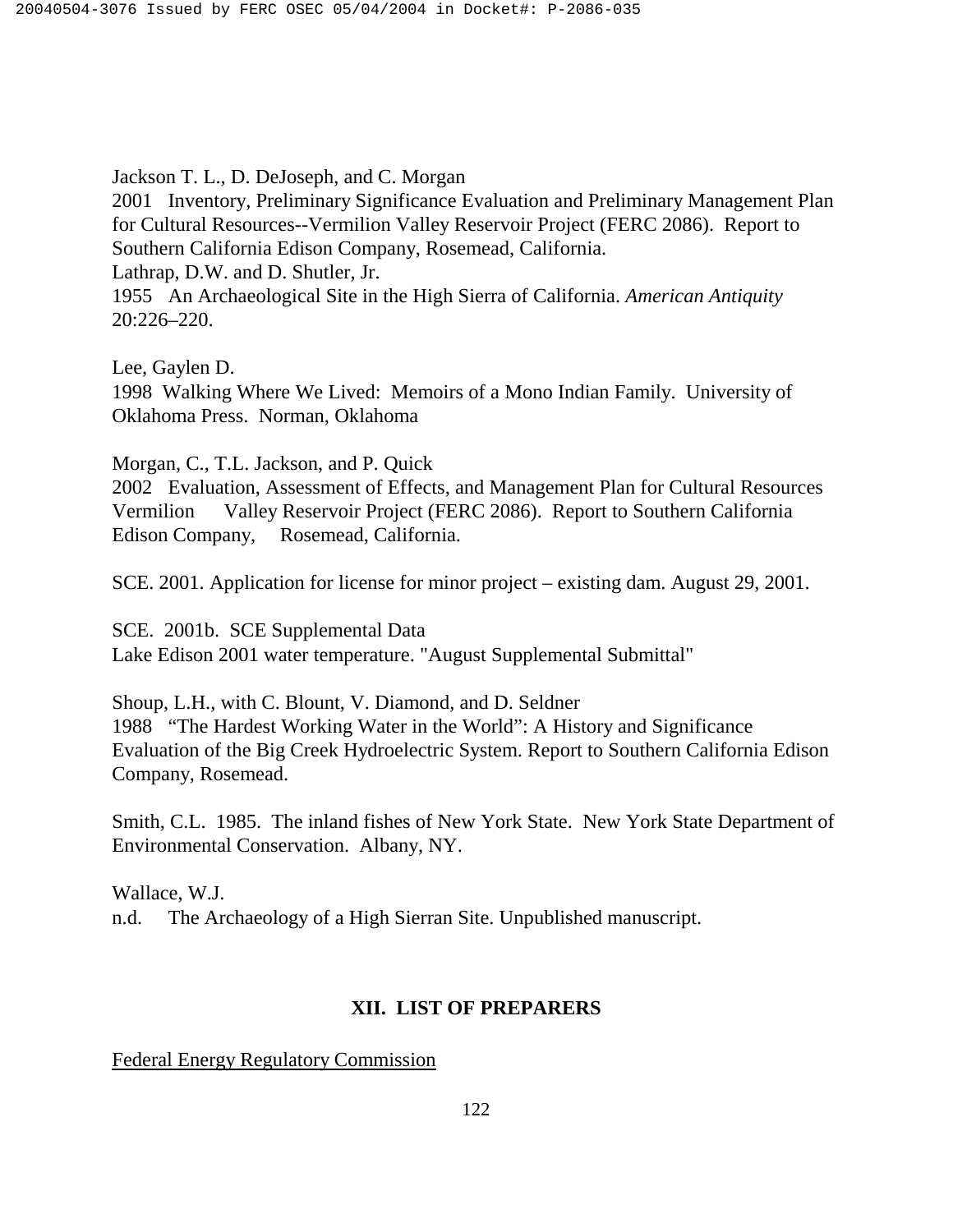- Jim FargoCProject Coordinator--Engineering and Economics (Civil Engineer, M.S., Civil Engineering)
- Jon CofrancescoC Visual and Recreational Resources, Land Use (Environmental Protection Specialist, B.S. Natural Resource Management)
- Alan MitchnickCTerrestrial Resources (Environmental Biologist, M.S. Wildlife and Fisheries Sciences)
- John MudreCAquatic Resources (Ecologist; Ph.D., Fisheries Science; M.S., Forest Resources; B.S., Forestry and Wildlife)

Van ButtonCCultural Resources (Archaeologist; M.A., B.A., Anthropology)

Louis Berger Group

Douglas A. Hjorth—Water and Aquatic Resources (Aquatic Ecologist; M.A., Biology, B.S., Fisheries Biology)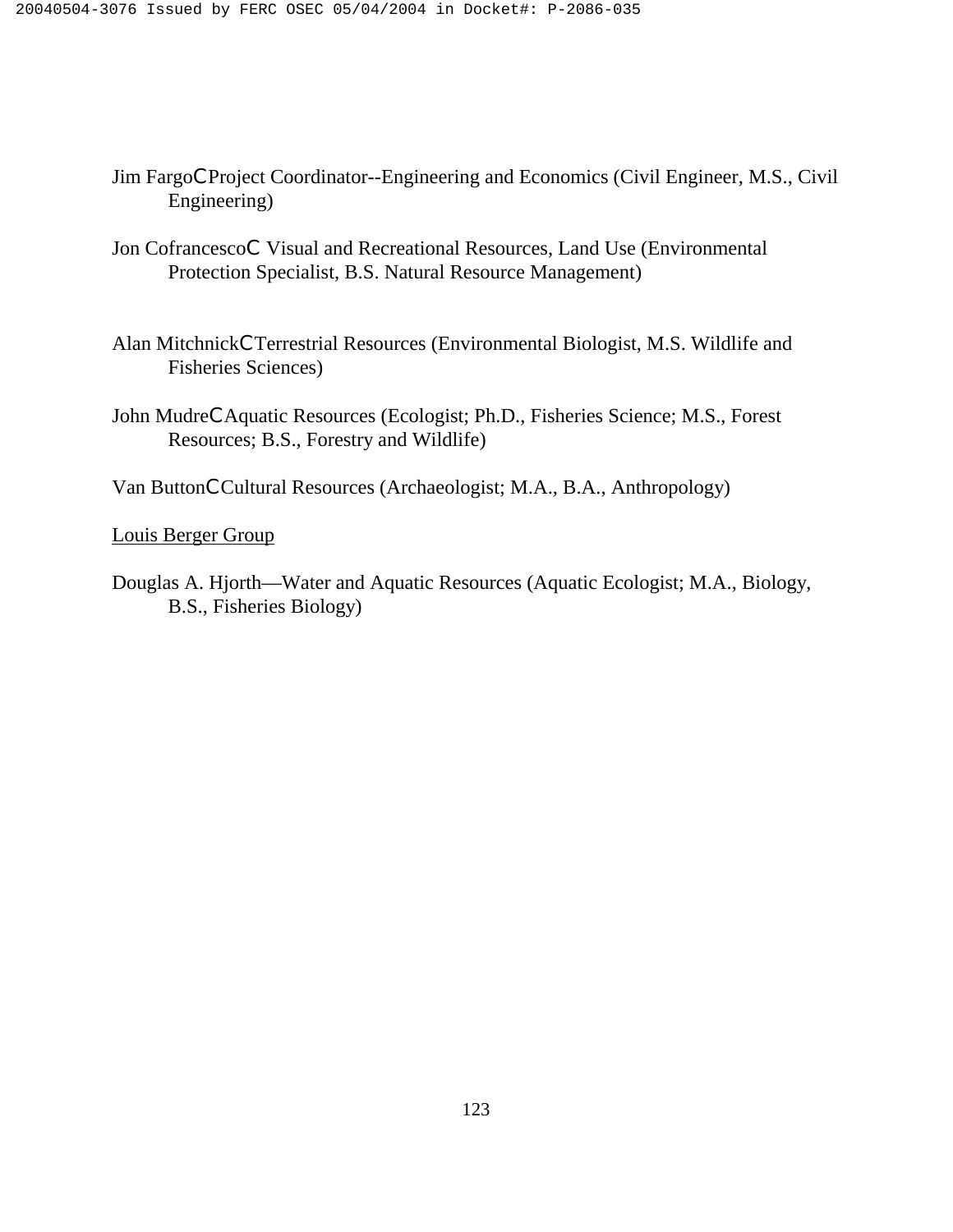

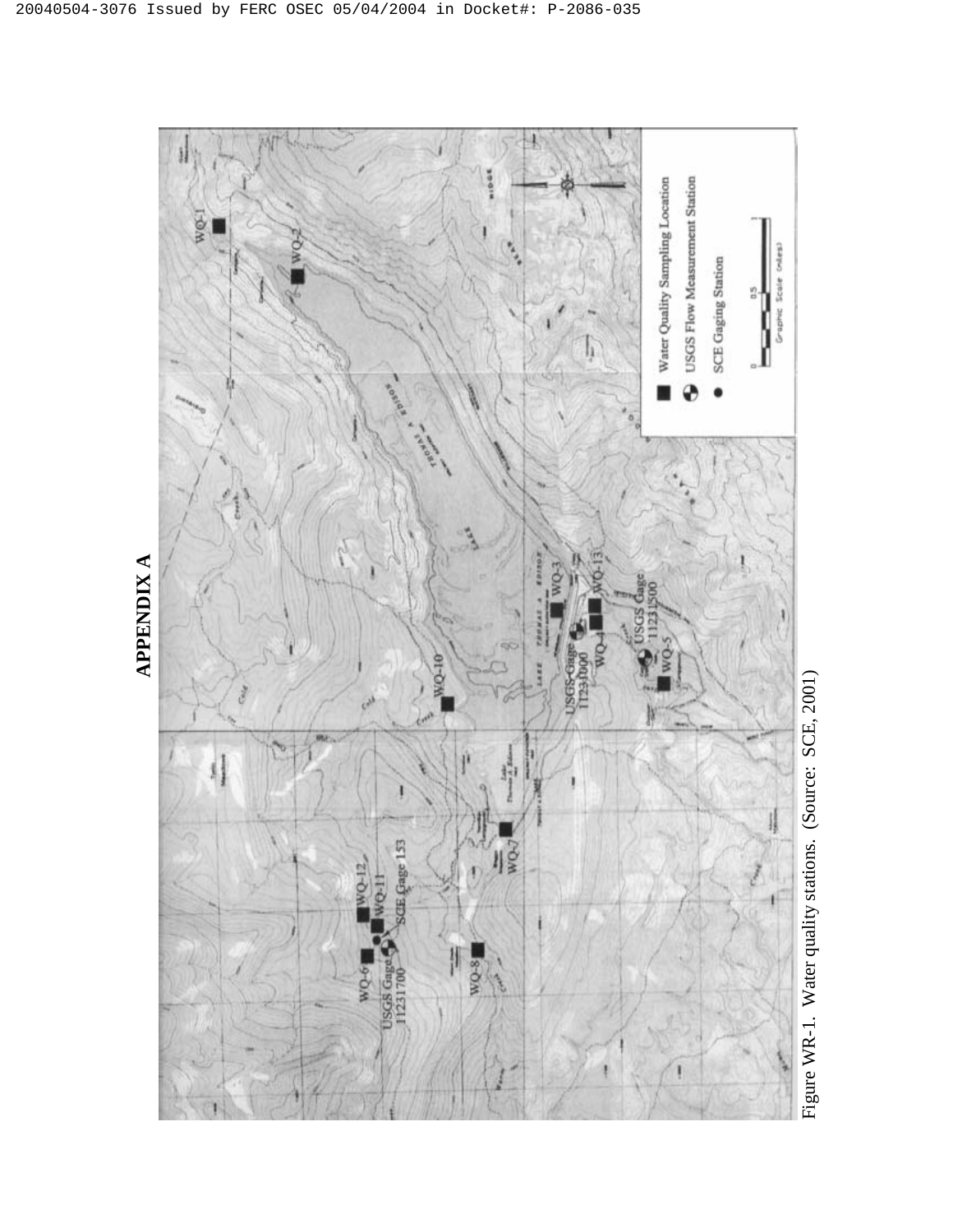### **APPENDIX B APPENDIX B**

AND UTILIZATION OF THE SIERRA NATIONAL FOREST AND UTILIZATION OF THE SIERRA NATIONAL FOREST THE APPLICATION FOR LICENSE, PROJECT NO. 2086, THE APPLICATION FOR LICENSE, PROJECT NO. 2086, REVISED PRELIMINARY LICENSE CONDITIONS REVISED PRELIMINARY LICENSE CONDITIONS SOUTHERN CALIFORNIA EDISON COMPANY SOUTHERN CALIFORNIA EDISON COMPANY NECESSARY FOR THE PROTECTION NECESSARY FOR THE PROTECTION VERMILION VALLEY PROJECT VERMILION VALLEY PROJECT IN CONNECTION WITH IN CONNECTION WITH

### **I. GENERAL GENERAL**

The Forest Service provides the following preliminary 4(e) conditions for the Vermilion Valley Project, FERC No. 2086 in accordance The Forest Service provides the following preliminary 4(e) conditions for the Vermilion Valley Project, FERC No. 2086 in accordance with 19 CFR 4.34(b)(1)(i) with 19 CFR 4.34(b)(1)(i)

made by FERC, with the purpose of the reservation defined by the authorizing legislation or proclamation (see Rainsong v. FERC, 106 made by FERC, with the purpose of the reservation defined by the authorizing legislation or proclamation (see Rainsong v. FERC, 106 License articles contained in the Commission's Standard Form L-1 (revised October 1975) issued by Order No. 540, dated October 31, License articles contained in the Commission's Standard Form L-1 (revised October 1975) issued by Order No. 540, dated October 31, 1975, cover general requirements that the Secretary of Agriculture, acting by and through the Forest Service, considers necessary for 1975, cover general requirements that the Secretary of Agriculture, acting by and through the Forest Service, considers necessary for inconsistent with the purpose for which such reservation was created or acquired. This is an independent threshold determination states the Commission may issue a license for a project within a reservation only if it finds that the license will not interfere or be adequate protection and utilization of the land and resources of the Sierra National Forest. Section 4(e) of the Federal Power Act adequate protection and utilization of the land and resources of the Sierra National Forest. Section 4(e) of the Federal Power Act states the Commission may issue a license for a project within a reservation only if it finds that the license will not interfere or be inconsistent with the purpose for which such reservation was created or acquired. This is an independent threshold determination F.3d 269 (9<sup>th</sup> Cir. 1977). The FS may rely on broader purposes than those contained in the original authorizing statutes and F.3d 269 (9<sup>th</sup> Cir. 1977). The FS may rely on broader purposes than those contained in the original authorizing statutes and proclamations in prescribing conditions (see Southern California Edison v. FERC, 116F.3d 507 (D.C. Cir. 1997)). proclamations in prescribing conditions (see Southern California Edison v. FERC, 116F.3d 507 (D.C. Cir. 1997)).

Under authority of Section  $4(e)$  of the Federal Power Act (16 U.S.C. 797(e)), the following terms and conditions are deemed necessary Under authority of Section 4(e) of the Federal Power Act (16 U.S.C. 797(e)), the following terms and conditions are deemed necessary those resource and management requirements enumerated in the Organic Administration Act of 1897 (30 Stat. 11), the Multiple-Use those resource and management requirements enumerated in the Organic Administration Act of 1897 (30 Stat. 11), the Multiple-Use for adequate protection and utilization of the Sierra National Forest lands and resources. These terms and conditions are based on for adequate protection and utilization of the Sierra National Forest lands and resources. These terms and conditions are based on Sustained Yield Act of 1960 (74 Stat. 215), the National Forest Management Act of 1976 (90 Stat. 2949), and any other law Sustained Yield Act of 1960 (74 Stat. 215), the National Forest Management Act of 1976 (90 Stat. 2949), and any other law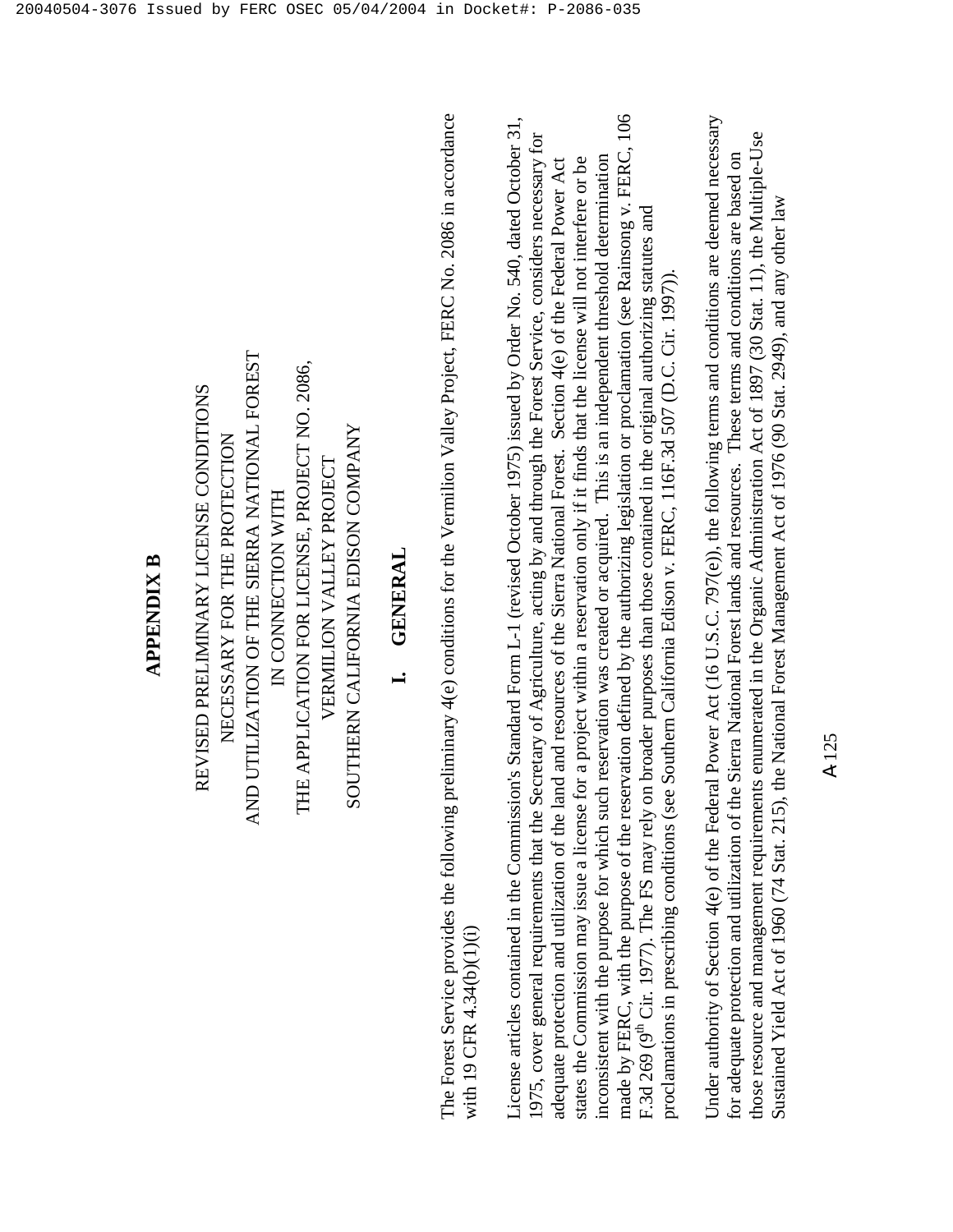### **II. STANDARD FOREST SERVICE PROVISIONS**  STANDARD FOREST SERVICE PROVISIONS  $\mathbf{H}$

issued.

### **Condition No. 1- CONSULTATION**  Condition No. 1- CONSULTATION

Service reserves the right, after notice and opportunity for comment and administrative review, to require changes in the project and its Each year, the Licensee shall consult with the Forest Service with regard to measures needed to ensure protection and utilization of the Service reserves the right, after notice and opportunity for comment and administrative review, to require changes in the project and its Each year, the Licensee shall consult with the Forest Service with regard to measures needed to ensure protection and utilization of the National Forest resources affected by the project. The date of the consultation meeting will be mutually agreed to by the Licensee and National Forest resources affected by the project. The date of the consultation meeting will be mutually agreed to by the Licensee and operation through revision of the 4(e) conditions that require measures necessary to accomplish protection and utilization of National operation through revision of the 4(e) conditions that require measures necessary to accomplish protection and utilization of National the Forest Service but in general will be held 60 days prior to the beginning of the recreation season to facilitate implementation of flow management requirements and recreational management activities. Within 60 days following such consultation, the Licensee the Forest Service but in general will be held 60 days prior to the beginning of the recreation season to facilitate implementation of flow management requirements and recreational management activities. Within 60 days following such consultation, the Licensee shall file with the Commission evidence of the consultation with any recommendations made by the Forest Service. The Forest shall file with the Commission evidence of the consultation with any recommendations made by the Forest Service. The Forest Forest resources. Forest resources.

# **Condition No. 2- APPROVAL OF CHANGES AFTER INITIAL CONSTRUCTION**  Condition No. 2- APPROVAL OF CHANGES AFTER INITIAL CONSTRUCTION

approval from the Forest Service prior to making any changes in the location of any constructed project features or facilities, or in the approval from the Forest Service prior to making any changes in the location of any constructed project features or facilities, or in the Notwithstanding any Commission approval or license provisions to make changes to the project, the Licensee shall get written Notwithstanding any Commission approval or license provisions to make changes to the project, the Licensee shall get written uses of project lands and waters, or any departure from the requirements of any approved exhibits filed with the Commission. uses of project lands and waters, or any departure from the requirements of any approved exhibits filed with the Commission.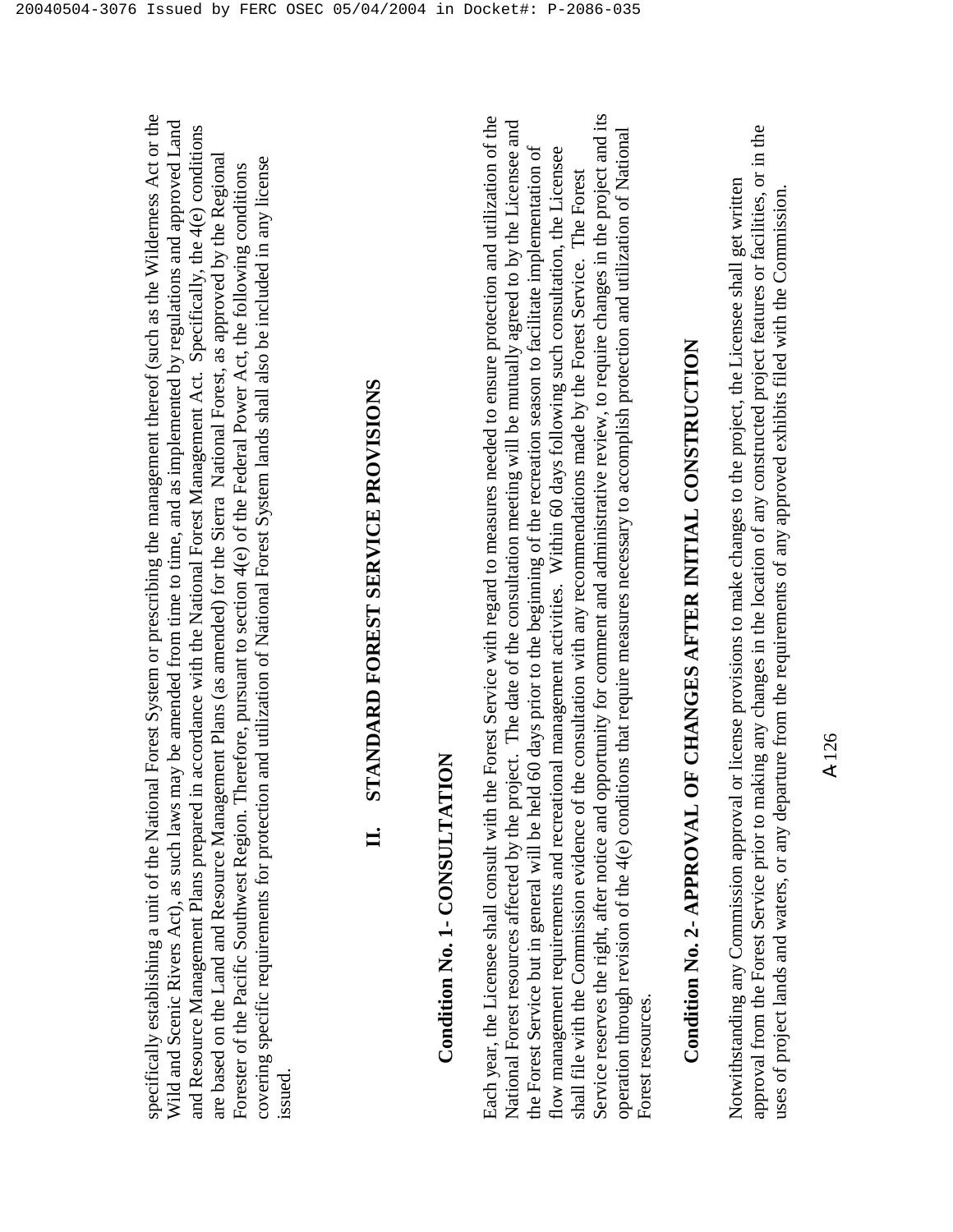with the Commission. This article does not relieve the Licensee from the amendment or other requirements of Article 2 or Article 3 of with the Commission. This article does not relieve the Licensee from the amendment or other requirements of Article 2 or Article 3 of Forest Service for such changes. The Licensee shall file an exact copy of this report with the Forest Service at the same time it is filed Forest Service for such changes. The Licensee shall file an exact copy of this report with the Forest Service at the same time it is filed Licensee shall file a report with the Commission describing the changes, the reasons for the changes, and showing the approval of the Licensee shall file a report with the Commission describing the changes, the reasons for the changes, and showing the approval of the Following receipt of such approval from the Forest Service, and at least 60 days prior to initiating any such changes or departure, the Following receipt of such approval from the Forest Service, and at least 60 days prior to initiating any such changes or departure, the this License. this License.

# **Condition No. 3- MAINTENANCE OF IMPROVEMENTS**  Condition No. 3- MAINTENANCE OF IMPROVEMENTS

example, trash, debris, unusable machinery, etc., will be disposed of separately; other materials will be stacked, stored neatly, or within example, trash, debris, unusable machinery, etc., will be disposed of separately; other materials will be stacked, stored neatly, or within The Licensee shall maintain the improvements and premises to standards of repair, orderliness, neatness, sanitation, and safety. For The Licensee shall maintain the improvements and premises to standards of repair, orderliness, neatness, sanitation, and safety. For buildings. Disposal will be at an approved existing location, except as otherwise agreed to by the Forest Service. buildings. Disposal will be at an approved existing location, except as otherwise agreed to by the Forest Service.

### **Condition No. 4- EXISTING CLAIMS**  Condition No. 4- EXISTING CLAIMS

The license shall be subject to all valid claims and existing rights. The license shall be subject to all valid claims and existing rights.

# **Condition No. 5- COMPLIANCE WITH REGULATIONS**  Condition No. 5- COMPLIANCE WITH REGULATIONS

The Licensee shall comply with the regulations of the Department of Agriculture and all Federal, State, county, and municipal laws, The Licensee shall comply with the regulations of the Department of Agriculture and all Federal, State, county, and municipal laws, ordinances, or regulations in regard to the area or operations covered by this license, to the extent federal law does not preempt ordinances, or regulations in regard to the area or operations covered by this license, to the extent federal law does not preempt ordinances or regulations. ordinances or regulations.

# **Condition No. 6- PROTECTION OF UNITED STATES PROPERTY**  Condition No. 6- PROTECTION OF UNITED STATES PROPERTY

The Licensee shall exercise diligence in protecting from damage the land and property of the United States covered by and used in The Licensee shall exercise diligence in protecting from damage the land and property of the United States covered by and used in connection with this license. connection with this license.

# **Condition No. 7– SURRENDER OF LICENSE OR TRANSFER OF OWNERSHIP**  Condition No. 7- SURRENDER OF LICENSE OR TRANSFER OF OWNERSHIP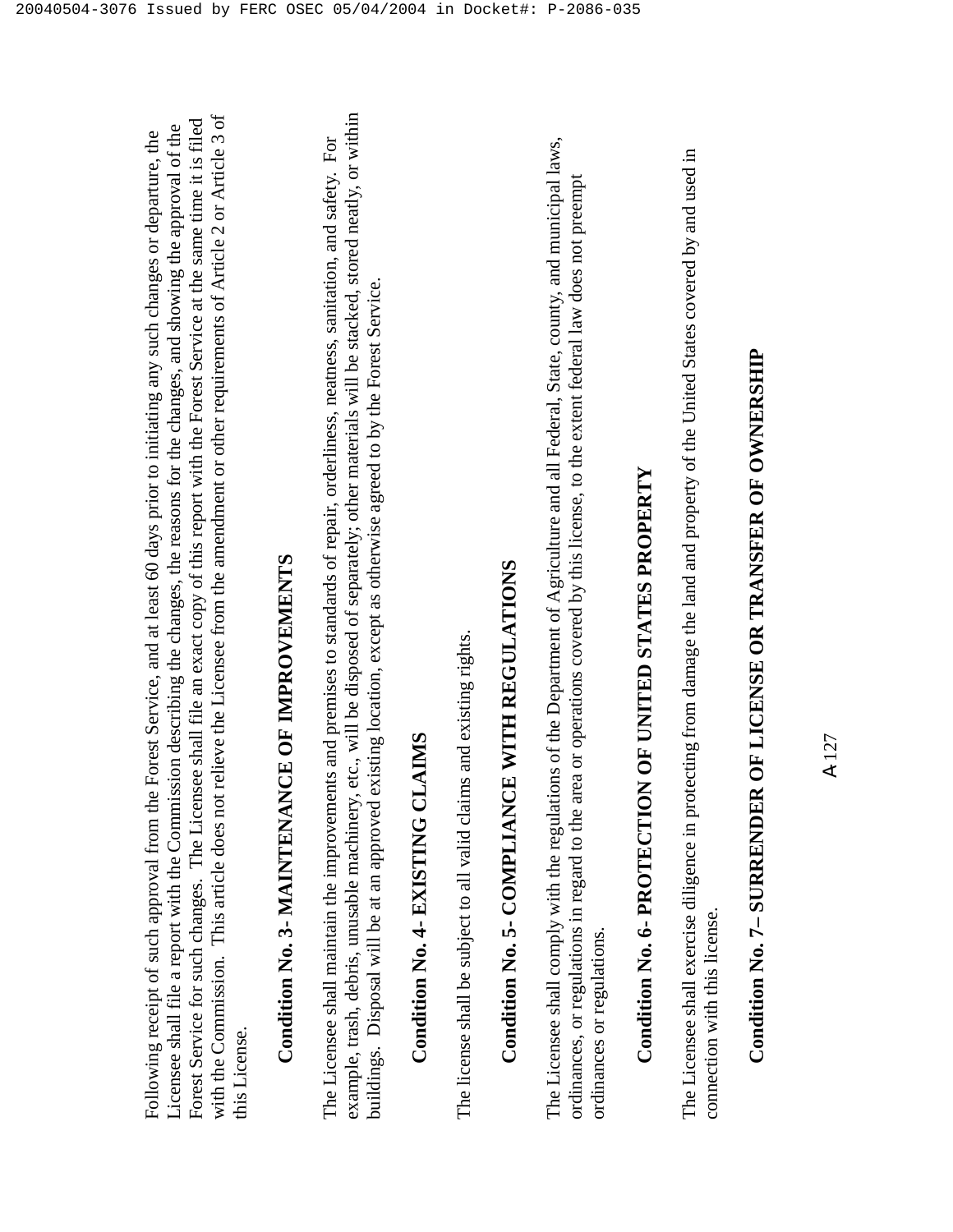restoration plan shall identify the measures to be taken to restore National Forest System resources and shall include adequate financial restoration plan shall identify the measures to be taken to restore National Forest System resources and shall include adequate financial Forest Service. In advance of the proposed surrender, the Licensee shall file a restoration plan for approval by the Forest Service. The Forest Service. In advance of the proposed surrender, the Licensee shall file a restoration plan for approval by the Forest Service. The Prior to any surrender of this license, the Licensee shall restore National Forest System resources to a condition satisfactory to the Prior to any surrender of this license, the Licensee shall restore National Forest System resources to a condition satisfactory to the assurances such as a bond or letter of credit, to ensure performance of the restoration measures. assurances such as a bond or letter of credit, to ensure performance of the restoration measures.

cost of surrender and restoration of National Forest System resources. Prior to any request for approval from the commission for a sale cost of surrender and restoration of National Forest System resources. Prior to any request for approval from the commission for a sale restoration plan and estimate the cost of surrender and restoration. The licensee will not request approval from the commission for the restoration plan and estimate the cost of surrender and restoration. The licensee will not request approval from the commission for the Any agreement made by the licensee to transfer or sell the License shall require the transferee or purchaser to post a bond to cover the Any agreement made by the licensee to transfer or sell the License shall require the transferee or purchaser to post a bond to cover the sale or transfer until the restoration plan and cost estimates are completed and the transferee or purchaser posts a bond, approved by sale or transfer until the restoration plan and cost estimates are completed and the transferee or purchaser posts a bond, approved by or transfer of ownership of the license, the licensee shall pay for the cost of experts, selected by the Forest Service, to develop a or transfer of ownership of the license, the licensee shall pay for the cost of experts, selected by the Forest Service, to develop a the Forest Service, to cover the estimated cost of surrender and restoration. the Forest Service, to cover the estimated cost of surrender and restoration.

### **Condition No. 8- INDEMNIFICATON**  Condition No. 8- INDEMNIFICATON

authorized by this license which result in: (1) violations of any laws and regulations which are now or which may in the future become authorized by this license which result in: (1) violations of any laws and regulations which are now or which may in the future become and Liability Act, Resource Conservation and Recover Act, Oil Pollution Act, Clean Water Act, Clean Air Act; (2) judgments, claims, arising from past, present, and future acts or omissions of the Licensee in connection with the use and/or occupancy authorized by this and Liability Act, Resource Conservation and Recover Act, Oil Pollution Act, Clean Water Act, Clean Air Act; (2) judgments, claims, arising from past, present, and future acts or omissions of the Licensee in connection with the use and/or occupancy authorized by this The Licensee shall indemnify, defend, and hold the United States harmless for any costs, damages, claims, liabilities, and judgments demands, penalties, or fees assessed against the United States; (3) costs, expenses, and damages incurred by the United States; or (4) The Licensee shall indemnify, defend, and hold the United States harmless for any costs, damages, claims, liabilities, and judgments applicable, and including but not limited to environmental laws such as the Comprehensive Environmental Response Compensation applicable, and including but not limited to environmental laws such as the Comprehensive Environmental Response Compensation demands, penalties, or fees assessed against the United States; (3) costs, expenses, and damages incurred by the United States; or (4) license. This indemnification and hold harmless provision applies to any acts and omissions of the Licensee or the Licensee's heirs, license. This indemnification and hold harmless provision applies to any acts and omissions of the Licensee or the Licensee's heirs, assigns, agents, employees, affiliates, subsidiaries, fiduciaries, contractors, or lessees in connection with the use and/or occupancy assigns, agents, employees, affiliates, subsidiaries, fiduciaries, contractors, or lessees in connection with the use and/or occupancy the release or threatened release of any solid waste, hazardous substances, pollutant, contaminant, or oil in any form in the the release or threatened release of any solid waste, hazardous substances, pollutant, contaminant, or oil in any form in the environment. environment

## **Condition No. 9- DAMAGE--HIGH HAZARD**  Condition No. 9- DAMAGE--HIGH HAZARD

fire suppression costs, directly or indirectly resulting from or caused by the Licensee's power lines covered by this license, or any other fire suppression costs, directly or indirectly resulting from or caused by the Licensee's power lines covered by this license, or any other The Licensee is hereby made liable for all injury, loss, or damage to the United States land and property, including but not limited to The Licensee is hereby made liable for all injury, loss, or damage to the United States land and property, including but not limited to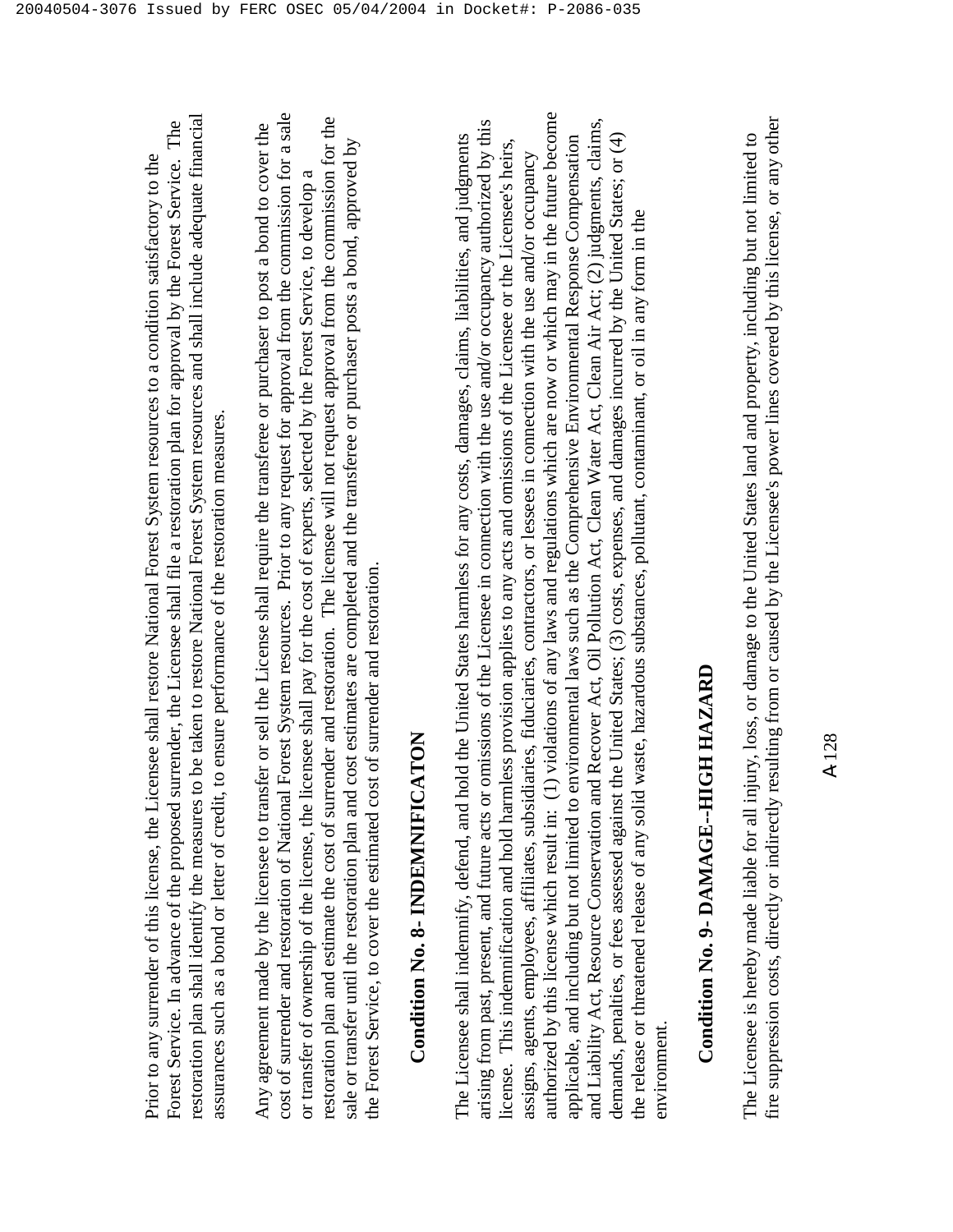high risk use and occupancy of the area covered by this license, regardless of whether the Licensee is negligent or otherwise at fault, high risk use and occupancy of the area covered by this license, regardless of whether the Licensee is negligent or otherwise at fault, that the Licensee shall not be liable when such injury, loss, or damage results wholly, or in part, from a negligent act of the United that the Licensee shall not be liable when such injury, loss, or damage results wholly, or in part, from a negligent act of the United provided that the maximum liability without fault shall not exceed \$1,000,000 for any one occurrence, and provided further provided that the maximum liability without fault shall not exceed \$1,000,000 for any one occurrence, and provided further States, or from an act of a third party not involving the facilities of Licensee. States, or from an act of a third party not involving the facilities of Licensee. Determination of liability for injury, loss, or damage, including fire suppression costs, in excess of the specified maximum, shall be Determination of liability for injury, loss, or damage, including fire suppression costs, in excess of the specified maximum, shall be according to the laws governing ordinary negligence. according to the laws governing ordinary negligence.

### **Condition No. 10 - RISKS AND HAZARDS**  Condition No. 10 - RISKS AND HAZARDS

Service, except in an emergency where there is an imminent risk of death or injury to the public or facilities in which case the Licensee Service, except in an emergency where there is an imminent risk of death or injury to the public or facilities in which case the Licensee The Licensee is responsible for inspecting its site, right of way and immediate adjoining area for dangerous trees, hanging limbs, and The Licensee is responsible for inspecting its site, right of way and immediate adjoining area for dangerous trees, hanging limbs, and other evidence of hazardous conditions and is responsible for removing such hazards, after securing permission from the Forest other evidence of hazardous conditions and is responsible for removing such hazards, after securing permission from the Forest shall notify the Forest Service of the action as soon as possible. shall notify the Forest Service of the action as soon as possible.

## **Condition No. 11- PESTICIDE-USE RESTRICTIONS**  Condition No. 11- PESTICIDE-USE RESTRICTIONS

pesticides. The request must cover annual planned use and be updated as required by the Forest Service. The Licensee shall provide pesticides. The request must cover annual planned use and be updated as required by the Forest Service. The Licensee shall provide information essential for review in the form specified by the Forest Service. Exceptions to this schedule may be allowed only when Pesticides may not be used to control undesirable woody and herbaceous vegetation, aquatic plants, insects, rodents, trash fish, etc., Pesticides may not be used to control undesirable woody and herbaceous vegetation, aquatic plants, insects, rodents, trash fish, etc., information essential for review in the form specified by the Forest Service. Exceptions to this schedule may be allowed only when unexpected outbreaks of pests require control measures that were not anticipated at the time the report was submitted. In such an unexpected outbreaks of pests require control measures that were not anticipated at the time the report was submitted. In such an without the prior written approval of the Forest Service. The Licensee shall submit a request for approval of planned uses of without the prior written approval of the Forest Service. The Licensee shall submit a request for approval of planned uses of instance, an emergency request and approval may be made. instance, an emergency request and approval may be made.

for the specific purpose planned. The Licensee must strictly follow label instructions in the preparation and application of pesticides The Licensee shall use on National Forest System land only those materials registered by the U.S. Environmental Protection Agency The Licensee shall use on National Forest System land only those materials registered by the U.S. Environmental Protection Agency for the specific purpose planned. The Licensee must strictly follow label instructions in the preparation and application of pesticides and disposal of excess materials and containers. and disposal of excess materials and containers.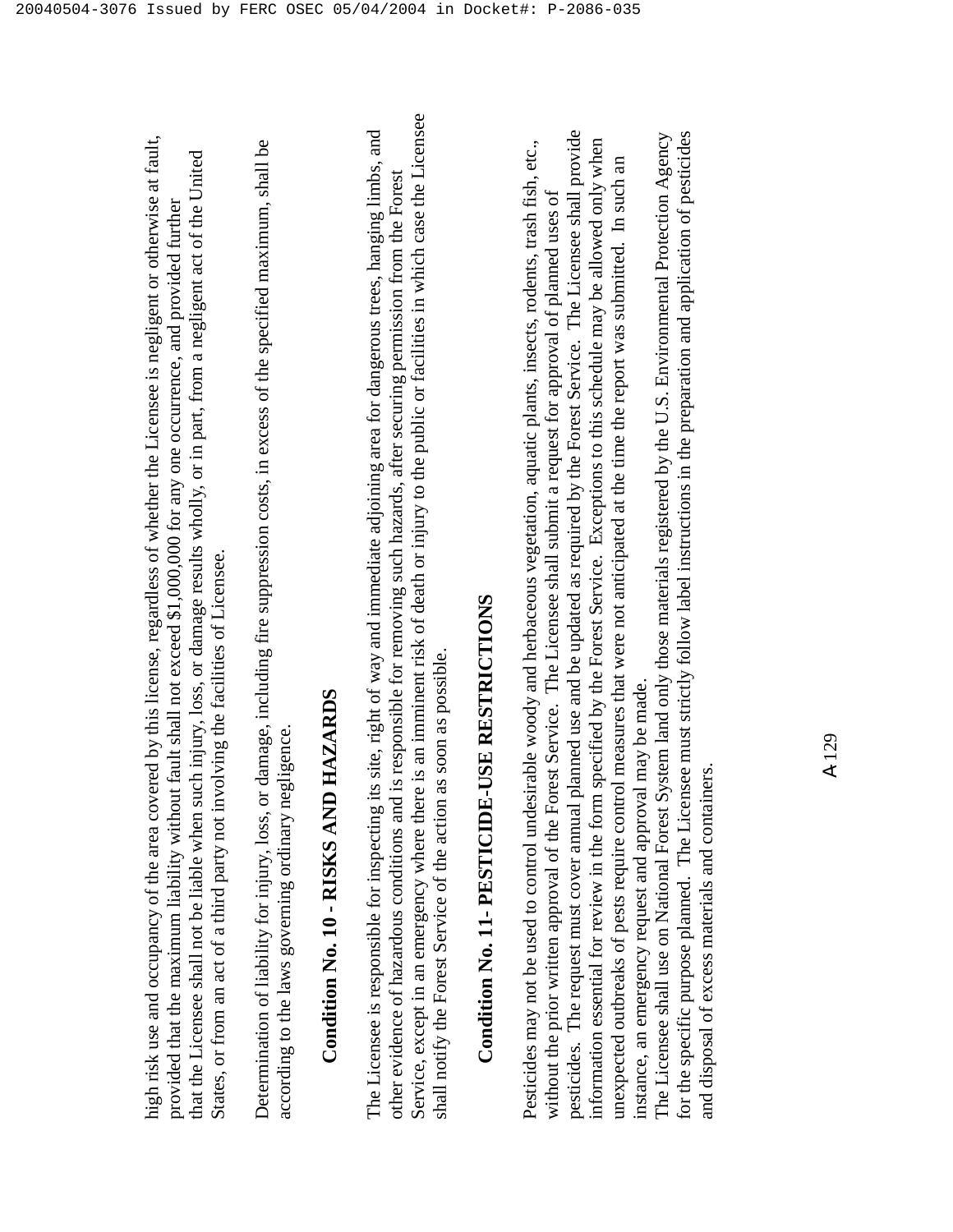### **Condition No. 12 – FLOW MANAGEMENT**  Condition No. 12 - FLOW MANAGEMENT

minimum flow release facilities; 2) operational emergencies beyond the control of the Licensee; and 3) in the interest of public safety. minimum flow release facilities; 2) operational emergencies beyond the control of the Licensee; and 3) in the interest of public safety. The Licensee shall notify the Forest Supervisor at least five working days prior to any such departure, except during emergencies. The Licensee shall notify the Forest Supervisor at least five working days prior to any such departure, except during emergencies. Written consent from the Forest Service will allow the flow management requirements listed in this condition to be temporarily Written consent from the Forest Service will allow the flow management requirements listed in this condition to be temporarily modified, during and to the extent required for: 1) performance of required maintenance of the dams, their outlet facilities, and modified, during and to the extent required for: 1) performance of required maintenance of the dams, their outlet facilities, and

### **A. Minimum Streamflow Requirement**  A. Minimum Streamflow Requirement

During the operation of the facilities authorized by the license, the Licensee shall maintain the following minimum flows or the natural During the operation of the facilities authorized by the license, the Licensee shall maintain the following minimum flows or the natural average daily flow value such as the 15 minute flow. Water Year type will be assessed using the April 1<sup>st</sup> delineation according to the average daily flow value such as the 15 minute flow. Water Year type will be assessed using the April 1st delineation according to the flow, whichever is less, as measured at the gage locations indicated. Minimum flow shall be measured in two ways: as the seven-day flow, whichever is less, as measured at the gage locations indicated. Minimum flow shall be measured in two ways: as the seven-day average of the flow and as a minimum instantaneous flow. Instantaneous flow is defined to be the flow value used to construct the average of the flow and as a minimum instantaneous flow. Instantaneous flow is defined to be the flow value used to construct the San Joaquin Four Rivers Index or its successor. San Joaquin Four Rivers Index or its successor.

# **1. Mono Creek below Vermilion Valley Dam –USGS Gage 11231500**  1. Mono Creek below Vermilion Valley Dam-USGS Gage 11231500

| 7 day average of 25 cfs, instantaneous floor of 20 cfs | 7 day average of 18 cfs, instantaneous floor of 15 cfs | 7 day average of 20 cfs, instantaneous floor of 16 cfs |
|--------------------------------------------------------|--------------------------------------------------------|--------------------------------------------------------|
| Sept 15 <sup>th</sup> thru Dec 15 <sup>th</sup> :      | Dec $16^{th}$ thru Apr $30^{th}$ :                     | May $1^{\text{st}}$ thru Sept $14^{\text{th}}$ :       |

## **2. Warm Creek below diversion – USGS Gage 11231700**  2. Warm Creek below diversion - USGS Gage 11231700

Year-round instantaneous minimum flow of 0.2 cfs Year-round instantaneous minimum flow of 0.2 cfs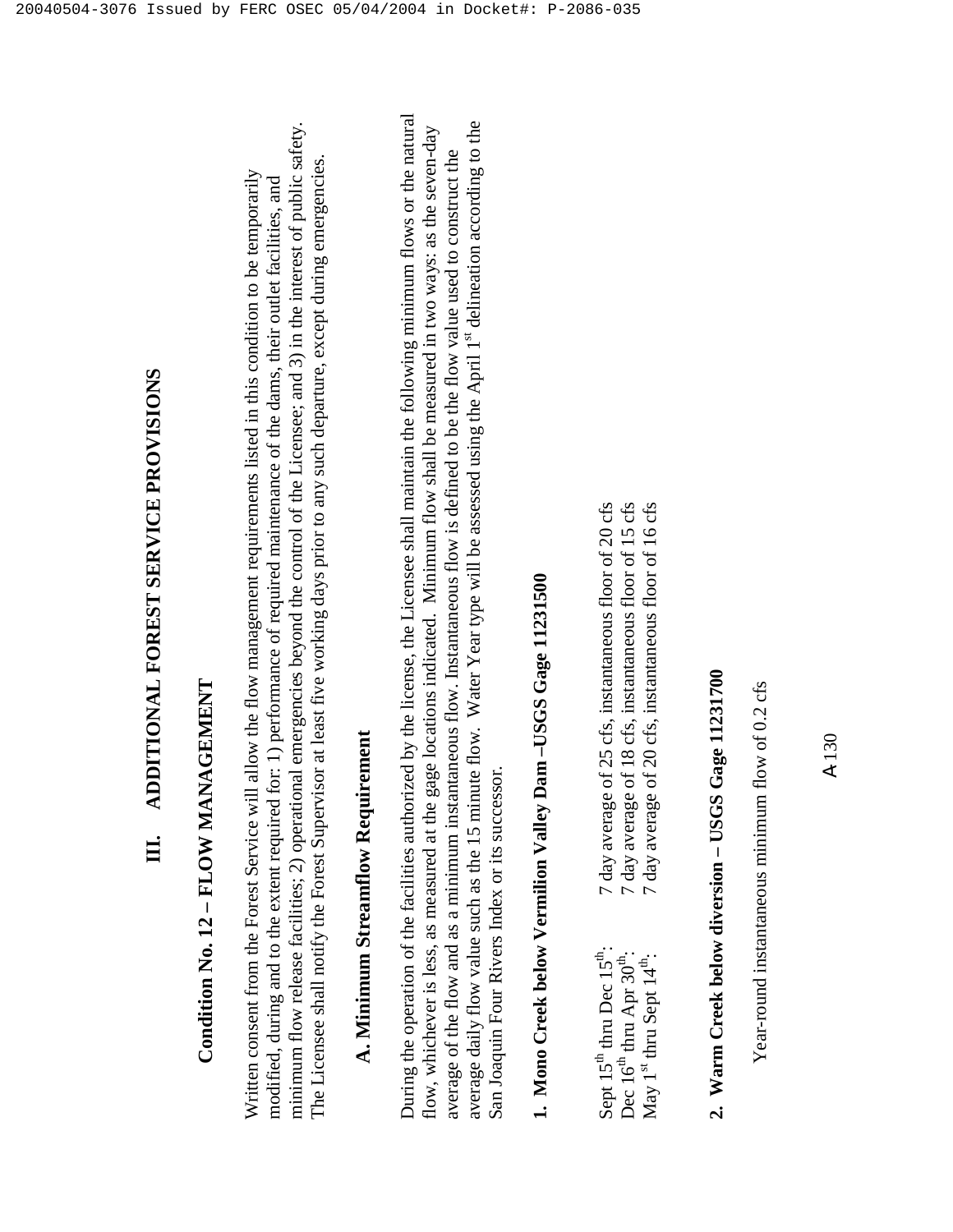purposes of measuring and documenting compliance with the required minimum instream flows in the Mono Creek and Warm Creek purposes of measuring and documenting compliance with the required minimum instream flows in the Mono Creek and Warm Creek Project bypass reaches, the Licensee shall prepare and file with the Commission an Instream Flow Measurement Plan (Plan) that is Project bypass reaches, the Licensee shall prepare and file with the Commission an Instream Flow Measurement Plan (Plan) that is The Licensee shall measure and document all instream flow releases in publicly available and readily accessible formats. For the The Licensee shall measure and document all instream flow releases in publicly available and readily accessible formats. For the approved by the Forest Service. approved by the Forest Service.

spillway or reservoir outlet discharge measurement devices, etc., and a detailed proposal for measuring instream flow in each of the spillway or reservoir outlet discharge measurement devices, etc., and a detailed proposal for measuring instream flow in each of the Project reaches with existing or proposed devices. The Plan must describe existing or proposed provisions for making mean daily Project reaches with existing or proposed devices. The Plan must describe existing or proposed provisions for making mean daily The Plan shall include a description of existing or proposed instream flow measurement gages or devices, including flow gages, The Plan shall include a description of existing or proposed instream flow measurement gages or devices, including flow gages, flow data available to the public, and for making 15 minute or hourly gage data available to the Forest Service. flow data available to the public, and for making 15 minute or hourly gage data available to the Forest Service.

construction of flow measurement devices or implementation of Plan elements until the Plan has been formally approved in writing construction of flow measurement devices or implementation of Plan elements until the Plan has been formally approved in writing The Plan shall include evidence of gage calibration and historical and recent cross-section data, if applicable. The Licensee shall The Plan shall include evidence of gage calibration and historical and recent cross-section data, if applicable. The Licensee shall submit the Plan to the Forest Service as soon as practicable and no later than one year after license issuance and shall not begin submit the Plan to the Forest Service as soon as practicable and no later than one year after license issuance and shall not begin from the Forest Service and filed with the Commission. from the Forest Service and filed with the Commission.

There is presently no year round flow measurement device in the Warm Creek Project bypass reach. Interim to implementation of the There is presently no year round flow measurement device in the Warm Creek Project bypass reach. Interim to implementation of the above Plan, compliance in the Warm Creek will be met based on the best available methods. above Plan, compliance in the Warm Creek will be met based on the best available methods.

### **C. Ramping Rates for Mono Creek**  C. Ramping Rates for Mono Creek

The Licensee shall within one year of license issuance, obtain Forest Service approval and file with the Commission a plan to operate The Licensee shall within one year of license issuance, obtain Forest Service approval and file with the Commission a plan to operate exception of up ramp rates of some emergency spills, which cannot be managed), for the purpose of minimizing negative ecological exception of up ramp rates of some emergency spills, which cannot be managed), for the purpose of minimizing negative ecological resulting plan shall regulate both the up ramping and down ramping rates of emergency or planned maintenance outages (with the resulting plan shall regulate both the up ramping and down ramping rates of emergency or planned maintenance outages (with the the Project to minimize impacts to the recession limb of natural and operational spills into the Mono Creek Project reach. The the Project to minimize impacts to the recession limb of natural and operational spills into the Mono Creek Project reach. The effects of unnaturally rapid flow and stage fluctuations. effects of unnaturally rapid flow and stage fluctuations.

**Natural Spills**: Down ramping of natural spills (i.e., inflows to the Project bypassed reach that exceed the capacity of the reservoir and Natural Spills: Down ramping of natural spills (i.e., inflows to the Project bypassed reach that exceed the capacity of the reservoir and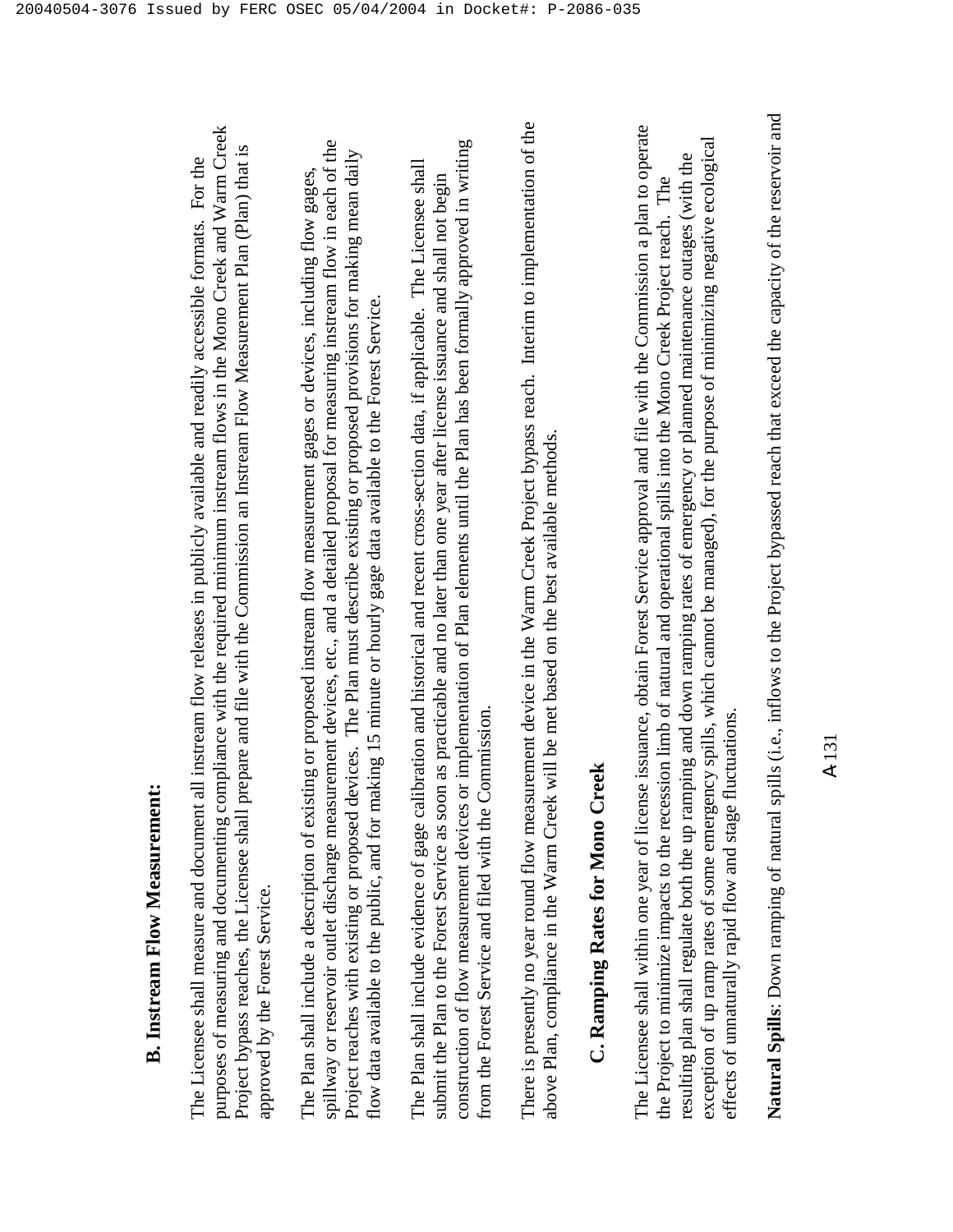magnitudes constant until the completion of the spill (i.e., flow over spillway ceases); and/or (2) develop a stage management protocol, magnitudes constant until the completion of the spill (i.e., flow over spillway ceases); and/or  $(2)$  develop a stage management protocol, approved by the Forest Service, to manually manage the spill discharge into the Project reach at the approved Project reach stage gage. approved by the Forest Service, to manually manage the spill discharge into the Project reach at the approved Project reach stage gage. changes at any approved Project bypassed reach stage gage exceeding two-tenths of one foot per hour. During such time the Licensee changes at any approved Project bypassed reach stage gage exceeding two-tenths of one foot per hour. During such time the Licensee diversion structures) shall downramp at approximately the same rate as the natural attenuation of the inflow that caused the spill (i.e., diversion structures) shall downramp at approximately the same rate as the natural attenuation of the inflow that caused the spill (i.e., no manipulation of reservoir levels and penstock releases during spills), or downramp slowly enough so as not to produce stage no manipulation of reservoir levels and penstock releases during spills), or downramp slowly enough so as not to produce stage shall either: (1) hold the Project reservoir spillway elevation and outflows (penstock diversion and instream flow diversion) shall either: (1) hold the Project reservoir spillway elevation and outflows (penstock diversion and instream flow diversion)

## **D. Riparian Enhancement Flow Plan for Mono Creek:**  D. Riparian Enhancement Flow Plan for Mono Creek:

Each year sometime during the period between June 15<sup>th</sup> thru July 31<sup>st</sup>, the licensee shall release into Mono Creek below the dam the Each year sometime during the period between June 15<sup>th</sup> thru July 31<sup>st</sup>, the licensee shall release into Mono Creek below the dam the flows prescribed in the table below. flows prescribed in the table below.

| Average daily | flow at least | equal to: | $250$ cfs | 450 cfs | 450 cfs | 350 cfs | 350 cfs | 350 cfs | 350 cfs | $350$ cfs | 350 cfs | 250 cfs             | 250 cfs | 250 cfs | $250$ cfs | 150 cfs        |
|---------------|---------------|-----------|-----------|---------|---------|---------|---------|---------|---------|-----------|---------|---------------------|---------|---------|-----------|----------------|
|               |               |           | Day       | Day 2   | Day 3   | Day 4   | Day 5   | Day 6   | Day 7   | Day 8     | Day 9   | $\overline{Day}$ 10 | Day 11  | Day 12  | Day 13    | $\rm{Day\ 14}$ |

A-132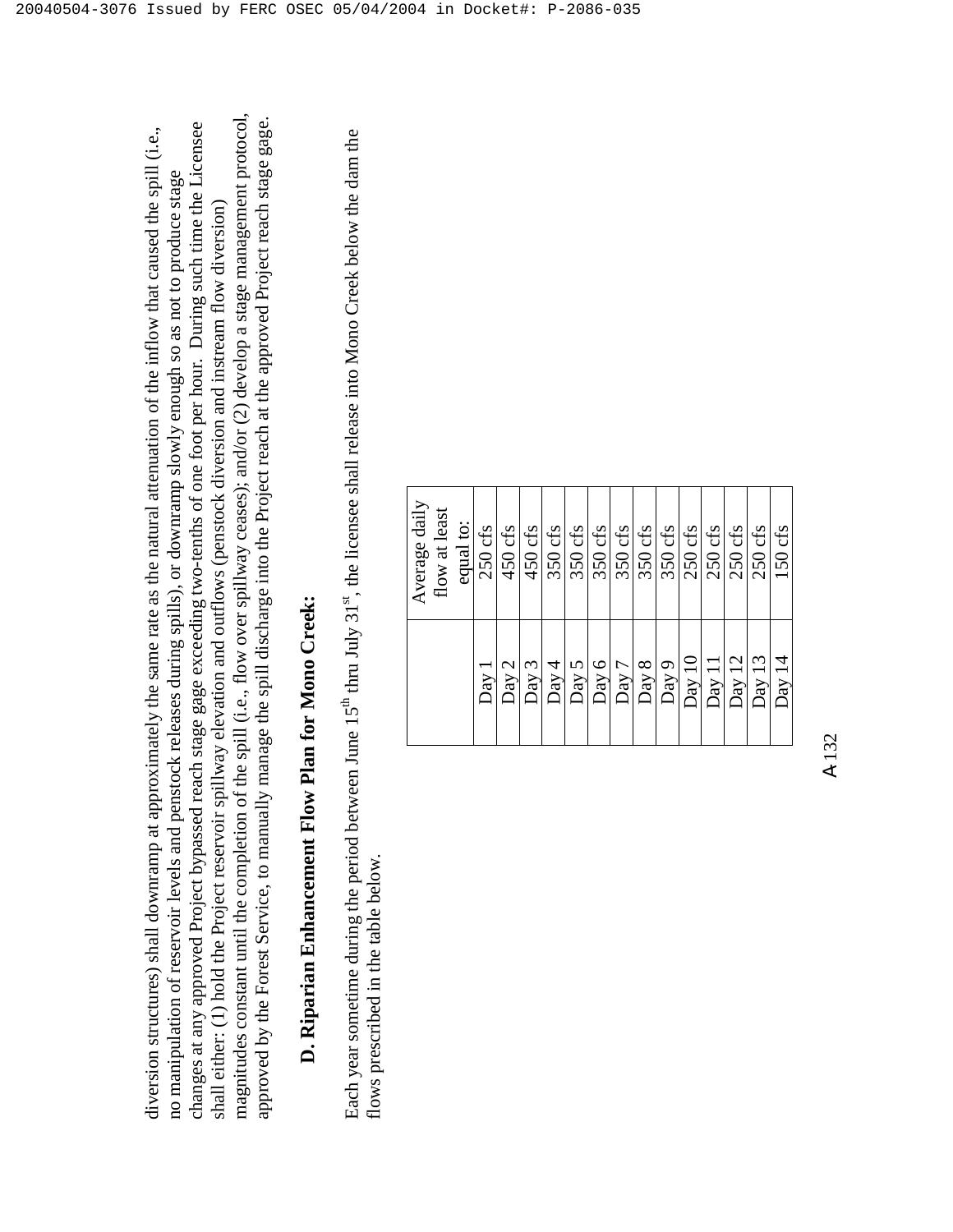| cfs<br>ç |  |
|----------|--|
| ≧<br>R   |  |

This flow release need not be made if "Natural" spill events between February 1st and July 31st or "Operational" spill events between This flow release need not be made if "Natural" spill events between February 1<sup>st</sup> and July 31<sup>st</sup> or "Operational" spill events between June 1st and July 31st of either the current or preceding water year meet all of the following characteristics: June 1<sup>st</sup> and July 31<sup>st</sup> of either the current or preceding water year meet all of the following characteristics:

- 1. an average daily flow of at least 450 cfs for two consecutive days, and 1. an average daily flow of at least 450 cfs for two consecutive days, and
- 2. a minimum of 14 days of average daily flows greater than 150 cfs within the periods defined above that have a total flow a minimum of 14 days of average daily flows greater than 150 cfs within the periods defined above that have a total flow volume of at least 9000 ac-ft. volume of at least 9000 ac-ft.

The licensee shall inform the Forest Service at the annual consultation meeting whether flow events occurred in the previous water that The licensee shall inform the Forest Service at the annual consultation meeting whether flow events occurred in the previous water that meet this criteria. If such events did not occur, the licensee shall plan to release the above defined flow event unless spill events occur meet this criteria. If such events did not occur, the licensee shall plan to release the above defined flow event unless spill events occur prior to July 31<sup>st</sup> that meet the criteria. prior to July 31<sup>st</sup> that meet the criteria.

reservoir and the capacity of the diversion structure. An operational spill is defined as a flow event into the bypass channel that could reservoir and the capacity of the diversion structure. An operational spill is defined as a flow event into the bypass channel that could (For this condition, the definition of a "natural" spill is a flow event into the bypass channel that exceeds the storage capacity of the (For this condition, the definition of a "natural" spill is a flow event into the bypass channel that exceeds the storage capacity of the have been held as storage in the reservoir). have been held as storage in the reservoir).

# **E. Warm Creek Channel Maintenance and Flushing Flows:**  E. Warm Creek Channel Maintenance and Flushing Flows:

For channel maintenance and flushing flows, the Licensee shall leave the Warm Creek diversion turned out to the natural channel until For channel maintenance and flushing flows, the Licensee shall leave the Warm Creek diversion turned out to the natural channel until July 1<sup>st</sup>, in wet water year types, based on the April 1<sup>st</sup> forecast for the San Joaquin Four Rivers Index or its successor. July 1<sup>st</sup>, in wet water year types, based on the April 1st forecast for the San Joaquin Four Rivers Index or its successor.

### **F. Monitoring**  F. Monitoring

**Fish Monitoring.** The licensee shall conduct quantitative fish population monitoring every ten years within Mono Creek (downstream Fish Monitoring. The licensee shall conduct quantitative fish population monitoring every ten years within Mono Creek (downstream the fish species composition in the project area and estimate (for each species present) the abundance by life stage, and the size (length the fish species composition in the project area and estimate (for each species present) the abundance by life stage, and the size (length monitoring are to provide information on the fish population over the period of the new license. Fish monitoring will occur at similar electrofishing sites and during the same time of year as the monitoring conducted by licensee in 2001. The monitoring will determine monitoring are to provide information on the fish population over the period of the new license. Fish monitoring will occur at similar electrofishing sites and during the same time of year as the monitoring conducted by licensee in 2001. The monitoring will determine of the dam); Warm Creek (above and below the diversion); and Boggy Meadow Creek. The objectives of the fish population of the dam); Warm Creek (above and below the diversion); and Boggy Meadow Creek. The objectives of the fish population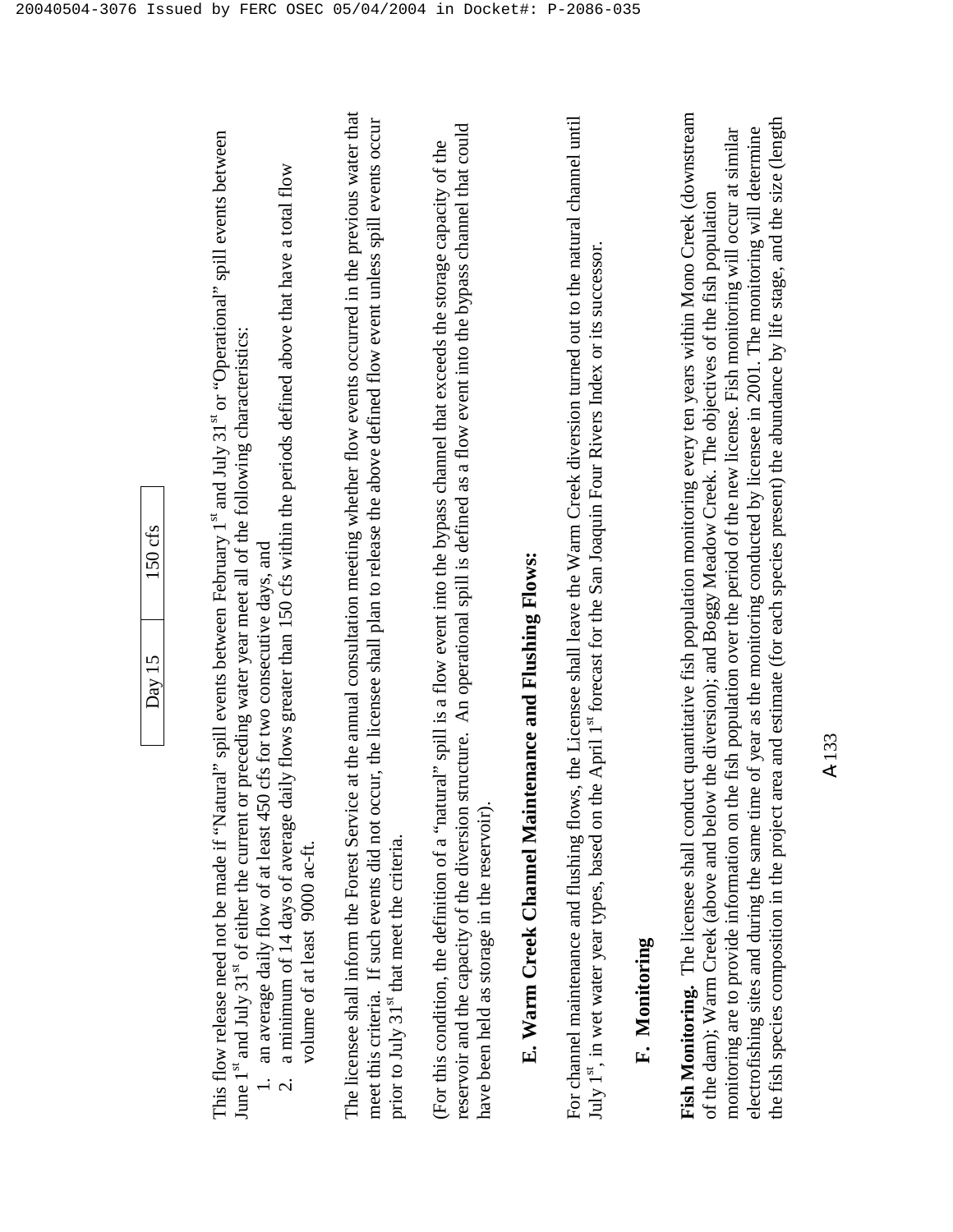Fish monitoring in Boggy Meadow Creek will focus on any changes in fish populations potentially attributable to the implementation Fish monitoring in Boggy Meadow Creek will focus on any changes in fish populations potentially attributable to the implementation of the Channel Maintenance Flows in Warm Creek that may divert flows previously routed to Boggy Meadow Creek of the Channel Maintenance Flows in Warm Creek that may divert flows previously routed to Boggy Meadow Creek

for numbers captured and average length and weight for each species at each station. The table will also provide computed abundance, for numbers captured and average length and weight for each species at each station. The table will also provide computed abundance, total length, length/weight ratios, average condition factors, and biomass estimates, with 95 percent confidence limits for each species. total length, length/weight ratios, average condition factors, and biomass estimates, with 95 percent confidence limits for each species. the fieldwork. The report will include a map showing the locations of the monitoring stations. The report will provide tabular results the fieldwork. The report will include a map showing the locations of the monitoring stations. The report will provide tabular results A draft technical report providing the results of the fish population survey will be prepared within 4 months following completion of A draft technical report providing the results of the fish population survey will be prepared within 4 months following completion of The report will also provide a graph of the combined length-frequency distribution from all monitoring stations. The report will also provide a graph of the combined length-frequency distribution from all monitoring stations.

monitoring sites and will discuss implications regarding trends in fish abundances. The population information can be compared with monitoring sites and will discuss implications regarding trends in fish abundances. The population information can be compared with In addition to describing the results, the report will compare the results with results of previous fish population surveys from each In addition to describing the results, the report will compare the results with results of previous fish population surveys from each fish population data collected during the 2002/2003 project relicensing. fish population data collected during the 2002/2003 project relicensing.

Licensee will develop a plan to monitor and address (A) sediment accumulation in Warm Creek below the diversion and (B) Licensee will develop a plan to monitor and address  $(A)$  sediment accumulation in Warm Creek below the diversion and  $(B)$ project related sediment sources in the Warm Creek diversion channel. The Licensee shall develop the plan in consultation project related sediment sources in the Warm Creek diversion channel. The Licensee shall develop the plan in consultation 1. **Sediment Monitoring.** Within one year of the date of acceptance of this license, the Licensee shall file with the Director, Sediment Monitoring. Within one year of the date of acceptance of this license, the Licensee shall file with the Director, Office of Hydropower Licensing, a plan approved by the Forest Service for sediment management within the Project area. Office of Hydropower Licensing, a plan approved by the Forest Service for sediment management within the Project area. with the Forest Service and other appropriate federal and state resource agencies. The plan will include at a minimum the with the Forest Service and other appropriate federal and state resource agencies. The plan will include at a minimum the following components: following components:  $\overline{a}$ 

methods agreed upon and approved by the Forest Service. The section of Warm Creek immediately above the Warm Creek methods agreed upon and approved by the Forest Service. The section of Warm Creek immediately above the Warm Creek upon completion of the Sediment Management Plan and thereafter every ten years concurrent with the fisheries monitoring described above, until termination of the license. SCE will conduct no less than four monitoring periods during the license upon completion of the Sediment Management Plan and thereafter every ten years concurrent with the fisheries monitoring described above, until termination of the license. SCE will conduct no less than four monitoring periods during the license term (baseline plus three additional monitoring surveys) . Monitoring would consist of a combination of methods which conditions in Warm Creek above and below the Warm Creek diversion. Sediment monitoring would occur immediately conditions in Warm Creek above and below the Warm Creek diversion. Sediment monitoring would occur immediately term (baseline plus three additional monitoring surveys). Monitoring would consist of a combination of methods which Sediment Accumulation in Warm Creek. The licensee shall conduct periodic quantitative monitoring of sediment **Sediment Accumulation in Warm Creek**. The licensee shall conduct periodic quantitative monitoring of sediment may include V\*, substrate embeddedness, Wolman pebble counts, monumented cross sections, or other quantitative may include V\*, substrate embeddedness, Wolman pebble counts, monumented cross sections, or other quantitative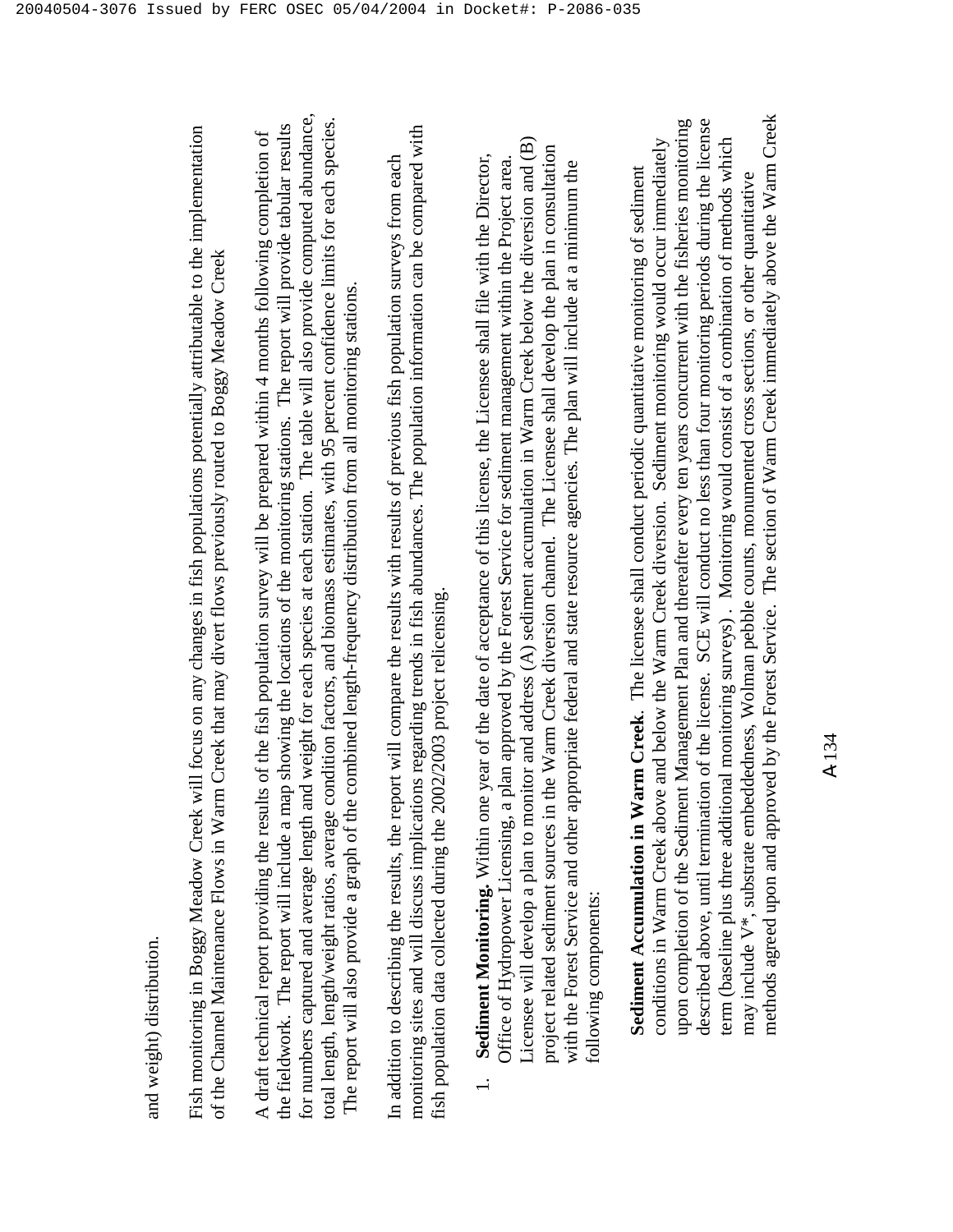diversion would be used as a reference with which to compare downstream sediment conditions. A draft technical report diversion would be used as a reference with which to compare downstream sediment conditions. A draft technical report will be provided to the Forest Service and other appropriate federal and state resource agencies within six months of the will be provided to the Forest Service and other appropriate federal and state resource agencies within six months of the monitoring date. The report will include a map showing monitoring locations, results, and interpretation of quantitative monitoring date. The report will include a map showing monitoring locations, results, and interpretation of quantitative sediment data, and comparison to previous sediment condition data. Sediment Management Plan results would be sediment data, and comparison to previous sediment condition data. Sediment Management Plan results would be discussed during the annual consultation meeting with the Forest Service. discussed during the annual consultation meeting with the Forest Service.

Warm Creek Diversion Channel Erosion Control Management Plan, which will include the following components: **Warm Creek Diversion Channel Erosion Control Management Plan**, which will include the following components:

i) Identification and delineation of project-related sediment sources within the Warm Creek Diversion channel. SCE i) Identification and delineation of project-related sediment sources within the Warm Creek Diversion channel. SCE management activities contributing sediment will be identified and specific causes evaluated. management activities contributing sediment will be identified and specific causes evaluated.

include: a) revegetating slopes exposed by past land management practices; b) stabilizing banks and slopes with manmade include: a) revegetating slopes exposed by past land management practices; b) stabilizing banks and slopes with manmade sediment movement and delivery to the Warm Creek Diversion Channel and Boggy Meadow Creek. Procedures may sediment movement and delivery to the Warm Creek Diversion Channel and Boggy Meadow Creek. Procedures may ii) A prescription section will recommend management measures and procedures (as necessary) designed to reduce ii) A prescription section will recommend management measures and procedures (as necessary) designed to reduce or natural materials and c) other bioengineering practices. or natural materials and c) other bioengineering practices. iii) An implementation section (as necessary) will identify scheduling for completion of the identified stabilization projects. iii) An implementation section (as necessary) will identify scheduling for completion of the identified stabilization projects. Effectiveness monitoring will be conducted for the projects within 3 years of completion and a project maintenance Effectiveness monitoring will be conducted for the projects within 3 years of completion and a project maintenance schedule will be identified as necessary. schedule will be identified as necessary.

zone. Incidental wildlife observation, presence of diagnostic sign (e.g. tracks, scat, feathers, etc) and habitat suitability will also zone. Incidental wildlife observation, presence of diagnostic sign (e.g. tracks, scat, feathers, etc) and habitat suitability will also **3. Mono Creek Riparian Community Monitoring** The licensee shall conduct quantitative riparian monitoring every ten years Mono Creek Riparian Community Monitoring The licensee shall conduct quantitative riparian monitoring every ten years in the Mono Creek bypass reach at sites comparable to where data was collected for the 2003 relicensing. Data collected will in the Mono Creek bypass reach at sites comparable to where data was collected for the 2003 relicensing. Data collected will be similar to that collected for the 2003 relicensing and include plant species composition, percent cover, height and canopy be similar to that collected for the 2003 relicensing and include plant species composition, percent cover, height and canopy structure, relative density, size classes present, evidence of unusual mortality, structural diversity, and width of the riparian structure, relative density, size classes present, evidence of unusual mortality, structural diversity, and width of the riparian be collected. be collected.  $\ddot{\mathbf{c}}$ 

A draft technical report will be provided to the Forest Service and other appropriate federal and state resource agencies within A draft technical report will be provided to the Forest Service and other appropriate federal and state resource agencies within six months of the monitoring date. The report will include a map showing monitoring locations, results, and interpretation of six months of the monitoring date. The report will include a map showing monitoring locations, results, and interpretation of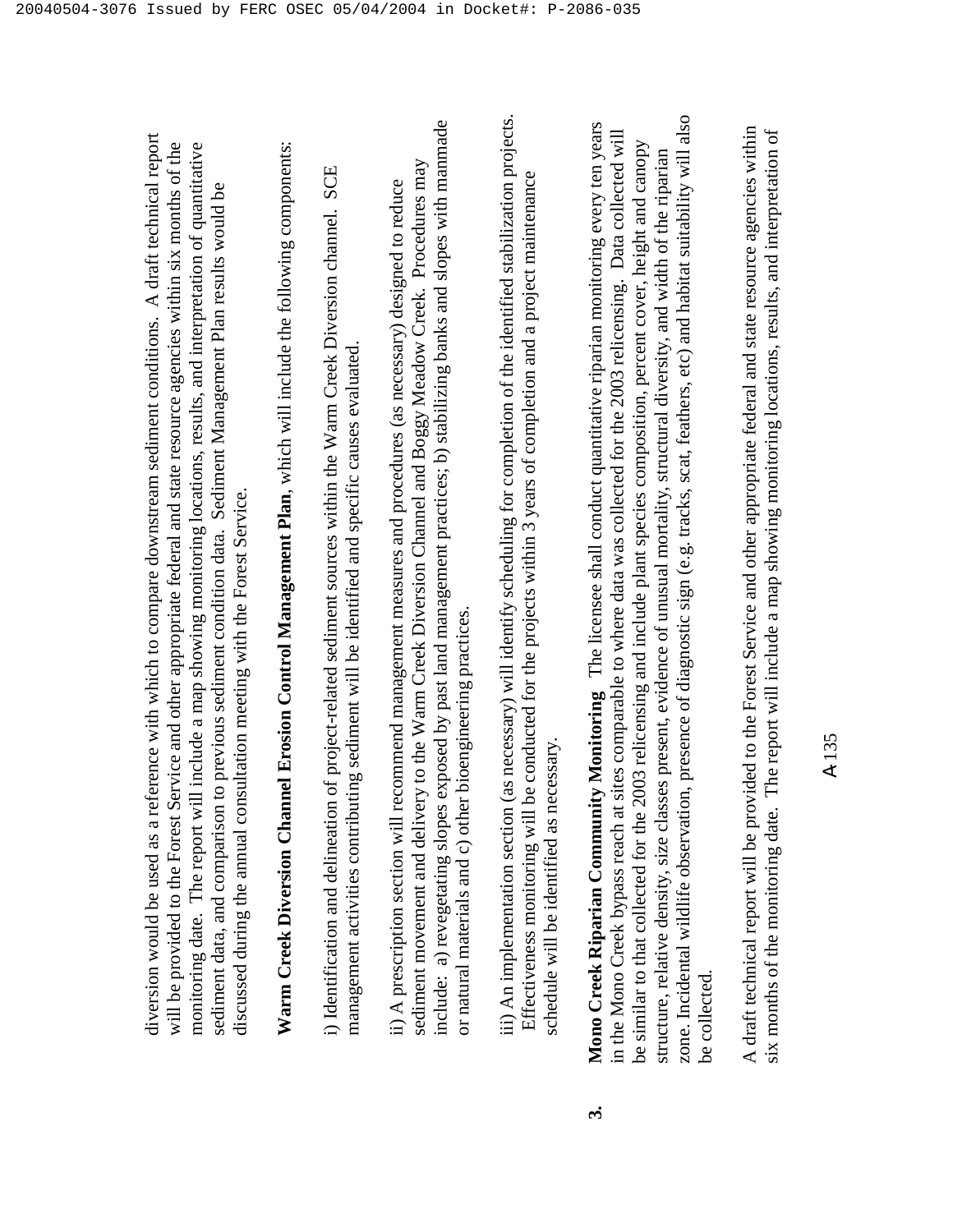# **Condition No. 13 – PROTECTION OF FOREST SERVICE SPECIAL STATUS SPECIES**  Condition No. 13 - PROTECTION OF FOREST SERVICE SPECIAL STATUS SPECIES

Service sensitive and/or management indicator species) or their critical habitat, the Licensee shall prepare a biological evaluation coordination with the Commission, the Forest Service may require mitigation measures for the protection of the affected species. Service sensitive and/or management indicator species) or their critical habitat, the Licensee shall prepare a biological evaluation coordination with the Commission, the Forest Service may require mitigation measures for the protection of the affected species. Before taking actions to construct new project features on NFSL that may affect Forest Service special status species (i.e. Forest Before taking actions to construct new project features on NFSL that may affect Forest Service special status species (i.e. Forest evaluating the potential impact of the action on the species or its habitat and submit it to the Forest Service for approval. In evaluating the potential impact of the action on the species or its habitat and submit it to the Forest Service for approval. In

The biological evaluation shall The biological evaluation shall

•

•

- Include procedures to minimize adverse effects to special status species. Include procedures to minimize adverse effects to special status species.
- Ensure project-related activities shall meet restrictions included in site management plans for special status species. Ensure project-related activities shall meet restrictions included in site management plans for special status species.
- Develop implementation and effectiveness monitoring of measures taken or employed to reduce effects to special status Develop implementation and effectiveness monitoring of measures taken or employed to reduce effects to special status species. •

# **Condition No. 14: RECREATION RESOURCE MANAGEMENT**  Condition No. 14: RECREATION RESOURCE MANAGEMENT

### **A. Report on Recreational Resources**  A. Report on Recreational Resources

survey and survey results will be provided to the Forest Service. The Forest Service reserves the right, after notice and opportunity for require measures necessary to accomplish protection and utilization of National Forest resources identified as a result of these surveys. survey and survey results will be provided to the Forest Service. The Forest Service reserves the right, after notice and opportunity for require measures necessary to accomplish protection and utilization of National Forest resources identified as a result of these surveys. but not be limited to changes in kinds of use and use patterns, user survey as to preferences in recreation activities, kinds and sizes of but not be limited to changes in kinds of use and use patterns, user survey as to preferences in recreation activities, kinds and sizes of resources shall comply with the FERC's regulations at 18 CFR section 4.51(f) (1996), and shall be provided to the Forest Service for resources shall comply with the FERC's regulations at 18 CFR section 4.51(f) (1996), and shall be provided to the Forest Service for review and comment prior to being filed with the Commission. The report shall be based on a recreational survey that shall include review and comment prior to being filed with the Commission. The report shall be based on a recreational survey that shall include Licensee shall prepare a Report on Recreational Resources once every six years from license issuance. The Report on Recreational Licensee shall prepare a Report on Recreational Resources once every six years from license issuance. The Report on Recreational comment and administrative review, to require changes in the project and its operation through revision of the 4(e) conditions that comment and administrative review, to require changes in the project and its operation through revision of the  $4(e)$  conditions that recreation vehicles, preference for day use versus overnight use and recreation user trends within the project area. A copy of the recreation vehicles, preference for day use versus overnight use and recreation user trends within the project area. A copy of the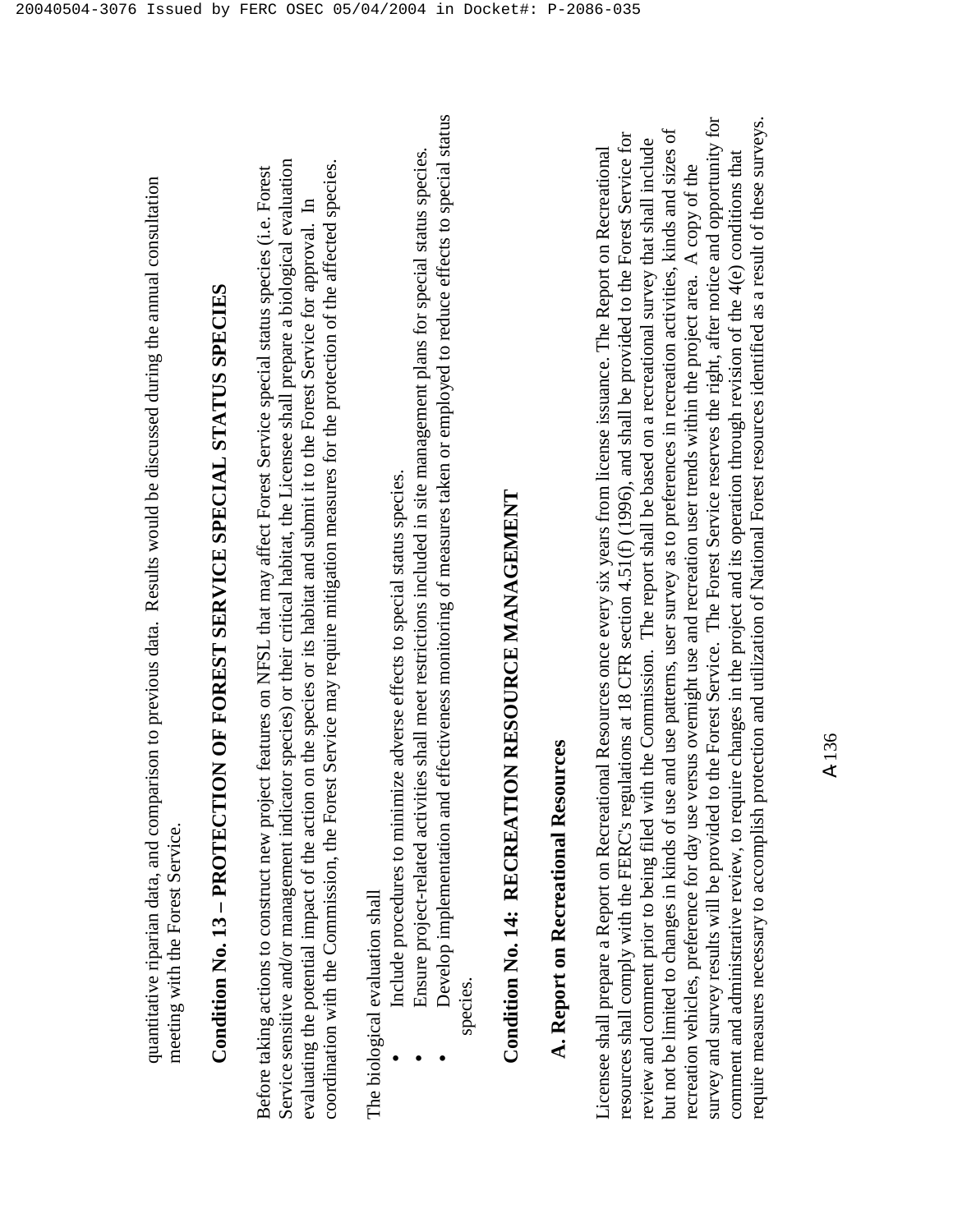plan will be submitted to the Forest Service for approval prior to filing with the Commission. The plan will address development and plan will be submitted to the Forest Service for approval prior to filing with the Commission. The plan will address development and The Licensee shall file a Recreation Plan with the Commission within one year following the issuance of a new project license. This The Licensee shall file a Recreation Plan with the Commission within one year following the issuance of a new project license. This management of project related recreation opportunities. Project specific construction or implementation plans will be developed by management of project related recreation opportunities. Project specific construction or implementation plans will be developed by the Licensee for required facilties, and will be submitted to the Forest Service for approval prior to construction. Approved the Licensee for required facilties, and will be submitted to the Forest Service for approval prior to construction. Approved construction plans will be incorporated into the Recreation Plan and filed with the Commission. construction plans will be incorporated into the Recreation Plan and filed with the Commission.

Unless otherwise agreed upon by the Forest Service, the Licensee shall be responsible for maintenance, repair and major rehabilitation of project recreation facilities, which are defined to include any Licensee owned or Forest Service owned facilities that are included in Unless otherwise agreed upon by the Forest Service, the Licensee shall be responsible for maintenance, repair and major rehabilitation of project recreation facilities, which are defined to include any Licensee owned or Forest Service owned facilities that are included in the Recreation Plan. the Recreation Plan.

### **Operation and Maintenance Responsibilities Operation and Maintenance Responsibilities**

permit compliance assurance for the campground concessionaire Special Use Permit. The Special Use Permit currently covers licensee permit compliance assurance for the campground concessionaire Special Use Permit. The Special Use Permit currently covers licensee Campground, the Edison Lake Boat Launch, the Boat Launch dispersed camping area and the Edison Lake Vista Overlook. The costs Campground, the Edison Lake Boat Launch, the Boat Launch dispersed camping area and the Edison Lake Vista Overlook. The costs The licensee shall contribute annually by October 1, \$7,500 per year (year 2002 cost basis) to the Forest Service for monitoring and The licensee shall contribute annually by October 1, \$7,500 per year (year 2002 cost basis) to the Forest Service for monitoring and responsibilities for the site policing, maintenance, monitoring, and law enforcement at recreation facilities, including: Vermilion responsibilities for the site policing, maintenance, monitoring, and law enforcement at recreation facilities, including: Vermilion shall be escalated based on the U.S. Gross Domestic Product – Implicit Price Deflator (GPD-IPD). shall be escalated based on the U.S. Gross Domestic Product - Implicit Price Deflator (GPD-IPD).

The Licensee shall contribute annually by October 1, \$5,500 (year 2002 cost basis) to the Forest Service for site policing, maintenance, The Licensee shall contribute annually by October 1, \$5,500 (year 2002 cost basis) to the Forest Service for site policing, maintenance, Thomas A. Edison. The costs shall be escalated based on the GDP-IPD. The Licensee shall provide a boat and operator at least once Thomas A. Edison. The costs shall be escalated based on the GDP-IPD. The Licensee shall provide a boat and operator at least once monitoring, and enforcement of dispersed public use sites (overnight camping and day use) within the Project area around Lake each season (time to be determined by mutual agreement between the Licensee and the Forest Service) for the Forest Service to monitoring, and enforcement of dispersed public use sites (overnight camping and day use) within the Project area around Lake each season (time to be determined by mutual agreement between the Licensee and the Forest Service) for the Forest Service to perform the site policing. perform the site policing.

After facility reconstruction, project related recreation facilities are to be included within the FERC Project boundary. After facility reconstruction, project related recreation facilities are to be included within the FERC Project boundary.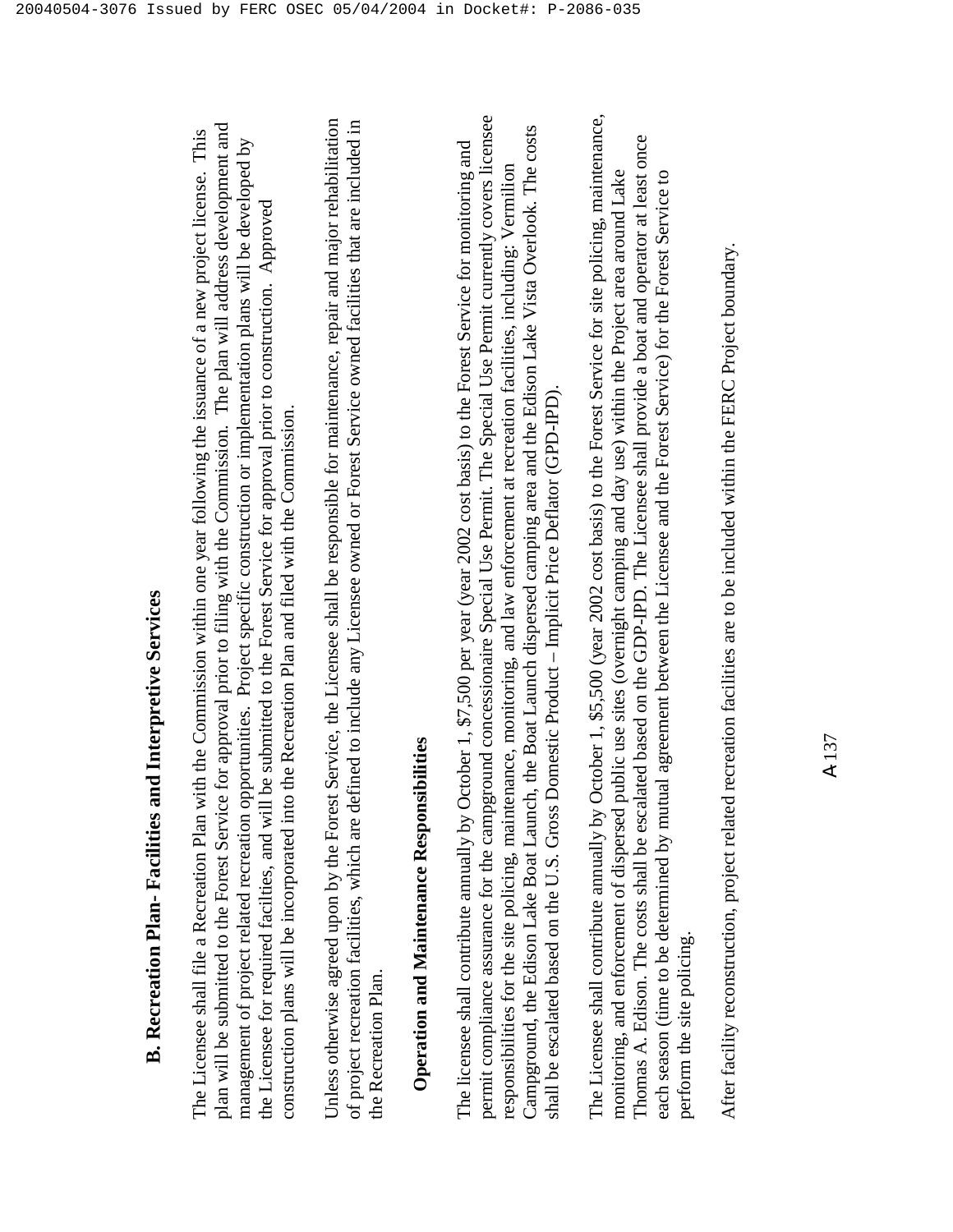The licensee shall be responsible for funding and performing construction and future rehabilitation of all recreation facilities located The licensee shall be responsible for funding and performing construction and future rehabilitation of all recreation facilities located within the Project boundary. Rehabilitation is normally needed every 15-25 years and is defined as work that is necessary to keep within the Project boundary. Rehabilitation is normally needed every 15-25 years and is defined as work that is necessary to keep existing facilities (currently: Vermilion Campground, the Edison Lake Boat Launch and dispersed camping area; and the Vista existing facilities (currently: Vermilion Campground, the Edison Lake Boat Launch and dispersed camping area; and the Vista Overlook) in serviceable condition to meet Forest Service standards. Overlook) in serviceable condition to meet Forest Service standards.

All recreation facilities installed shall be designed and constructed according to Forest Service specifications and standards in place at All recreation facilities installed shall be designed and constructed according to Forest Service specifications and standards in place at the time of construction. This includes compliance with Forest Service Manual Direction concerning Forest Service Outdoor the time of construction. This includes compliance with Forest Service Manual Direction concerning Forest Service Outdoor Recreation Accessibility Guidelines and the Forest Service Trails Accessibility Guidelines. Recreation Accessibility Guidelines and the Forest Service Trails Accessibility Guidelines.

accessibility as Forest Service policy directs at the time of facility design and as determined feasible by the Forest Service. The Forest accessibility as Forest Service policy directs at the time of facility design and as determined feasible by the Forest Service. The Forest Service may approve modifications to this condition depending on topography, vegetation, feasibility, practicality, and the design Service may approve modifications to this condition depending on topography, vegetation, feasibility, practicality, and the design In all Licensee responsible construction, the licensee shall meet Americans with Disabilities Act (ADA) guidelines to maximize In all Licensee responsible construction, the licensee shall meet Americans with Disabilities Act (ADA) guidelines to maximize standards current during project design and construction. standards current during project design and construction.

improvements in this license. The following recreation facilities are to be constructed by the Licensee at the existing recreation sites improvements in this license. The following recreation facilities are to be constructed by the Licensee at the existing recreation sites listed below. The Licensee in consultation with the Forest Service will develop the campground construction designs for Forest listed below. The Licensee in consultation with the Forest Service will develop the campground construction designs for Forest Service approval. This schedule will consider the timing and construction needs of other licenses within the Big Creek basin. Service approval. This schedule will consider the timing and construction needs of other licenses within the Big Creek basin. The licensee in consultation with the Forest Service will develop a schedule for the construction of all proposed recreation The licensee in consultation with the Forest Service will develop a schedule for the construction of all proposed recreation

### **Vermilion Campground Vermilion Campground**

The Licensee shall conduct the following activities at the existing 31-unit campground: The Licensee shall conduct the following activities at the existing 31-unit campground: 1. Improve the leveling at all 31 of the existing campsites and a RV host site. The campsite upgrades shall consist of leveling an 1. Improve the leveling at all 31 of the existing campsites and a RV host site. The campsite upgrades shall consist of leveling an area of approximately 30 by 35 feet (1,050 square feet) at each campsite by removing ground obstacles (such as small rocks area of approximately 30 by 35 feet (1,050 square feet) at each campsite by removing ground obstacles (such as small rocks and roots), compacting the native surface, and constructing a minimum 26 inch wide and maximum 5-foot-wide compacted and roots), compacting the native surface, and constructing a minimum 26 inch wide and maximum 5-foot-wide compacted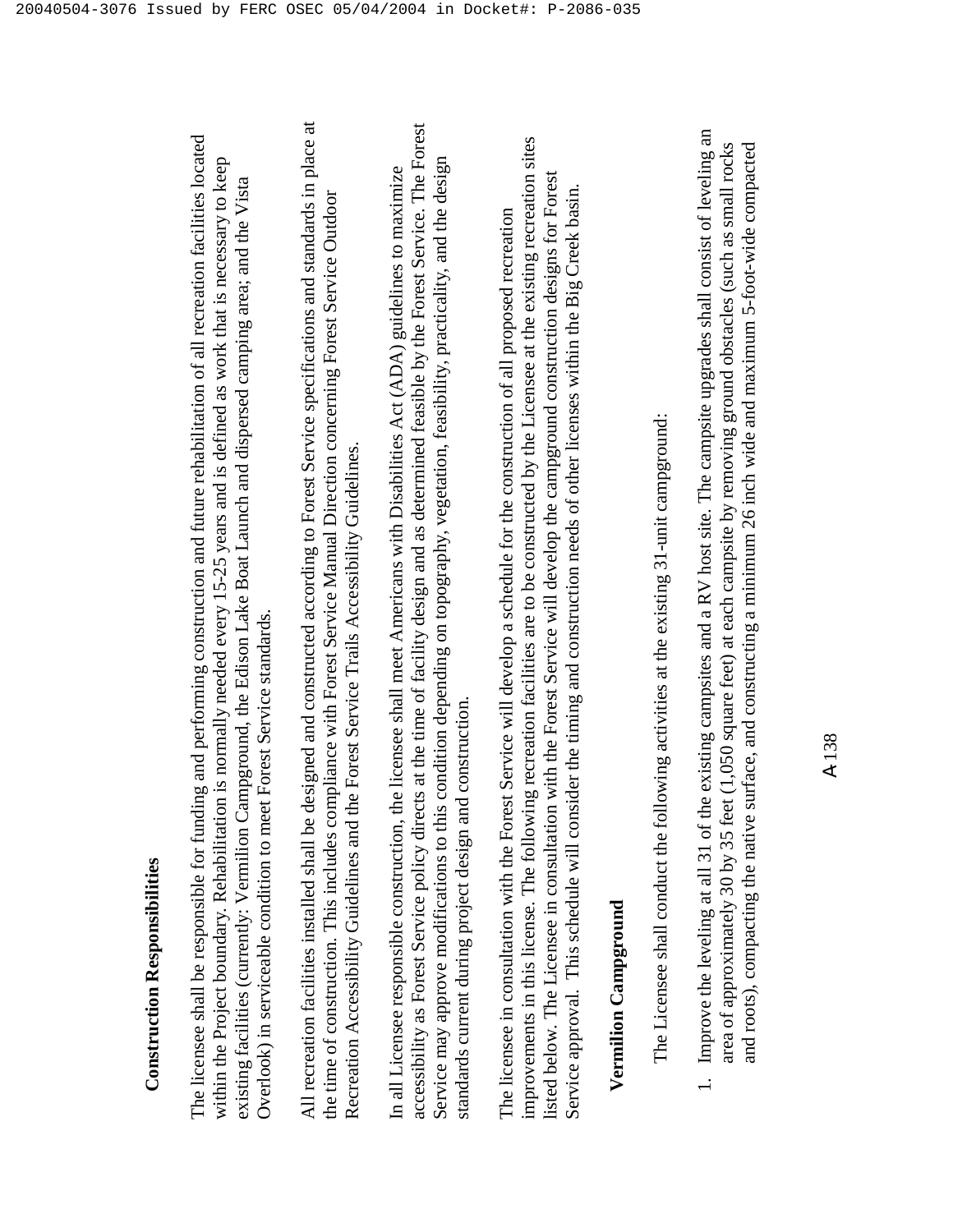|                      | arking spur to the campsite. Running Slope of pathways shall not exceed 10 percent per 50<br>feet. Lengths of pathways will vary from 5 to 100 feet.<br>native surfaced pathway from the p                                                                                                                                                                                       |
|----------------------|----------------------------------------------------------------------------------------------------------------------------------------------------------------------------------------------------------------------------------------------------------------------------------------------------------------------------------------------------------------------------------|
| $\dot{\mathcal{C}}$  | g and replace the existing tables. Provide and install 31 bear proof food storage containers.<br>At all 31 campsites install a fire rin                                                                                                                                                                                                                                          |
| $\dot{\mathfrak{c}}$ | campsites and the host site, and surfacing the native surface with 4 inches of compacted<br>the spurs will vary depending on topography and vegetation.<br>Improve the parking spurs at all 31<br>aggregate base rock. The length of                                                                                                                                             |
| 4.                   | Improve the delineation of the interior road, turnouts, and parking spurs by installing rock or post barriers for vehicle control,<br>as determined feasible by the Forest Service. Resurface the interior campground road and parking spurs, and construct a<br>parking turnout (approximately 8 feet wide by 40 feet long) adjacent to the roadway at each new toilet location |
| 5.                   | ditches, replacing existing corrugated metal pipes with larger pipes, and resurfacing the entire roadway with compacted asphalt<br>Reconstruct the existing interior roadway within the campground by repairing damaged areas, reconstructing the drainage<br>concrete paving.                                                                                                   |
| $\dot{\circ}$        | provide appropriate directional signs ("one way") as approved by the Forest Service.<br>Replace 31 campsite markers and J                                                                                                                                                                                                                                                        |
| 7.                   | pground access road and interior pathways as needed<br>Provide erosion control on the cam                                                                                                                                                                                                                                                                                        |
| $\infty$             | bins mounted on concrete pads. Pads will be placed adjacent to the main campground access<br>Install 5 bear proof 4-yard garbage<br>road.                                                                                                                                                                                                                                        |
| o.                   | Replace all faucets controls with self-closing, water-saving, lever controls. Provide for a level and paved surface in front and<br>on both sides of the faucets units (minimum width of 3 feet on each side of faucet.) Replace the cover for the water system<br>control valve.                                                                                                |
|                      | 10. Install four new information station sign panels according to Forest Service design. Surface the viewing area in front of the<br>se rock<br>signs with compacted aggregate ba                                                                                                                                                                                                |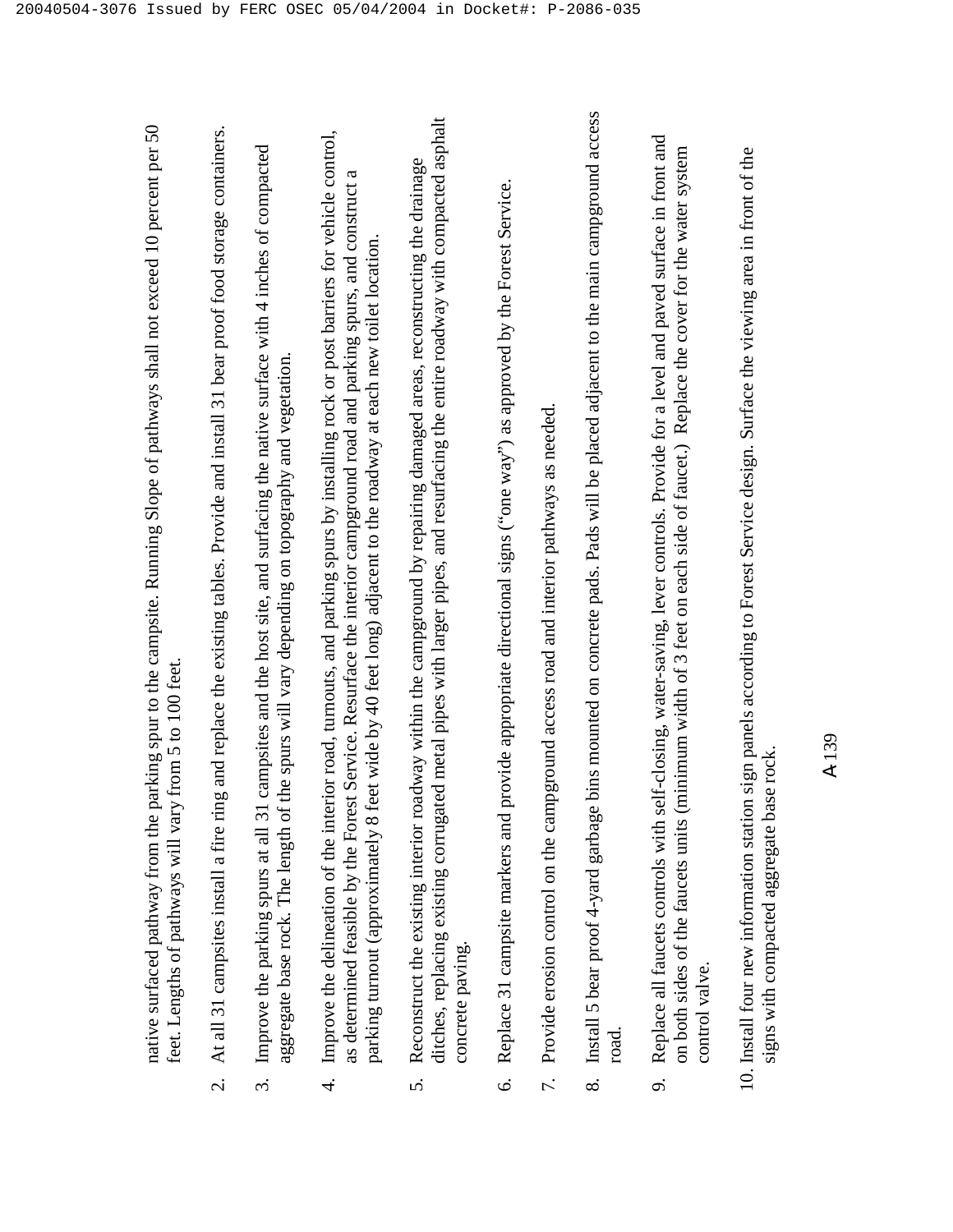- Compact the pathway with aggregate base rock. The pathway shall extend to the high water line and may require steps, a bridge Compact the pathway with aggregate base rock. The pathway shall extend to the high water line and may require steps, a bridge 12. Provide a 5-foot-wide access pathway down the slope between the campground roadway and Lake Thomas A. Edison. 12. Provide a 5-foot-wide access pathway down the slope between the campground roadway and Lake Thomas A. Edison. and a handrail. and a handrail
- Memorial Day weekend through Labor Day weekend (inclusive) reaches 75 percent for 3 consecutive years, or as otherwise Memorial Day weekend through Labor Day weekend (inclusive) reaches 75 percent for 3 consecutive years, or as otherwise 13. The Licensee shall construct additional campsites as agreed by the Forest Service, when the seasonal occupancy rate from 13. The Licensee shall construct additional campsites as agreed by the Forest Service, when the seasonal occupancy rate from indicated by information provided in the Recreation survey and plan described elsewhere in this condition. indicated by information provided in the Recreation survey and plan described elsewhere in this condition.

### **Mono Creek Trailhead**  Mono Creek Trailhead

so as to coordinate the timing of Forest Service construction for the Mono Creek Trailhead with the construction at Vermilion so as to coordinate the timing of Forest Service construction for the Mono Creek Trailhead with the construction at Vermilion The Licensee shall consult with the Forest Service in the timing of the reconstruction of the Vermilion Campground facilities The Licensee shall consult with the Forest Service in the timing of the reconstruction of the Vermilion Campground facilities Campground. Campground

### **Edison Lake Boat Launch**  Edison Lake Boat Launch

The licensee shall modify the existing boat launch and expand the existing dispersed camping area: The licensee shall modify the existing boat launch and expand the existing dispersed camping area:

- 1. Replace the existing boat launch surface material with a hardened surface. Width and length of the boat launch shall meet 1. Replace the existing boat launch surface material with a hardened surface. Width and length of the boat launch shall meet criteria acceptable to the California Department of Boating and Waterways and agreed upon by the Forest Service. criteria acceptable to the California Department of Boating and Waterways and agreed upon by the Forest Service.
- "informal" character of the area shall be maintained. The licensee shall identify appropriate traffic patterns. At each campsite, "informal" character of the area shall be maintained. The licensee shall identify appropriate traffic patterns. At each campsite, Construct up to 8 dispersed campsites at the entrance to the Boat Launch area. New sites will be located at least 300 feet from 2. Construct up to 8 dispersed campsites at the entrance to the Boat Launch area. New sites will be located at least 300 feet from area with a 3-foot minimum and 5-foot maximum compacted native surfaced pathway to the unit from the road. The existing area with a 3-foot minimum and 5-foot maximum compacted native surfaced pathway to the unit from the road. The existing Lake Thomas A. Edison's high water mark. Units will consist of a level maximum 18-by 24 foot compacted native surfaced Lake Thomas A. Edison's high water mark. Units will consist of a level maximum 18-by 24 foot compacted native surfaced provide an accessible table, a bear-proof food storage container and a pedestal grill. provide an accessible table, a bear-proof food storage container and a pedestal grill.  $\overline{\mathcal{C}}$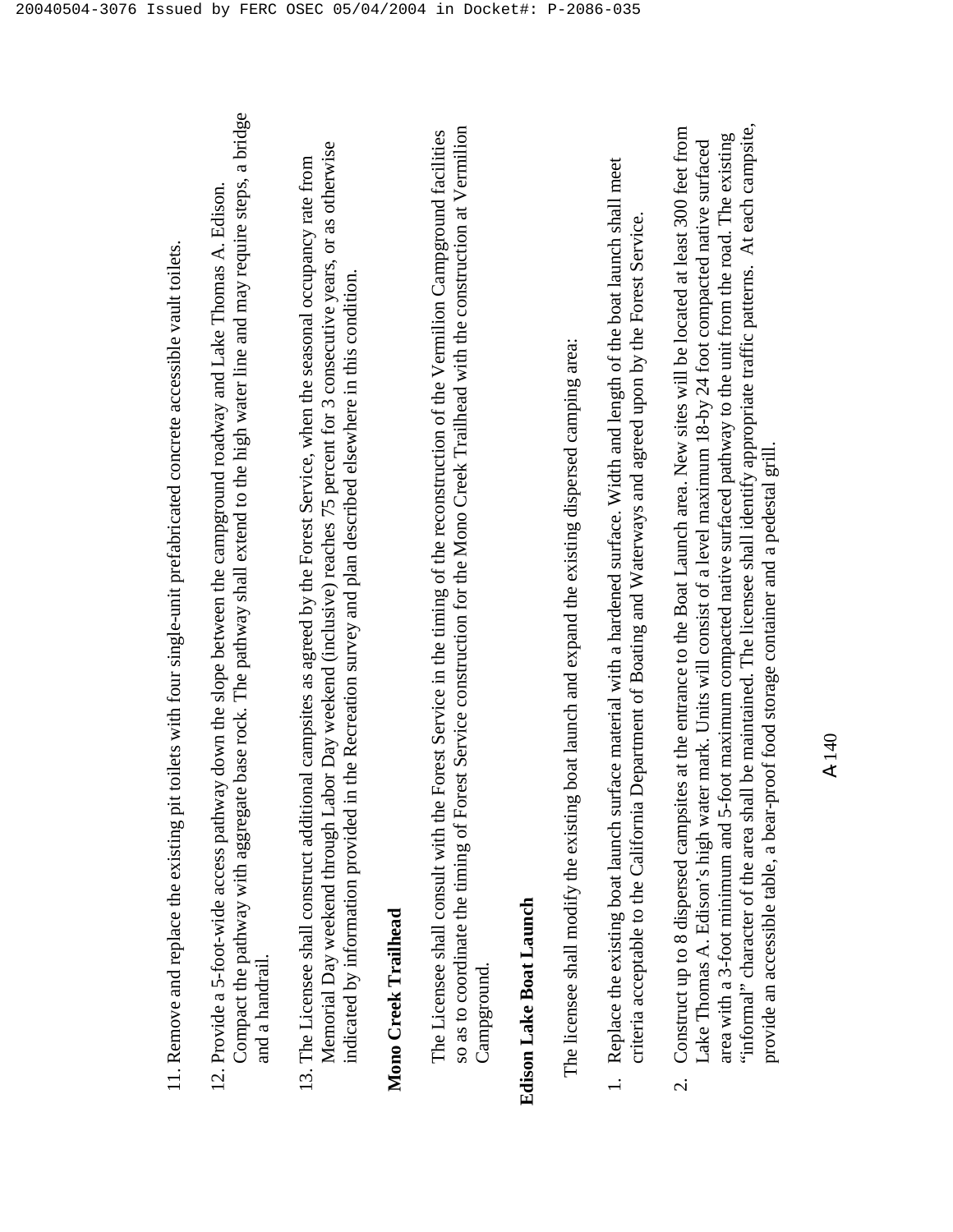|                     | 3. Improve the delineation of the parking and the boat launch road with rock barriers for vehicle control.                                                                                                                                                        |
|---------------------|-------------------------------------------------------------------------------------------------------------------------------------------------------------------------------------------------------------------------------------------------------------------|
| $\overline{4}$      | Install two 4-foot by 4-foot information panels in the parking lot that are consistent with Forest Service approved design. The<br>panels will display day use area information, rules, and regulations.                                                          |
|                     | 5. Install one 4-yard bear-proof garbage dumpster near the turnaround area for the boat launch road. Containers shall be mounted<br>on a concrete pad.                                                                                                            |
| $\circ$             | Remove and replace the existing pit toilets with two singe-unit prefabricated concrete accessible vault toilets.                                                                                                                                                  |
|                     | 7. Install one accessible boat-loading platform. Platform design will approved by the Forest Service.                                                                                                                                                             |
| $\infty$            | Improve the delineation of the interior road and parking spurs by installing rock barriers for vehicle control, as determined<br>feasible by the Forest Service                                                                                                   |
|                     | <b>Edison Lake Vista Overlook</b>                                                                                                                                                                                                                                 |
|                     | The licensee shall modify the Vista Overlook:                                                                                                                                                                                                                     |
|                     | the area and surface it with compacted aggregate base.<br>1. At the Overlook, grade and level                                                                                                                                                                     |
| $\dot{\mathcal{C}}$ | Around the rock monument, remove the barrier poles and replace with 3-foot tall rock pillars and chain barriers to blend with<br>pit toilets with one singe-unit prefabricated concrete accessible vault toilets.<br>Remove and replace the existing<br>the area. |
| $\vec{r}$           | mounting similar in color, texture and materials as the rock pillars surrounding the rock<br>Install two interpretive signs with                                                                                                                                  |

monument. monument. 4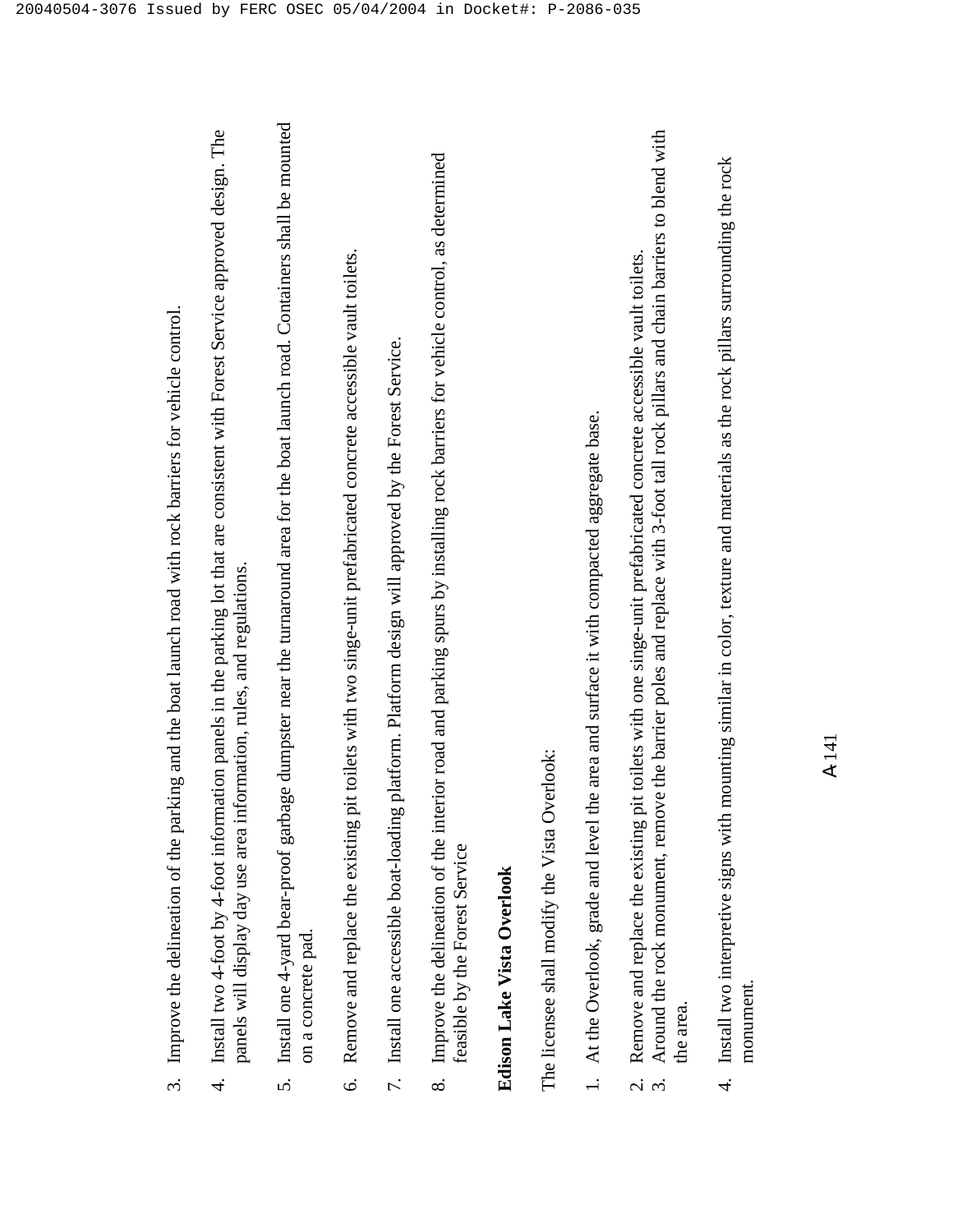6. Construct a parking turn out at the toilet location. There will be a 5-foot native surface compacted accessible pathway from the parking turnout to the toilet door. The pathway grade shall meet the accessibility guidelines in place at the time of construction Construct a parking turn out at the toilet location. There will be a 5-foot native surface compacted accessible pathway from the parking turnout to the toilet door. The pathway grade shall meet the accessibility guidelines in place at the time of construction design.  $\circ$ 

## **Condition No. 15:- TRANSPORTATION SYSTEM**  Condition No. 15:- TRANSPORTATION SYSTEM

### **A. Transportation System Management Plan**  A. Transportation System Management Plan

access) of the roads, condition surveys, construction/reconstruction needs, road closure, safety, jurisdiction (i.e., county, state), and access) of the roads, condition surveys, construction/reconstruction needs, road closure, safety, jurisdiction (i.e., county, state), and Licensee shall file with the Commission, within one year following the issuance of a new project license, a Transportation System Licensee shall file with the Commission, within one year following the issuance of a new project license, a Transportation System minimum the Plan should include a map showing all roads associated with this project, identify the uses (i.e. recreation, facility minimum the Plan should include a map showing all roads associated with this project, identify the uses (i.e. recreation, facility Management Plan, approved by the Forest Service, for protection and maintenance of roads associated with this license. At a Management Plan, approved by the Forest Service, for protection and maintenance of roads associated with this license. At a identify roads with respect to the project boundary and maintenance responsibilities. identify roads with respect to the project boundary and maintenance responsibilities.

minimize further erosion of the Project access roads on National Forest System lands. Gates or other vehicle control measures will be minimize further erosion of the Project access roads on National Forest System lands. Gates or other vehicle control measures will be The Licensee shall, in consultation with the Forest Service, take appropriate measure to rehabilitate existing erosion damage and The Licensee shall, in consultation with the Forest Service, take appropriate measure to rehabilitate existing erosion damage and installed where necessary to achieve erosion protection. installed where necessary to achieve erosion protection.

### **B. Project Access Roads B.** Project Access Roads

When construction is in progress adjacent to or on Forest Service controlled roads open to public travel, Licensee shall furnish, install, hazardous conditions associated with the Licensee's operations. Device must be appropriate to current conditions and must be covered hazardous conditions associated with the Licensee's operations. Device must be appropriate to current conditions and must be covered When construction is in progress adjacent to or on Forest Service controlled roads open to public travel, Licensee shall furnish, install, and maintain, temporary traffic controls to provide the public with adequate warning and protection from hazardous or potentially and maintain, temporary traffic controls to provide the public with adequate warning and protection from hazardous or potentially or removed when not needed. Except as otherwise agreed, flagmen and devices must be as specified in the "Manual on Uniform or removed when not needed. Except as otherwise agreed, flagmen and devices must be as specified in the "Manual on Uniform Traffic Control Devices for Streets and Highways." Traffic Control Devices for Streets and Highways."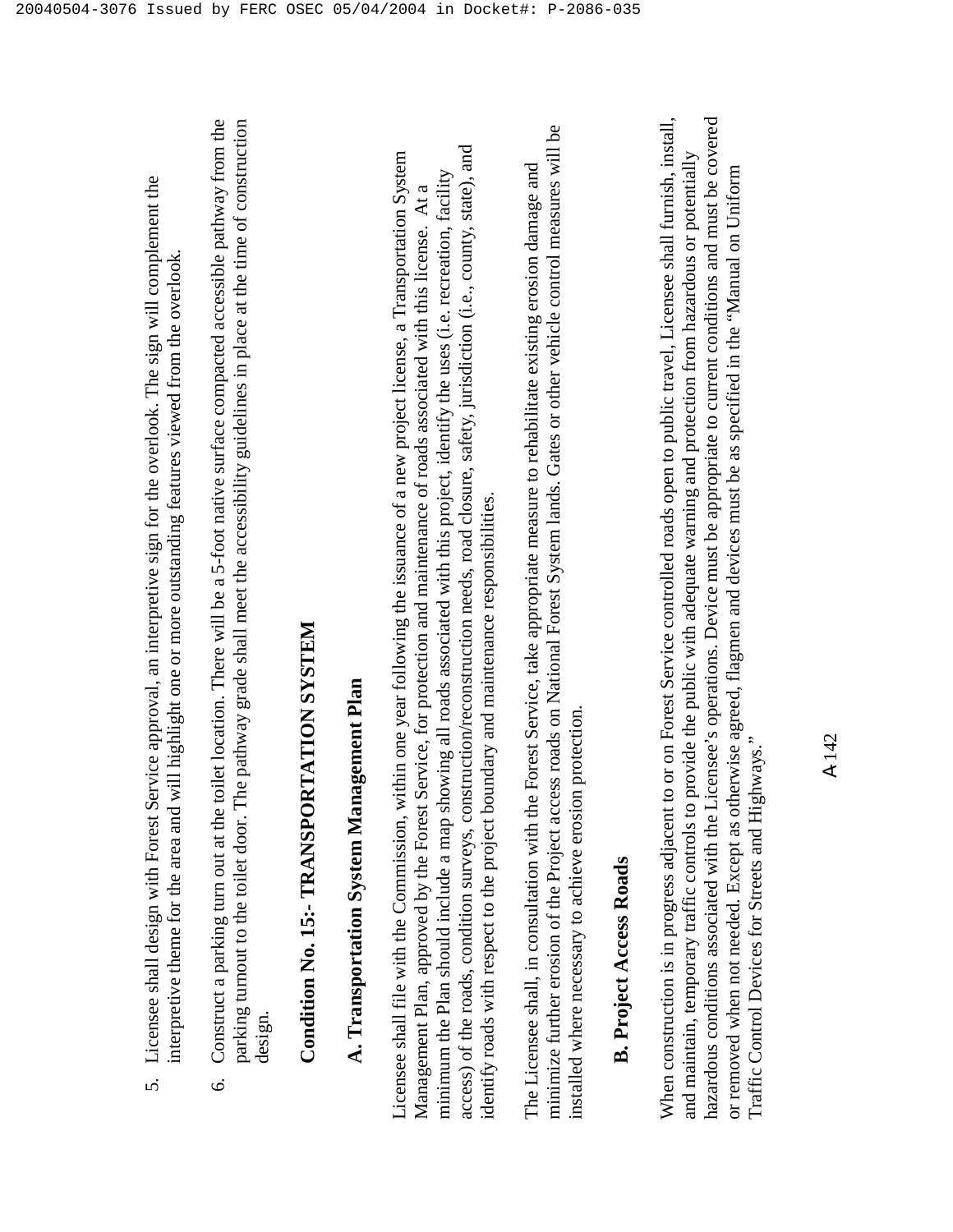As part of transportation system management, the Licensee shall provide the following public safety and erosion control projects: As part of transportation system management, the Licensee shall provide the following public safety and erosion control projects:

- contribute to the reconstruction and stabilization of the Onion Springs Road based on a commensurate share of projectcontribute to the reconstruction and stabilization of the Onion Springs Road based on a commensurate share of project- Evaluate the Onion Springs Road from Vermilion Dam to the Warm Creek crossing to identify locations where road Evaluate the Onion Springs Road from Vermilion Dam to the Warm Creek crossing to identify locations where road conditions present a hazard to public safety or where roads usage is resulting in excessive erosion. Licensee shall conditions present a hazard to public safety or where roads usage is resulting in excessive erosion. Licensee shall induced traffic. induced traffic. •
- Based on a commensurate share of project-induced traffic, the licensee shall contribute to the USFS, a percentage of the Based on a commensurate share of project-induced traffic, the licensee shall contribute to the USFS, a percentage of the Evaluate the Kaiser Pass Road from the road crossing at the South Fork San Joaquin River to the Vermilion Overlook. Evaluate the Kaiser Pass Road from the road crossing at the South Fork San Joaquin River to the Vermilion Overlook. cost for reconstruction and/or stabilization. This would include construction of additional turnouts for user safety. cost for reconstruction and/or stabilization. This would include construction of additional turnouts for user safety, •

### **C. Area Access**  C. Area Access

States shall have the right to extend rights and privileges for use of the right of way and road thereon to States and local subdivisions agency having jurisdiction shall control such use so as not unreasonably to interfere with use of the road by the Licensee or cause the States shall have the right to extend rights and privileges for use of the right of way and road thereon to States and local subdivisions agency having jurisdiction shall control such use so as not unreasonably to interfere with use of the road by the Licensee or cause the desirable in connection with the protection, administration, management, and utilization of Federal lands or resources. The United desirable in connection with the protection, administration, management, and utilization of Federal lands or resources. The United The United States shall have unrestricted use of any road constructed within the project area for all purposes deemed necessary or thereof, as well as to other users, including members of the public, except contractors, agents and employees of the Licensee. The thereof, as well as to other users, including members of the public, except contractors, agents and employees of the Licensee. The The United States shall have unrestricted use of any road constructed within the project area for all purposes deemed necessary or Licensee to bear a share of the cost of maintenance greater than the Licensee's use bears to all use of the road. Licensee to bear a share of the cost of maintenance greater than the Licensee's use bears to all use of the road.

### **D. Road Use**  D. Road Use

The Licensee shall confine all project vehicles, including but not limited to administrative and transportation vehicles and construction The Licensee shall confine all project vehicles, including but not limited to administrative and transportation vehicles and construction the Licensee to the extent needed to accommodate the Licensee's use. The Forest Service agrees to provide notice to the Licensee and the Licensee to the extent needed to accommodate the Licensee's use. The Forest Service agrees to provide notice to the Licensee and such routes where damage is occurring to the soil or vegetation, or if requested by Licensee, to require reconstruction/construction by such routes where damage is occurring to the soil or vegetation, or if requested by Licensee, to require reconstruction/construction by and inspection equipment, to roads or specifically designed access routes. The Forest Service reserves the right to close any and all and inspection equipment, to roads or specifically designed access routes. The Forest Service reserves the right to close any and all the FERC prior to road closures, except in an emergency, in which case notice will be provided as soon as practicable. the FERC prior to road closures, except in an emergency, in which case notice will be provided as soon as practicable.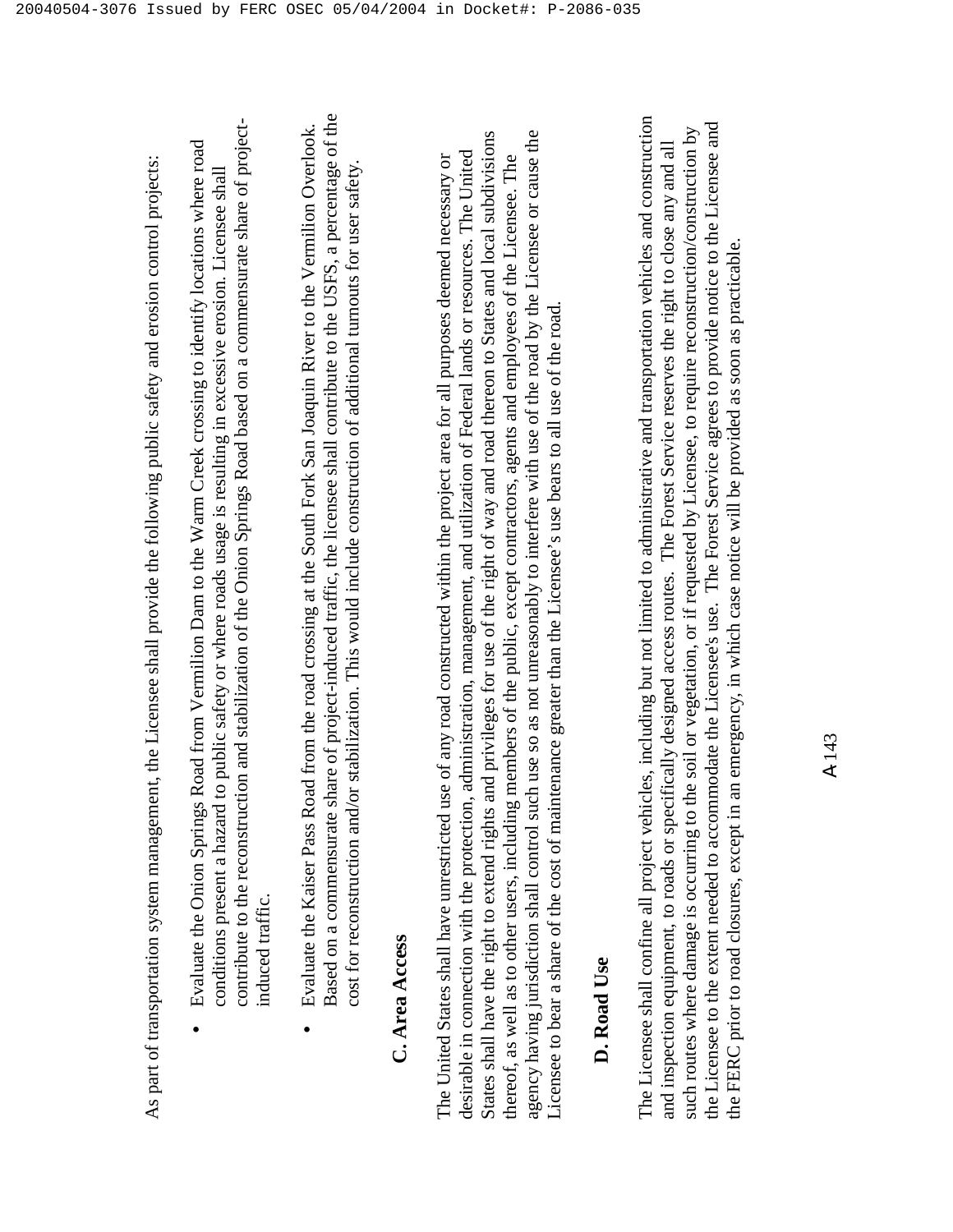## **Condition No. 16 – LAND RESOURCE PLANS FOR MITIGATING PROJECT EFFECTS TO NFS**  Condition No. 16 - LAND RESOURCE PLANS FOR MITIGATING PROJECT EFFECTS TO NFS **RESOURCES**  RESOURCES

Within the timeframes described below, and in consultation with applicable Federal and State agencies, the Licensee shall file with the Within the timeframes described below, and in consultation with applicable Federal and State agencies, the Licensee shall file with the Commission Land Resource Plans that are approved by the Forest Service, as they relate to resource management on the National Commission Land Resource Plans that are approved by the Forest Service, as they relate to resource management on the National Forest. The plans shall include: Forest. The plans shall include:

- A. Fire Management And Response Plan A. Fire Management And Response Plan
	- B. Visual Management Plan B. Visual Management Plan
		- C. Sign Plan C. Sign Plan
- D. Hazardous Substance Plan D. Hazardous Substance Plan

### **A. Fire Management and Response Plan**  A. Fire Management and Response Plan

developed in consultation with the Forest Service, California Department of Forestry and Fire Protection, and Kern County Fire developed in consultation with the Forest Service, California Department of Forestry and Fire Protection, and Kern County Fire Within six months of license issuance the Licensee shall file with the Commission a Fire Management and Response Plan Within six months of license issuance the Licensee shall file with the Commission a Fire Management and Response Plan Department. At a minimum the plan shall address the following categories: Department. At a minimum the plan shall address the following categories:

- 1) Fuels treatment/Vegetation Management 1) Fuels treatment/Vegetation Management
- Identification of fire hazard reduction measures to prevent the escape of project-induced fires. Identification of fire hazard reduction measures to prevent the escape of project-induced fires. •
- 2) Prevention 2) Prevention
- Availability of fire access roads, community road escape routes, helispots to allow aerial firefighting assistance in the Availability of fire access roads, community road escape routes, helispots to allow aerial firefighting assistance in the steep canyon, water drafting sites and other fire suppression strategies. steep canyon, water drafting sites and other fire suppression strategies. •
- Address fire danger and public safety associated with project induced recreation, including fire danger associated with Address fire danger and public safety associated with project induced recreation, including fire danger associated with dispersed camping, existing and proposed developed recreation sites, trails, and vehicle access. dispersed camping, existing and proposed developed recreation sites, trails, and vehicle access. •
	- 3) Emergency response preparedness 3) Emergency response preparedness
- Analyze fire prevention needs including equipment and personnel availability. Analyze fire prevention needs including equipment and personnel availability. •
	- 4) Reporting 4) Reporting

•

 Licensee shall report any project related fires to the Forest Service as soon as practicable. Licensee shall report any project related fires to the Forest Service as soon as practicable.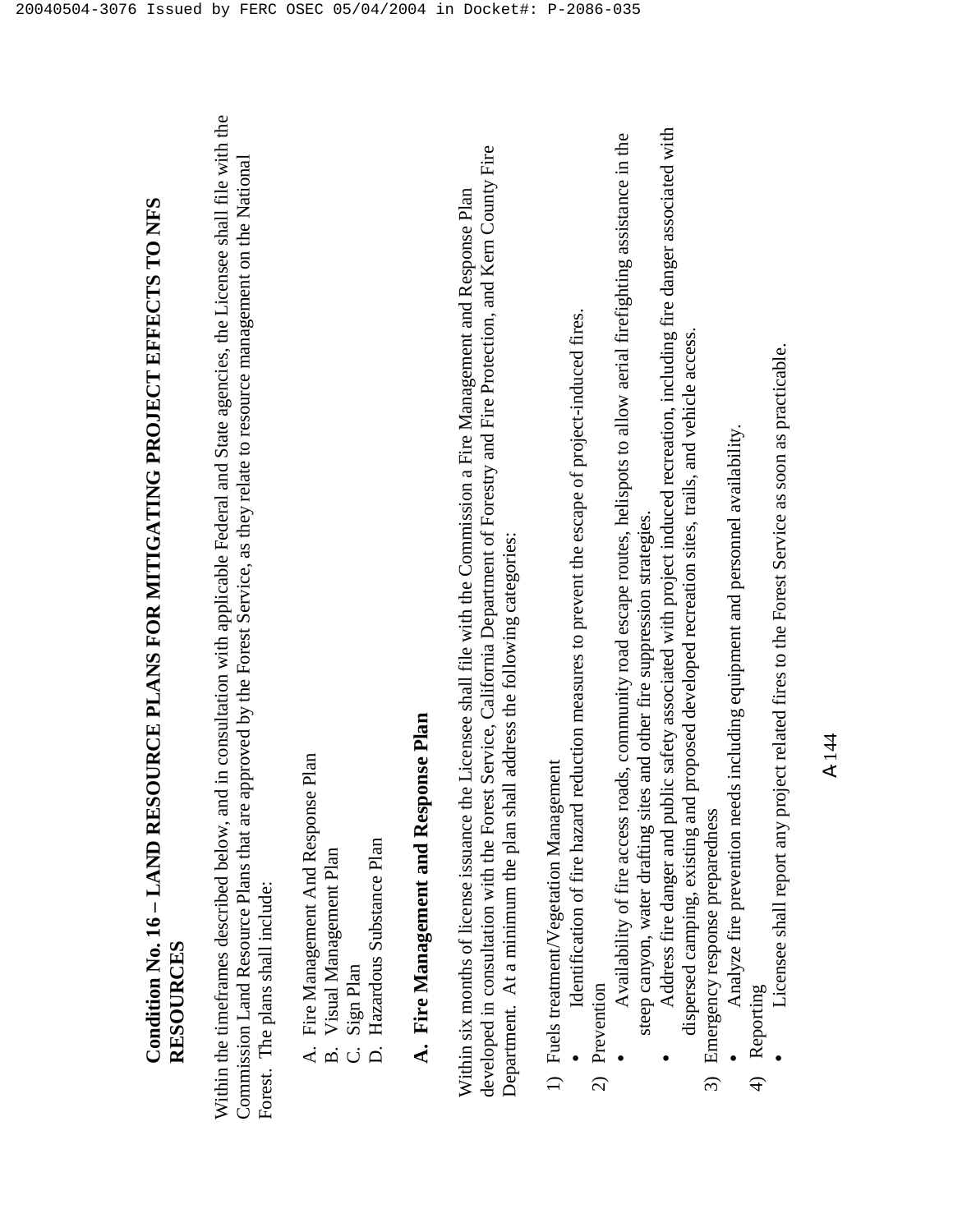|                                         | J   |
|-----------------------------------------|-----|
|                                         |     |
|                                         |     |
| $\alpha$ ytın $\alpha$ nılenin $\alpha$ | ś   |
|                                         |     |
|                                         |     |
|                                         |     |
|                                         |     |
|                                         | j   |
|                                         | ₹   |
|                                         |     |
| Cutur.                                  |     |
|                                         |     |
|                                         | ire |
|                                         |     |
|                                         |     |
|                                         |     |
|                                         |     |
|                                         |     |
|                                         |     |

 Provide the Forest Service a list of the location of available fire suppression equipment and the location and availability of Provide the Forest Service a list of the location of available fire suppression equipment and the location and availability of fire suppression personnel. fire suppression personnel. •

Include appropriate measures from the Vegetation Management Plan condition and assure fire prevention measures will meet water Include appropriate measures from the Vegetation Management Plan condition and assure fire prevention measures will meet water quality BMP's. Upon Commission approval, the Licensee shall implement the plan. quality BMP's. Upon Commission approval, the Licensee shall implement the plan.

#### **B. Visual Management Plan B.** Visual Management Plan

Within 1 year of license issuance, the Licensee shall file with the Commission a Visual Management Plan that is approved by the Forest Service for any NFS lands that are visually affected by the Project based on applicable FS visual standards and guidelines. Within 1 year of license issuance, the Licensee shall file with the Commission a Visual Management Plan that is approved by the Forest Service for any NFS lands that are visually affected by the Project based on applicable FS visual standards and guidelines. As a minimum the Plan shall address: As a minimum the Plan shall address:

- Clearings, spoil piles, and project facilities, such as diversion structures, penstocks, pipes, ditches, powerhouses, other Clearings, spoil piles, and project facilities, such as diversion structures, penstocks, pipes, ditches, powerhouses, other buildings, transmission lines, corridors, and access roads. buildings, transmission lines, corridors, and access roads. •
	- Facility configurations, alignments, building materials, colors, landscaping, and screening. Facility configurations, alignments, building materials, colors, landscaping, and screening. •
- An Implementation schedule to bring the project facilities into compliance with applicable National Forest Land and Resource An Implementation schedule to bring the project facilities into compliance with applicable National Forest Land and Resource Management Plan direction. Management Plan direction. •
- Mitigation measures that shall include, but are not limited to: Mitigation measures that shall include, but are not limited to:

•

- Surface treatments with colors and materials that are in harmony with the surrounding landscape. Surface treatments with colors and materials that are in harmony with the surrounding landscape. o
	- Use of native plant species to screen facilities from view, where appropriate. Use of native plant species to screen facilities from view, where appropriate. o
- Reshaping and revegetating disturbed areas to blend with surrounding scenic characteristics. Reshaping and revegetating disturbed areas to blend with surrounding scenic characteristics. o
- Removal of project induced debris piles that detract from the visual quality. Removal of project induced debris piles that detract from the visual quality. o
	- General maintenance and upkeep of facilities. General maintenance and upkeep of facilities. o

Upon Commission approval, the Licensee shall implement the plan. Upon Commission approval, the Licensee shall implement the plan.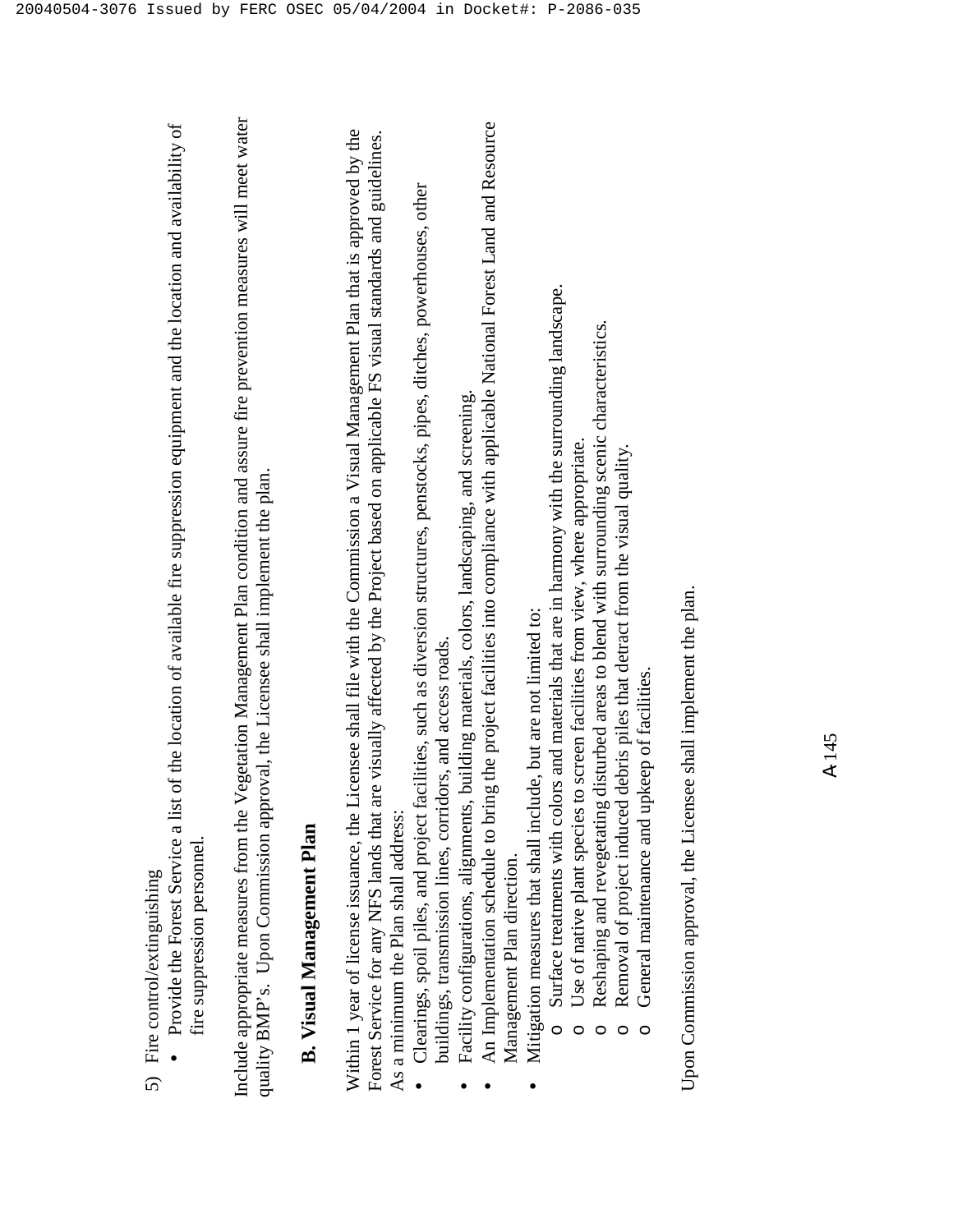The Licensee shall prepare in consultation with the Forest Service, Caltrans, Corp of Engineers, Kern County, and other interested The Licensee shall prepare in consultation with the Forest Service, Caltrans, Corp of Engineers, Kern County, and other interested parties, within one year of license issuance, a Sign Plan that shall conform to the Manual of Uniform Traffic Control Devices, Forest Service sign handbook, and other applicable standards. As a minimum the Plan is to include the location, design, size, parties, within one year of license issuance, a Sign Plan that shall conform to the Manual of Uniform Traffic Control Devices, Forest Service sign handbook, and other applicable standards. As a minimum the Plan is to include the location, design, size, color, and message for the following types of signs: color, and message for the following types of signs:

- Information and education signs Information and education signs •
- Fire Prevention signs Fire Prevention signs •
- Regulatory and warning signs Regulatory and warning signs •
- Project license signs • Project license signs •
	- Road signs Road signs •
- **Recreation signs** Recreation signs •
- Directional signs to assist non-local visitors Directional signs to assist non-local visitors •
	- Safety signs Safety signs •
- Sign format/consistency throughout project Sign format/consistency throughout project •

required to consult or obtain the prior approval of the Forest Service for signs on Licensee owned land that are not visible from required to consult or obtain the prior approval of the Forest Service for signs on Licensee owned land that are not visible from The Plan shall also address maintenance standards so that all signs are maintained in a neat and presentable condition. Signs The Plan shall also address maintenance standards so that all signs are maintained in a neat and presentable condition. Signs which are to be placed on National Forest System lands shall be approved by the Forest Service. The Licensee shall not be which are to be placed on National Forest System lands shall be approved by the Forest Service. The Licensee shall not be National Forest System lands. National Forest System lands.

Upon Commission approval, the Licensee shall implement the plan. Upon Commission approval, the Licensee shall implement the plan.

### **D. Hazardous Substance Plan**  D. Hazardous Substance Plan

Service determines to be of a land-disturbing nature on National Forest System land, the Licensee shall file with the Commission, Service determines to be of a land-disturbing nature on National Forest System land, the Licensee shall file with the Commission, Within one year following the date of acceptance of this license and at least 60 days before starting any activities the Forest Within one year following the date of acceptance of this license and at least 60 days before starting any activities the Forest a plan approved by the Forest Service for oil and hazardous substances storage and spill prevention and cleanup. a plan approved by the Forest Service for oil and hazardous substances storage and spill prevention and cleanup.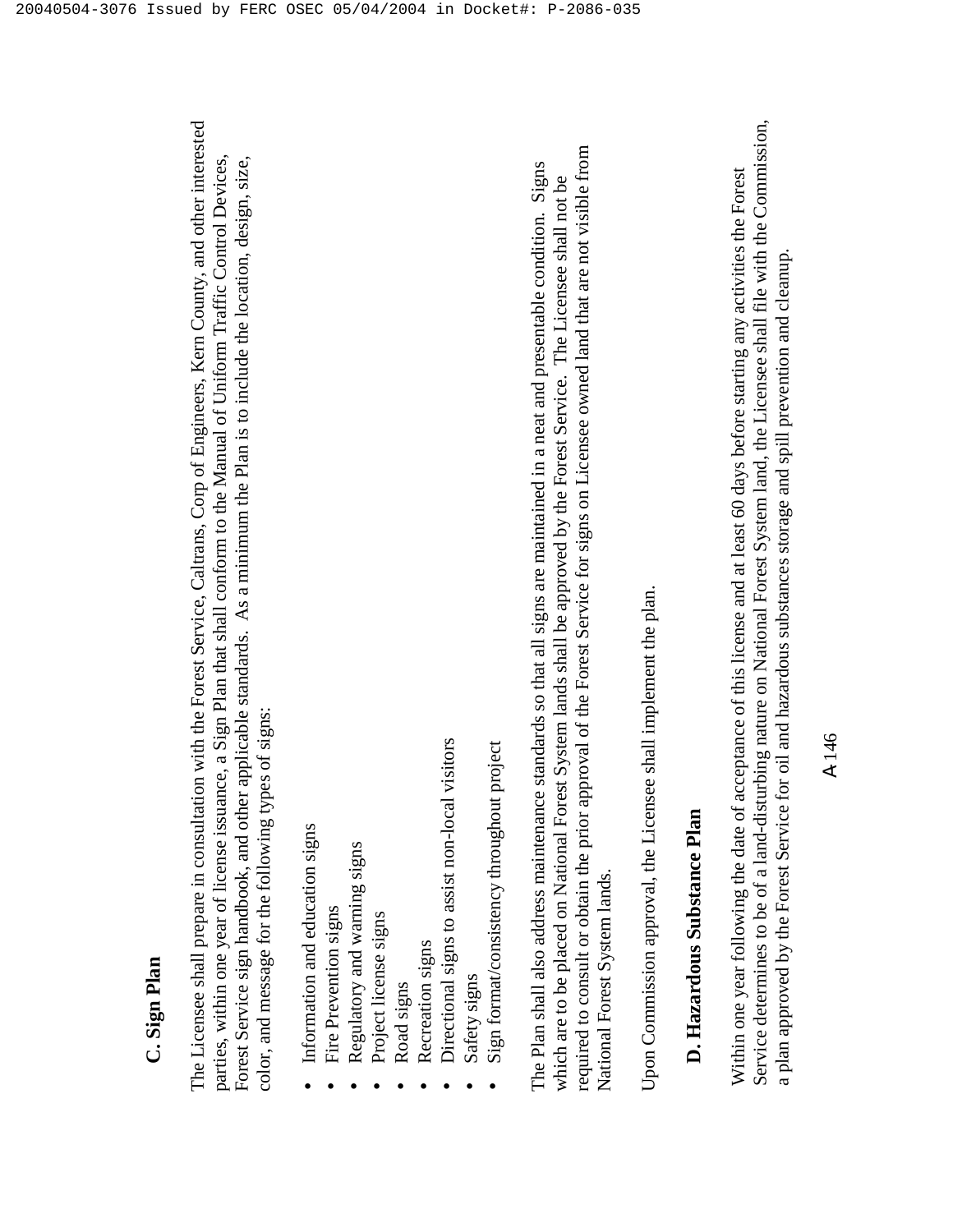to contain any spill from the project; (2) to periodically inform the Forest Service of the location of the spill cleanup equipment on At a minimum, the plan must require the Licensee to: (1) maintain in the project area, a cache of spill cleanup equipment suitable to contain any spill from the project; (2) to periodically inform the Forest Service of the location of the spill cleanup equipment on At a minimum, the plan must require the Licensee to: (1) maintain in the project area, a cache of spill cleanup equipment suitable National Forest System land and of the location, type, and quantity of oil and hazardous substances stored in the project area; and National Forest System land and of the location, type, and quantity of oil and hazardous substances stored in the project area; and (3) to inform the Forest Service immediately of the nature, time, date, location, and action taken for any spill. (3) to inform the Forest Service immediately of the nature, time, date, location, and action taken for any spill.

# **Condition No. 17 - VEGETATION AND NOXIOUS WEED MANAGEMENT PLAN**  Condition No. 17 - VEGETATION AND NOXIOUS WEED MANAGEMENT PLAN

Within two years of license issuance, the Licensee shall file with the Commission a vegetation and noxious weed management plan Within two years of license issuance, the Licensee shall file with the Commission a vegetation and noxious weed management plan developed in consultation with the Fresno County Agricultural Commissioner and California Department of Food and Agriculture. developed in consultation with the Fresno County Agricultural Commissioner and California Department of Food and Agriculture. weeds will be those weeds defined in the California Food and Agriculture code, and other species identified by the Forest Service. weeds will be those weeds defined in the California Food and Agriculture code, and other species identified by the Forest Service. At a minimum, the plan should include two components: a Noxious Weed Plan and a Vegetation Management Plan. Noxious At a minimum, the plan should include two components: a Noxious Weed Plan and a Vegetation Management Plan. Noxious

1) The Noxious Weed Plan will include and address the following elements: 1) The Noxious Weed Plan will include and address the following elements:

- Noxious weed treatment (aquatic and terrestrial) within the project boundary and adjacent to project features including Noxious weed treatment (aquatic and terrestrial) within the project boundary and adjacent to project features including recreation facilities, roads, and distribution and transmission lines. recreation facilities, roads, and distribution and transmission lines. •
- Inventory and mapping of new populations of noxious weeds using a Forest Service compatible database and GIS software. Inventory and mapping of new populations of noxious weeds using a Forest Service compatible database and GIS software. The Noxious weed GIS data layer will be updated periodically and shared with resource agencies. The Noxious weed GIS data layer will be updated periodically and shared with resource agencies. •
- Action and/or strategies to prevent and control spread of known populations or introductions of new populations, such as Action and/or strategies to prevent and control spread of known populations or introductions of new populations, such as vehicle/equipment wash stations. vehicle/equipment wash stations. •
	- Develop a schedule for eradication of all A, B, Q and selected other rated invasive weed species, designated by resource Develop a schedule for eradication of all A, B,  $Q$  and selected other rated invasive weed species, designated by resource agencies. •
- New infestations of A& B rated weeds shall be eradicated within 12 months of detection. (A, B, C, & Q ratings refer to the New infestations of A& B rated weeds shall be eradicated within 12 months of detection. (A, B, C, & Q ratings refer to the California Department of Food & Agriculture Action Oriented Pest Rating System). California Department of Food & Agriculture Action Oriented Pest Rating System). •
	- $\bullet$  At specific sites where other objectives need to be met (e.g. recreational use) all classes of noxious weeds may be required At specific sites where other objectives need to be met (e.g. recreational use) all classes of noxious weeds may be required to be treated. to be treated. •
- actions or effects, such as road maintenance, at project facilities, O&M activities, recreational areas, new construction sites, actions or effects, such as road maintenance, at project facilities, O&M activities, recreational areas, new construction sites, On-going annual monitoring of known populations of noxious weeds for the life of the license in locations tied to Project On-going annual monitoring of known populations of noxious weeds for the life of the license in locations tied to Project etc. to evaluate the effectiveness of re-vegetation and noxious weed control measures. etc. to evaluate the effectiveness of re-vegetation and noxious weed control measures •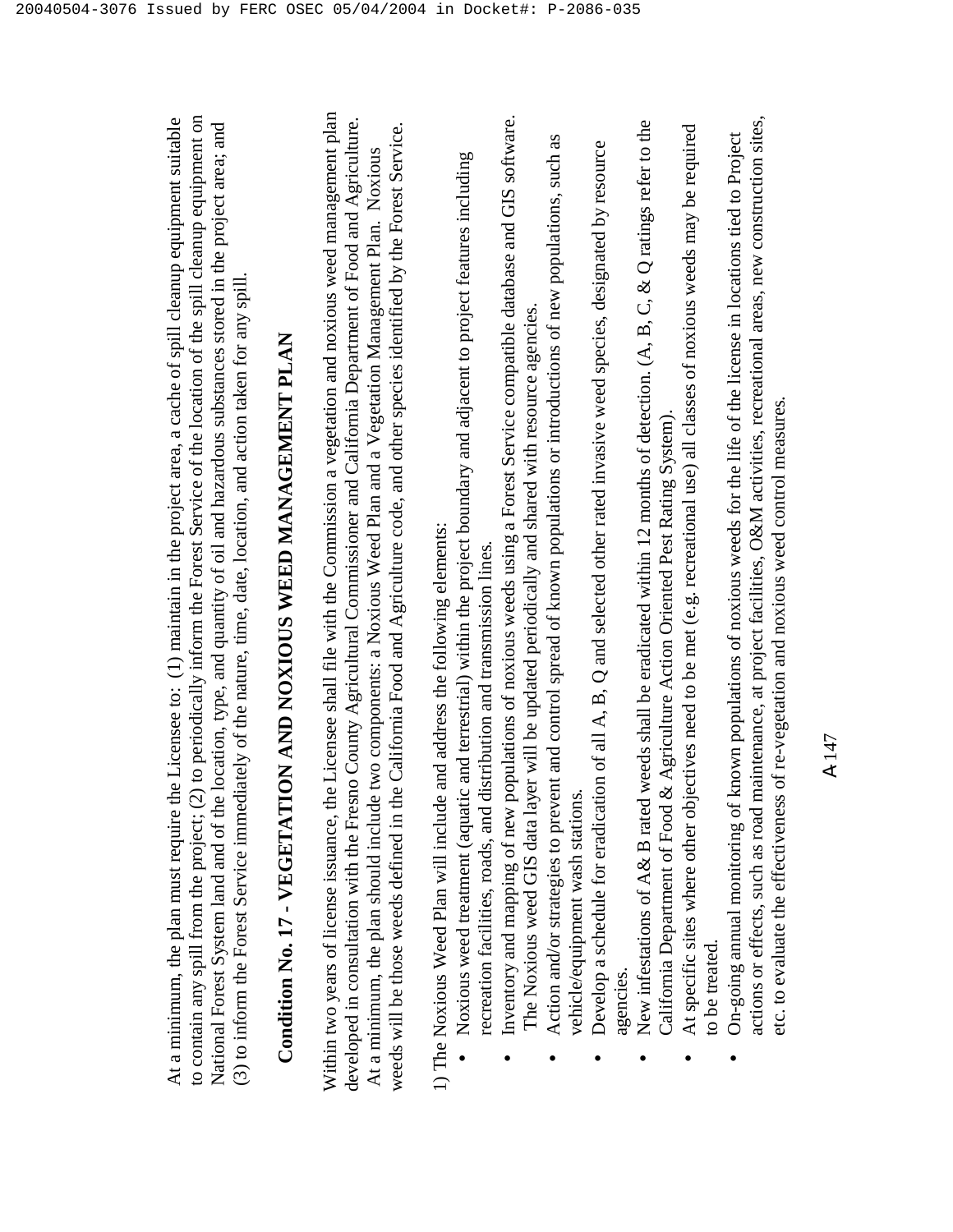| travel and personnel. Monitoring information, in database and GIS formats, will be provided to the Forest Service as part<br>Monitoring will be done in conjunction with other project maintenance and resource surveys, so as not to require separate |
|--------------------------------------------------------------------------------------------------------------------------------------------------------------------------------------------------------------------------------------------------------|
| of the annual consultation on affected National Forest resources (Condition No. 1). To assist with this monitoring                                                                                                                                     |
| requirement, training in invasive plant identification will be provided to Project employees and contractors by the Forest                                                                                                                             |
| Service.                                                                                                                                                                                                                                               |

- Licensee shall restore/revegetate areas where treatment has eliminated noxious weeds in an effort to eliminate the Licensee shall restore/revegetate areas where treatment has eliminated noxious weeds in an effort to eliminate the reintroduction of noxious weed species. reintroduction of noxious weed species. •
- Project-induced ground disturbing activities shall be monitored annually for the first 3 years after disturbance to detect and Project-induced ground disturbing activities shall be monitored annually for the first 3 years after disturbance to detect and map new populations of noxious weeds. map new populations of noxious weeds. •
- necessary. These actions may include, but may not be limited to: 1) public education and signing of public boat access, 2) preparation of an Aquatic Plant Management Plan approved by the Forest Service, and in consultation with other agencies, The plan will include an adaptive management element to implement methods for prevention of aquatic noxious weeds, as preparation of an Aquatic Plant Management Plan approved by the Forest Service, and in consultation with other agencies, The plan will include an adaptive management element to implement methods for prevention of aquatic noxious weeds, as necessary. These actions may include, but may not be limited to: 1) public education and signing of public boat access, 2) and 3) boat cleaning stations at boat ramps for the removal of aquatic noxious weeds. and 3) boat cleaning stations at boat ramps for the removal of aquatic noxious weeds. •

2) The Vegetation Management plan shall include and/or address the following elements: 2) The Vegetation Management plan shall include and/or address the following elements:

 Hazard tree removal and trimming; Hazard tree removal and trimming;

•

•

•

•

•

- Powerline/transmission line clearing; Powerline/transmission line clearing;
- Vegetation management for habitat improvement Vegetation management for habitat improvement
- Revegetation of disturbed sites; Revegetation of disturbed sites; •
- Soil protection and erosion control, including use of certified weed free straw; and Soil protection and erosion control, including use of certified weed free straw; and
	- Establishment of and/or revegetation with culturally important plant populations. Establishment of and/or revegetation with culturally important plant populations.
- Use clean, weed free seed with a preference for locally collected seed. Use clean, weed free seed with a preference for locally collected seed. •

Upon Commission approval, the Licensee shall implement the plan. Upon Commission approval, the Licensee shall implement the plan.

## **Condition No. 18- CULTURAL RESOURCES MANAGEMENT PLAN**  Condition No. 18- CULTURAL RESOURCES MANAGEMENT PLAN

The licensee shall develop and implement the Cultural Resources Management Plan attached to the Project Memorandum of The licensee shall develop and implement the Cultural Resources Management Plan attached to the Project Memorandum of Agreement submitted to the Advisory Council on Historic Preservation. Agreement submitted to the Advisory Council on Historic Preservation.